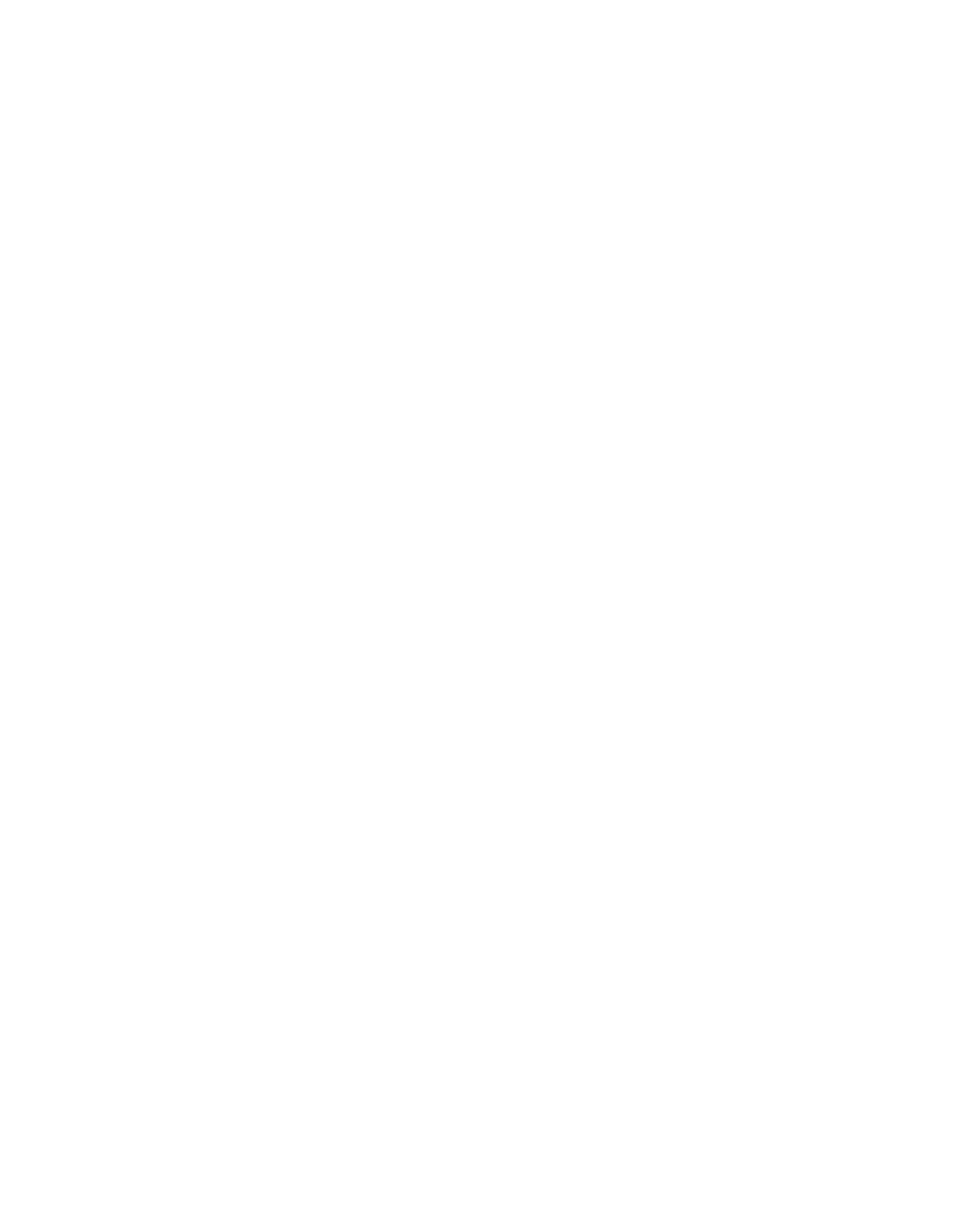**Directory of Public Schools** 2020–2021

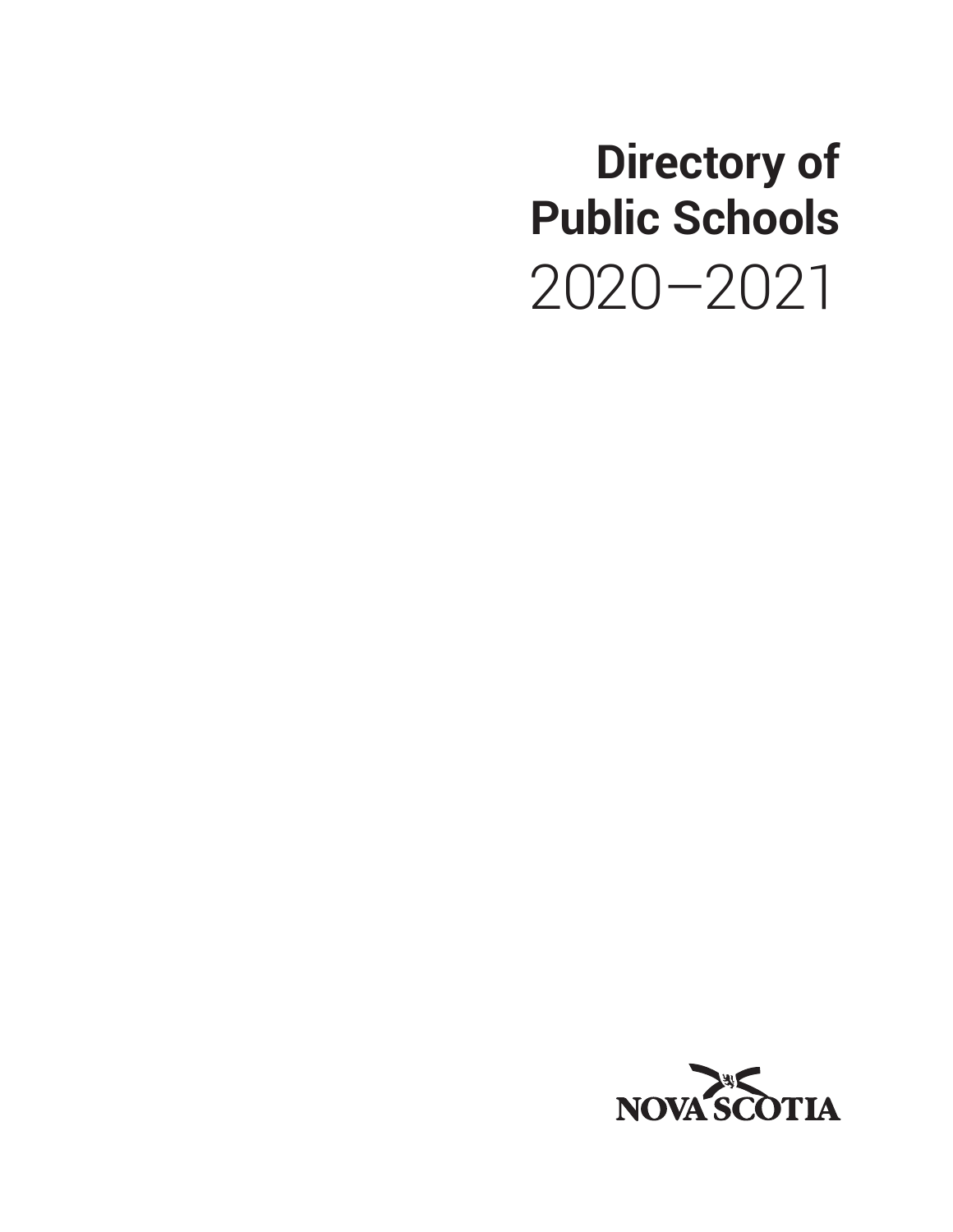© Crown copyright, Province of Nova Scotia, 2020

**Prepared by the Department of Education and Early Childhood Development**  Statistics and Data Management, Strategic Policy and Research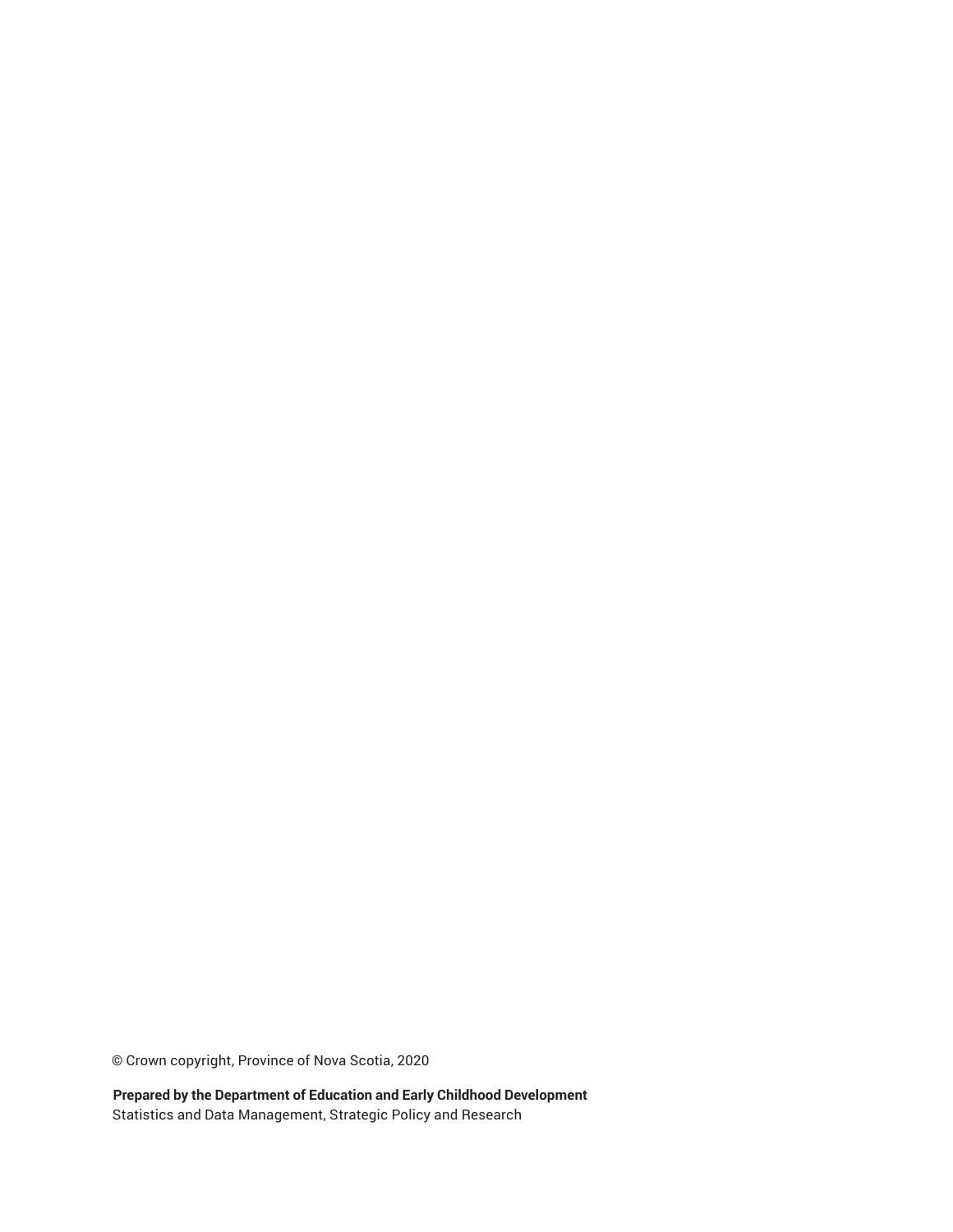# **Foreword**

Welcome to the 2020–2021 edition of the *Directory of Public Schools.*

For official statistics concerning the PP–12 public education system or to request additional copies of this publication, please contact Statistics and Data Management, Nova Scotia Department of Education and Early Childhood Development by phone: 902-424-6988 (Fax 902-424-0519), or by email: [edstats@ednet.ns.ca](mailto:edstats%40ednet.ns.ca?subject=)

Additional copies of the *Directory of Public Schools* can be downloaded at<http://ns-schools.ednet.ns.ca>

Some schools in Nova Scotia have been consolidated into a single administrative unit consisting of two schools. These consolidated schools are reported in the Directory with an  $\mathcal{F}'$ , indented under the single administrative unit.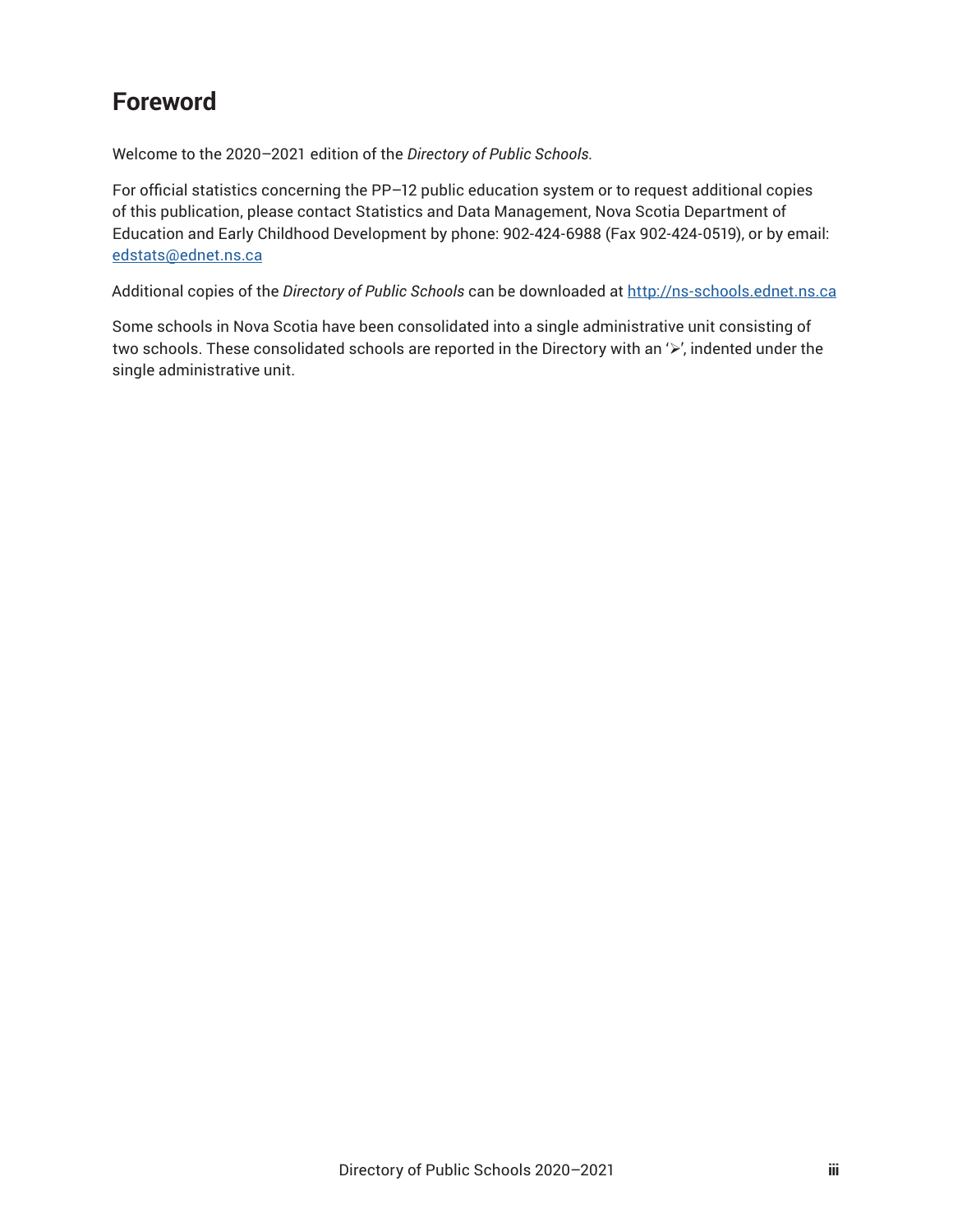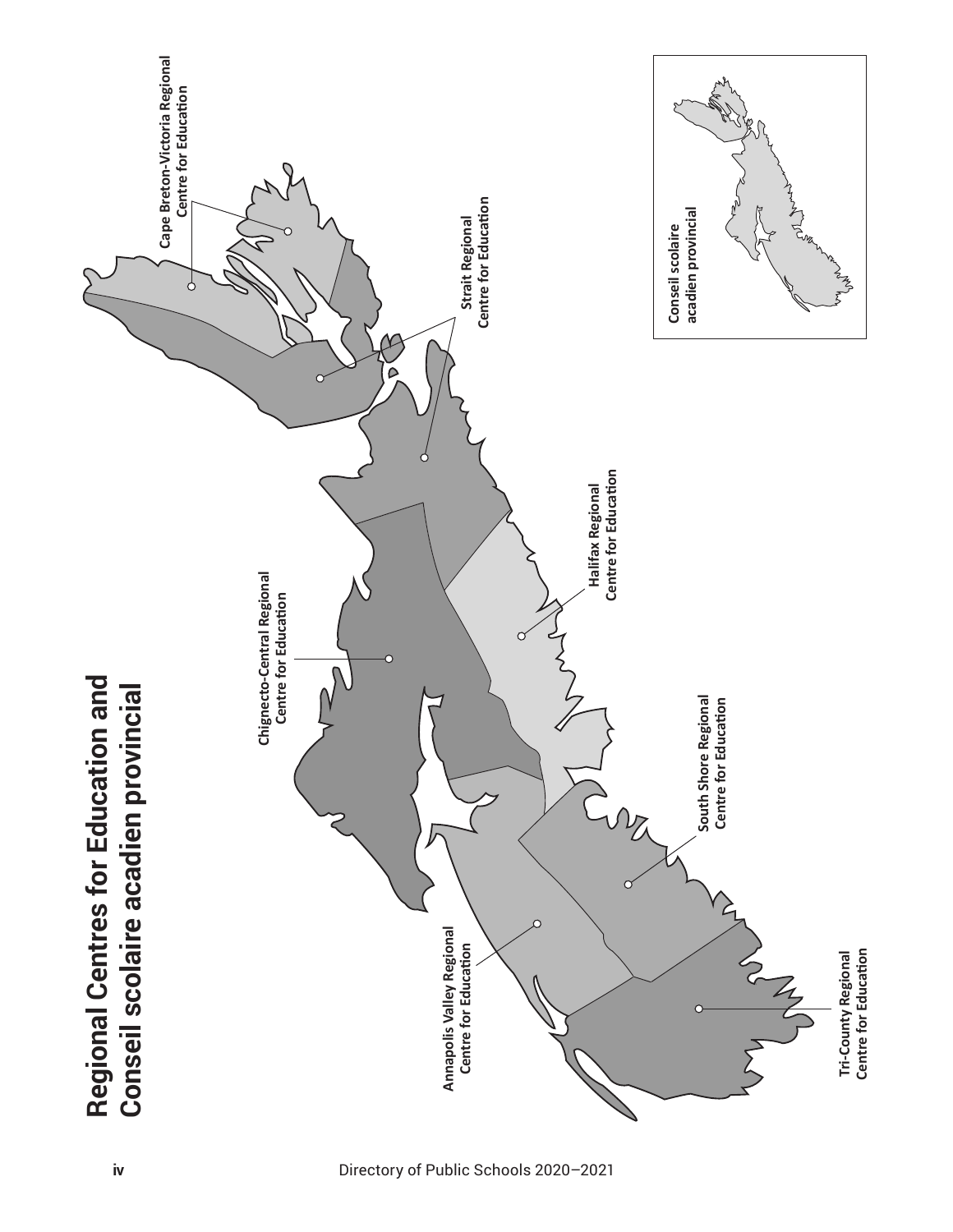# **Regional Centres for Education and Conseil scolaire acadien provincial**

#### **Annapolis Valley Regional Centre for Education**

Executive Director of Education: Dave Jones 121 Orchard St PO Box 340 Berwick NS B0P 1E0 1-800-850-3887 Tel: 902-538-4600 Fax: 902-538-4630 Website: [http://avrce.ca](http://avrce.ca/)

#### **Cape Breton-Victoria Regional Centre for Education**

Executive Director of Education: Susan Kelley 275 George St Sydney NS B1P 1J7 Tel: 902-564-8293 Fax: 902-564-0123 Website: [http://cbvrce.ca](http://cbvrce.ca/)

#### **Chignecto-Central Regional Centre for Education**

Executive Director of Education: Gary Adams 60 Lorne St Truro NS B2N 3K3 1-800-770-0008 Tel: 902-897-8900 Fax: 902-897-8989 Website: [http://ccrce.ca](http://ccrce.ca/)

#### **Conseil scolaire acadien provincial**

Directeur général: Michel Comeau CP 88 Saulnierville N.-É. B0W 2Z0

*Civic Address:* 9248 rte. 1, La Butte Meteghan River N.-É. B0W 2Z0 1-888-533-2727 Tel: 902-769-5460 Fax: 902-769-5461 Website:<http://csap.ca>

#### **Halifax Regional Centre for Education**

Executive Director of Education: Elwin LeRoux 33 Spectacle Lake Dr Dartmouth NS B3B 1X7 Tel: 902-464-2000 Fax: 902-464-2420 Website:<http://hrce.ca>

#### **South Shore Regional Centre for Education**

Executive Director of Education: Paul Ash 69 Wentzell Dr Bridgewater NS B4V 0A2 1-888-252-2217 Tel: 902-543-2468 Fax: 902-541-3051 Website:<http://ssrce.ca>

#### **Strait Regional Centre for Education**

Executive Director of Education: Paul Landry 304 Pitt St Unit 2 Port Hawksbury NS B9A 2T9 1-800-650-4448 Tel: 902-625-2191 Fax: 902-625-2281 Website:<http://srce.ca>

#### **Tri-County Regional Centre for Education**

Executive Director of Education: Chris Boulter 79 Water St Yarmouth NS B5A 1L4 1-800-915-0113 Tel: 902-749-5696 Fax: 902-749-5697 Website:<http://tcrce.ca>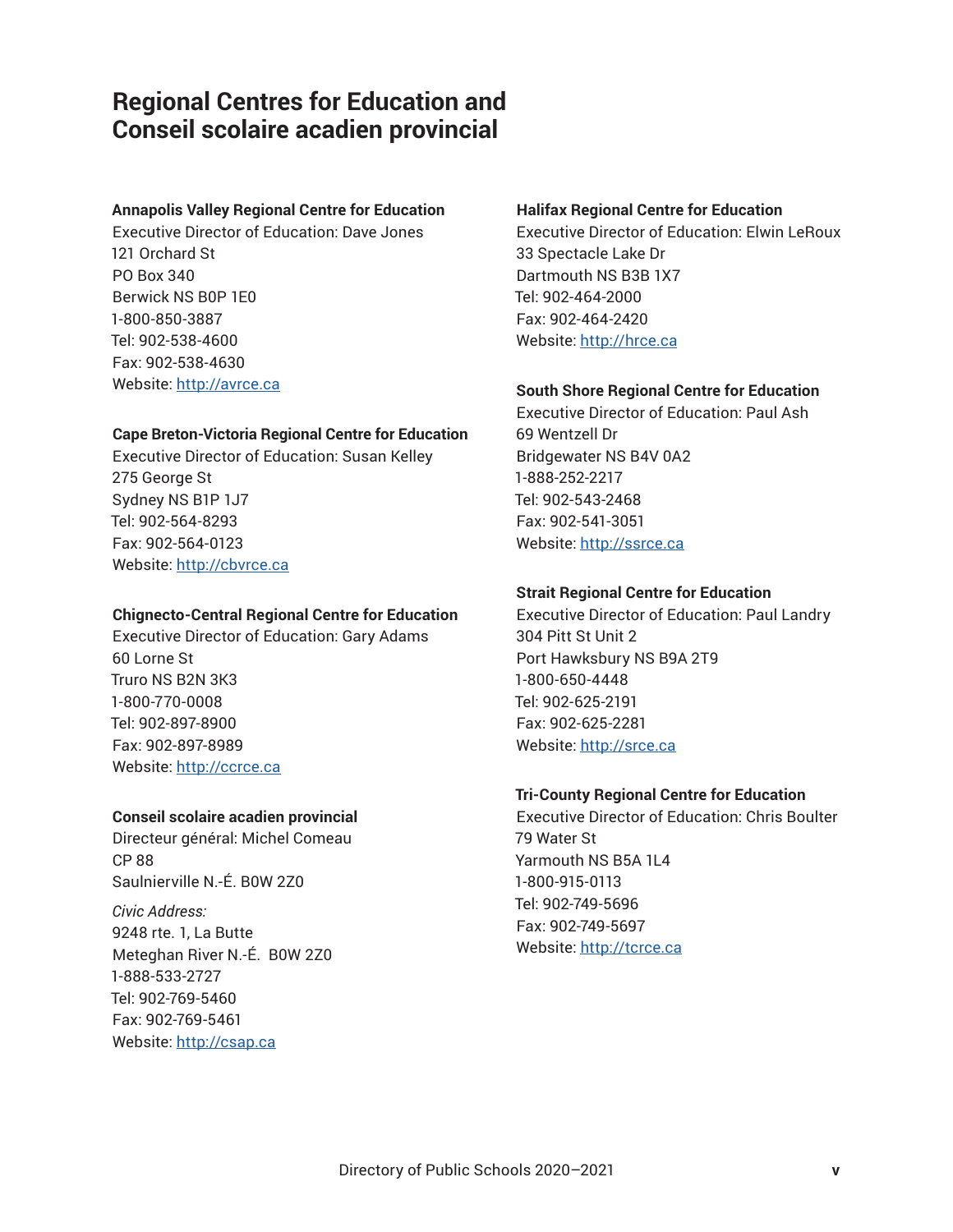# **Abbreviations for Regional Centres for Education and Conseil scolaire acadien provincial**

Annapolis Valley: AVRCE

Cape Breton-Victoria: CBVRCE

Chignecto-Central: CCRCE

Conseil scolaire acadien provincial: CSAP

Halifax: HRCE South Shore: SSRCE Strait: SRCE Tri-County: TCRCE

# **Grades Taught Legend**

PP: Pre-Primary

PR: Primary

01-12: Grades One to Twelve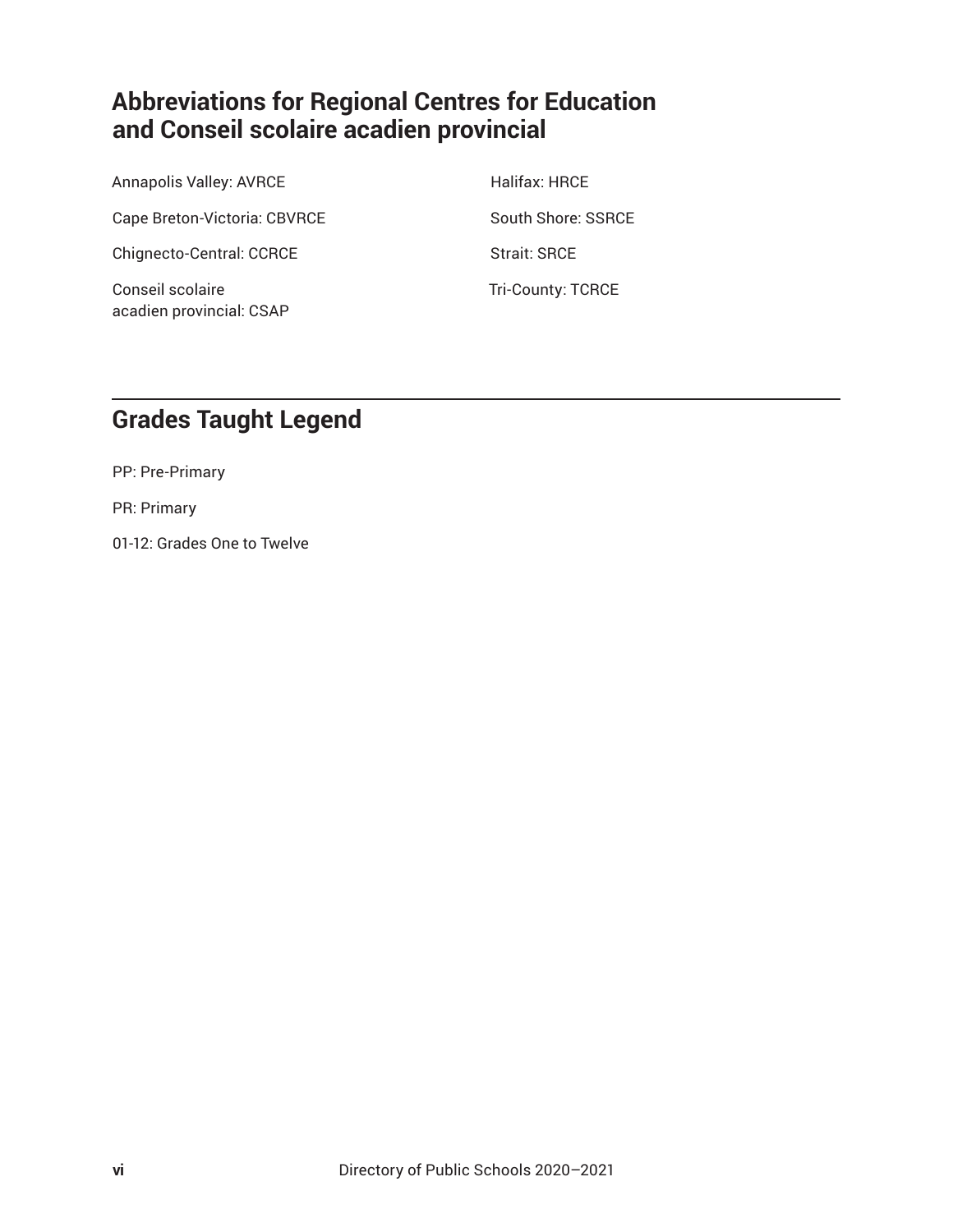# **Contents**

| <b>Annapolis Valley Regional Centre for Education</b>     |
|-----------------------------------------------------------|
|                                                           |
|                                                           |
| <b>Cape Breton-Victoria Regional Centre for Education</b> |
|                                                           |
|                                                           |
| <b>Chignecto-Central Regional Centre for Education</b>    |
|                                                           |
|                                                           |
| Conseil scolaire acadien provincial                       |
|                                                           |
|                                                           |
| <b>Halifax Regional Centre for Education</b>              |
|                                                           |
|                                                           |
| <b>South Shore Regional Centre for Education</b>          |
|                                                           |
|                                                           |
| <b>Strait Regional Centre for Education</b>               |
|                                                           |
|                                                           |
| <b>Tri-County Regional Centre for Education</b>           |
|                                                           |
|                                                           |
|                                                           |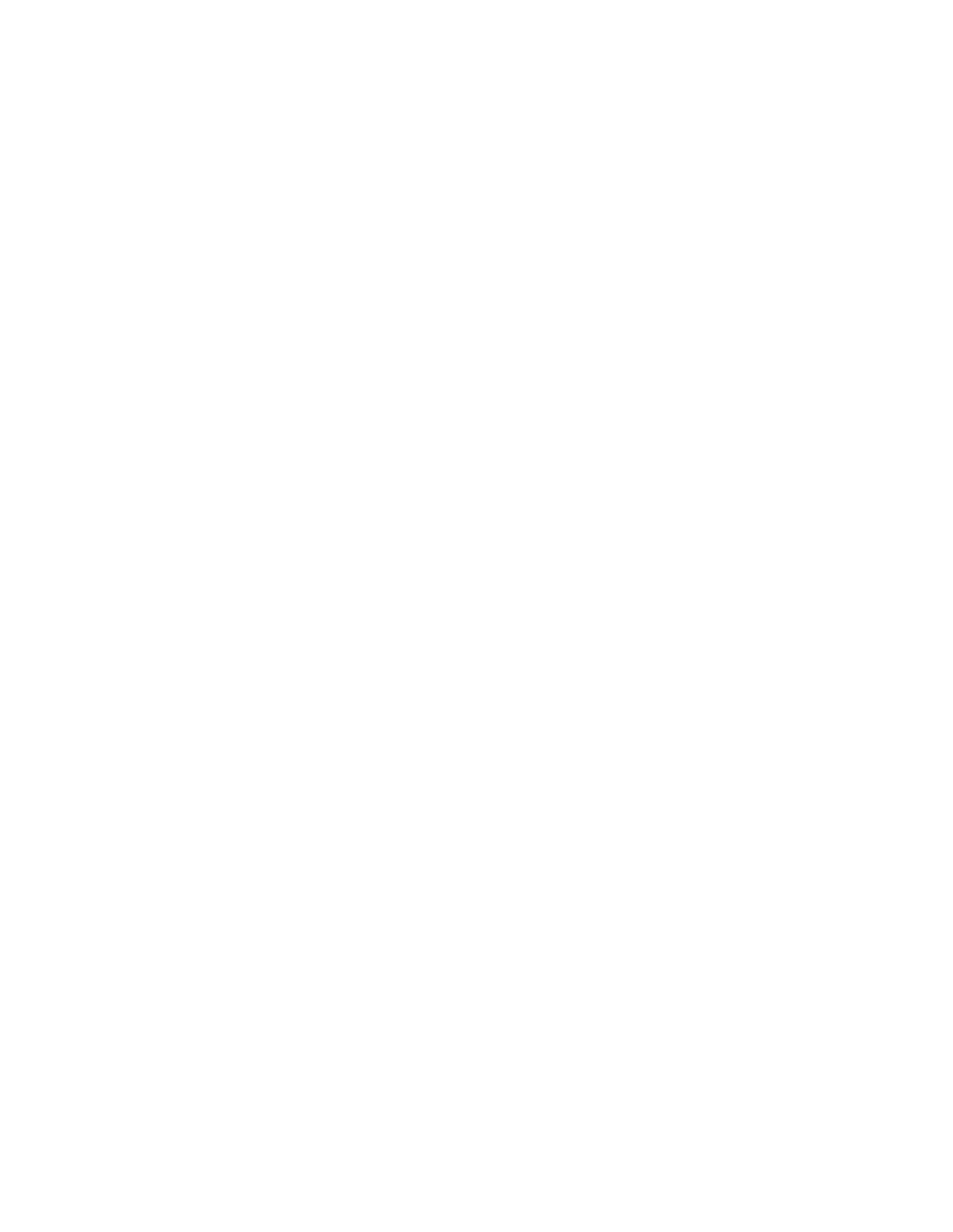#### <span id="page-10-0"></span>**0063 Aldershot Elementary School**

446 Aldershot Rd Kentville, NS B4N 3A1 Tel: 902-690-3820 Fax: 902-690-3823 aes@avrce.ca Principal: Crystal Turner-Tracy Grades Taught: PP—05

#### **0746 Annapolis East Elementary School**

PO Box 640 Middleton, NS B0S 1P0 Tel: 902-825-5330 Fax: 902-825-5333

### aees@avrce.ca

Principal: Nancy Illsley Grades Taught: PP—05

#### **0133 Annapolis West Education Centre**

PO Box 399 Annapolis Royal, NS B0S 1A0 Tel: 902-532-3150 Fax: 902-532-3160

# awec@avrce.ca

Principal: Sue Ann Cooper Grades Taught: 06—12

#### **0993 Avon View High School**

PO Box 700 Windsor, NS B0N 2T0 Tel: 902-792-6740 Fax: 902-792-6762 avhs@avrce.ca Principal: Cindy Dickie Grades Taught: 09—12

#### **0075 Berwick and District School**

PO Box 40 Berwick, NS B0P 1E0 Tel: 902-538-4720 Fax: 902-538-4727 bads@avrce.ca Principal: Bill Doucet Grades Taught: PP—08

### **1192 Bridgetown Regional Community School** 25 Cromwell Court Bridgetown, NS B0S 1C0 Tel: 902-665-5400 Fax: 902-665-5404 brcs@avrce.ca Principal: Darlene Thomas Grades Taught: PP—12

### **0363 Brooklyn District Elementary School** 8008 Hwy 14 Newport, NS B0N 2A0

Tel: 902-757-4120 Fax: 902-757-4125

#### bdes@avrce.ca

Principal: Brenda Mullins Grades Taught: PP—05

#### **0058 Cambridge and District Elementary School** 6113 Hwy 1

Cambridge, NS B0P 1G0 Tel: 902-538-4680 Fax: 902-538-4686

#### cads@avrce.ca Principal: Renee Levy Grades Taught: PP—05

# **0067 Central Kings Rural High School**

6125 Hwy 1 Cambridge, NS B0P 1G0 Tel: 902-538-4700 Fax: 902-538-4711 ck@avrce.ca Principal: Matt Butler Grades Taught: 04—12

#### **0965 Champlain Elementary School**

PO Box 130 Granville Ferry, NS B0S 1K0 Tel: 902-532-3270 Fax: 902-532-3273

#### ces@avrce.ca

Principal: Jan Ross Grades Taught: PP—05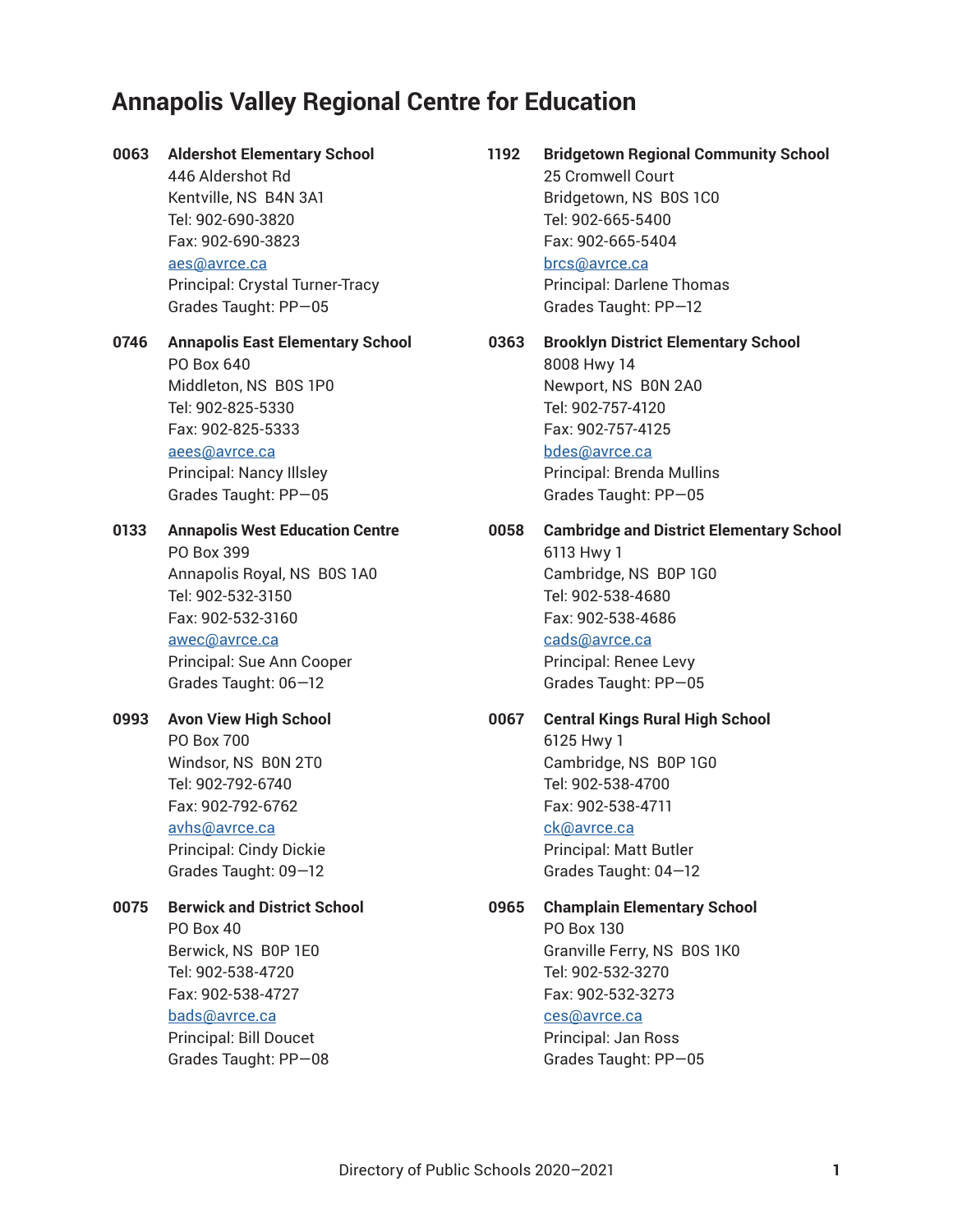#### **0141 Clark Rutherford Memorial School**

PO Box 70 Clementsport, NS B0S 1E0 Tel: 902-638-4800 Fax: 902-638-4804 crms@avrce.ca Principal: Sharon Reid Grades Taught: PP—05

#### **0732 Coldbrook and District School**

2305 English Mountain Rd Coldbrook, NS B4R 1B6 Tel: 902-690-3830 Fax: 902-690-3833

# cbds@avrce.cas

Principal: Cherrie Goss Grades Taught: PP—08

### **0366 Dr. Arthur Hines School**

75 Musgrave Rd Summerville, NS B0N 2K0 Tel: 902-633-6300 Fax: 902-633-6303

# dahes@avrce.ca

Principal: Shelley Regan Grades Taught: PP—05

#### **0065 Dwight Ross School**

PO Box 1420 Greenwood, NS B0P 1N0 Tel: 902-765-7510 Fax: 902-765-7520 dres@avrce.ca Principal: Karen Lander-Pinard Grades Taught: PP—05

#### **0753 Evangeline Middle School**

9387 Commercial St New Minas, NS B4N 3G3 Tel: 902-681-4910 Fax: 902-681-4909 ems@avrce.ca Principal: Stanley MacVicar Grades Taught: 06—08

# **0362 Falmouth District School**

PO Box 40 Falmouth, NS B0P 1L0 Tel: 902-792-6710 Fax: 902-792-6717 fds@avrce.ca Principal: Kim Frank Grades Taught: PR—05

#### **0060 Gaspereau Valley Elementary School**

2781 Greenfield Rd Wolfville, NS B4P 2R1 Tel: 902-542-6090 Fax: 902-542-6096

#### gves@avrce.ca

Principal: Ruth MacLeod Grades Taught: PP—05

### **0059 Glooscap Elementary School**

RR 5, 1017 J Jordan Road Canning, NS B0P 1H0 Tel: 902-582-2010 Fax: 902-582-2015

# ges@avrce.ca

Principal: Lorne Guy Grades Taught: PP—05

#### **0024 Hantsport School**

PO Box 392 Hantsport, NS B0P 1P0 Tel: 902-684-4000 Fax: 902-684-4004 hs@avrce.ca Principal: Ruth Anne Greenough Grades Taught: PP—08

#### **0998 Highbury Education Centre**

26 Highbury Rd New Minas, NS B4N 3P7 Tel: 902-681-4930 Fax: 902-681-4931

#### hec@avrce.ca

Principal: Steve Rovers Grades Taught: 10—12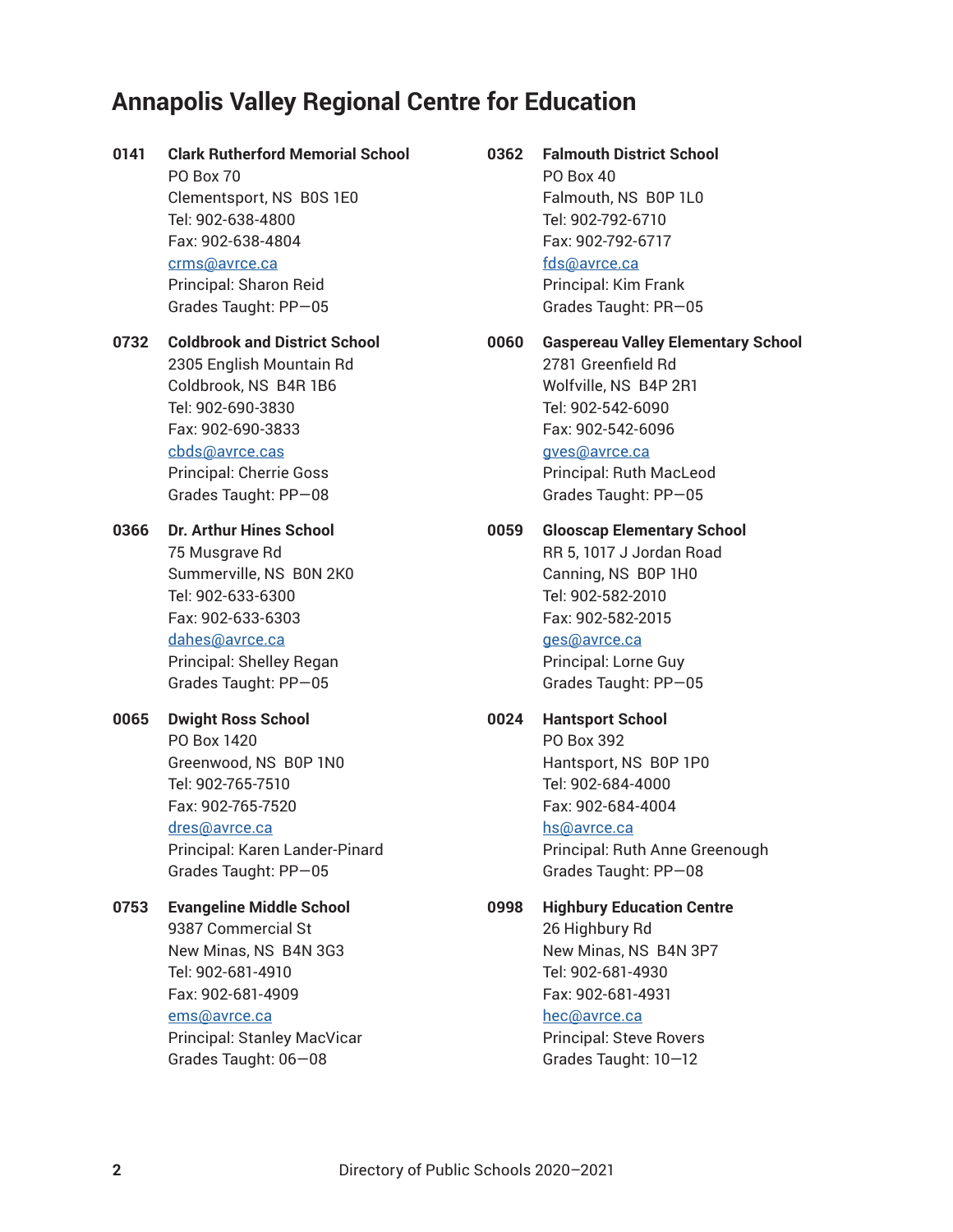# **0070 Horton High School** 75 Greenwich Road S Wolfville, NS B4P 2R2 Tel: 902-542-6060 Fax: 902-542-6066 hhs@avrce.ca Principal: Jodye Routledge Grades Taught: 09—12 **1158 Kings County Academy** 35 Gary Pearl Dr Kentville, NS B4N 0H4 Tel: 902-690-3850 Fax: 902-690-3864 kca@avrce.ca Principal: Victoria Laurence Grades Taught: PP—08 **0379 Kings County Adult High School** 26 Highbury Rd New Minas, NS B4N 3P7 Tel: 902-681-4930 Fax: 902-681-4931 kcahs@avrce.ca Principal: Steve Rovers Grades Taught: 10—12 **0062 Kingston and District School** PO Box 295 Kingston, NS B0P 1R0 Tel: 902-765-7530 Fax: 902-765-7535 kingston@avrce.ca Principal: Bernice Jackson Grades Taught: PP—05 **0061 L.E. Shaw Elementary School** 486 Oak Island Rd Avonport, NS B0P 1B0 Tel: 902-542-6900 Fax: 902-542-6905 leses@avrce.ca

Principal: Cordelia Gallant Grades Taught: PP—05

# **0129 Lawrencetown Consolidated School** RR 1, 10 Middle Rd Lawrencetown, NS B0S 1M0 Tel: 902-584-4500 Fax: 902-584-4505 lcs@avrce.ca Principal: Paula Shehata Grades Taught: PP—05

**1108 Lawrencetown Education Centre** RR 1, 10 Middle Rd Lawrencetown, NS B0S 1M0 Tel: 902-584-4524 Fax: 902-584-4528

#### lec@avrce.ca

Principal: Jamie Peppard Grades Taught: 07—12

#### **0712 Middleton Regional High School** 18 Gates Ave Middleton, NS B0S 1P0 Tel: 902-825-5350 Fax: 902-825-5355

### mrhs@avrce.ca Principal: Ben McNeil Grades Taught: 06—12

# **0073 New Minas Elementary School** 34 Jones Rd New Minas, NS B4N 3N1 Tel: 902-681-4900 Fax: 902-681-4904 nmes@avrce.ca Principal: Eric Trahan Grades Taught: PP—05

# **0967 Northeast Kings Education Centre** 1816 Bains Rd Canning, NS B0P 1H0 Tel: 902-582-2040 Fax: 902-582-2044 nkec@avrce.ca

Principal: Kevin Veinot Grades Taught: 06—12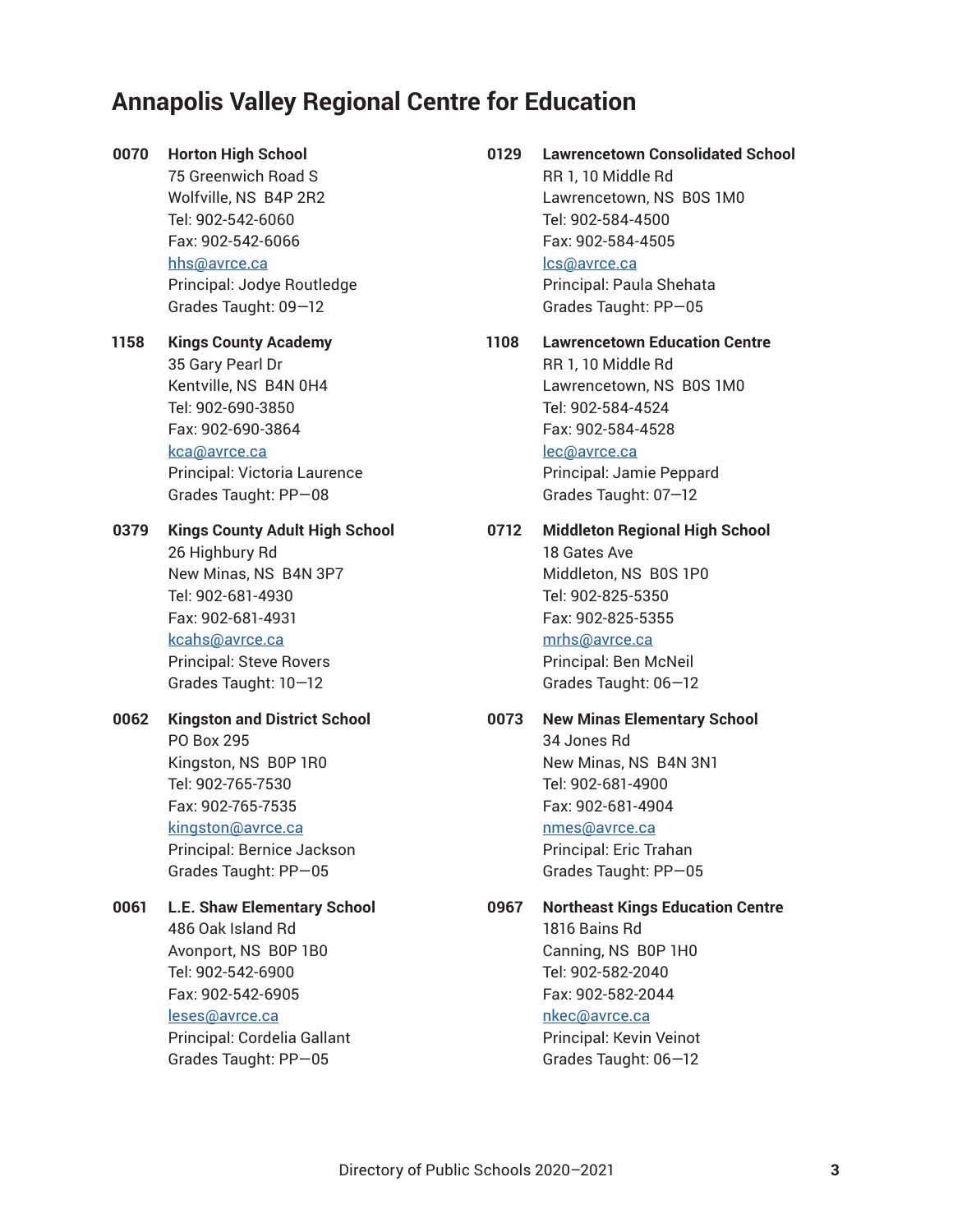#### **0966 Pine Ridge Middle School**

625 Pine Ridge Ave Kingston, NS B0P 1R0 Tel: 902-765-7570 Fax: 902-765-7572 prms@avrce.ca Principal: Cathy Rafuse Grades Taught: 06—08

#### **0072 Port Williams Elementary School**

1261 Belcher St Port Williams, NS B0P 1T0 Tel: 902-542-6074 Fax: 902-542-6094

# pwes@avrce.ca

Principal: Lana Burns Grades Taught: PP—05

**0055 Somerset and District Elementary School** 4339 Brooklyn St Berwick, NS B0P 1E0

Tel: 902-538-4670 Fax: 902-538-4677 sdes@avrce.ca

Principal: Deron Moores Grades Taught: PP—05

# **0054 St. Mary's Elementary School** PO Box 249 Aylesford, NS B0P 1C0 Tel: 902-847-4400 Fax: 902-847-4404 smes@avrce.ca

Principal: Isaac Schurman Grades Taught: PP—05

**0360 Three Mile Plains District School** 4555 Hwy 1 RR2 Windsor, NS B0N 2T0 Tel: 902-792-6720 Fax: 902-792-6722 tmpds@avrce.ca Principal: David Campbell Grades Taught: PP—05

# **1110 West Hants Education Centre** 94 Wentworth Rd Windsor, NS B0N 2T0 Tel: 902-792-6750 Fax: 902-792-6752 whec@avrce.ca Principal: Dylan Irvine Grades Taught: 08—12 **0994 West Hants Middle School** 8009 Hwy 14 Newport, NS B0N 2A0 Tel: 902-757-4100 Fax: 902-757-4111

#### whms@avrce.ca

Principal: Karen Wallace Grades Taught: 06—12

**0071 West Kings District High School** 1941 Hwy 1 Auburn, NS B0P 1A0 Tel: 902-847-4440 Fax: 902-847-4444 wkdhs@avrce.ca Principal: Donna Baker Grades Taught: 09—12

# **0376 Windsor Adult High School** PO Box 369 Windsor, NS B0N 2T0 Tel: 902-792-6751 Fax: 902-792-6752 wahs@avrce.ca Principal: Dylan Irvine Grades Taught: 10—12

### **0699 Windsor Elementary School** PO Box 1057 Windsor, NS B0N 2T0 Tel: 902-792-6770 Fax: 902-792-6777 wes@avrce.ca

Principal: Novadawn Oulton Grades Taught: PP—05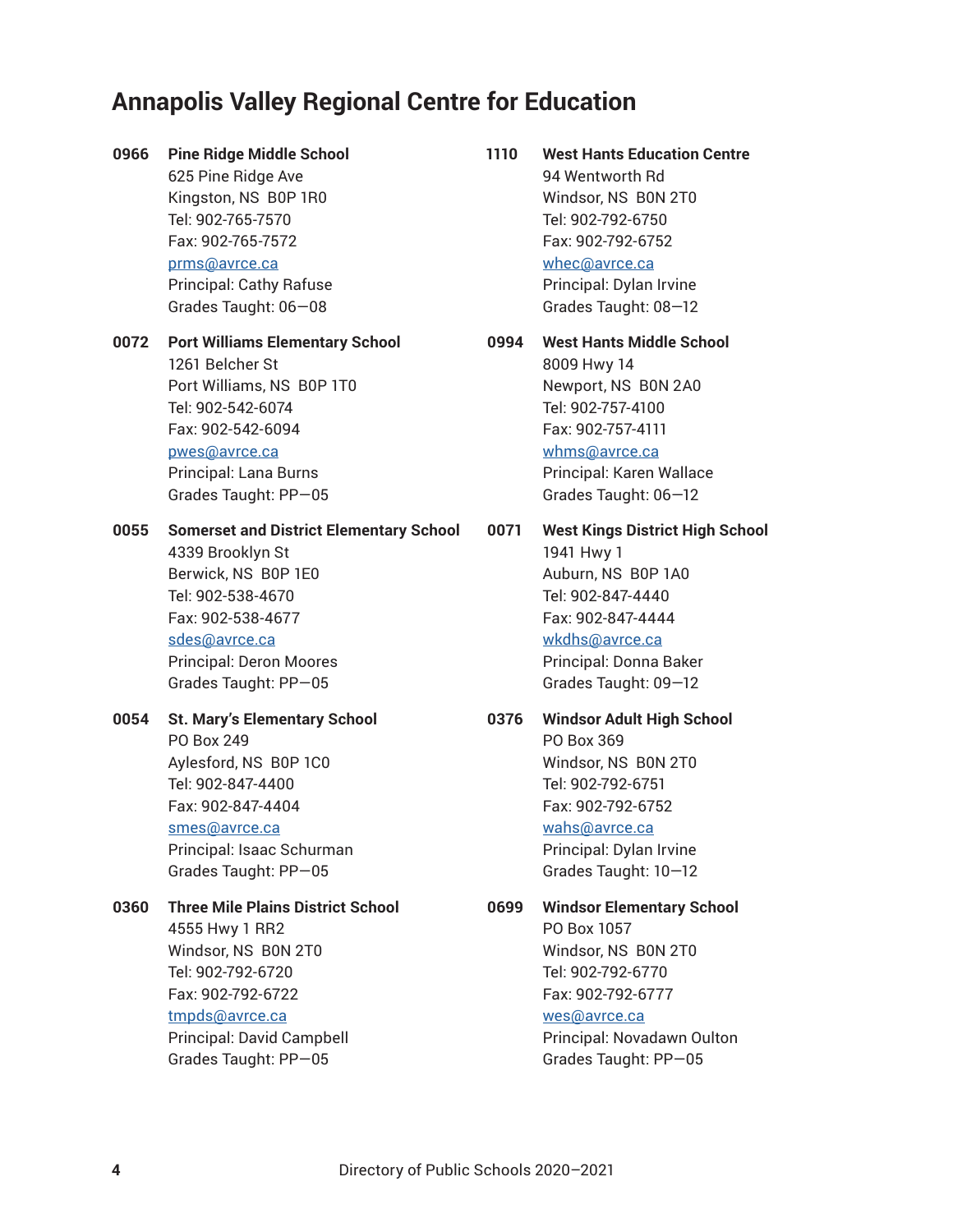#### **0361 Windsor Forks District School**

120 Sangster Bridge Rd, RR3 Windsor Forks Windsor, NS B0N 2T0 Tel: 902-792-6700 Fax: 902-792-6707 wfds@avrce.ca Principal: Diana Dunn Grades Taught: PP—05

#### **0081 Wolfville School**

19 Acadia St Wolfville, NS B4P 1K8 Tel: 902-542-6050 Fax: 902-542-6054 ws@avrce.ca Principal: Greg Fox Grades Taught: PP—08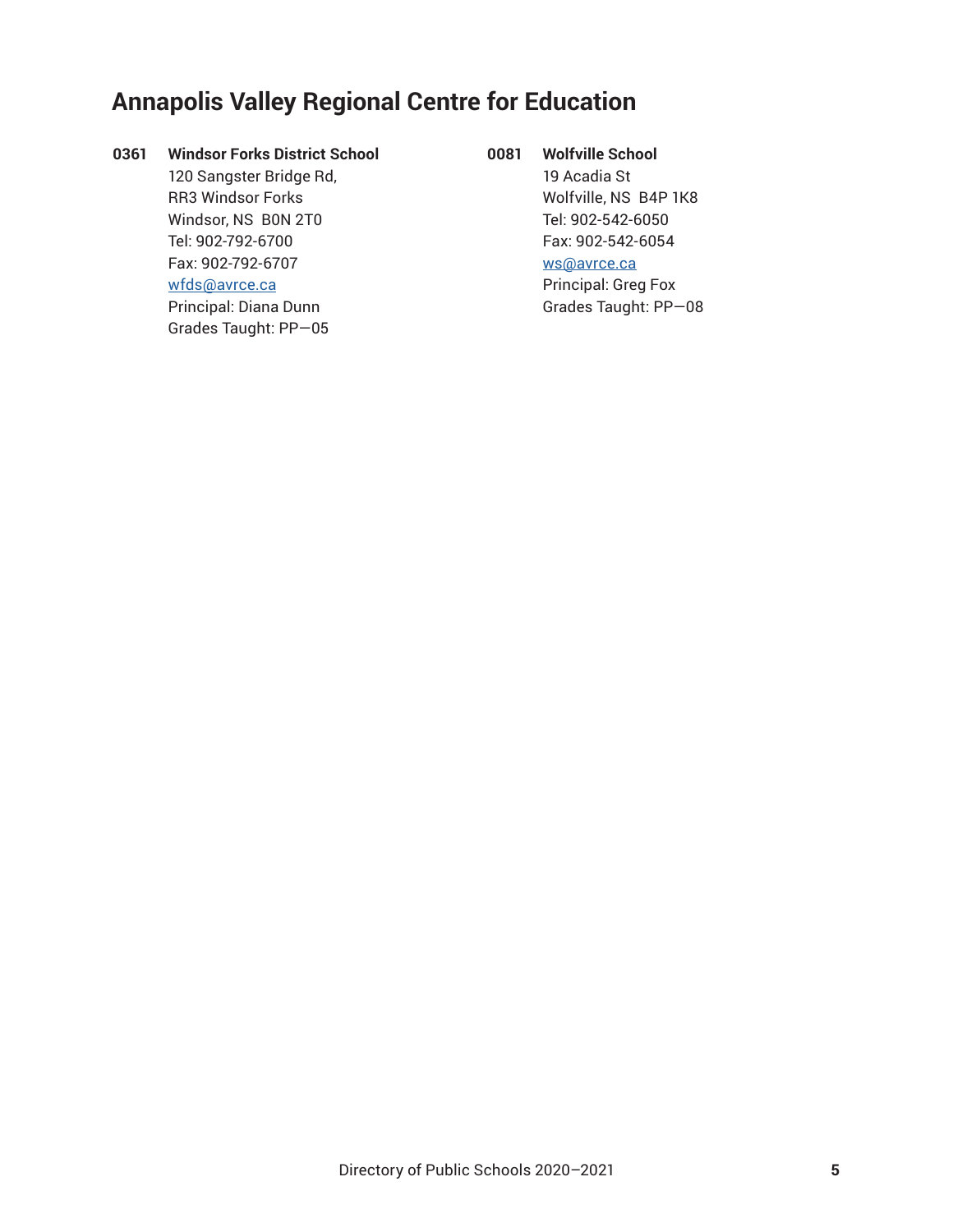# <span id="page-15-0"></span>**Regional Office**

**Tel:** 902-538-4600 **or** 1-800-850-3887 **Fax:** 902-538-4630

**Mailing Address** PO Box 340, Berwick, NS B0P 1E0

**Civic Address** 121 Orchard St, Berwick, NS B0P 1E0

# **Regional Personnel**

**Administration**

**Regional Executive Director Dave Jones** Tel: 902-538-4606 Fax: 902-538-4630 [executivedirector@avrce.ca](mailto:executivedirector@avrce.ca)

**Executive Assistant to Regional Executive Director Leanne Chesnutt** Tel: 902-538-4615 Fax: 902-538-4630 [leanne.chesnutt@avrce.ca](mailto:leanne.chesnutt%40avrce.ca?subject=)

**Communications and FOIPOP Officer Kristen Loyst** Tel: 902-538-4614 Fax: 902-538-4630 [kristen.loyst@avrce.ca](mailto:kristen.loyst%40avrce.ca?subject=)

# **Finance**

**Director of Finance Jeanne Saulnier** Tel: 902-538-4607 Fax: 902-538-4657 [jeanne.saulnier@avrce.ca](mailto:jeanne.saulnier%40avrce.ca?subject=)

**Coordinator of Financial Services Marian Campbell** Tel: 902-538-4633 Fax: 902-538-4657 [mcampbell@avrce.ca](mailto:mcampbell%40avrce.ca?subject=)

**Coordinator of Procurement Gerry Wilson** Tel: 902-538-4625 Fax: 902-538-4753 [gerry.wilson@avrce.ca](mailto:gerry.wilson%40avrce.ca?subject=)

# **Operations**

**Director of Operations David Floyd** Tel: 902-538-4639 Fax: 902-538-4657 [david.floyd@avrce.ca](mailto:david.floyd%40avrce.ca?subject=)

**Coordinator of Information Technology Matthew Henshaw** Tel: 902-538-4683 Fax: 902-538-4657 [matthew.henshaw@avrce.ca](mailto:matthew.henshaw%40avrce.ca?subject=)

**Coordinator of Property Services Torgeir Suther** Tel: 902-538-4640 Fax: 902-538-4657 [torgeir.suther@avrce.ca](mailto:torgeir.suther%40avrce.ca?subject=)

**Coordinator of Transportation Johnathan Connell** Tel: 902-538-4642 Fax: 902-538-4657 [johnathan.connell@avrce.ca](mailto:johnathan.connell%40avrce.ca?subject=)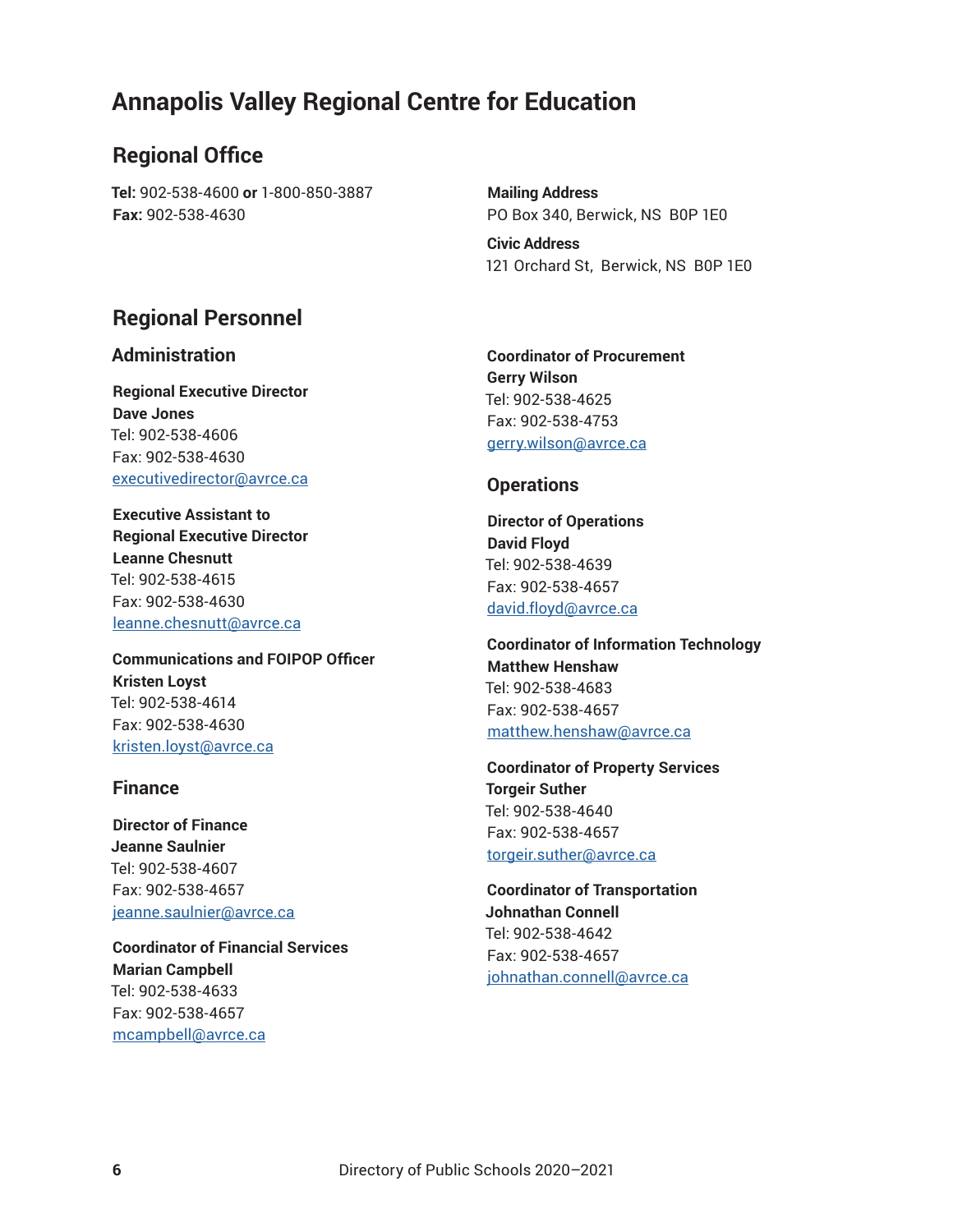#### **Human Resources**

**Director of Human Resources Lesley MacDonald** Tel: 902-538-4622 Fax: 902-538-4635 [lesley.macdonald@avrce.ca](mailto:lesley.macdonald@avrce.ca)

**Coordinator of Human Resources Mike Pinard** Tel: 902-538-4636 Fax: 902-538-4635 [mike.pinard@avrce.ca](mailto:mike.pinard@avrce.ca)

**Coordinator of Human Resources Karen Hughes** Tel: 902-538-4610 Fax: 902-538-4635 [karen.hughes@avrce.ca](mailto:karen.hughes@avrce.ca)

**Occupational Health and Safety Officer George Thomson** Tel: 902-538-4643 Fax: 902-538-4635 [george.thomson@avrce.ca](mailto:george.thomson%40avrce.ca?subject=)

#### **Programs and Student Services**

**Director of Programs and Services Pat Murphy** Tel: 902-538-4611 Fax: 902-538-4652 [pat.murphy@avrce.ca](mailto:pat.murphy@avrce.ca)

**Supervisor of School Support Services Mike Ouellette** Tel: 902-538-4745 Fax: 902-538-4630 [mike.ouellette@avrce.ca](mailto:mike.ouellette%40avrce.ca?subject=)

**Coordinator of African Canadian Education Services Krishinda McBride** Tel: 902-538-4735 Fax: 902-538-4630 [krishinda.mcbride@avrce.ca](mailto:krishinda.mcbride%40avrce.ca?subject=)

**Coordinator of International Students and Special Projects Brad Stokes** Tel: 902-538-4634 Fax: 902-538-4630 [brad.stokes@avrce.ca](mailto:brad.stokes@avrce.ca)

**Coordinator of Literacy and Educational Technology Ryan Hainstock** Tel: 902-538-4648 Fax: 902-538-4630 [ryan.hainstock@avrce.ca](mailto:ryan.hainstock%40avrce.ca?subject=)

**Coordinator of Mi'kmaw Education Services Holly Meuse** Tel: 902-538-4628 Fax: 902-538-4630 [holly.meuse@avrce.ca](mailto:holly.meuse@avrce.ca)

**Coordinator of Programs and Student Success Planning Maria Carty** Tel: 902-538-4623 Fax: 902-538-4630 [maria.carty@avrce.ca](mailto:maria.carty@avrce.ca)

**Coordinator of Student Services Karen Baker** Tel: 902-538-4608 Fax: 902-538-4630 [karen.baker@avrce.ca](mailto:karen.baker@avrce.ca)

**Consultant of Community Based Learning Chris Bigelow** Tel: 902-670-8707 Fax: 902-538-4630 [chris.bigelow@avrce.ca](mailto:chris.bigelow@avrce.ca)

**Consultant of French Programs Laurie Bolland** Tel: 902-670-4129 Fax: 902-538-4630 [laurie.bolland@avrce.ca](mailto:laurie.bolland%40avrce.ca?subject=)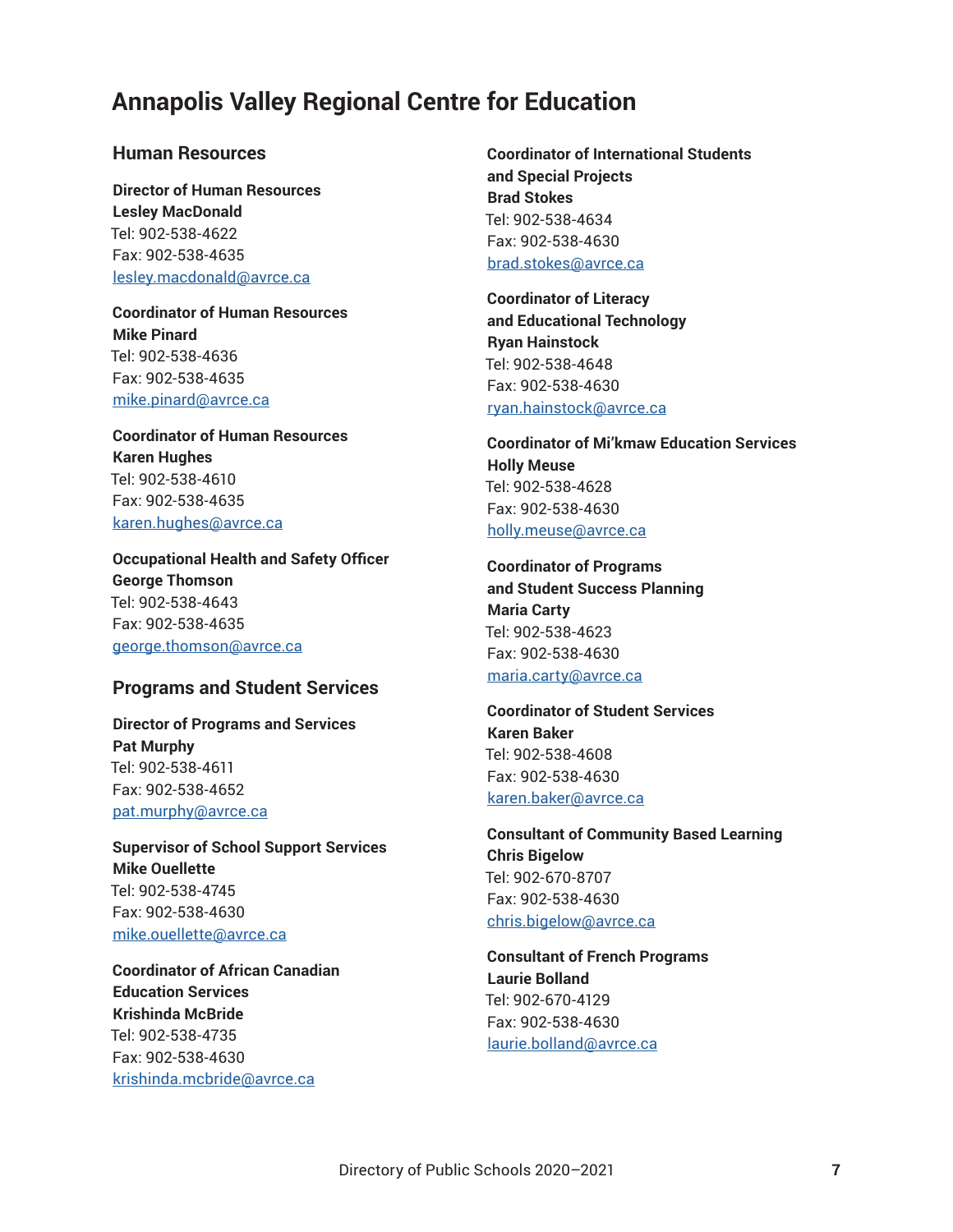**Consultant of Educational Technology and Student Data Mark Richards** Tel: 902-542-6922 Fax: 902-542-6066 [mark.richards@avrce.ca](mailto:mark.richards%40avrce.ca?subject=)

**Consultant of Literacy Amy Murray** Tel: 902-670-1189 Fax: 902-538-4630 [amy.murray@avrce.ca](mailto:amy.murray@avrce.ca)

**Consultant of Psychological Services Becky Churchill-Keating** Tel: 902-844-0731 Fax: 902-538-4630 [becky.keating@avrce.ca](mailto:becky.keating@avrce.ca)

**Consultant of SIS Doug Jackson** Tel: 902-670-9236 Fax: 902-538-4630 [doug.jackson@avrce.ca](mailto:doug.jackson@avrsb.ca)

**Consultant of Student Equity Caroline Adams** Tel: 902-679-9624 Fax: 902-538-4630 [caroline.adams@avrce.ca](mailto:caroline.adams%40avrce.ca?subject=)

**Consultant of Student Services Stephanie Johnston** Tel: 902-670-3203 Fax: 902-538-4630 [stephanie.johnston@avrce.ca](mailto:stephanie.johnston%40avrce.ca?subject=)

**Consultant of Student Services Krista Lunn** Tel: 902-790-2148 Fax: 902-538-4630 [krista.lunn@avrce.ca](mailto:krista.lunn@avrce.ca)

**Consultant of Student Services Ruth Manning** Tel: 902-844-0698 Fax: 902-538-4630 [ruth.manning@avrce.ca](mailto:ruth.manning%40avrce.ca?subject=)

**Consultant of Student Services Susan Moores** Tel: 902-844-1828 Fax: 902-538-4630 [susan.moores@avrce.ca](mailto:susan.moores@avrce.ca)

**Pre-Primary Facilitator Amie DeLeavey** Cell: 902-670-0678 Fax: 902-538-4630 [amie.deleavey@avrce.ca](mailto:amie.deleavey@avrce.ca)

**Pre-Primary Facilitator Deanna Hamilton** Cell: 902-844-0698 Fax: 902-538-4630 [deanna.hamilton@avrce.ca](mailto:deanna.hamilton%40avrce.ca?subject=)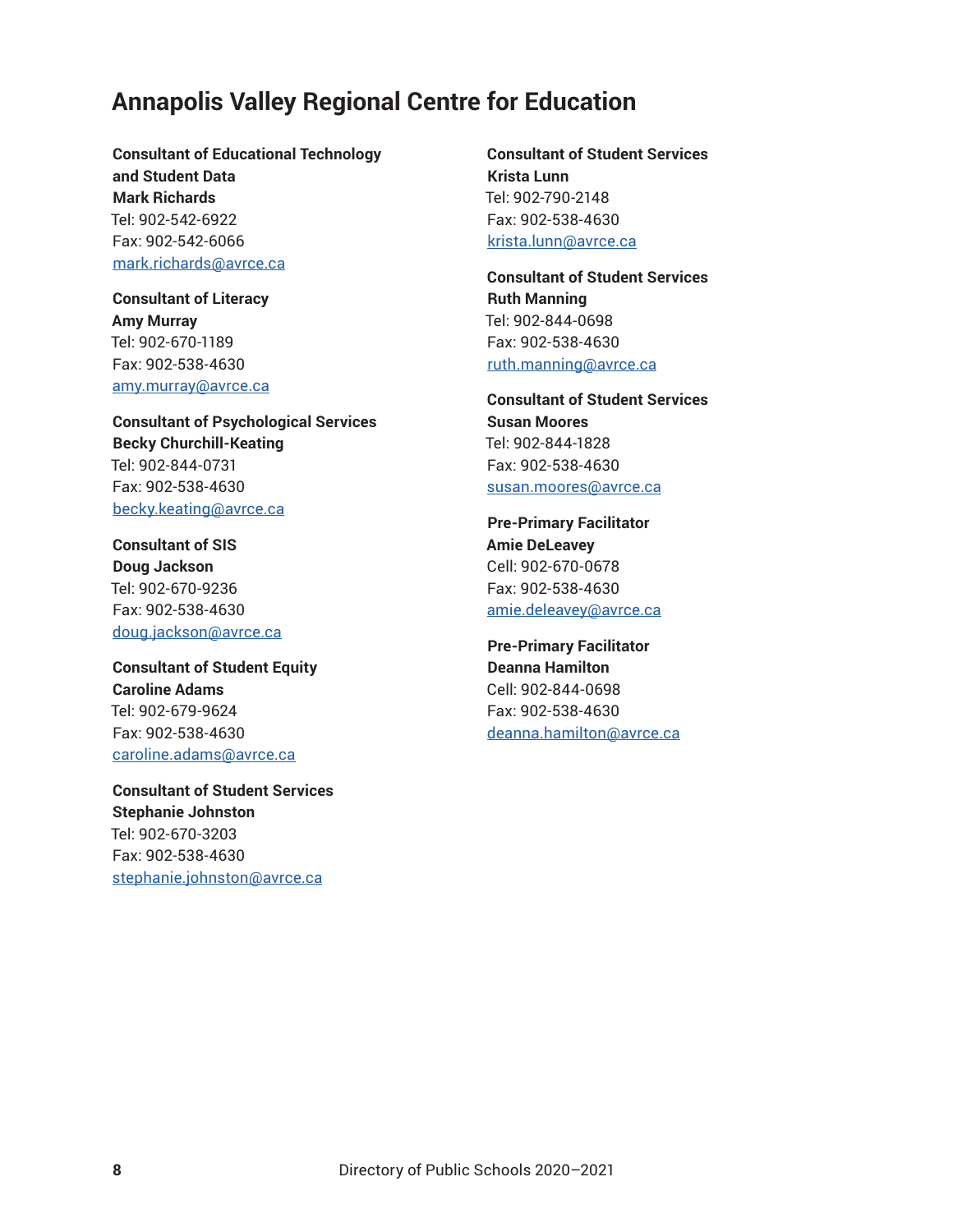<span id="page-18-0"></span>**0096 Baddeck Academy**

PO Box 310 Baddeck, NS B0E 1B0 Tel: 902-295-2359 Fax: 902-295-1263 rmuller@gnspes.ca Principal: Ron Muller Grades Taught: PP—12

#### **0093 Boularderie School**

12065 Kempt Rd Boularderie, NS B1X 1J9 Tel: 902-674-2716 Fax: 902-674-0117 laveryb1@gnspes.ca Principal: Brenda Lavery Grades Taught: PP—05

**0101 Bras d'Or Elementary School** 10 Alder Pt Rd Bras d`Or, NS B1Y 2K1 Tel: 902-736-4000 Fax: 902-736-1091 kubleks@gnspes.ca Principal: Sheila Kublek Grades Taught: PP—05

**0640 Breton Education Centre** 667 8th St New Waterford, NS B1H 3T4 Tel: 902-862-6432 Fax: 902-862-7330 daucoin@gnspes.ca Principal: Danielle Aucoin

**0995 Brookland Elementary School** 153 Cottage Rd Sydney, NS B1P 2E5 Tel: 902-562-0768 Fax: 902-563-4560 boutj@gnspes.ca Principal: John Boutilier

Grades Taught: 06—12

Grades Taught: PP—05

# **0107 Cabot Education Centre**

32039 Cabot Trail Neil's Harbour, NS B0C 1N0 Tel: 902-336-2266 Fax: 902-336-2525 simmsdj@gnspes.ca Principal: Donnie Simms Grades Taught: 06—12

**0962 Cape Smokey Elementary School** PO Box 269 Ingonish, NS B0C 1K0

Tel: 902-285-2638 Fax: 902-285-2892

#### fitzfm@gnspes.ca

Principal: Fiona Chaisson Grades Taught: PP—05

**1169 CBVRCE Adult High School** 290 Whitney Ave Sydney, NS B1P 5A6 Tel: 902-562-5178 Fax: 902-562-1605

hpatters@gnspes.ca Principal: Heather Patterson Grades Taught: 10—12

# **0186 Coxheath Elementary School** 30 Mt Florence St Coxheath, NS B1R 1T8 Tel: 902-562-4961 Fax: 902-562-6192 tleblan1@gnspes.ca Principal: Trevor LeBlanc Grades Taught: PP—05

### **1101 Cusack School** 500 Birch Hill Dr Sydney, NS B1P 3V9 Tel: 902-564-0431 Fax: 902-562-6871 orychoa1@gnspes.ca Principal: Amber Orychock Grades Taught: PP—05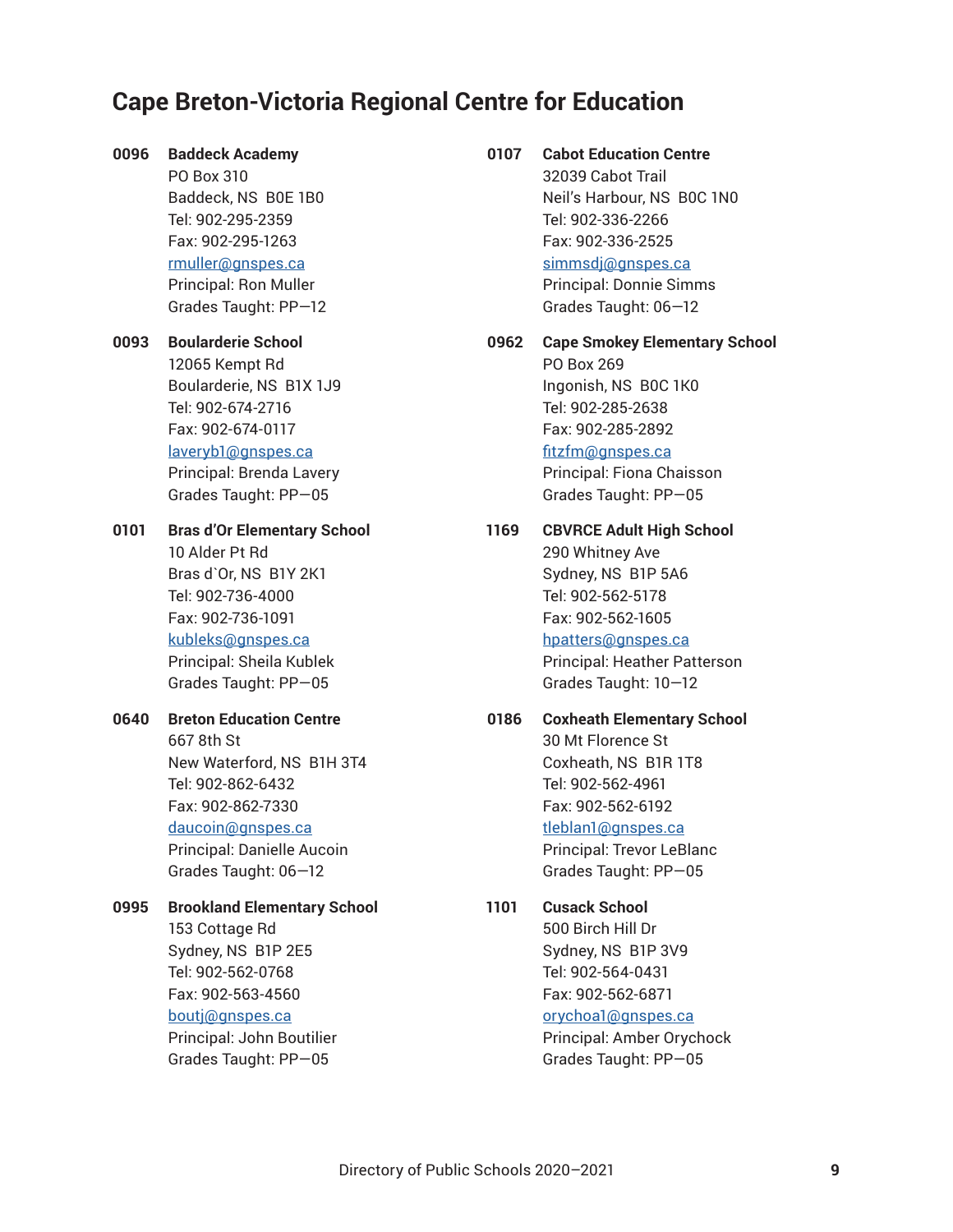**0996 Donkin School** 81 Centre Ave Donkin, NS B1A 6N4 Tel: 902-737-2120 Fax: 902-737-1018 jacksonbm@gnspes.ca Principal: Brenda Jackson Grades Taught: PP—08 **0098 Dr TL Sullivan School** 256 Park Rd Florence, NS B1Y 1N2 Tel: 902-736-6273 Fax: 902-736-8844 tpodetz@gnspes.ca Principal: Troy Podetz Grades Taught: PP—08 **1153 Ferrisview Elementary School** 83 Archibald Ave North Sydney, NS B2A 2W9 Tel: 902-794-7137 Fax: 902-794-6237 briggsj1@gnspes.ca Principal: Janet Briggs Grades Taught: PP—05 **0416 Glace Bay Elementary School** 135 Brookside St Glace Bay, NS B1A 1K8 Tel: 902-849-3256 Fax: 902-849-3261 shepardr@gnspes.ca Principal: Roberta Sheppard Grades Taught: PP—05 **0008 Glace Bay High School** 201 Reserve St Glace Bay, NS B1A 4W3 Tel: 902-849-4247 Fax: 902-849-2700 gbh@gnspes.ca

Principal: Donald Holland Grades Taught: 09—12

### **0963 Greenfield Elementary School**

25 James St River Ryan, NS B1H 1B8 Tel: 902-862-4000 Fax: 902-862-4005 mdolan@gnspes.ca Principal: Melanie Dolan Grades Taught: PP—05

#### **0964 Harbourside Elementary School**

15 Church St Sydney, NS B1N 2R3 Tel: 902-563-4520 Fax: 902-563-4523 dbeaton@gnspes.ca

Principal: Daniel Beaton Grades Taught: PP—05

**0549 John Bernard Croak V.C. Memorial School** 10 Second St Glace Bay, NS B1A 5Z4 Tel: 902-849-2003 Fax: 902-842-2212 swhite@gnspes.ca Principal: Shauna White Grades Taught: PP—05 **0960 Jubilee Elementary School**

755 Main St Sydney Mines, NS B1V 2L4 Tel: 902-736-3310 Fax: 902-736-7510 lmackaycarroll@gnspes.ca Principal: Lori MacKay-Carroll Grades Taught: PP—05

**0202 Malcolm Munroe Middle School** 125 Kenwood Dr Sydney, NS B1S 1T8 Tel: 902-564-4587 Fax: 902-564-1666 smcampbell@gnspes.ca Principal: Stephanie Campbell Grades Taught: 06—08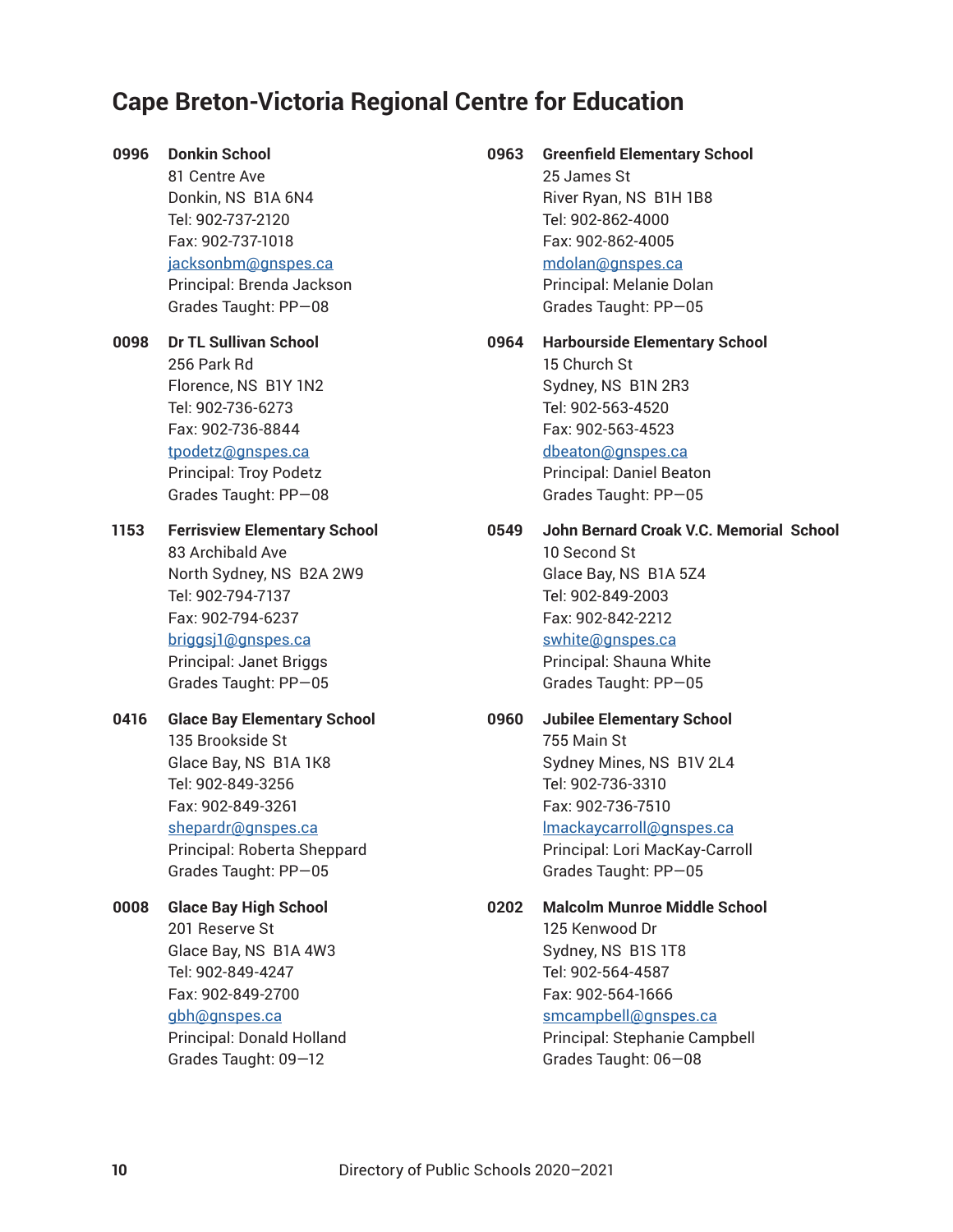#### **0183 Marion Bridge School**

3845 Gabarus Hwy Marion Bridge, NS B1K 1A6 Tel: 902-727-2980 Fax: 902-727-2765 ruthclarke@gnspes.ca Principal: Ruth Clarke Grades Taught: PP—05

**0082 Memorial Composite High School**

PO Box 187 North Sydney, NS B2A 0A0 Tel: 902-736-6233 Fax: 902-736-3895 nicholc7@gnspes.ca

Principal: Chris Nicholson Grades Taught: 09—12

**0083 Middle River Consolidated School** 2248 Cabot Trail

Middle River, NS B0E 1B0 Tel: 902-295-2842 Fax: 902-295-2842 rcordy@gnspes.ca

Principal: Ryan Cordy Grades Taught: PR—05

# **0997 Mountainview Elementary School** 21 Delta Dr Howie Centre, NS B1L 1G9 Tel: 902-562-8880 Fax: 902-562-7271 paul3@gnspes.ca

Principal: Paul Mombourquette Grades Taught: PP—05

#### **0961 North Highlands Elementary School** 1363 Bay St Lawrence Rd Aspy Bay, NS B0C 1G0 Tel: 902-383-2186

Fax: 902-383-2381 angelacurrie@gnspes.ca Principal: Angela Currie-Simms Grades Taught: PP—05

### **1154 Oceanview Education Centre** 60 Wallaces Rd Glace Bay, NS B1A 4N5 Tel: 902-842-4488 Fax: 902-849-5541 goneill@gnspes.ca Principal: Greg O'Neill Grades Taught: 06—08

**1142 Rankin School of the Narrows** 4144 Hwy 223 Iona, NS B2C 1A4 Tel: 902-725-2210 Fax: 902-725-1255 macneilt@gnspes.ca

Principal: Theresa MacNeil Grades Taught: PP—12

**0973 Riverside School** 7430 Hornes Rd Albert Bridge, NS B0A 1P0 Tel: 902-563-4535 Fax: 902-563-4539 browns5@gnspes.ca Principal: Suzanne Brown Grades Taught: PP—08

# **0203 Riverview High School** 57 Coxheath Rd Sydney, NS B1R 1R4 Tel: 902-564-5411 Fax: 902-567-2575 joemc@gnspes.ca Principal: Joe Chisholm Grades Taught: 09—12

**0182 Robin Foote Elementary School** 125 Sunnydale Dr Westmount, NS B1R 1J4 Tel: 902-539-3031 Fax: 902-562-6816 lastephen@gnspes.ca Principal: Lee Ann Astephen Grades Taught: PP—05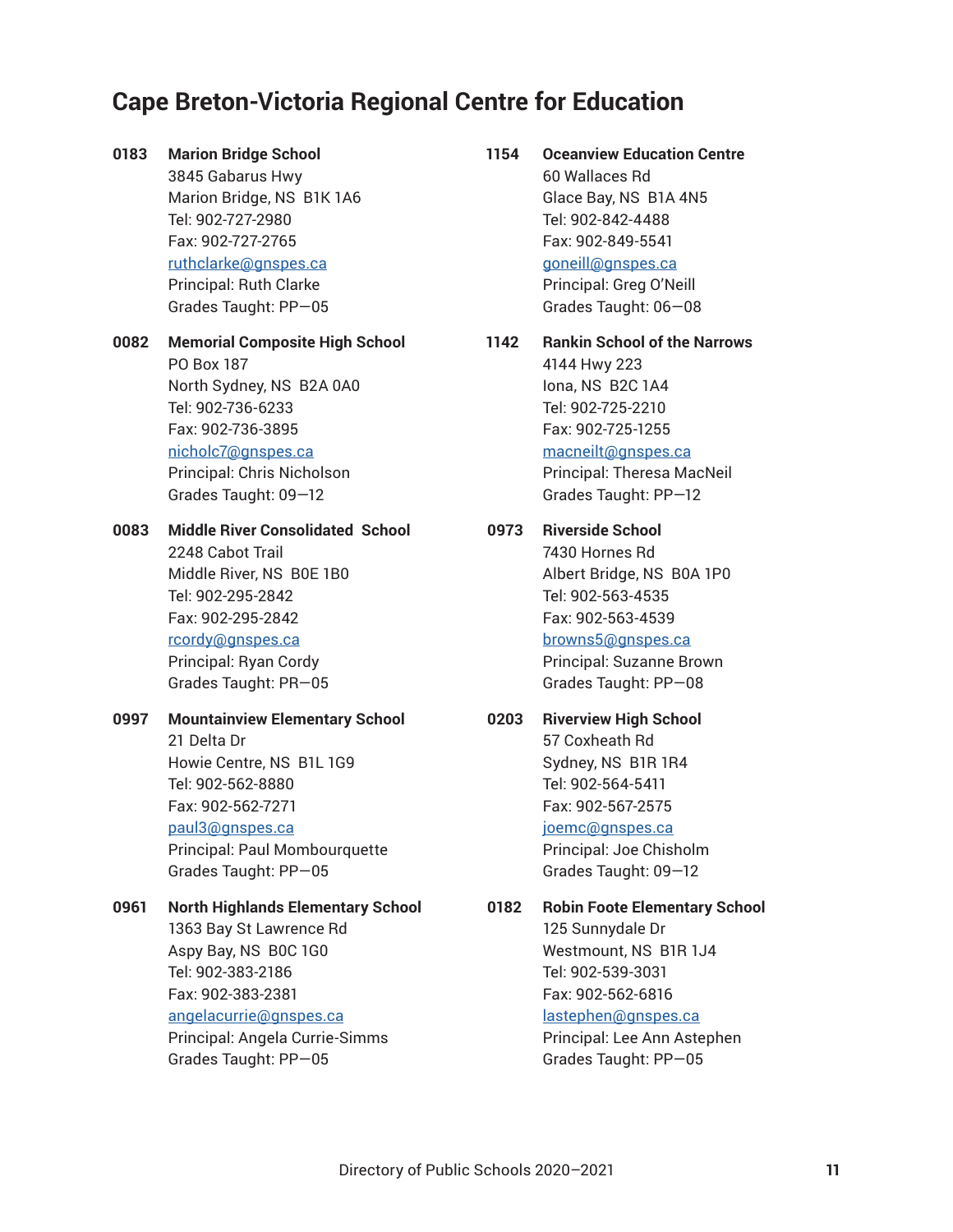**0646 Sherwood Park Education Centre**

500 Terrace St Sydney, NS B1P 6N1 Tel: 902-563-7732 Fax: 902-562-6834 gartland@gnspes.ca Principal: Paul Gartland Grades Taught: 06—08

**0972 Shipyard Elementary School**

30 Mt Kemmel St Sydney, NS B1S 3V6 Tel: 902-562-8878 Fax: 902-562-8674

# oliverg@gnspes.ca

Principal: Geoff Oliver Grades Taught: PP—05

**0561 St. Anne's Elementary School** 30 Official Row Glace Bay, NS B1A 2W9 Tel: 902-849-5661 Fax: 902-849-1645

### tettinger@gnspes.ca

Principal: Tamalah Ettinger Grades Taught: PP—05

#### **0688 Sydney Academy** 49 Terrace St Sydney, NS B1P 2L4 Tel: 902-562-5464 Fax: 902-564-4472 kdeveaux@gnspes.ca Principal: Kevin Deveaux

Grades Taught: 09—12

### **0117 Sydney Mines Middle School** 596 Main St Sydney Mines, NS B1V 2K8 Tel: 902-736-8549 Fax: 902-736-0945 lisaml@gnspes.ca Principal: Lisa MacLean Grades Taught: 06—08

**0185 Sydney River Elementary School** 35 Phillips St Sydney River, NS B1S 1M8 Tel: 902-567-2144 Fax: 902-567-0079 kmcnenly@gnspes.ca

Principal: Kelly McNenly Grades Taught: PP—05

**0175 Tompkins Memorial Elementary School** 60 Main St Reserve Mines, NS B1E 1E5 Tel: 902-849-3803 Fax: 902-849-1586 mcleodm2@gnspes.ca Principal: Mary McLeod Grades Taught: PP—05

# **0667 Whitney Pier Memorial Middle School**

199 Jamieson St Whitney Pier, NS B1N 2P7 Tel: 902-562-6130 Fax: 902-562-6720 delm@gnspes.ca Principal: Maralyn Delaney Grades Taught: 06—08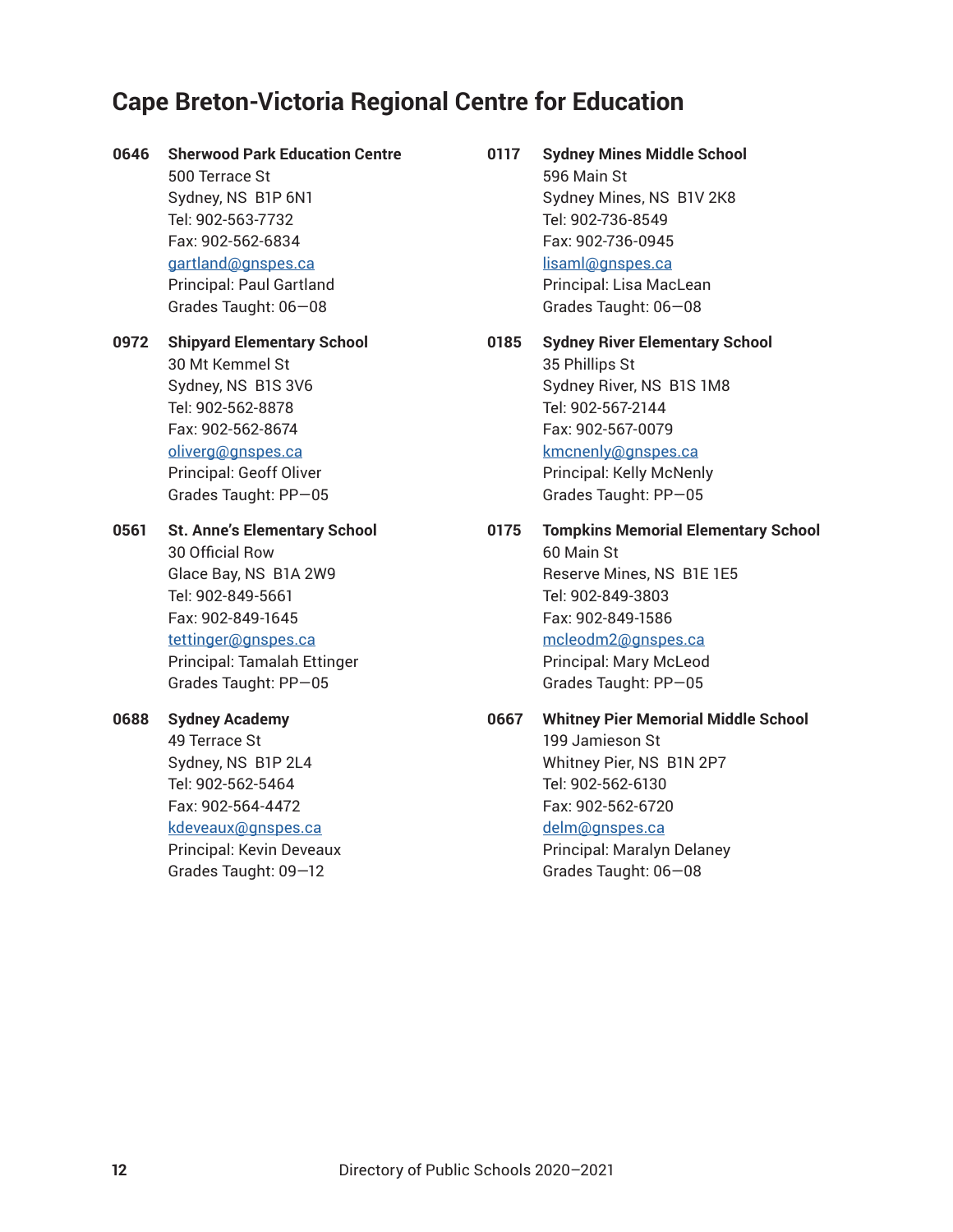# <span id="page-22-0"></span>**Regional Offices**

# **Central Office**

**Tel:** 902-564-8293 **Fax:** 902-564-0123

**Operational Services Department**

**Tel:** 902-563-5400 **Fax:** 902-563-4566 **Mailing/Civic Address** 275 George St, Sydney, NS B1P 1J7

**Mailing/Civic Address** 999 Gabarus Hwy, Sydney, NS B1L 1E5

### **Staff Development Centre**

**Tel:** 902-794-6233 **Fax:** 902-794-2103 **Mailing/Civic Address** 33 Napoleon St, North Sydney, NS B2A 3G6

# **Regional Personnel**

### **Administration**

**Regional Executive Director Susan Kelley** Tel: 902-564-8293 Fax: 902-564-0123 susankelley@cbvrce.ca

**Communications Officer Michelle MacLeod** Tel: 902-562-6476 Fax: 902-564-0123 [michellemacleod@cbvrce.ca](mailto:michellemacleod@cbvrce.ca)

# **Finance**

**Director of Finance Nancy Dove** Tel: 902-564-8293 Fax: 902-562-6814 [ndove@cbvrce.ca](mailto:ndove@cbvrce.ca)

**Coordinator of Finance and Accounting Sandra Burke** Tel: 902-562-6497 Fax: 902-562-6814 sc-burke@gnspes.ca

**Assistant Coordinator of Accounting and Financing Nancy Costigan** Tel: 902-562-6493 Fax: 902-562-6814 ncostiga@cbvrce.ca

**Accounts Payable Supervisor Michelle Hollohan** Tel: 902-564-8293 Fax: 902-562-6814 [mhollohan@gnspes.ca](mailto:mhollohan@gnspes.ca)

**Accountant/School Services June MacSween** Tel: 902-564-8293 Fax: 902-562-6814 [j-macsween@gnspes.ca](mailto:j-macsween@gnspes.ca)

**External/Internal Financial Reporting Wendy Lyle** Tel: 902-564-8293 Fax: 902-562-6814 [wlyle@gnspes.ca](mailto:wlyle@gnspes.ca)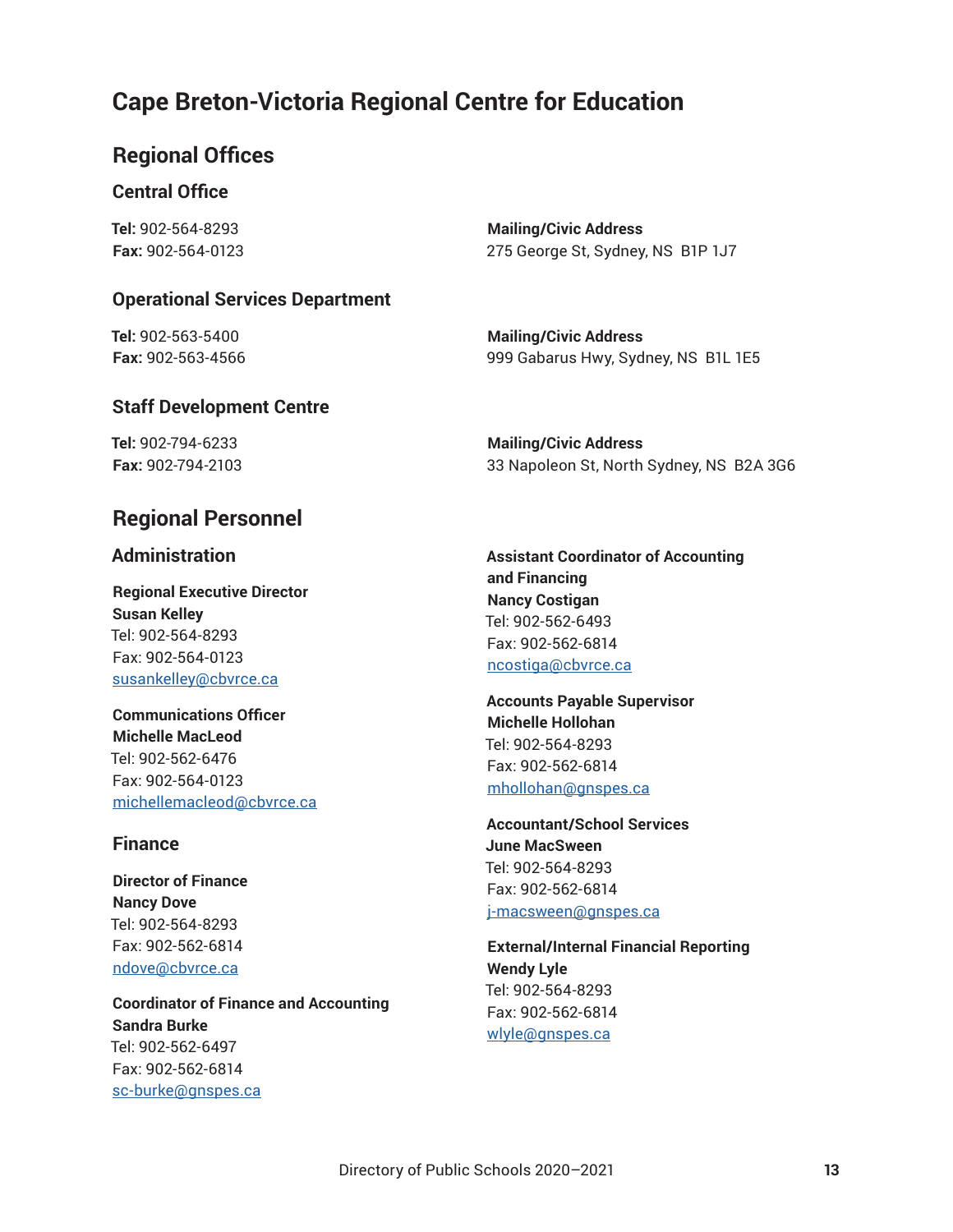**Payroll Supervisor Joan Poirrier** Tel: 902-564-8293 Fax: 902-562-6814 poirrier@cbvrce.ca

**Procurement Buyer Nancy Florian** Tel: 902-562-6025 Fax: 902-539-9195 nflorian@gnspes.ca

**Purchasing Agent Kevin Moules** Tel: 902-562-6025 Fax: 902-539-9195 [kmoules@cbvrce.ca](mailto:kmoules@cbvrce.ca)

**SAP HR Payroll Advisor Charmaine Sampson** Tel: 902-564-8293 Fax: 902-562-6814 [charmainesampson@gnspes.ca](mailto:charmainesampson@gnspes.ca)

#### **Human Resources**

**Director of Human Resources Services Wendy King** Tel: 902-562-6486 Fax: 902-564-0123 [wking@cbvrce.ca](mailto:wking@cbvrce.ca)

**Coordinator of Human Resources Tracie Collier** Tel: 902-562-6812 Fax: 902-564-0123 [tcollier@cbvrce.ca](mailto:tcollier@cbvrce.ca)

**Coordinator of Human Resources Nicole LeBlanc** Tel: 902-562-6476 Fax: 902-564-0123 nicoleleblanc@cbvrce.ca

**Manager of Human Resources Darlene Rankin** Tel: 902-562-6812 Fax: 902-564-0123 d\_rankin@gnspes.ca

**Officer of Employee Benefits/ Occupational Health and Safety Blair MacSween** Tel: 902-562-6495 Fax: 902-564-0123 [bmacsween@gnspes.ca](mailto:bmacsween@gnspes.ca)

#### **Programs and Student Services**

**Director of Programs and Student Services Lynn Crawford**  Tel: 902-562-6480 Fax: 902-564-0123 lcrawford@cbvrce.ca

**Coordinator of Program Services (PR-12) Marlene Urquhart** Tel: 902-562-6485 Fax: 902-567-6293 murquhart@cbvrce.ca

**Coordinator of Race Relations, Cross Cultural Understanding and Human Rights Marilyn Jones-McNeil** Tel: 902-562-6490 Fax: 902-567-6293 [mjonesmcneil@gnspes.ca](mailto:mjonesmcneil@gnspes.ca)

**Coordinator of Regional Mi'Kmaq Services Barrie Bernard** Tel: 902-562-6490 Fax:902-567-6293 [bbernard@cbvrce.ca](mailto:bbernard@cbvrce.ca)

**Coordinator of Student Services Cathy Boudreau** Tel: 902-562-6474 Fax: 902-567-6293 [cathyboudreau@cbvrce.ca](mailto:cathyboudreau@cbvrce.ca)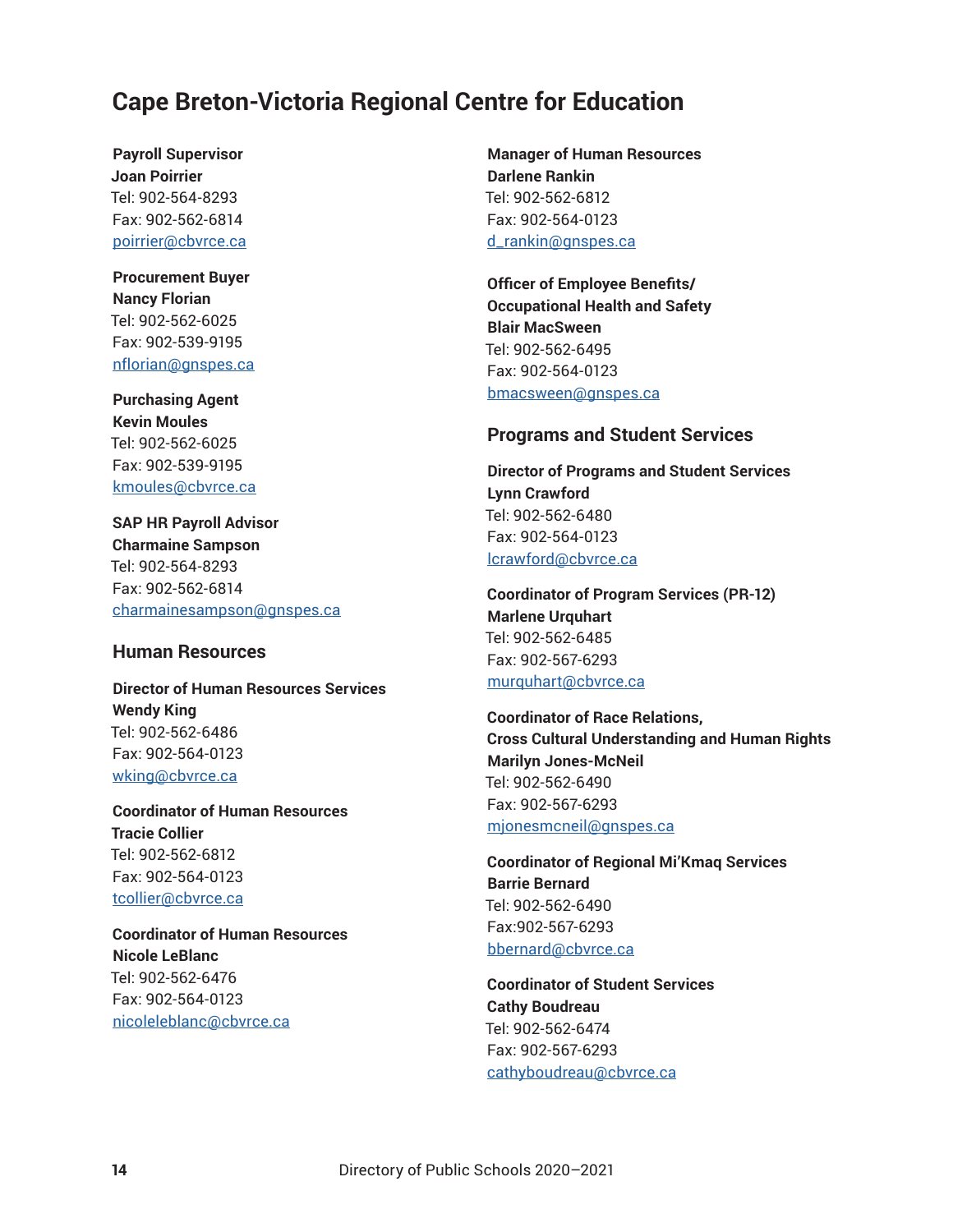**Coordinator of Student Services Stephen MacDougall** Tel: 902-562-6474 Fax: 902-567-6293 [macdous13@gnspes.ca](mailto:macdous13@gnspes.ca)

**Pre-Primary Program Manager Rhonda Ann Muller** Tel: 902-794-6233 Fax: 902-794-2103 [rhoda.muller@gnspes.ca](mailto:rhoda.muller@gnspes.ca)

**Acting Pre-Primary Program Manager Laurel MacDougall** Tel: 902-564-8293 Fax: 902-564-0123 [l\\_macdougall@gnspes.ca](mailto:l_macdougall@gnspes.ca)

**SIS Project Manager Karen Campbell** Tel: 902-794-6240 Fax: 902-794-2103 karencampbell@cbvrce.ca

#### **Support Services**

**Director of Operational Services Paul Oldford** Tel: 902-563-5402 Fax: 902-563-4566 [poldford@cbvrce.ca](mailto:poldford@cbvrce.ca)

**Coordinator of Facilities Management Lewis MacDonald** Tel: 902-563-5400 Fax: 902-563-4566 lewis-macdonald@cbvrce.ca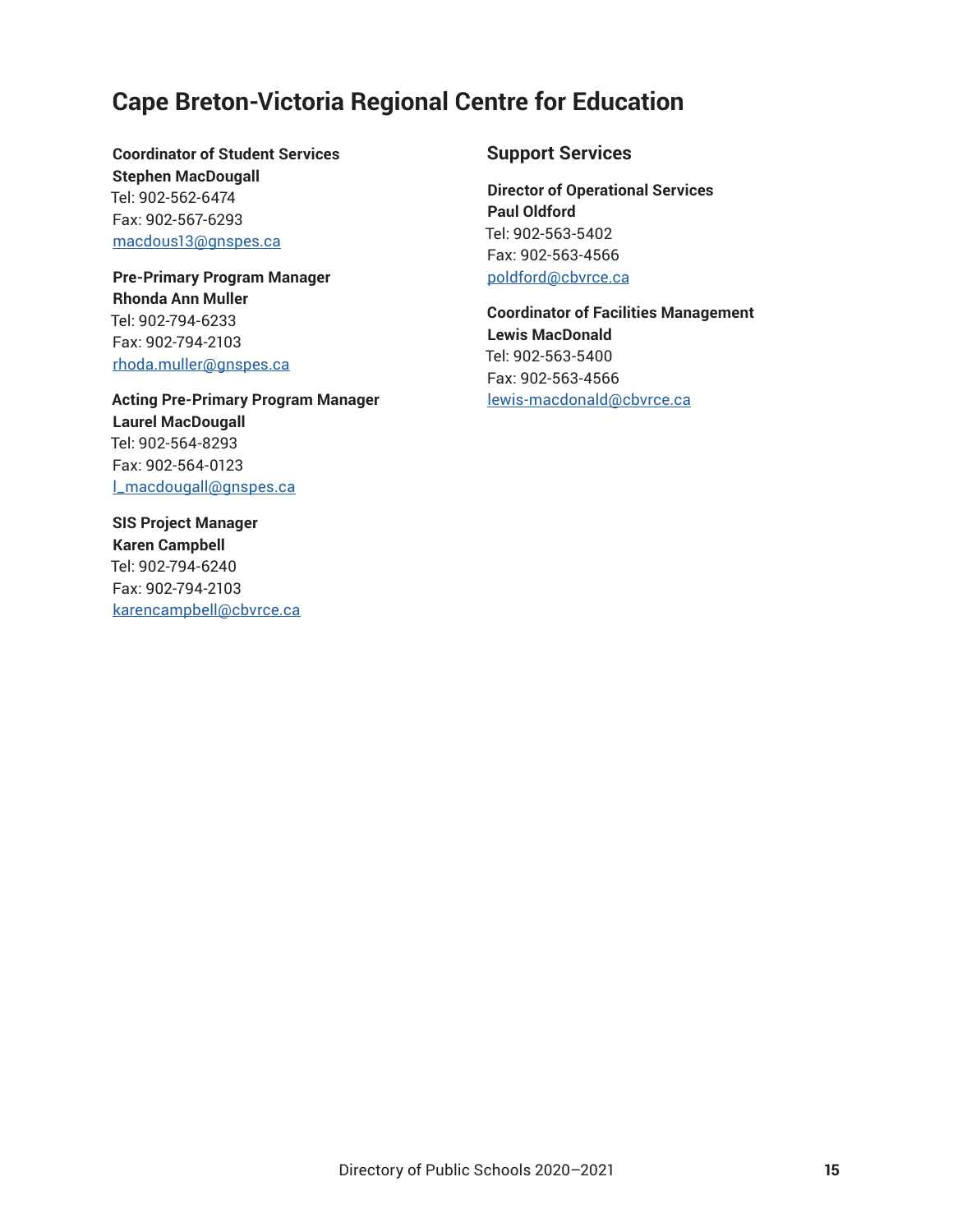#### <span id="page-25-0"></span>**0639 A. G. Baillie Memorial School**

477 Victoria Ave Ext New Glasgow, NS B2H 1X1 Tel: 902-755-8240 Fax: 902-755-8255 mcneilap@ccrce.ca Principal: Allison McNeil-Wilson Grades Taught: PP—06

**0248 Advocate District School**

PO Box 62 Advocate Harbour, NS B0M 1A0 Tel: 902-392-3400 Fax: 902-392-3401

# DickinsonD@ccrce.ca

Principal: Denise Dickinson Grades Taught: PP—12

# **0705 Amherst Regional High**

190 Willow Street Amherst, NS B4H 3W5 Tel: 902-661-2540 Fax: 902-661-2535 stubberta@ccrce.ca Principal: Aaron Stubbert Grades Taught: 09—12

# **1194 Bible Hill Consolidated School** 103 Pictou Road Truro, NS B2N 2S2 Tel: 902-896-5511 Fax: 902-896-5516 FougereKJ@ccrce.ca Principal: Kathy Fougere Grades Taught: PP—04

**0007 Bible Hill Junior High School** 741 College Rd Truro, NS B2N 5Y9 Tel: 902-896-5500 Fax: 902-896-5504 ThomsonTW@ccrce.ca Principal: Thomas Thomson Grades Taught: 08—09

**0016 Brookfield Elementary School** 233 Highway 289 Brookfield, NS B0N 1C0 Tel: 902-673-5050 Fax: 902-673-5052 WeatherbeeKL@ccrce.ca Principal: Kathy Weatherbee Grades Taught: PP—06 **1198 CCRCE Alternate High School** 37 Dickie Street Trenton, NS B0K 1X0 Tel: 902-755-8165 Fax: 902-755-8155 CallaghanK@ccrce.ca Principal: Keah Callaghan Grades Taught: 08—12 **0020 Central Colchester Junior High** 61 Onslow Road Central Onslow, NS B6L 5K4 Tel: 902-896-5570 Fax: 902-896-5575 macphersonc@ccrce.ca Principal: Chad MacPherson Grades Taught: 06—09 **0027 Chiganois Elementary School** 11145 Hwy 2 Masstown, NS B0M 1G0 Tel: 902-662-4420 Fax: 902-662-4422 HarnishK@ccrce.ca

Principal: Kevin Harnish Grades Taught: PP—05

#### **0014 Cobequid Consolidated Elementary School** 2998 Highway 236

Old Barns, NS B6L 1K3 Tel: 902-896-5560 Fax: 902-896-5565 McInnisND@ccrce.ca Principal: Natalie McInnis Grades Taught: PP—05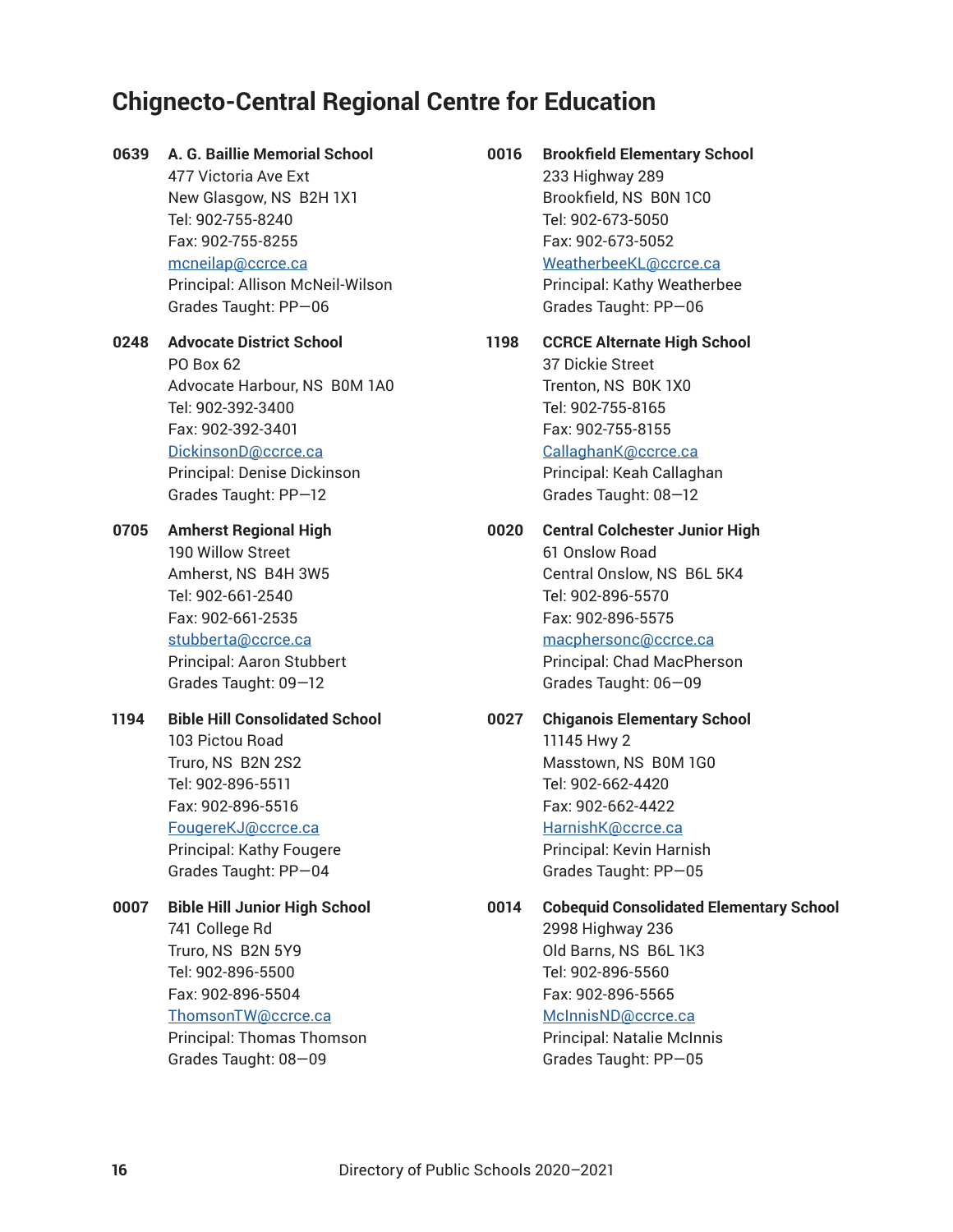#### **0036 Cobequid District Elementary School**

8993 Highway 354 Noel, NS B0N 2C0 Tel: 902-369-2960 Fax: 902-369-2961 EikelenboomN@ccrce.ca Principal: Nicole Eikelenboom Grades Taught: PP—06

#### **0044 Cobequid Educational Centre**

34 Lorne Street Truro, NS B2N 3K3 Tel: 902-896-5700 Fax: 902-896-5707 KaulbachW@ccrce.ca Principal: Bill Kaulbach

Grades Taught: 09—12

**1104 Cumberland North Academy** RR3 Brookdale, NS B4H 3Y1 Tel: 902-661-2464 Fax: 902-661-2438 WellsK@ccrce.ca Principal: Kathy Wells Grades Taught: PP—06

**0230 Cyrus Eaton Elementary School** PO Box 129 Pugwash, NS B0K 1L0 Tel: 902-243-3900 Fax: 902-243-3903 WellsSE@ccrce.ca Principal: Steven Wells Grades Taught: PP—06

**0028 Debert Elementary School**

PO Box 279 Debert, NS B0M 1G0 Tel: 902-662-4400 Fax: 902-662-4404 fultzs@ccrce.ca Principal: Stephen Fultz Grades Taught: PP—06

# **0408 Dr. W.A. MacLeod Consolidated** 6193 Trafalgar Road Riverton, NS B0K 1S0 Tel: 902-755-8450 Fax: 902-755-8455 StaceyRL@ccrce.ca Principal: Lee Ann Stacey Grades Taught: PP—08

**0750 E. B. Chandler Junior High School** PO Box 790 Amherst, NS B4H 4B9 Tel: 902-661-2450 Fax: 902-661-2455 beeds@ccrce.ca Principal: Sherri Beed

Grades Taught: 07—08

# **0031 Elmsdale District Elementary School** 75 MacMillan Drive Elmsdale, NS B2S 1A5 Tel: 902-883-5350 Fax: 902-883-5353 LangilleLD@ccrce.ca Principal: Dawn Langille Grades Taught: PP—05

#### **0030 Enfield District School** 29 Catherine Street Enfield, NS B2T 1L4 Tel: 902-883-5300 Fax: 902-883-5302 knolt@ccrce.ca Principal: Tina Knol

Grades Taught: PP—05

# **0414 F.H. MacDonald Academy**

123 School Rd Thorburn, NS B0K 1W0 Tel: 902-922-3805 Fax: 902-922-3820 DoyleNM@ccrce.ca Principal: Nancy Doyle Grades Taught: PP—08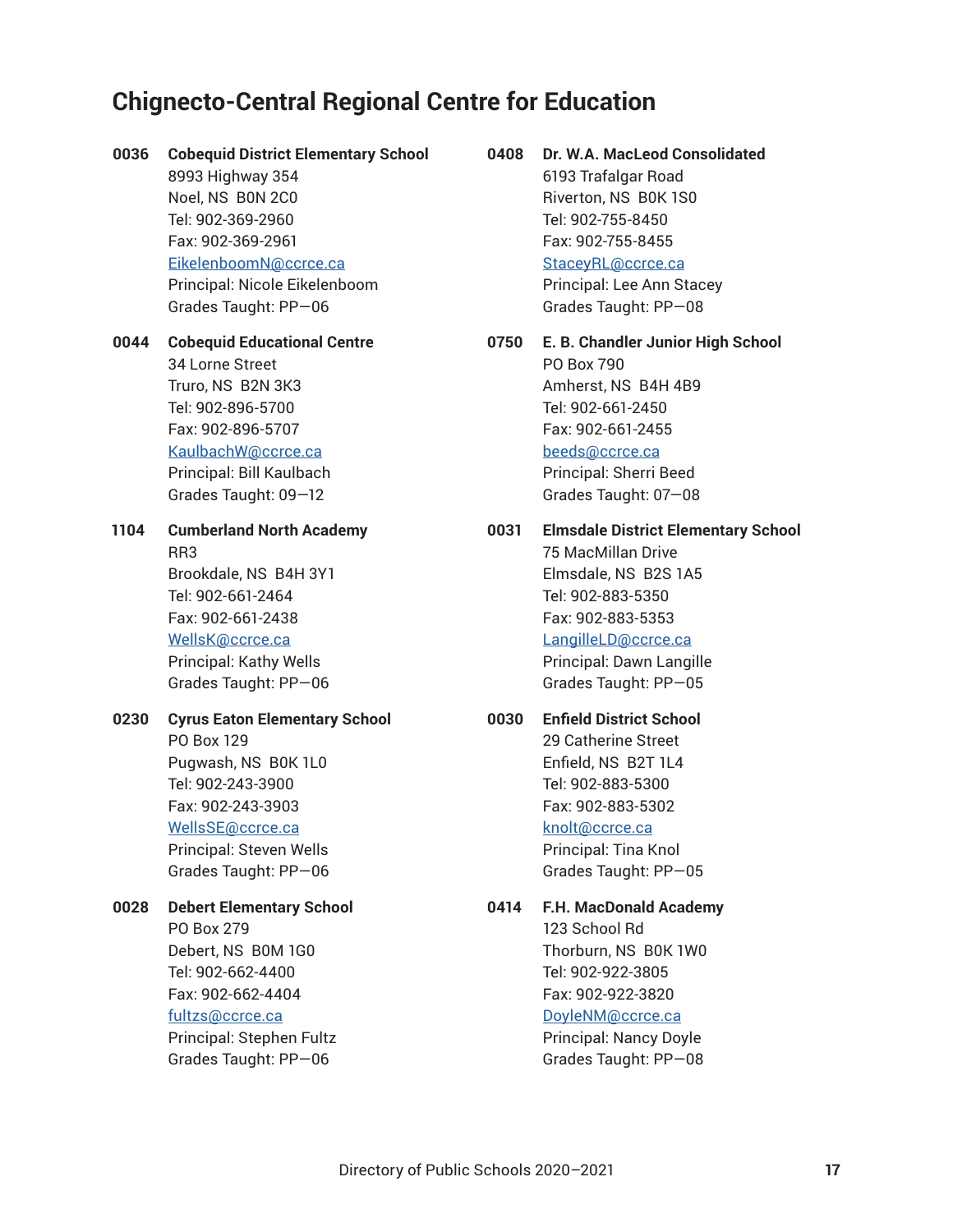**0665 G.R. Saunders Elementary School**

PO Box 1030 Stellarton, NS B0K 1S0 Tel: 902-755-8230 Fax: 902-755-8238 cormierel@ccrce.ca Principal: Erin Cormier Grades Taught: PP—06

**0026 Great Village Elementary School**

8849 Highway 2 Great Village, NS B0M 1L0 Tel: 902-668-6500 Fax: 902-668-6506 kennedyka@ccrce.ca

Principal: Katie Kennedy Grades Taught: PP—04

**0042 Hants East Rural High School** 2331 Highway 2 Milford, NS B0N 1Y0 Tel: 902-758-4620

Fax: 902-758-4626 SearleLM@ccrce.ca

Principal: Leanne Searle Grades Taught: 09—12

**0041 Hants North Rural High School** 4369 Highway 236 Kennetcook, NS B0N 1P0 Tel: 902-362-3300 Fax: 902-362-3303 PeverilMF@ccrce.ca Principal: Mark Peveril Grades Taught: 07—12

**1145 Harmony Heights Elementary** 25 Cedar Drive Truro, NS B2N 5W3 Tel: 902-896-5798 Fax: 902-897-8922 fitzgeraldd@ccrce.ca Principal: Darrell Scott Fitzgerald Grades Taught: PP—04

# **0015 Hilden Elementary School**

1737 Truro Road Hilden, NS B0N 1C0 Tel: 902-896-5750 Fax: 902-896-5751 KaulbachL@ccrce.ca Principal: Lynn Kaulbach Grades Taught: PP—06

**0661 Junction Road Elementary School** PO Box 2139 Springhill, NS B0M 1X0 Tel: 902-597-4240 Fax: 902-597-4247 MaddisonAlickS@ccrce.ca Principal: Sheila Maddison-Alick

Grades Taught: PP—06

**0038 Kennetcook District Elementary School** 4369 Highway 236 Kennetcook, NS B0N 1P0 Tel: 902-362-3300 Fax: 902-362-3303 PeverilMF@ccrce.ca Principal: Mark Peveril Grades Taught: PP—06

**0949 Maple Ridge Elementary School** 1066 Hwy 2 Lantz, NS B2S 1M8 Tel: 902-883-5361 Fax: 902-883-5360 IsenorR@ccrce.ca Principal: Robin Isenor Grades Taught: PP—05

**0971 McCulloch Education Centre** 350 Wellington St Pictou, NS B0K 1H0 Tel: 902-485-7991 Fax: 902-485-7992 macdonaldos@ccrce.ca Principal: Shaun MacDonald Grades Taught: PP—06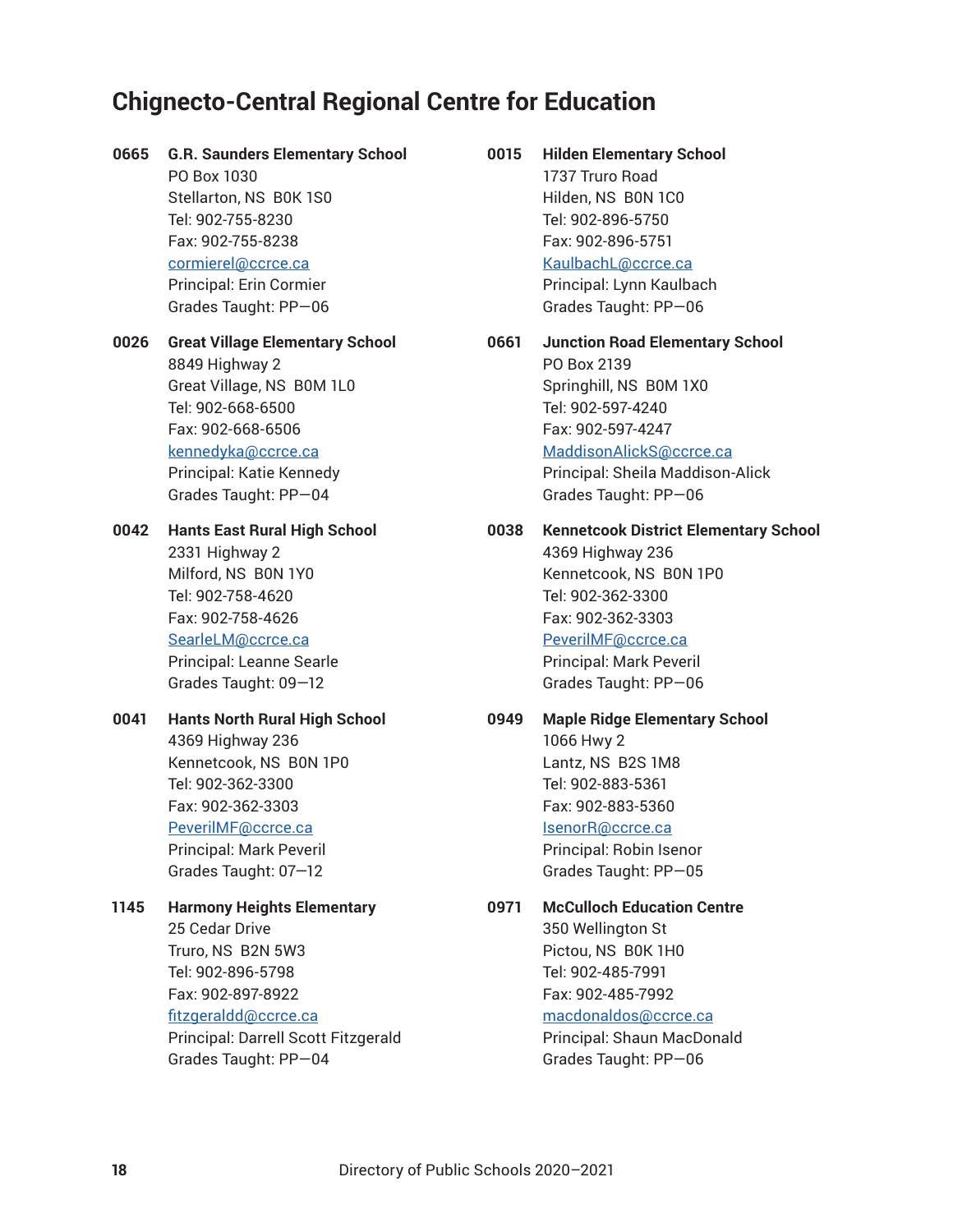#### **1189 New Glasgow Academy**

93 Albert Street New Glasgow, NS B2H 5W8 Tel: 902-755-8400 Fax: 902-755-8438 FrancisA@ccrce.ca Principal: Andrew Francis Grades Taught: PP—08

#### **0988 North Nova Education Centre**

343 Park Street New Glasgow, NS B2H 6B2 Tel: 902-755-8180 Fax: 902-755-8185 lewislk@ccrce.ca Principal: Ann Findlay Grades Taught: 09—12

**0009 North River Elementary School** 80 Mountain Lee Road North River, NS B6L 6M2 Tel: 902-896-5530 Fax: 902-896-5532 bishopameroha@ccrce.ca Principal: Heather Bishop-Amero Grades Taught: PP—06

# **0231 Northport Consolidated Elementary School**

7110 Highway 366 Northport, NS B0L 1E0 Tel: 902-661-2490 Fax: 902-661-2491 TrenholmA@ccrce.ca Principal: Angela C. Trenholm Grades Taught: PR—06

**0989 Northumberland Regional High School** 104 Alma Road Alma, NS B0K 2A0 Tel: 902-396-2750 Fax: 902-396-2755 otoolem@ccrce.ca Principal: Matthew O'Toole Grades Taught: 09—12

# **1151 Oxford Regional Education Centre** 249 Lower Main St Oxford, NS B0M 1P0 Tel: 902-447-4513 Fax: 902-447-4517 StarrattD@ccrce.ca Principal: Duane Starratt Grades Taught: PP—12

**0649 Parrsboro Regional Elementary School** PO Box 631 Parrsboro, NS B0M 1S0 Tel: 902-254-5605 Fax: 902-254-5609

#### collinsonn@ccrce.ca

Principal: Norma-Jean Collinson Grades Taught: PP—06

#### **0715 Parrsboro Regional High**

P. O. Box 370 Parrsboro, NS B0M 1S0 Tel: 902-254-5600 Fax: 902-254-5660 RochonP@ccrce.ca Principal: Paula Rochon Grades Taught: 07—12

# **0650 Pictou Academy**

200 Louise St Pictou, NS B0K 1H0 Tel: 902-485-7200

# pettipassa@ccrce.ca

Principal: Starr Pettipas Grades Taught: 07—12

**0252 Pugwash District High School** PO Box 100 Pugwash, NS B0K 1L0 Tel: 902-243-3930 Fax: 902-243-3940 BruntSE@ccrce.ca Principal: Shawn Brunt

Grades Taught: 07—12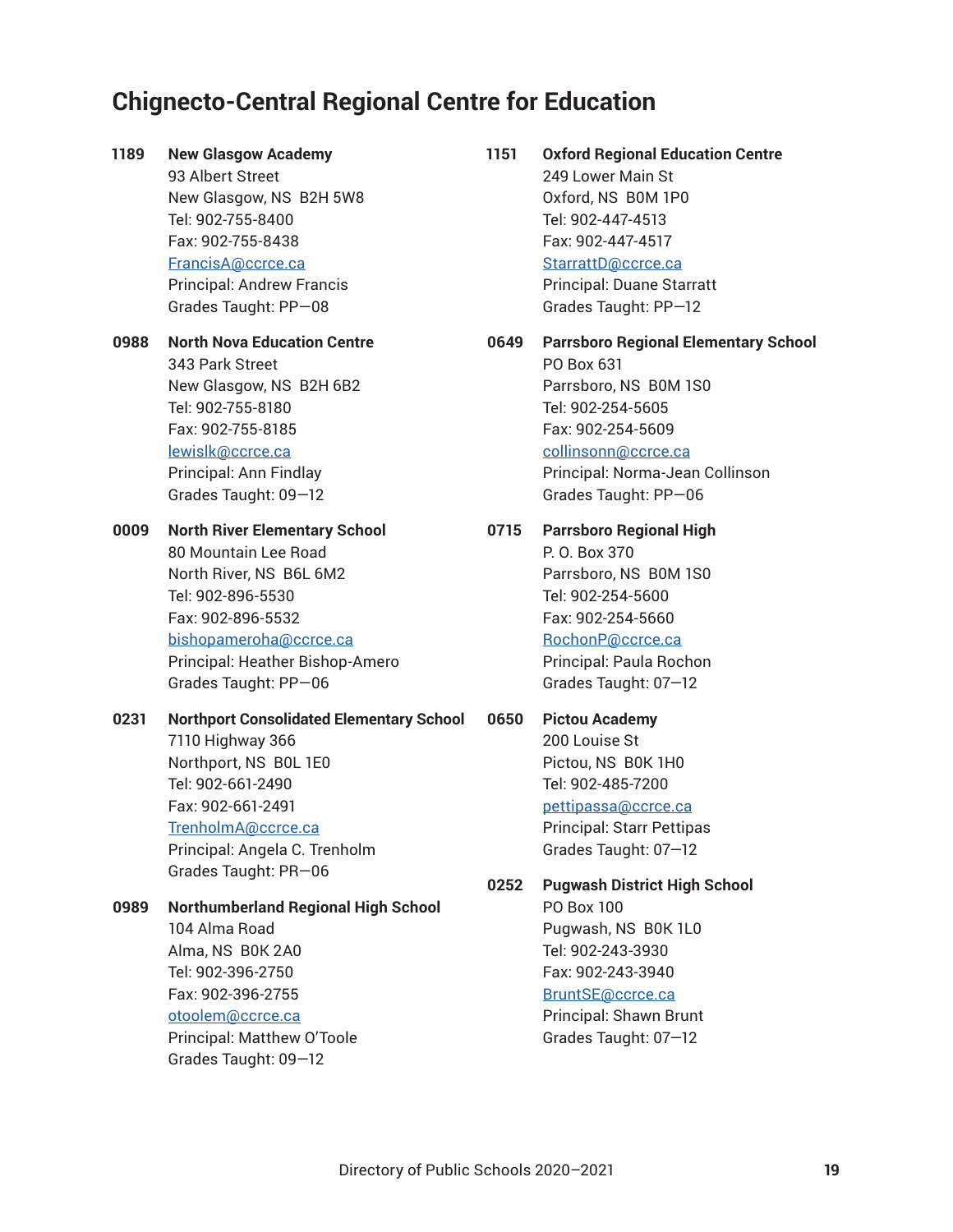#### **0039 Rawdon District Elementary School**

3713 Highway 354 Upper Rawdon, NS B0N 2N0 Tel: 902-632-6660 Fax: 902-632-6662 noddinm@ccrce.ca Principal: Myrna Noddin-Bona Grades Taught: PP—06

**0916 Redcliff Middle School**

33 Sunset Lane Valley, NS B6L 4K1 Tel: 902-896-5520 Fax: 902-896-5514 hazeltond@ccrce.ca

Principal: David Hazelton Grades Taught: 05—07

**0251 River Hebert District School**

2843 Barronsfield Rd River Hebert, NS B0L 1G0 Tel: 902-251-3200 Fax: 902-251-3210

SpenceD@ccrce.ca

Principal: Daniel Spence Grades Taught: PP—12

**0923 Riverside Education Centre**

6 Riverside Drive Milford, NS B0N 1Y0 Tel: 902-758-4660 Fax: 902-758-4666 GattoSC@ccrce.ca Principal: Simon Gatto Grades Taught: 06—08

**0441 Salt Springs Elementary School**

2080 West River Station Road Pictou Co, NS B0K 1P0 Tel: 902-925-6000 Fax: 902-925-6006 NelsonRD@ccrce.ca Principal: Rob Nelson Grades Taught: PP—05

**0004 Scotsburn Elementary School** 4100 Scotsburn Road Scotsburn, NS B0K 1R0 Tel: 902-485-7980 Fax: 902-485-7981 McCarronG@ccrce.ca Principal: Glen McCarron Grades Taught: PP—05

**0034 Shubenacadie District Elementary School**

54 Mill Village Rd Shubenacadie, NS B0N 2H0 Tel: 902-758-4600 Fax: 902-758-4608

#### HarveyC@ccrce.ca

Principal: Clinton Harvey Grades Taught: PP—05

**0992 South Colchester Academy**

207 Highway 289 Brookfield, NS B0N 1C0 Tel: 902-673-5000 Fax: 902-673-5005

ArmstrongS@ccrce.ca Principal: Scott Armstrong Grades Taught: 07—12

# **1105 Spring Street Academy** 59 Spring Street Amherst, NS B4H 1S4 Tel: 902-661-2499 Fax: 902-661-2431 JanesH@ccrce.ca Principal: Heather Janes-Pedersen

Grades Taught: PP—06 **0658 Springhill Junior-Senior High School**

84 Church Street Springhill, NS B0M 1X0 Tel: 902-597-4250 Fax: 902-597-4251 conronb@ccrce.ca

Principal: Bernadine Conron Grades Taught: 05—12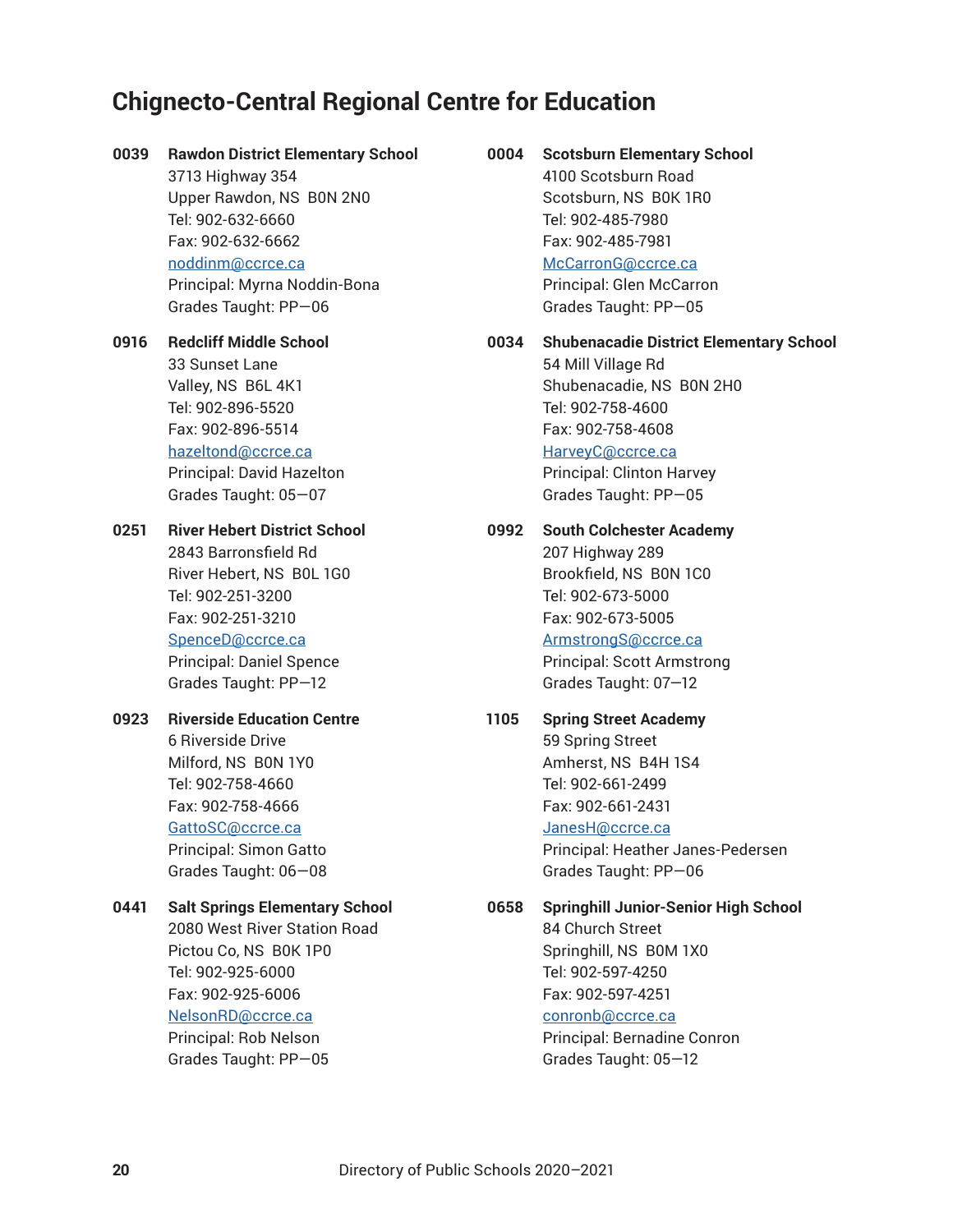#### **1195 Tatamagouche Regional Academy**

92 Blair Ave Tatamagouche, NS B0K 1V0 Tel: 902-657-6235 Fax: 902-657-6210 HolmesB@ccrce.ca Principal: Brian Holmes Grades Taught: PP—12

**0428 Thorburn Consolidated School**

13 New Row Thorburn, NS B0K 1W0 Tel: 902-922-3840 Fax: 902-922-3844

# barkersp@ccrce.ca

Principal: Stephen Barker Grades Taught: PP—08

**0692 Trenton Elementary School** 1 Sixth Street

> Trenton, NS B0K 1X0 Tel: 902-755-8460 Fax: 902-755-8466

#### FortuneM@ccrce.ca

Principal: Mark Fortune Grades Taught: PP—04

#### **0690 Trenton Middle School** P.O. Box 10 Trenton, NS B0K 1X0 Tel: 902-755-8440 Fax: 902-755-8444 ClarkeM@ccrce.ca

Principal: Matthew Clarke Grades Taught: 05—08

### **1146 Truro Elementary School** 125 Curtis Drive Truro, NS B2N 0C5 Tel: 902-896-5755 Fax: 902-896-5786 LyndsJN@ccrce.ca Principal: Jeffrey Lynds Grades Taught: PP—05

**0045 Truro Junior High**

445 Young Street Truro, NS B2N 7H9 Tel: 902-896-5550 Fax: 902-896-5559 FoxT@ccrce.ca Principal: Tammy Fox Grades Taught: 05—08

### **0040 Uniacke District School**

551 Highway 1 Mount Uniacke, NS B0N 1Z0 Tel: 902-866-5100 Fax: 902-866-5105

### KingJL2@ccrce.ca

Principal: Joy King Grades Taught: PP—09

# **0018 Upper Stewiacke Elementary School**

5327 Highway 289 Upper Stewiacke, NS B0N 2P0 Tel: 902-671-3000 Fax: 902-671-3002 TaitKA@ccrce.ca

# Principal: Krista Tait Grades Taught: PR—06

# **0012 Valley Elementary School** 96 Salmon River Road

Valley, NS B6L 2S5 Tel: 902-896-5540 Fax: 902-896-5544 WallK@ccrce.ca Principal: Kimberly Wall Grades Taught: PP—04

### **0227 Wallace Consolidated Elementary School** 3853 Highway 307

Wallace, NS B0K 1Y0 Tel: 902-257-6100 Fax: 902-257-6102 DornDG@ccrce.ca Principal: Dorian Dorn Grades Taught: PR—06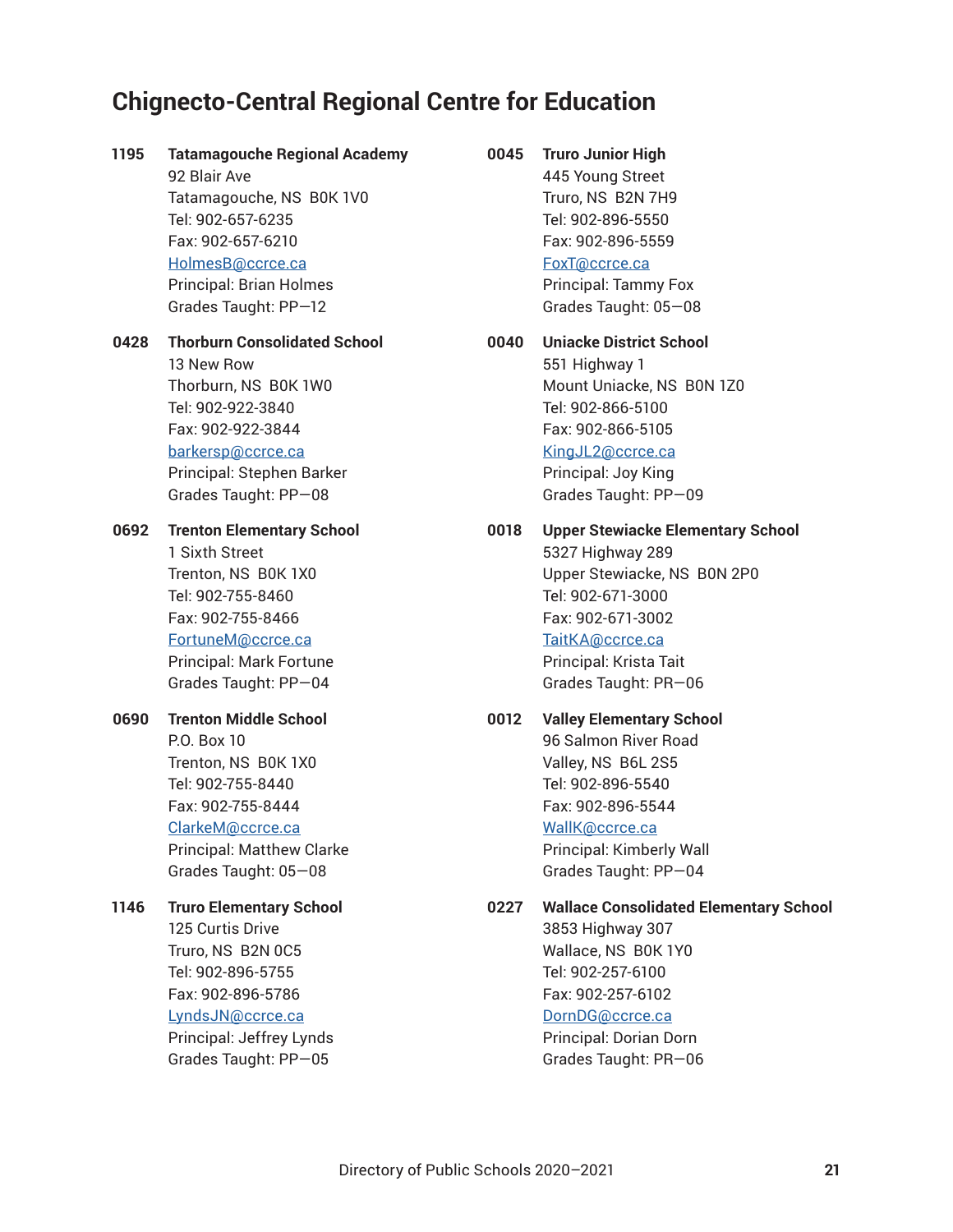#### **0003 Walter Duggan Consolidated School**

2370 Spring Garden Road Westville, NS B0K 2A0 Tel: 902-396-2700 Fax: 902-396-2707 SlaterA@ccrce.ca Principal: Ann Marie Slater Grades Taught: PP—06

**0029 West Colchester Consolidated School**

27 Maple Ave Bass River, NS B0M 1B0 Tel: 902-647-3500 Fax: 902-647-3505

### HumeK@ccrce.ca

Principal: Kelly Hume Grades Taught: PP—09

**0662 West End Memorial School** 77 McGee Street Springhill, NS B0M 1X0 Tel: 902-597-4242

> Fax: 902-597-4248 hoarp@ccrce.ca

Principal: Sheila Maddison-Alick Grades Taught: PP—06

**1190 West Highlands Elementary School** 18 Maltby Court Amherst, NS B4H 2L6 Tel: 902-661-2420 Fax: 902-661-2440 RiouxK@ccrce.ca Principal: Kirk Rioux Grades Taught: PP—06

#### **0407 West Pictou Consolidated School**

1999 Highway 376 Pictou, NS B0K 1H0 Tel: 902-485-7960 Fax: 902-485-7966

#### TurnerCA@ccrce.ca

Principal: Cindy Turner Grades Taught: PR—08

**1148 Winding River Consolidated** PO Box 249

Stewiacke, NS B0N 2J0 Tel: 902-639-3199 Fax: 902-639-3196

#### OakleyC@ccrce.ca

Principal: Clint Oakley Grades Taught: PP—06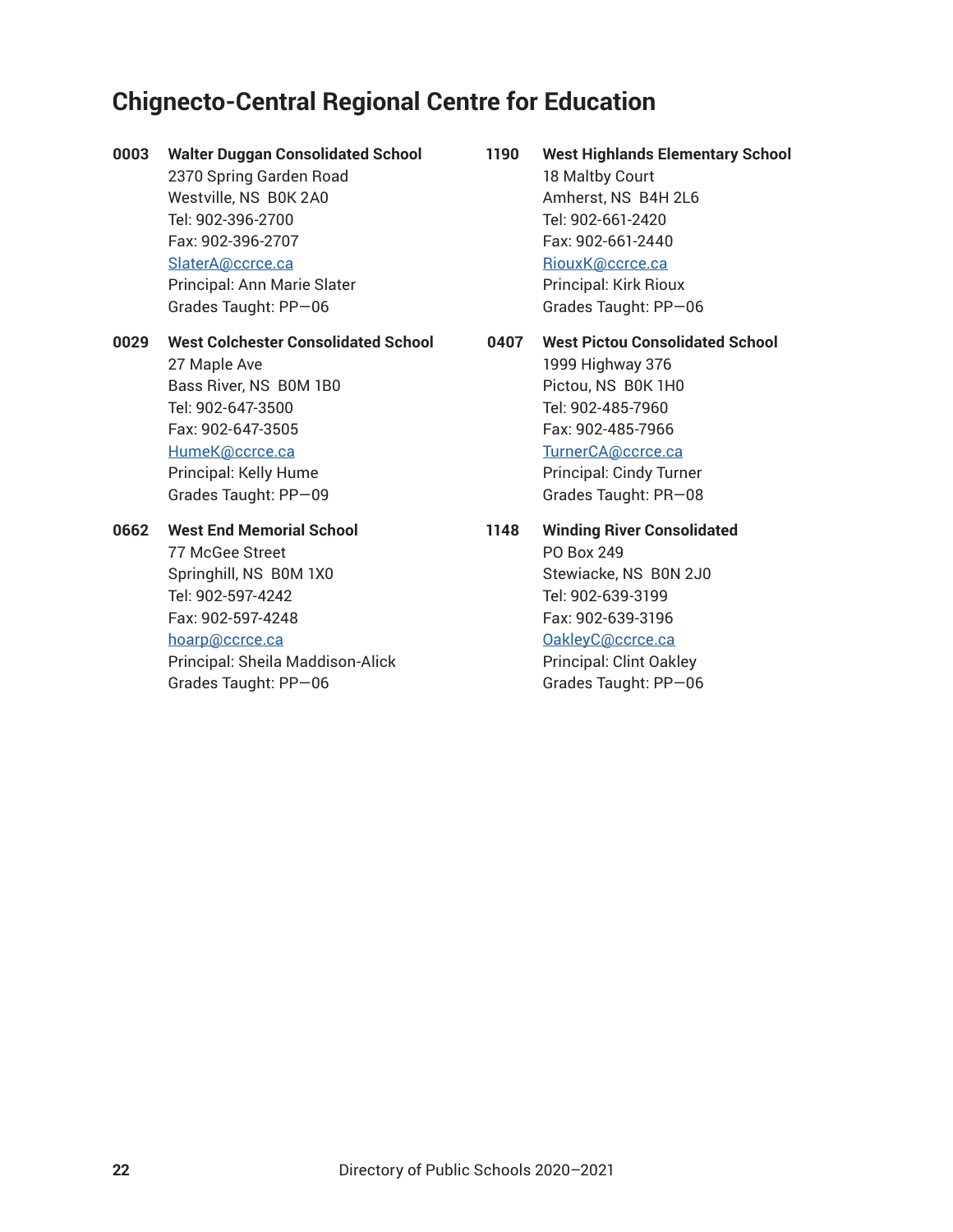# <span id="page-32-0"></span>**Regional Offices**

### **Central Office**

**Tel:** 902-897-8900 or 1-800-770-0008 **Fax:** 902-897-8989

**Mailing/Civic Address** 60 Lorne St, Truro, NS B2N 3K3

### **Celtic Family of Schools (Trenton Office)**

**Tel:** 902-755-8132 **Fax:** 902-755-8155 **Mailing Address** 37 Dickie Street, Trenton, NS B0K 1X0

**Civic Address** 37 Dickie Street, Trenton, NS B0K 1X0

### **Chignecto Family of Schools (Springhill Office)**

**Tel:** 902-597-4207 **Fax:** 902-597-4220 **Mailing Address** PO Box 2500C, Springhill, NS B0M 1X0

**Civic Address** 84 Church St, Springhill, NS B0M 1X0

### **Cobequid Family of Schools (Central Office)**

**Tel:** 902-896-5737 **Fax:** 902-896-5737 **Mailing/Civic Address** 60 Lorne St, Truro, NS B2N 3K3

#### **Nova Family of Schools (Elmsdale Office)**

**Tel:** 902-758-3908 **Fax:** 902-758-3896 **Mailing/Civic Address** 54 Mill Village Road, Shubenacadie, NS B0N 2H0

# **Regional Personnel**

### **Administration**

**Regional Executive Director Gary Adams** Tel: 902-897-8910 Fax: 902-897-8966 [adamsgs@ccrce.ca](mailto:adamsgs@ccrce.ca)

**Executive Assistant to the Regional Executive Director Chantelle Paris** Tel: 902-897-8910 Fax: 902-897-8966 parisce@ccrce.ca

**Communications Manager Jennifer Rodgers** Tel: 902-897-8911 Fax: 902-897-8966 [rodgersjl@ccrce.ca](mailto:rodgersjl%40ccrce.ca?subject=)

**Receptionist Ellie Shipley-Landry** Tel: 902-897-8900 Fax: 902-897-8966 [geddesam@ccrce.ca](mailto:geddesam%40ccrce.ca?subject=)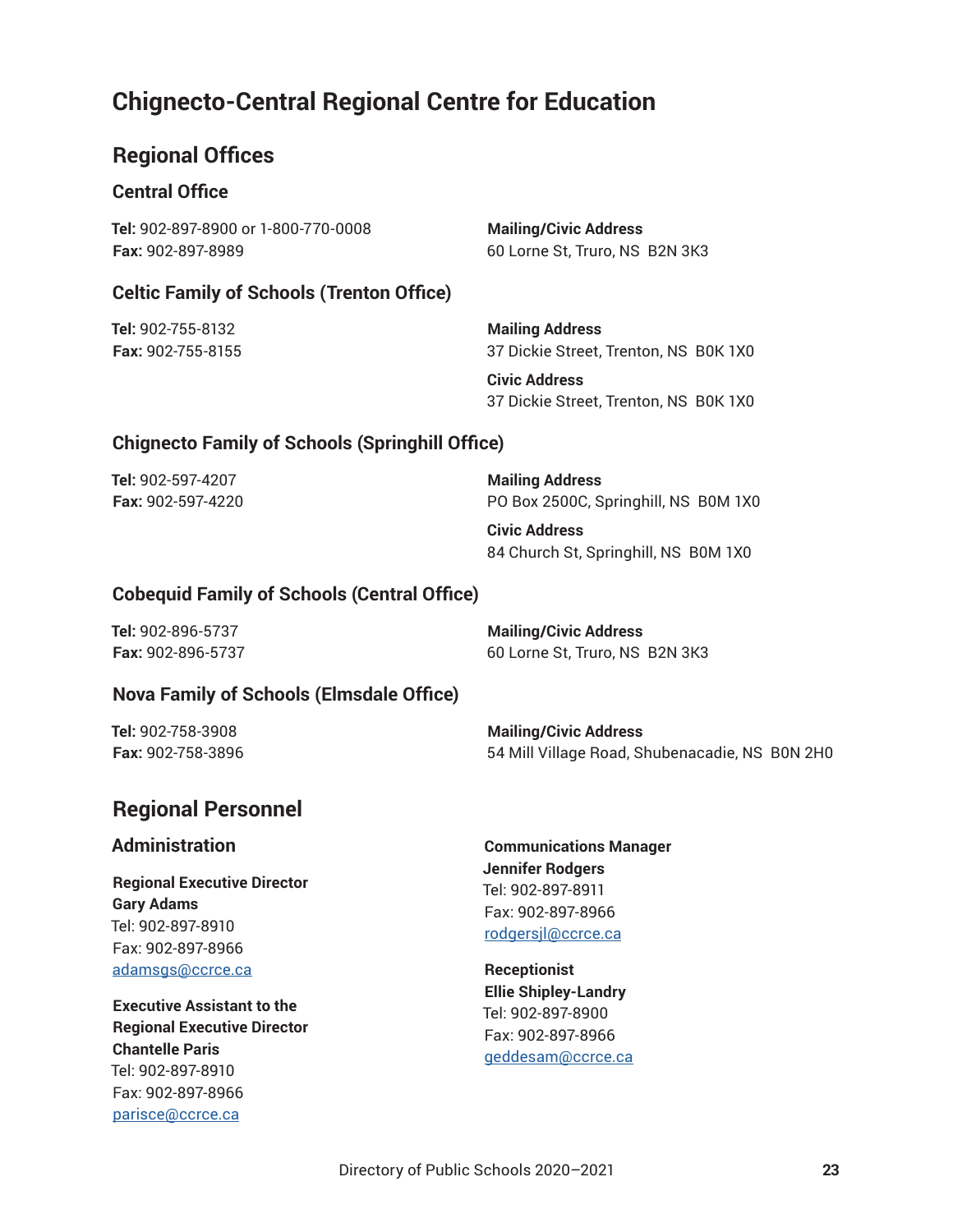# **Operational Services**

**Director of Operational Services Herb Steeves** Tel: 902-897-8930 Fax: 902-897-8988 [steeveshb@ccrce.ca](mailto:steeveshb@ccrce.ca)

**Coordinator of Health and Safety Jacqueline Fahey** Tel: 902-897-8941 Fax: 902-897-8988 [faheyj@ccrce.ca](mailto:faheyj@ccrce.ca)

**Coordinator of Property Services Christopher Zwicker** Tel: 902-897-8961 Fax: 902-897-8985 [zwickerc1@ccrce.ca](mailto:zwickerc1@ccrce.ca)

**Coordinator of Pupil Transportation Sandy Lynds** Tel: 902-897-8964 Fax: 902-896-5768 [lyndsfa@ccrce.ca](mailto:lyndsfa@ccrce.ca)

**Student Transportation System Manager Randy Ellis** Tel: 902-897-5069 Fax: 902-896-5768 [ellisr@ccrce.ca](mailto:ellisr@ccrce.ca)

#### **Human Resources Services**

**Director of Human Resources Jessi Taggart** Tel: 902-897-8940 Fax: 902-897-8948 [TaggartJ@ccrce.ca](mailto:TaggartJ@ccrce.ca)

**Coordinator of Human Resources Ali Rose** Tel: 902-897-8986 Fax: 902-897-8948 [RoseAL@ccrce.ca](mailto:RoseAL@ccrce.ca)

**Employee Health Manager Jolene VanTassel** Tel: 902-896-5799 Fax: 902-897-8948 [vantassellhj@ccrce.ca](mailto:vantassellhj@ccrce.ca)

**Manager of Human Resources Melissa Ballard** Tel: 902-896-5598 Fax: 902-897-8948 [ballardme2@ccrce.ca](mailto:ballardme2@ccrce.ca)

**Manager of Human Resources Glenda Richardson** Tel: 902-897-8935 Fax: 902-897-8948 [richardsongh@ccrce.ca](mailto:richardsongh@ccrce.ca)

**Manager of Human Resources Dan Bubar** Tel: 897-8987 Fax: 902-897-8948

**Administrator of Human Resources Kelly Ryan** Tel: 902-897-8975 Fax: 902-897-8948 [ryankl@ccrce.ca](mailto:ryankl@ccrce.ca)

**Manager of Pensions and Benefits Cheryl Rushton** Tel: 902-896-5729 Fax: 902-897-8948 [rushtonca@ccrce.ca](mailto:rushtonca@ccrce.ca)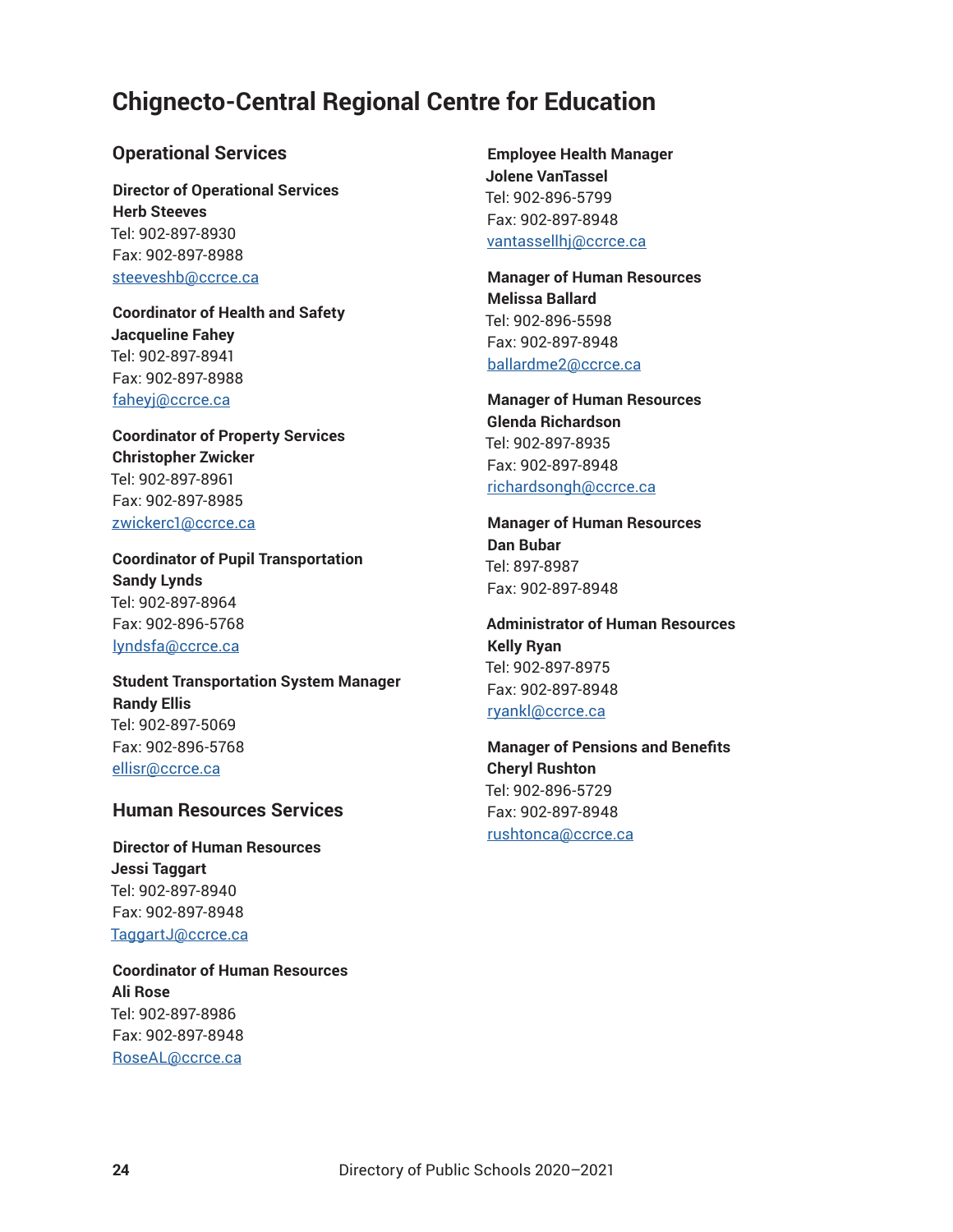### **Education Services**

**Director of Programs and Student Services Aaron Callaghan** Tel: 902-897-8950 Fax: 902-897-8988 [CallaghanA@ccrce.ca](mailto:CallaghanA@ccrce.ca)

**Coordinator of African Canadian Education/Services Shelley MacLean** Tel: 902-897-8991 Fax: 902-897-8947 [MacLeanAM@ccrce.ca](mailto:MacLeanAM@ccrce.ca)

**Coordinator of Mi'kmaw Education/Services Melody Martin-GooGoo** Tel: 902-897-8955 Fax: 902-897-8947 [googoom@ccrce.ca](mailto:googoom@ccrce.ca)

**Facilitator of First Nations Cultural Services Patsy Paul-Martin** Tel: 902-897-8996 Fax: 902-897-8947 [paul-martinp@ccrce.ca](mailto:paul-martinp@ccrce.ca)

**Coordinator of Literacy Emily Fahey** Tel: 902-897-8997 Fax: 902-897-8988 [faheyem@ccrce.ca](mailto:faheyem@ccrce.ca)

**Coordinator of Mathematics Darlene MacKeen-Hudson** Tel: 902-896-5567 Fax: 902-897-8936 [mackeen-hudsond@ccrce.ca](mailto:mackeen-hudsond@ccrce.ca)

**Regional Lead Mathematics Coach Michelle McCarron** Tel: 902-896-5569 Fax: 902-897-8936 [McCarronM@ccrce.ca](mailto:McCarronM@ccrce.ca)

**Coordinator of Programs Stephane Duguay** Tel: 902-897-8969 Fax: 902-897-8947 DuguayS@ccrce.ca

**Regional Consultant of French Program Services Cheryl Ann LeLièvre** Tel: 902-755-8135 Fax: 902-755-8155 [lelievreca@ccrce.ca](mailto:lelievreca%40ccrce.ca?subject=)

**Regional Consultant of French Program Jessica Hinton** Tel: 902-986-2100 Fax: 902-897-8947 [AllenJ@ccrce.ca](mailto:AllenJ%40ccrce.ca?subject=)

**Coordinator of Student Services Janet Balignasay** Tel: 902-897-8955 Fax: 902-897-8947 [balignasayj@ccrce.ca](mailto:balignasayj@ccrce.ca)

**Program Financial Analyst (shared with System Development) Carol Tompkins** Tel: 902-896-5542 Fax: 902-897-8988 [tompkinsc@ccrce.ca](mailto:tompkinsc@ccrce.ca)

**Manager, Pre-Primary Program Nicki Beck** Tel: 902-890-8413 [becknl@ccrce.ca](mailto:becknl@ccrce.ca)

**SIS Project Specialist Chris Weeks** Tel: 902-890-1728 [weeksc@ccrce.ca](mailto:weeksc@ccrce.ca)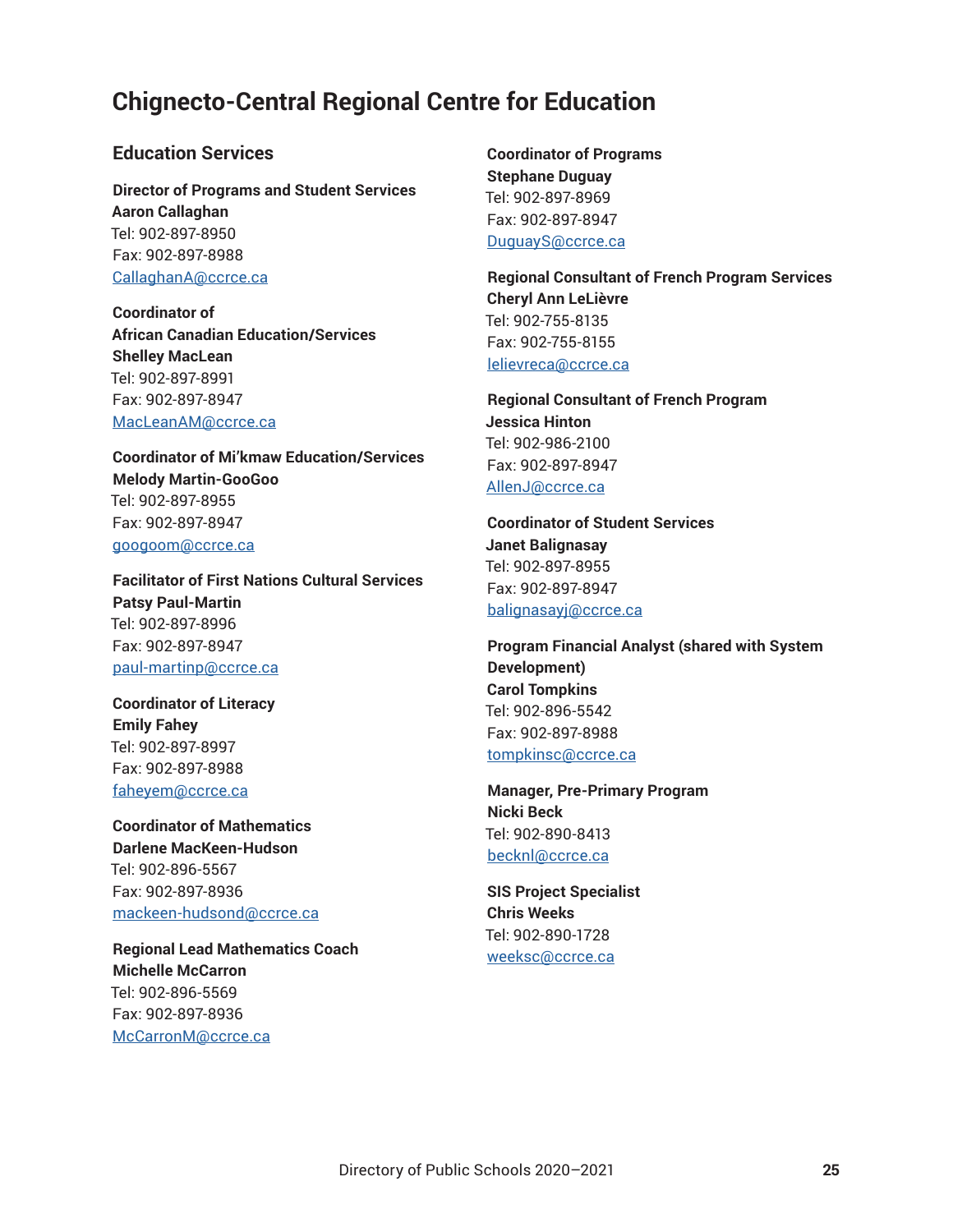# **System Development**

**System Supervisor Karla Mitchell** Tel: 902-897-8950 Fax: 902-897-8988 MitchellSmithK@ccrce.ca

**Coordinator of International Student Programming Lisa Hartery** Tel: 902-897-8931 Fax: 902-896-5547 [harterylm@ccrce.ca](mailto:harterylm@ccrce.ca)

**Program Manager of International Student Program Carlee Pedersen** Tel: 902-896-5562 Fax: 902-896-5547 [pedersenc@ccrce.ca](mailto:pedersenc@ccrce.ca)

**Project Manager of International Student Program Susan Rann** Tel: 902-896-5537 Fax: 902-896-5547 [rannsj@ccrce.ca](mailto:rannsj%40ccrce.ca?subject=)

**Manager of Technology Infrastructure Jansen Anderson** Tel: 902-897-8934 Fax: 902-897-8934 [andersonglj@ccrce.ca](mailto:andersonglj%40ccrce.ca?subject=)

#### **Finance**

**Director of Financial Services Valerie Gauthier** Tel: 902-897-8920 Fax: 902-897-8966 [gauthiervl@ccrce.ca](mailto:gauthiervl@ccrce.ca)

**Coordinator of Financial Services Dayle Morris-Quinn** Tel: 902-897-8992 Fax: 902-897-8966 [morrisdm@ccrce.ca](mailto:morrisdm@ccrce.ca)

**Manager of Budgets and School Financial Services Kris MacEachern** Tel: 902-896-5505 Fax: 902-897-8966 [MacEachernKM@ccrce.ca](mailto:MacEachernKM@ccrce.ca)

**Manager of Financial Reporting Nadine Lewis** Tel: 902-897-8916 Fax: 902-897-8966 [lewisn@ccrce.ca](mailto:lewisn@ccrce.ca)

**Payroll Manager Elaine Severin** Tel: 902-897-8928 Fax: 902-897-8966 [severine@ccrce.ca](mailto:severine@ccrce.ca)

**Purchasing Manager Peter Taylor** Tel: 902-896-5584 Fax: 902-897-8966 [taylorp@ccrce.ca](mailto:taylorp@ccrce.ca)

**Buyer Kim Archibald** Tel: 902-897-8923 Fax: 902-897-8966 [archibaldkj@ccrce.ca](mailto:archibaldkj@ccrce.ca)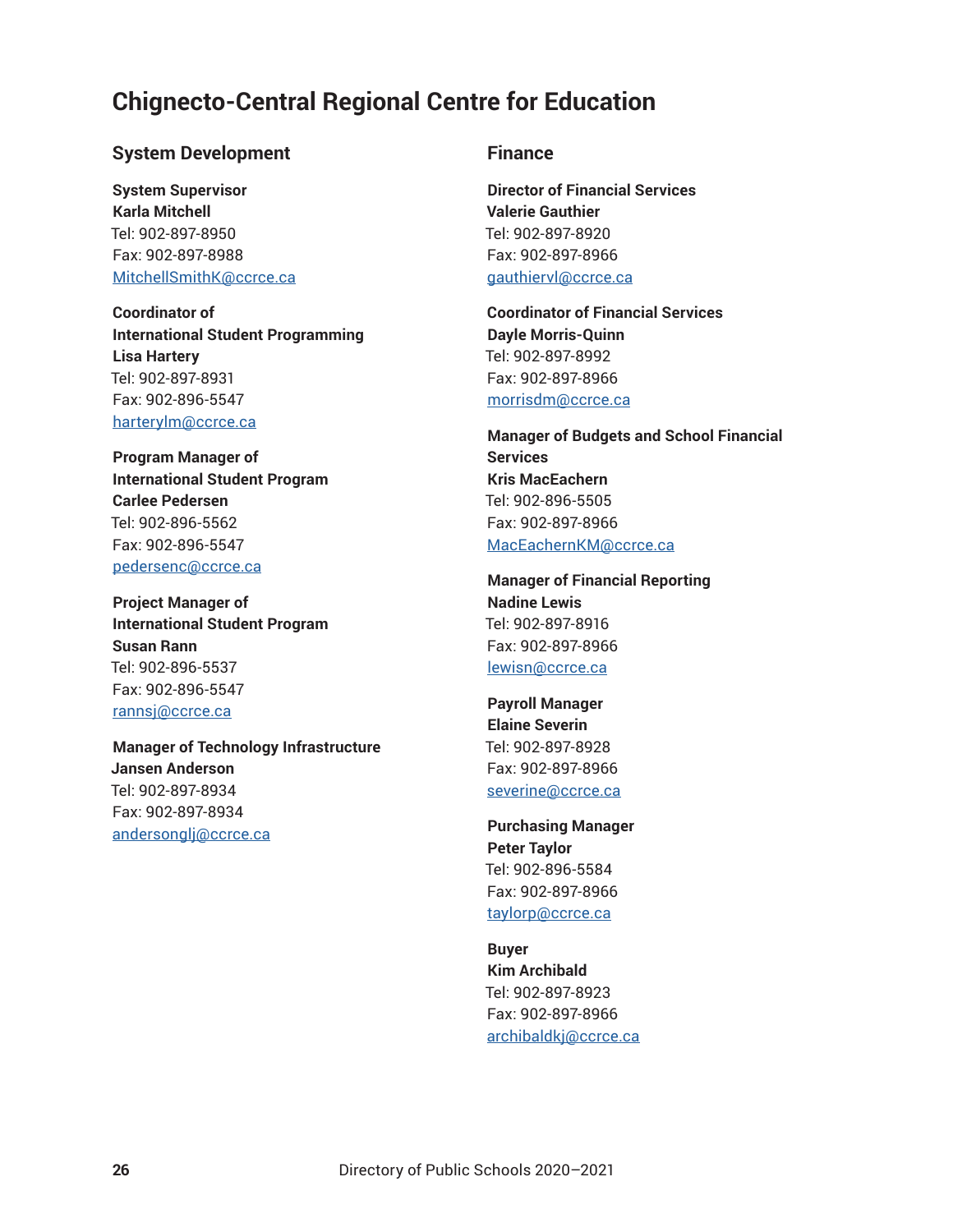# **Chignecto-Central Regional Centre for Education**

## **Celtic Family of Schools**

**Celtic Family of Schools Supervisor Blair MacDonald** Tel: 902-755-8132 Fax: 902-755-8155 [MacDonaldB@ccrce.ca](mailto:MacDonaldB@ccrce.ca)

**Business Manager-Celtic Family Barbara MacLeod** Tel: 902-755-8150 Fax: 902-755-8155 [macleodb@ccrce.ca](mailto:macleodb@ccrce.ca)

**Consultant of Student Services Christin Williams** Tel: 902-755-8147 Fax: 902-755-8155 [WilliamsCA@ccrce.ca](mailto:WilliamsCA@ccrce.ca) 

## **Chignecto Family of Schools**

**Chignecto Family of Schools Supervisor Vernon Taylor** Tel: 902-597-4207 Fax: 902-597-4220 taylorv@ccrce.ca

**Business Manager-Chignecto Family Scott Bingham** Tel: 902-597-4208 Fax: 902-597-4220 BinghamS@ccrce.ca

**Consultant of Student Services Shelly Roberts**  Tel: 902-597-4209 Fax: 902-597-4220 [robertss@ccrce.ca](mailto:robertss@ccrce.ca)

#### **Cobequid Family of Schools**

**Cobequid Family of Schools Supervisor Marilyn Bruce** Tel: 902-896-5737 Fax: 902-896-5747 [brucemg@ccrce.ca](mailto:brucemg@ccrce.ca)

**Business Manager-Cobequid Family Cindy Kleykens** Tel: 902-896-5739 Fax: 902-896-5747 [kleykenscl@ccrce.ca](mailto:kleykenscl%40ccrce.ca?subject=)

**Consultant of Student Services Brooke Miller** Tel: 902-896-5744 Fax: 902-896-5747 [MillerB@ccrce.ca](mailto:MillerB%40ccrce.ca?subject=)

## **Nova Family of Schools**

**Nova Family of Schools Supervisor Sharlene Whelan**  Tel: 902-758-3908 Fax: 902-758-3896 [whelansm@ccrce.ca](mailto:whelansm@ccrce.ca)

**Business Manager-Nova Family Sheila Droesbeck-Lewis** Tel: 902-758-8683 Fax: 902-758-3896 [droesbeck-lewiss@ccrce.ca](mailto:droesbeck-lewiss@ccrce.ca)

**Consultant of Student Services Tammy Reeves** Tel: 902-758-3918 Fax: 902-758-3896 ReevesT@ccrce.ca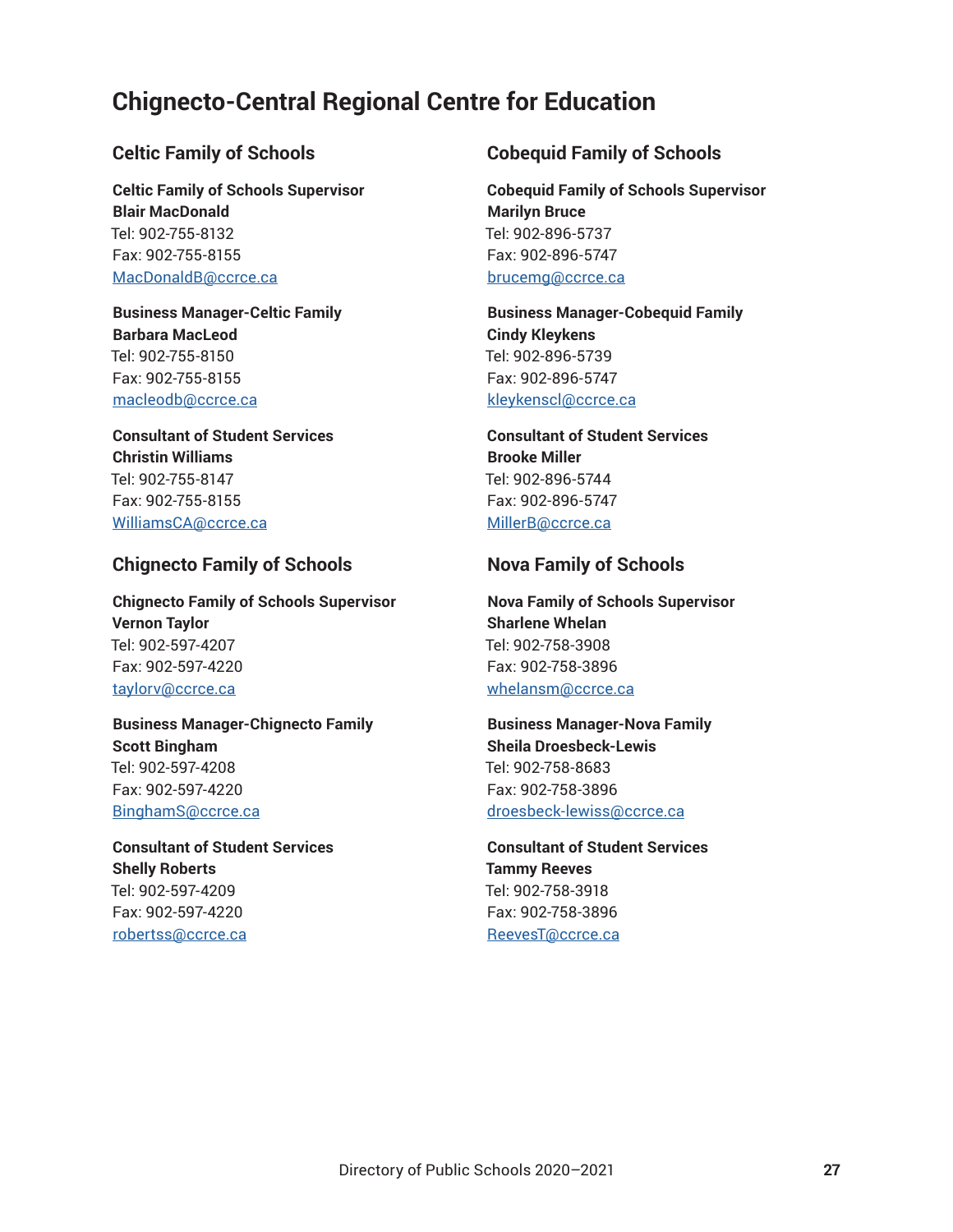## **1155 Centre scolaire de la Rive-Sud**

20, chemin Petite Évangéline Cookville, NS B4V 8Z9 Tel: 902-527-5110 Fax: 902-527-5102 ers@csap.ca Principal: René Gaudet Grades Taught: PP—12

**0387 Centre scolaire Étoile de l'Acadie**

15, rue Inglis Sydney, NS B1P 7C6 Tel: 902-563-3900 Fax: 902-563-3902

#### csea@csap.ca

Principal: Noémie Godin Grades Taught: PP—12

## **0145 École acadienne de Pomquet**

791, rue Taylor Pomquet, NS B2G 2L4 Tel: 902-386-5700 Fax: 902-386-5702

## eap@csap.ca

Principal: Nicole LeBlanc Grades Taught: PP—12

#### **0433 École acadienne de Truro**

50, rue Aberdeen Truro, NS B2N 4V3 Tel: 902-896-4500 Fax: 902-896-4501 eat@csap.ca Principal: Lynne Theriault Grades Taught: PP—12

## **0947 École Beaubassin**

54, boulevard Larry Uteck Halifax, NS B3M 4R9 Tel: 902-457-6810 Fax: 902-457-6809 ebb@csap.ca Principal: Lori Ann Comeau Grades Taught: PP—05

## **0982 École Beau-Port**

2359, route 206 Arichat, NS B0E 2L0 Tel: 902-226-5200 Fax: 902-226-5204 ebp@csap.ca Principal: Jacinta Samson-Sullivan Grades Taught: PP—12

## **0744 École Belleville**

84, chemin Belleville Tusket, NS B0W 3M0 Tel: 902-648-5920 Fax: 902-648-5922

#### eblv@csap.ca

Principal: Véronique Naud Grades Taught: PP—06

## **0948 École Bois-Joli**

211, avenue du Portage Dartmouth, NS B2X 3T4 Tel: 902-433-7070 Fax: 902-433-7077

ebj@csap.ca Principal: Isabelle Gascon Grades Taught: PP—04

## **1173 École des Beaux-Marais**

5261, autoroute 7 Porters Lake, NS B3E 1J7 Tel: 902-827-4621 Fax: 902-827-4623 ebm@csap.ca Principal: Lisa St-Jarre Grades Taught: PP—08

## **0068 École du Carrefour**

201A, avenue du Portage Dartmouth, NS B2X 3T4 Tel: 902-433-7000 Fax: 902-433-7020

#### ecgh@csap.ca

Principal: Malou Déry Grades Taught: 05—08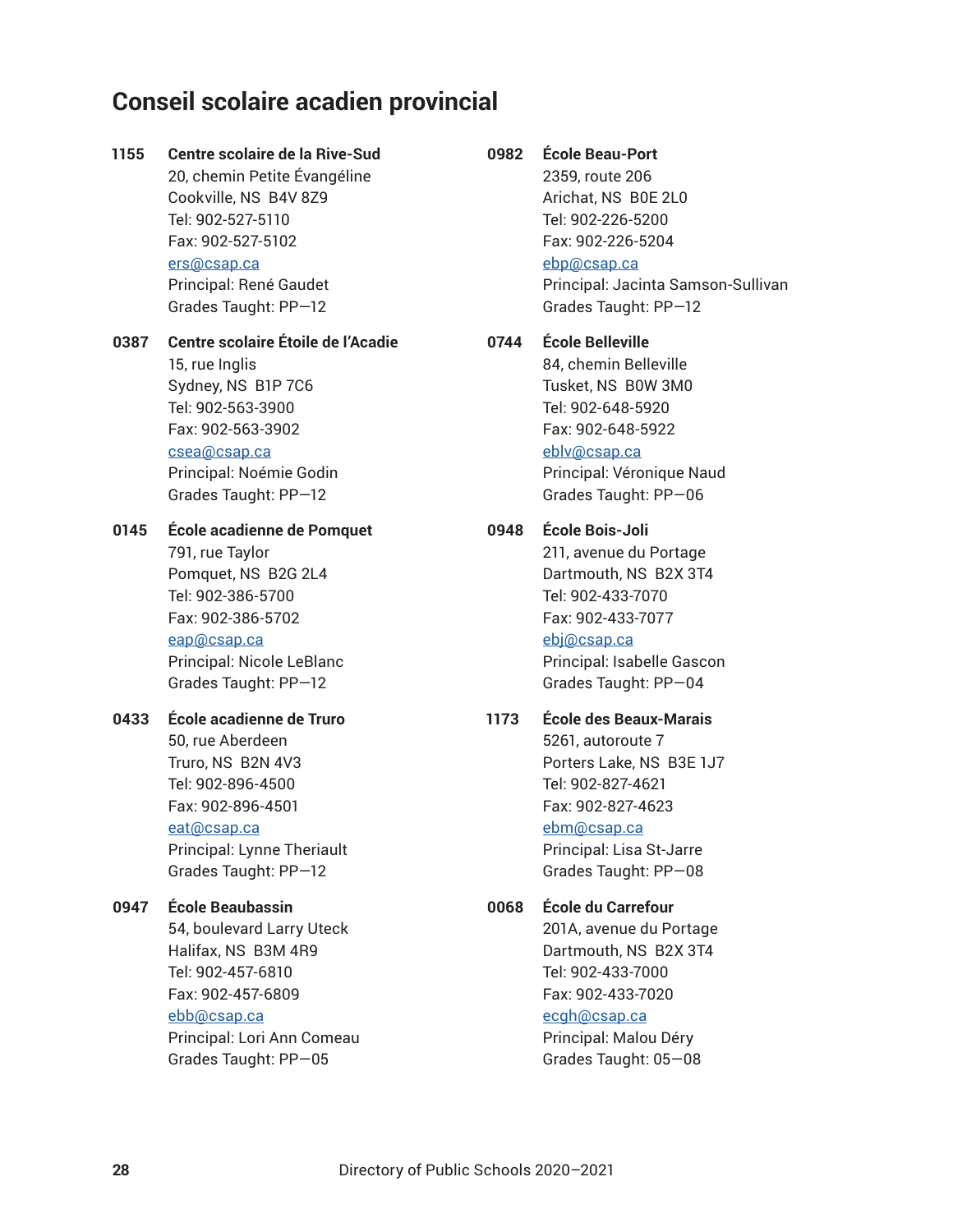#### **1188 École du Grand-Portage**

100, Stokil Drive Lower Sackville, NS B4C 2G5 Tel: 902-864-6242 Fax: 902-864-6419 egp@csap.ca Principal: Kevin Gallant Grades Taught: PP—06

#### **0217 École Joseph-Dugas**

450, chemin Patrice Pointe-de-l'Église, NS B0W 1M0 Tel: 902-769-5430 Fax: 902-769-5433 ejd@csap.ca

# Principal: Victor Gaudet

Grades Taught: PP—06

## **1197 École Mer et Monde**

5750, rue Atlantic Halifax, NS B3H 1G9 Tel: 902-480-2180 Fax: 902-480-2193

#### emm@csap.ca

Principal: Annick Lévesque Grades Taught: PP—08

#### **0378 École NDA**

15118, Cabot Trail Chéticamp, NS B0E 1H0 Tel: 902-224-5300 Fax: 902-224-5305 enda@csap.ca Principal: Carolyn Muise Grades Taught: PP—12

#### **0156 École Pubnico-Ouest**

811, route 335 Pubnico-Ouest, NS B0W 3S0 Tel: 902-762-4400 Fax: 902-762-4402 epo@csap.ca

Principal: Claudette d'Entremont Grades Taught: PP—06

#### **0057 École Rose-des-Vents**

6, chemin Bedford Greenwood, NS B0P 1N0 Tel: 902-765-7100 Fax: 902-765-7107 erdv@csap.ca Principal: Judy Streatch Grades Taught: PP—12

#### **0225 École secondaire de Clare**

80, chemin Placide Comeau La Butte, NS B0W 2L0 Tel: 902-769-5400 Fax: 902-769-5405

#### esdc@csap.ca

Principal: Marc Poirier Grades Taught: 07—12

## **0980 École secondaire de Par-en-Bas** 4258, route 308 Tusket, NS B0W 3M0

Tel: 902-648-5900 Fax: 902-648-5915

#### espb@csap.ca Principal: Pam Deviller Grades Taught: 07—12

#### **1152 École secondaire du Sommet**

500, boulevard Larry Uteck Halifax, NS B3M 0E6 Tel: 902-832-4302 Fax: 902-832-4352 ess@csap.ca Principal: Joël Arsenault Grades Taught: 06—12

#### **1202 École secondaire Mosaïque**

361, avenue John Savage Dartmouth, NS B3B 0J3 Tel: 902-433-7080 Fax: 902-481-5671 timothy.brown@csap.ca Principal: Timothy Brown Grades Taught: 07—12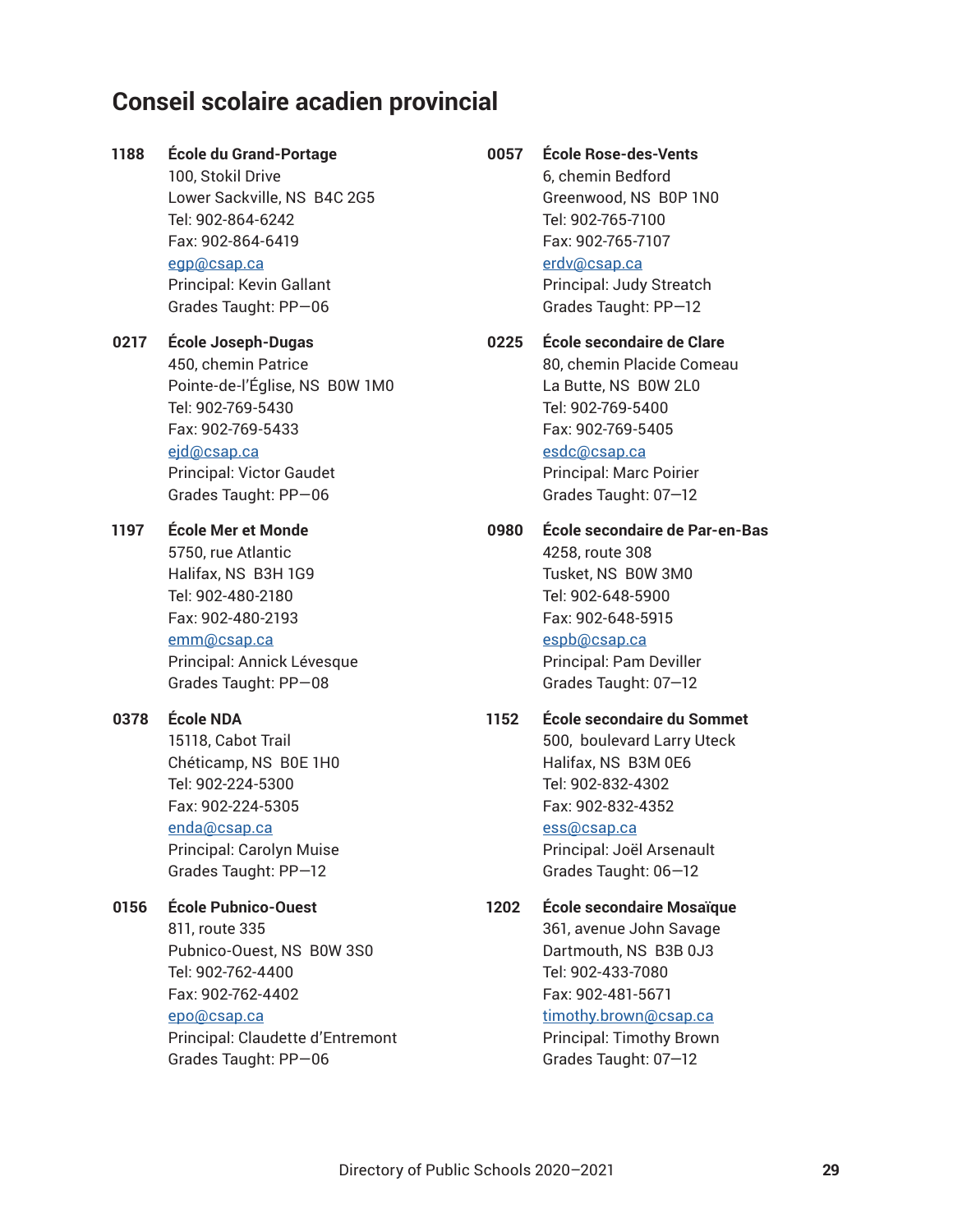#### **0219 École Stella-Maris**

288, chemin Peter Dugas Meteghan, NS B0W 2J0 Tel: 902-645-5500 Fax: 902-645-5505 esm@csap.ca Principal: Natalie Carrier Grades Taught: PP—06

#### **0160 École Wedgeport**

44, chemin Ditcher Wedgeport, NS B0W 3P0 Tel: 902-663-5000 Fax: 902-663-5002 ewdg@csap.ca Principal: Angèle Marr Grades Taught: PP—06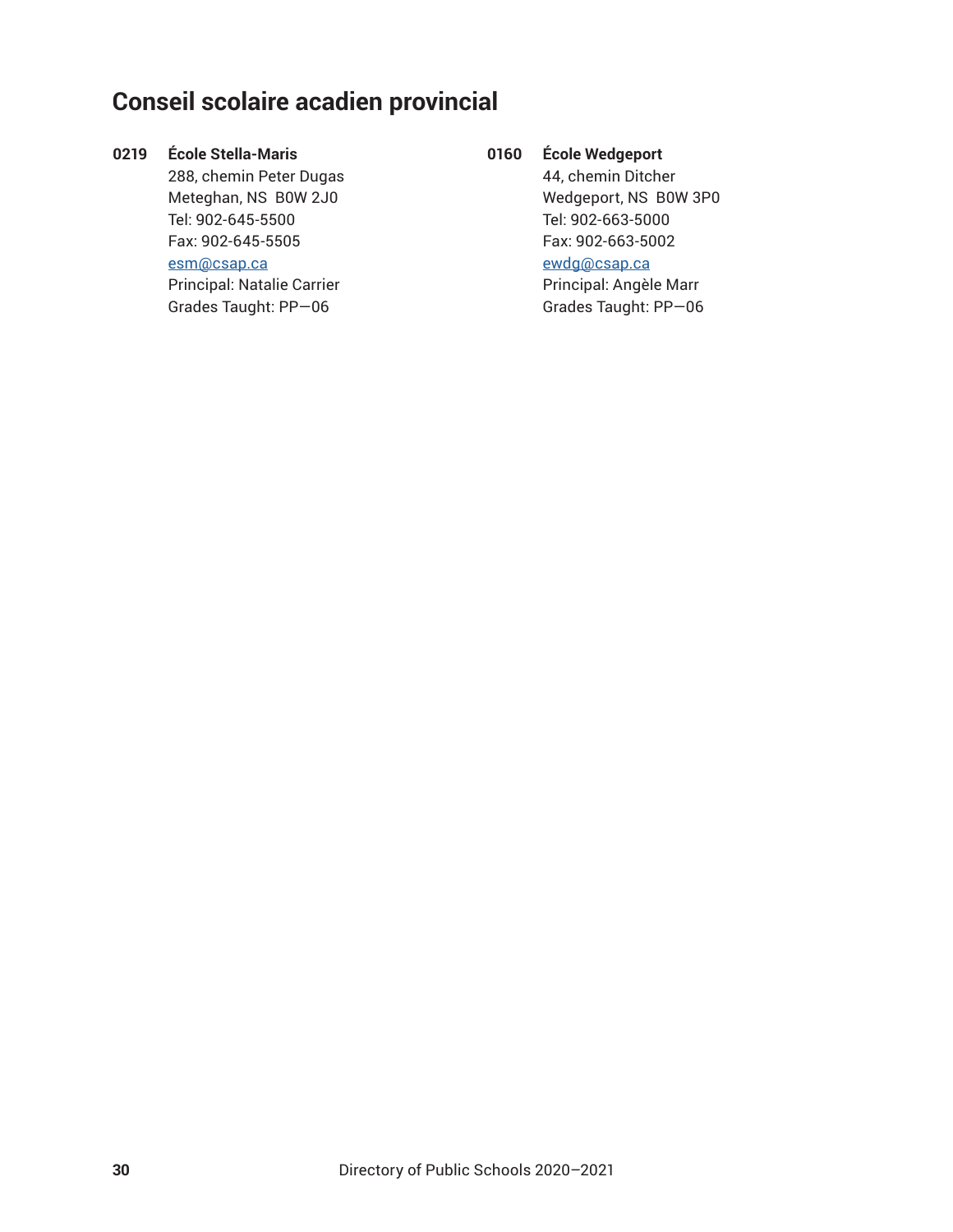## **Board Offices**

## **Siège social (Head Office)**

**Tel:** 902-769-5460 or 1-888-533-2727 **Fax:** 902-769-5461

**Mailing Address** CP 88, Saulnierville, N.-É. B0W 2Z0

**Civic Address** 9248 route 1 La Butte, Meteghan River, N.-É. B0W 2Z0

## **Région centrale (Central Region)**

**Tel:** 902-433-7045 **Fax:** 902-433-7044

## **Région nord-est (North-East Region)**

**Tel:** 902-226-5230 **Fax:** 902-226-5231 **Mailing/Civic Address** 250-7 ave Brownlow, Dartmouth, N.-É. B3B 1W9

**Mailing Address** CP 100, Petit-de-Grat, N.-É. B0E 2L0

**Civic Address** 3435 route 206, Petit-de-Grat, N.-É. B0E 2L0

## **Région sud-ouest (South-West Region)**

**Tel:** 902-769-5480 **Fax:** 902-769-5481

## **Finance Office**

**Tel:** 902-769-5464 **Fax:** 902-769-5461 **Mailing Address** CP 8, La Butte, N.-É. B0W 2L0

**Civic Address** 9248 route 1 La Butte, Meteghan River, N.-É. B0W 2L0

**Mailing Address** CP 88, Saulnierville, N.-É. B0W 2Z0

**Civic Address** 9248 route 1 La Butte, Meteghan River, N.-É. B0W 2L0

## **Board Personnel**

**Administration**

**Directeur général (Superintendent of Schools) Michel Comeau** Tel: 902-769-5457 Fax: 902-769-5459 [michel.comeau@csap.ca](mailto:michel.comeau@csap.ca)

**Secrétaire du directeur general (Secretary to the Superintendent) Adrienne Blinn** Tel: 902-769-5458 Fax: 902-769-5459 [adrienne.blinn@csap.ca](mailto:adrienne.blinn@csap.ca)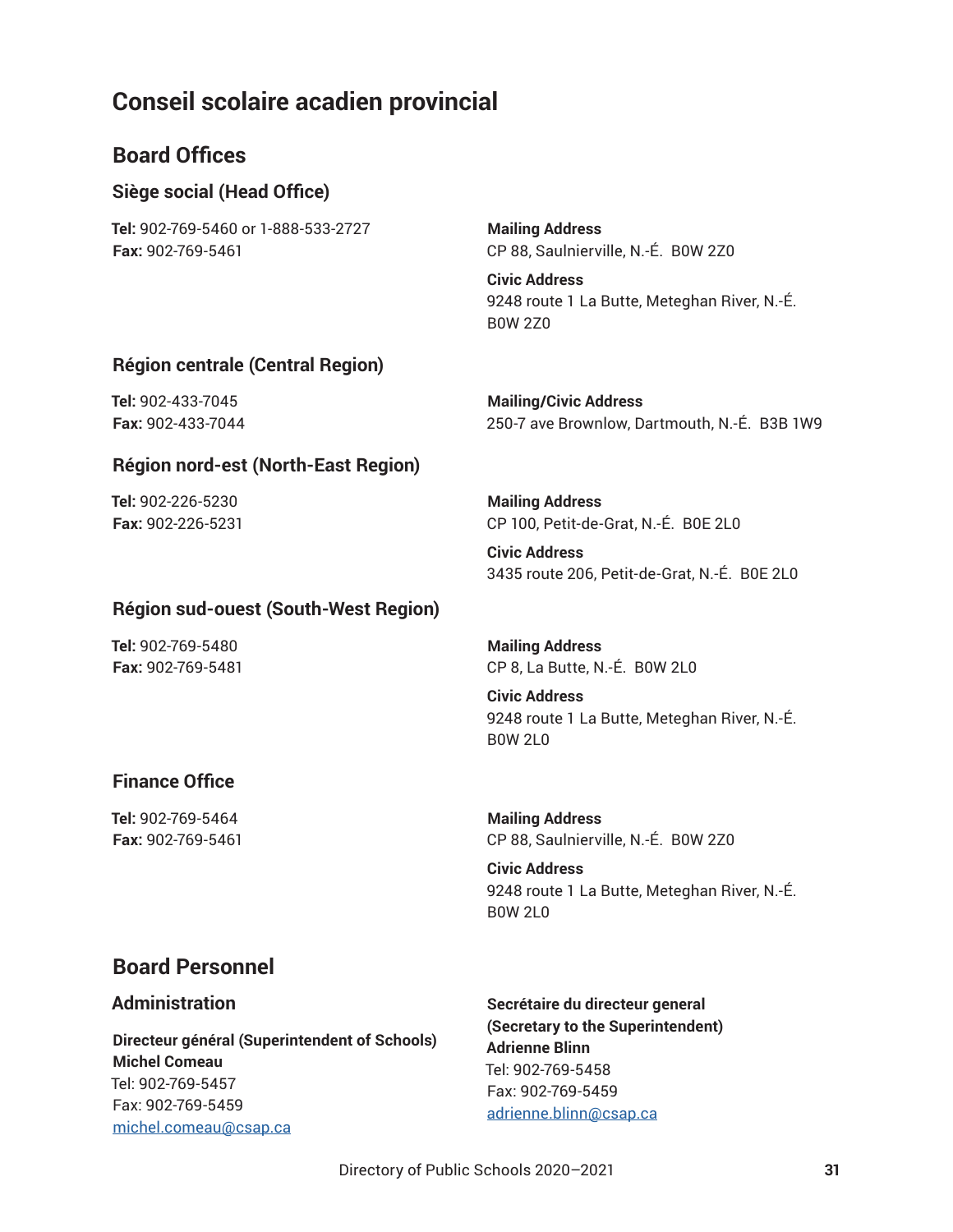**Coordonnatrice des communications (Communications Coordinator) Cathy Simon (interim)** Tel: 902-471-0082 Fax: 902-433-7044 [communications@csap.ca](mailto:communications@csap.ca)

**Secrétaire du Conseil scolaire (Secretary to the Board) Audrée-Maude Goud** Tel: 902-433-7043 [audree-maude.goud@csap.ca](mailto:audree-maude.goud@csap.ca)

## **Finances et opérations (Finance)**

**Directrice des finances (Director of Finance) Janine Saulnier** Tel: 902-769-5462 Fax: 902-769-5461 [janine.saulnier@csap.ca](mailto:janine.saulnier@csap.ca)

## **Services opérationnels (Operational Services)**

**Directeur des services opérationnels (Director of Operational Services) Stéphane Bertrand** Tel: 902-769-5469 Fax: 902-769-5471 [stephane.bertrand@csap.ca](mailto:stephane.bertrand@csap.ca)

## **Directions régionales (Regional Directors)**

**Directeur régional-région centrale (Regional Director-Central Region) Jerry Thibeau** Tel: 902-433-7046 Fax: 902-433-7044 [jerry.thibeau@csap.ca](mailto:jerry.thibeau@csap.ca)

**Directeur régional-région Sud-Ouest (Regional Director-South-West Region) Brent Surette** Tel: 902-769-5482 Fax: 902-769-5481 [brent.surette@csap.ca](mailto:brent.surette@csap.ca)

**Directeur régional-région Nord-Est (Regional Director-North-East Region) Krista Luttner** Tel: 902-226-5235 Fax: 902-226-5231 Krista.Luttner@csap.ca

### **Programmes éducatifs et Services aux élèves**

**Directrice des programmes et services éducatifs (Director of Programs and Educational Services) Michel Collette** Tel: 902-220-8368 Fax: 902-433-7044 michel.collette@csap.ca

**Gérante des projets PowerSchool et TIENET (SIS Project Manager) Claire Morin** Tel: 902-471-4949 [side@csap.ca](mailto:side@csap.ca)

**Consultante en petite enfance (Early Childhood Consultant) Lyse Anne LeBlanc, PhD** Tel : 902-227-5497 Fax: 902-224-5305 [leblancla@csap.ca](mailto:leblancla@csap.ca)

**Melanie Marois** Tel: 902-478-1210 Fax: 902-433-7044 [Melanie.maroie@csap.ca](mailto:Melanie.maroie@csap.ca)

## **Ressources humaines (Human Resources)**

**Directeur des ressources humaines (Director of Human Resources) Normand DeCelles** Tel: 902-433-7040 Fax: 902-433-7044 [normand.decelles@csap.ca](mailto:normand.decelles@csap.ca)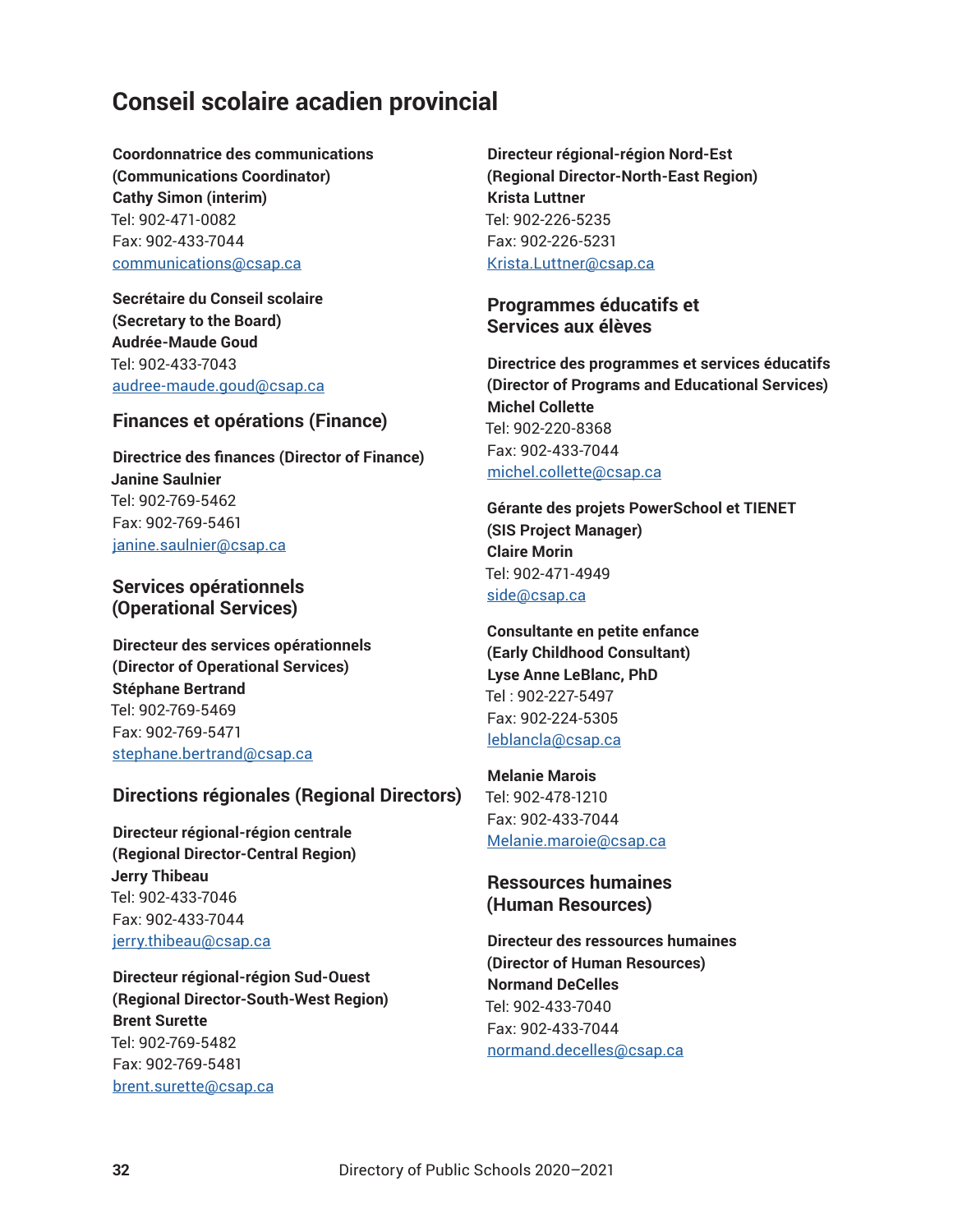#### **0228 A J Smeltzer Junior High**

46 Prince Street Lower Sackville, NS B4C 1L1 Tel: 902-864-6846 Fax: 902-864-6852 ajs@hrce.ca Principal: Ryan Lamont Grades Taught: 06—08

#### **0512 Admiral Westphal Elementary**

6 Fourth Street Dartmouth, NS B2X 3A5 Tel: 902-435-8305 Fax: 902-435-1749 awes@hrce.ca

Principal: Sherri MacDonald Grades Taught: PP—06

## **0513 Alderney Elementary**

2 Penhorn Drive Dartmouth, NS B2Y 3K1 Tel: 902-464-2040 Fax: 902-464-2686 alderney@hrce.ca Principal: Stephanie Lockhart Grades Taught: PP—06

#### **0317 Ash Lee Jefferson Elementary**

10 Lockview Road Fall River, NS B2T 1J1 Tel: 902-860-4163 Fax: 902-860-4191 aljs@hrce.ca Principal: Lynn Mills Grades Taught: PP—05

## **0739 Astral Drive Elementary**

236 Astral Drive Dartmouth, NS B2V 1B8 Tel: 902-462-8500 Fax: 902-462-8600 ade@hrce.ca Principal: Ken Macdonald Grades Taught: PP—06

## **0749 Astral Drive Junior High**

238 Astral Drive Dartmouth, NS B2V 1B8 Tel: 902-462-8700 Fax: 902-462-6047 adjh@hrce.ca Principal: Lisa Vaughan Grades Taught: 07—09

## **0425 Atlantic Memorial-Terence Bay Elementary School**  3591 Prospect Rd Shad Bay, NS B3T 1Z3 Tel: 902-852-2166 Fax: 902-852-5514

## amtb@hrce.ca

Principal: Shelly Smith Grades Taught: PP-05

 **Terence Bay School** 1714 Lower Prospect Rd Terence Bay, NS B3T 1Y6 Tel : 902-852-2166 Fax : 902-852-5514

## **0326 Atlantic View Elementary**

3391 Lawrencetown Road Lawrencetown, NS B2Z 1R5 Tel: 902-464-5245 Fax: 902-464-5246

#### atvs@hrce.ca

Principal: Carole DesBarres Grades Taught: PP—06

## **0097 Auburn Drive High**

300 Auburn Drive Dartmouth, NS B2W 6E9 Tel: 902-462-6900 Fax: 902-462-6950 adhs@hrce.ca Principal: Karen Hudson Grades Taught: 10—12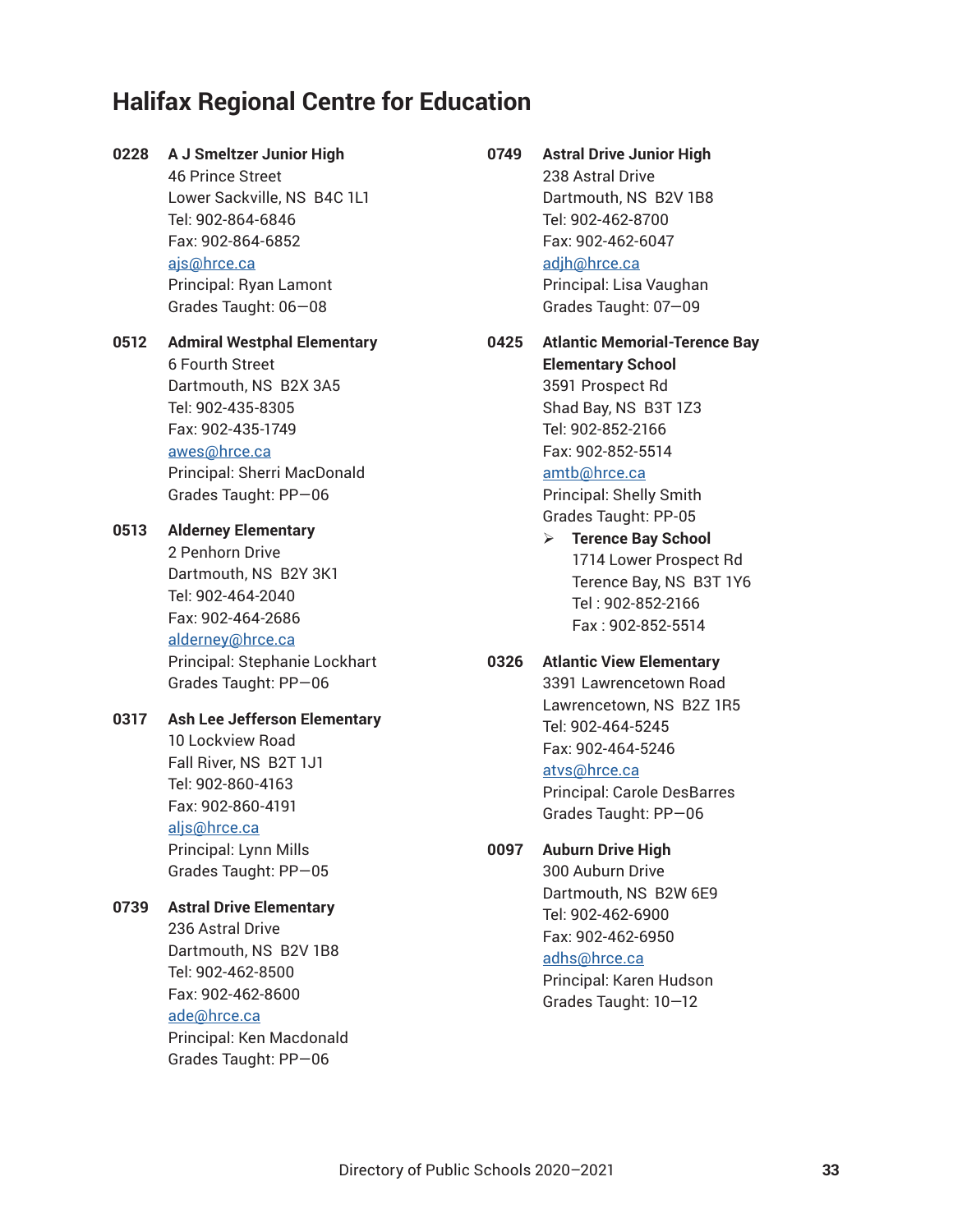#### **0104 Basinview Drive Community**

273 Basinview Drive Bedford, NS B4A 3X8 Tel: 902-832-8450 Fax: 902-832-8461 bdcs@hrce.ca Principal: Ken Marchand Grades Taught: PP—04

#### **0304 Beaver Bank Kinsac Elementary**

28 Kinsac Road Beaver Bank, NS B4G 1C5 Tel: 902-864-6805 Fax: 902-864-6809 bbks@hrce.ca Principal: Kelly Clarke Grades Taught: PP—05

#### **0752 Beaver Bank Monarch Drive Elementary**

38 Monarch Drive Beaver Bank, NS B4E 3A5 Tel: 902-864-7540 Fax: 902-864-7543 bbmon@hrce.ca Principal: Ruth Bond Grades Taught: PP—05

#### **0268 Bedford and Forsyth Education Centres**

1658 Bedford Highway Suite 0070 Bedford, NS B4A 2X9 Tel: 902-832-8630 Fax: 902-832-2424 bfec@hrce.ca Principal: Catherine Burton Grades Taught: 10—12

#### **0937 Bedford South**

2 Oceanview Drive Bedford, NS B4A 4J6 Tel: 902-832-5800 Fax: 902-832-5805 bedfords@hrce.ca Principal: Helen Healy Grades Taught: PP—04

## **0291 Beechville Lakeside Timberlea Junior Elementary** 22 James Street Timberlea, NS B3T 1G9 Tel: 902-876-3236 Fax: 902-876-3238 bltjr@hrce.ca

Principal: Patricia Leger Grades Taught: PP—02

### **0290 Beechville Lakeside Timberlea Senior Elementary** 24 James Street Timberlea, NS B3T 1G9

Tel: 902-876-3230 Fax: 902-876-7909

## blt@hrce.ca

Principal: Todd Barter Grades Taught: 03—05

## **0514 Bel Ayr Elementary**

4 Bell Street Dartmouth, NS B2W 2P3 Tel: 902-435-8353 Fax: 902-435-8373 belayr@hrce.ca Principal: David Emin Grades Taught: PP—06

#### **0322 Bell Park Academic Centre**

4 Thomas Street Lake Echo, NS B3E 1M6 Tel: 902-829-2388 Fax: 902-829-2402

## bpac@hrce.ca

Principal: Albert Williams Grades Taught: PP—06

## **0515 Bicentennial**

85 Victoria Road Dartmouth, NS B3A 1T9 Tel: 902-464-2094 Fax: 902-464-2098

#### bicent@hrce.ca

Principal: Sarah Shea Grades Taught: PP—09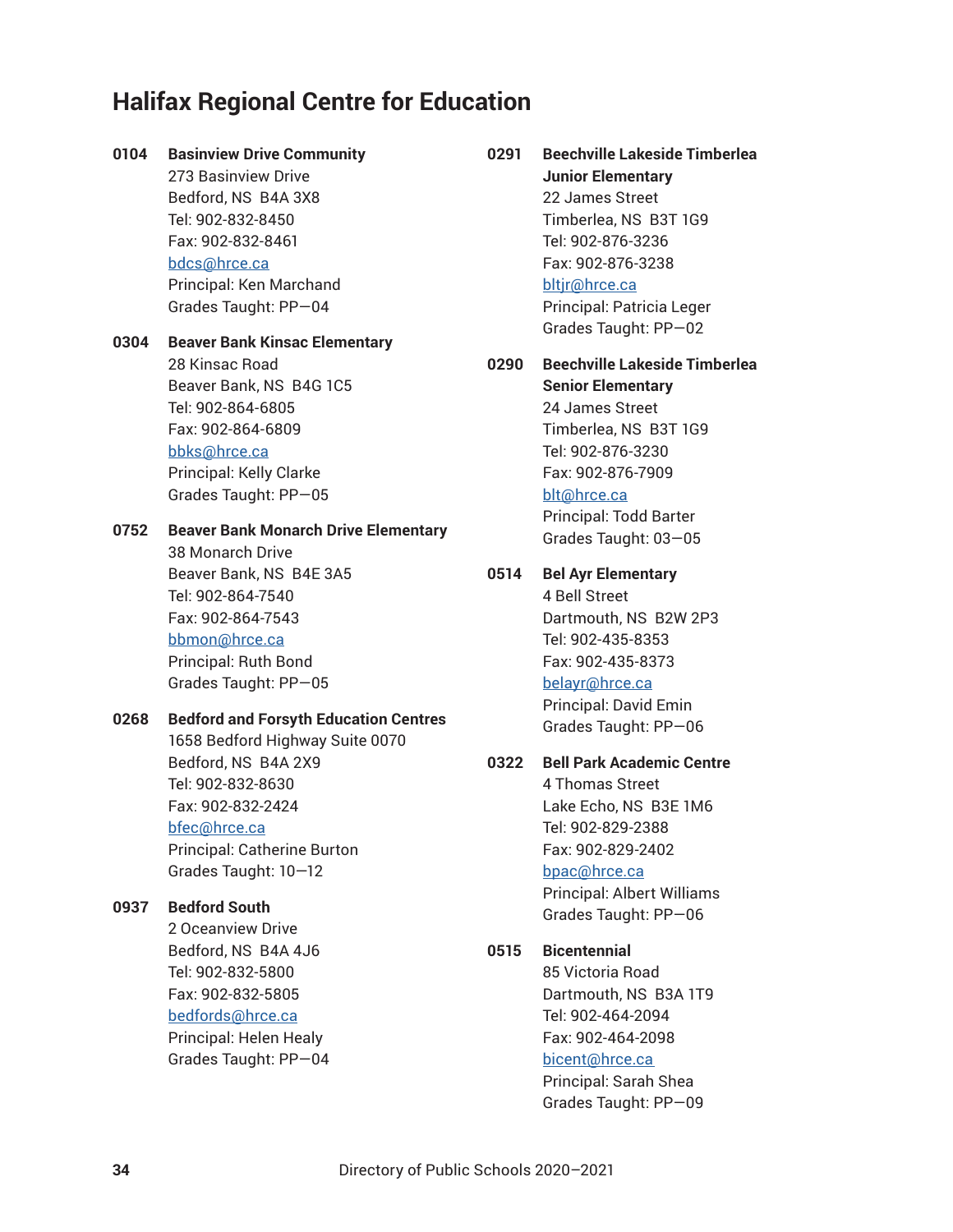## **0519 Brookhouse Elementary** 15 Christopher Avenue Dartmouth, NS B2W 3G2 Tel: 902-435-8318 Fax: 902-435-8323 bes@hrce.ca Principal: Mary-Jane Scott Grades Taught: PP—06 **0286 Brookside Junior High** 2239 Prospect Road Hatchet Lake, NS B3T 1R8 Tel: 902-852-2062 Fax: 902-852-5530 bjhs@hrce.ca Principal: Lisa Mansfield Grades Taught: 06—09 **0595 Burton Ettinger Elementary** 52 Alex Street Halifax, NS B3N 2W4 Tel: 902-457-8922 Fax: 902-457-8928 bees@hrce.ca Principal: Tracy Foster Grades Taught: PP—06 **0319 Caldwell Road Elementary** 280 Caldwell Road Dartmouth, NS B2V 1A3 Tel: 902-462-6010 Fax: 902-462-6017 cres@hrce.ca Principal: Donald Morrison Grades Taught: PP—06 **0516 Caledonia Junior High** 38 Caledonia Road Dartmouth, NS B2X 1K8 Tel: 902-435-8413 Fax: 902-435-8425 cjhs@hrce.ca

Principal: Andrea Pugsley-Connell Grades Taught: 07—09

## **0312 Caudle Park Elementary**

35 McGee Drive Lower Sackville, NS B4C 2J1 Tel: 902-864-6864 Fax: 902-864-6896 cpes@hrce.ca Principal: Thomas Cleary Grades Taught: PP—05

## **0743 Cavalier Drive**

116 Cavalier Drive Lower Sackville, NS B4C 3L9 Tel: 902-864-7524 Fax: 902-864-7554

#### cds@hrce.ca

Principal: Stephen Driscoll Grades Taught: PP—05

## **0611 Central Spryfield**

364 Herring Cove Road Halifax, NS B3R 1V8 Tel: 902-479-4286 Fax: 902-479-4295

cses@hrce.ca Principal: Dan Gilfoy Grades Taught: PP—06

## **1183 Charles P Allen High**

200 Innovation Drive Bedford, NS B4B 0G4 Tel: 902-832-8964 Fax: 902-832-8981 cpah@hrce.ca Principal: Stephanie Bird Grades Taught: 10—12

#### **0596 Chebucto Heights Elementary** 230 Cowie Hill Road Halifax, NS B3P 2M3

Tel: 902-479-4298 Fax: 902-479-4408

## ches@hrce.ca

Principal: Craig Myra Grades Taught: PP—06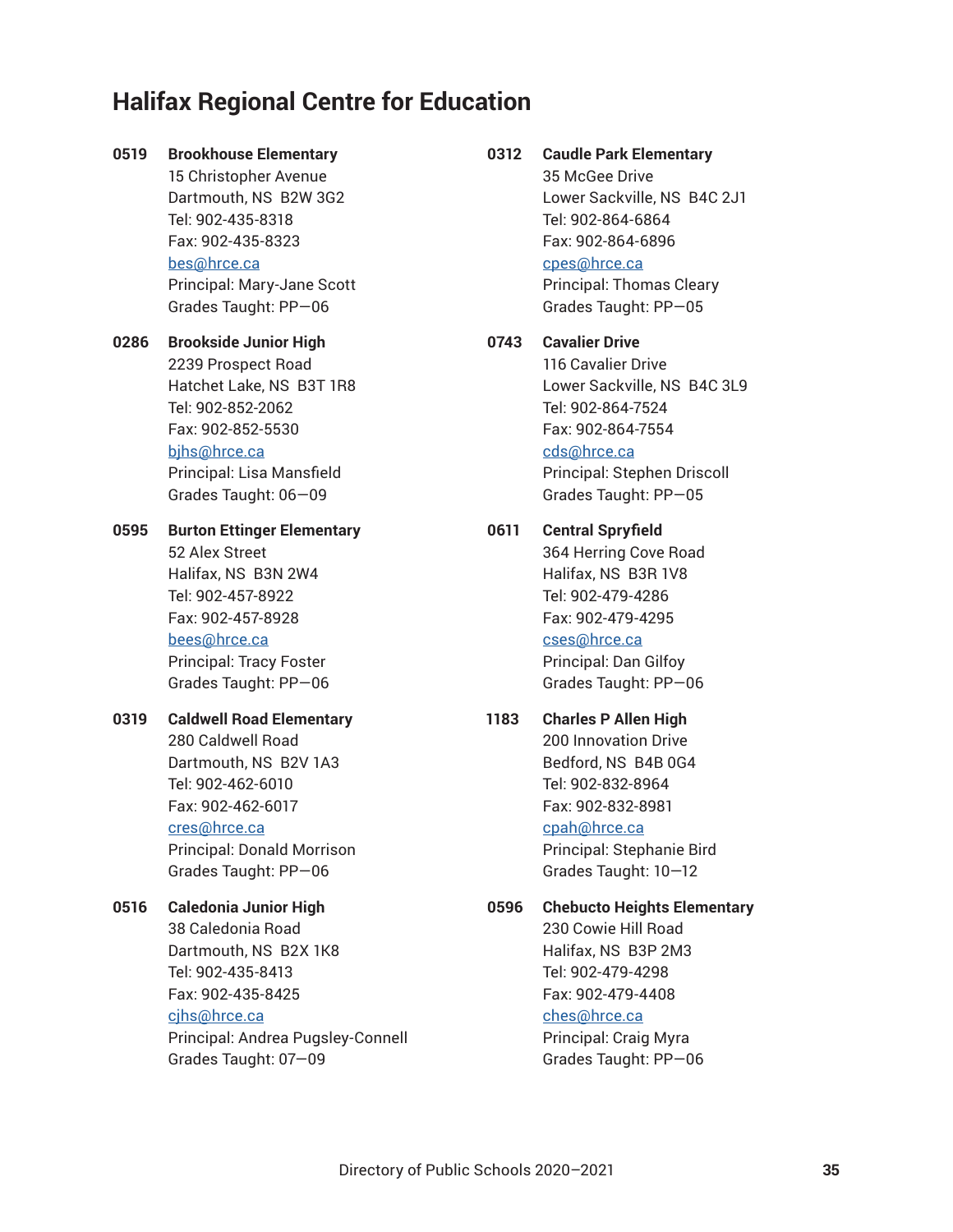**1109 Citadel High** 1855 Trollope St Halifax, NS B3H 0A4 Tel: 902-491-4444 Fax: 902-491-1700 chs@hrce.ca Principal: Joe Morrison Grades Taught: 10—12 **0600 Clayton Park Junior High** 45 Plateau Crescent Halifax, NS B3M 2V7 Tel: 902-457-8930 Fax: 902-457-1646 cpjh@hrce.ca Principal: Trina Canavan Grades Taught: 07—09 **0352 Colby Village Elementary** 92 Colby Drive Dartmouth, NS B2V 1J7 Tel: 902-464-5152 Fax: 902-464-5154 cves@hrce.ca Principal: Robert Caume Grades Taught: PP—06 **0357 Cole Harbour District High** 2 Chameau Cres Cole Harbour, NS B2W 4X4 Tel: 902-464-5220 Fax: 902-464-5241 chdhs@hrce.ca Principal: Dunovan Kalberlah Grades Taught: 10—12 **0339 Colonel John Stuart Elementary** 5 John Stewart Drive Cole Harbour, NS B2W 4J7 Tel: 902-464-5200 Fax: 902-464-5247 cjses@hrce.ca Principal: Trevor McGowan

Grades Taught: PP—06

**0517 Crichton Park Elementary** 49 Lyngby Avenue Dartmouth, NS B3A 3V1 Tel: 902-464-2503 Fax: 902-464-2770 crichton@hrce.ca Principal: Connie Johnson Grades Taught: PP—06 **0605 Cunard Junior High** 121 Williams Lake Road Halifax, NS B3P 1T6 Tel: 902-479-4418 Fax: 902-479-4425 cunard@hrce.ca Principal: Sabitha Masih Grades Taught: 07—09 **0518 Dartmouth High** 95 Victoria Rd Dartmouth, NS B3A 1V2 Tel: 902-464-2457 Fax: 902-464-2384 dhs@hrce.ca Principal: Eartha Monard Grades Taught: 09—12 **1193 Dartmouth South Academy** 111 Prince Arthur Avenue Dartmouth, NS B2Y 0C5 Tel: 902-464-2081 Fax: 902-461-0199 dsa@hrce.ca Principal: Adrienne Blumenthal Grades Taught: PP—08 **0601 Duc dAnville Elementary** 12 Clayton Park Drive Halifax, NS B3M 1L3 Tel: 902-457-8940 Fax: 902-457-8945 ddes@hrce.ca

Principal: Adam Griffin Grades Taught: PP—06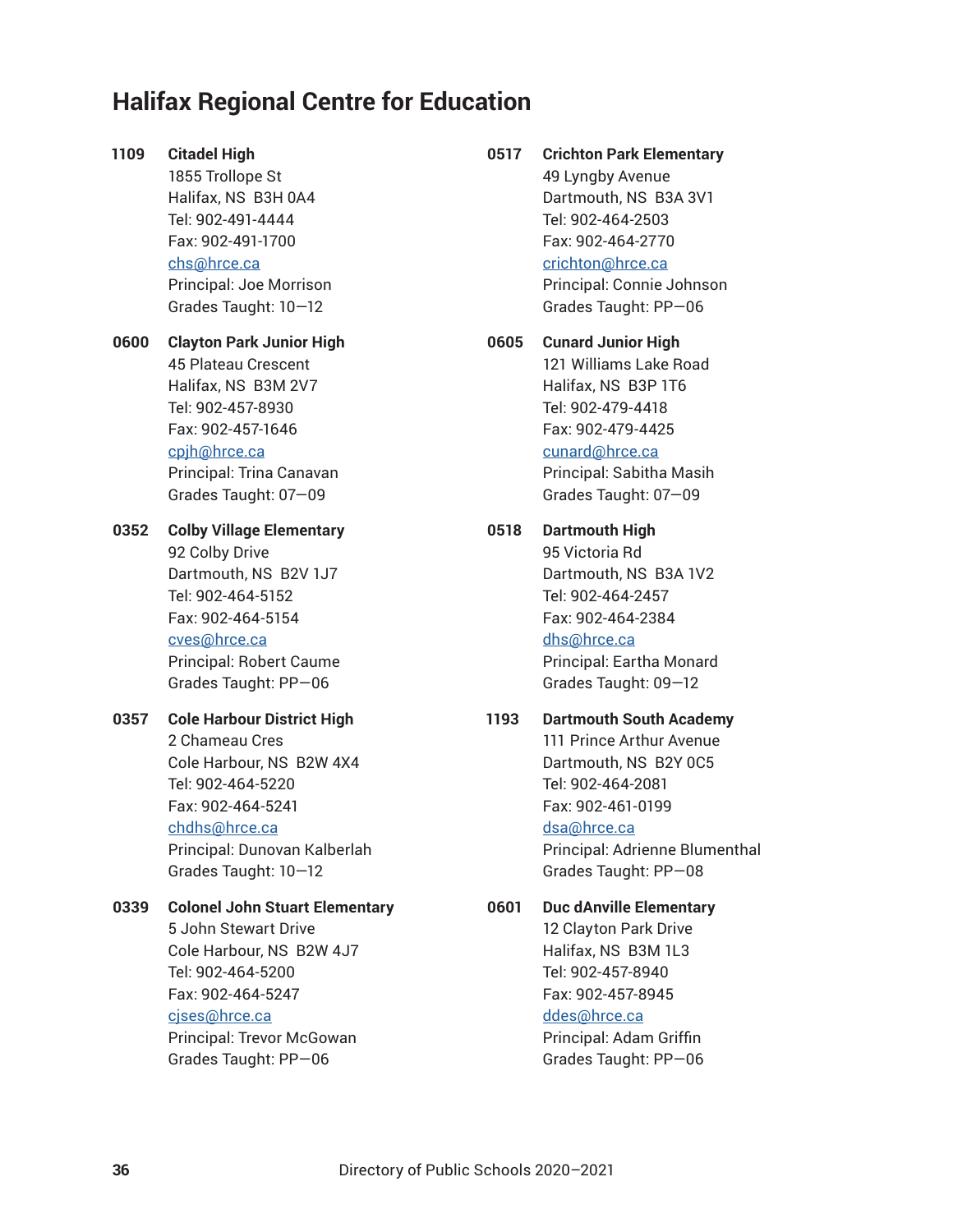#### **0343 Dutch Settlement Elementary**

990 Highway 277 Dutch Settlement, NS B2S 2J5 Tel: 902-883-3000 Fax: 902-883-3001 dses@hrce.ca Principal: Terry Barro Grades Taught: PP—06

#### **0283 East St Margarets Elementary**

8671 Peggys Cove Road Indian Harbour, NS B3Z 3P5 Tel: 902-823-2463 Fax: 902-823-2232

## estm@hrce.ca

Principal: Shelley Myra Grades Taught: PP—06

## **0351 Eastern Passage Education Centre**

93 Samuel Danial Drive Eastern Passage, NS B3G 1P7 Tel: 902-462-8401 Fax: 902-462-8403 epec@hrce.ca

Principal: Dorothy Hart Grades Taught: 06—08

## **0334 Eastern Shore District High**

35 West Petpeswick Rd Musquodoboit Harbour, NS B0J 2L0 Tel: 902-889-4025 Fax: 902-889-4037 esdh@hrce.ca Principal: Jen Murray Grades Taught: 10—12

### **0614 Elizabeth Sutherland**

66 Rockingstone Road Halifax, NS B3R 2C9 Tel: 902-479-4427 Fax: 902-479-4430 ess@hrce.ca Principal: Sara Walker Grades Taught: PP—09

### **0538 Ellenvale Junior High**

88 Belle Vista Drive Dartmouth, NS B2W 2X7 Tel: 902-435-8420 Fax: 902-435-8469 ejhs@hrce.ca Principal: Jeff Lewis Grades Taught: 07—09

#### **0564 Eric Graves Memorial Junior High**

70 Dorothea Drive Dartmouth, NS B2W 4M3 Tel: 902-435-8325 Fax: 902-435-8379

#### egmjh@hrce.ca

Principal: Scott Wadden Grades Taught: 07—09

#### **0599 Fairview Heights Elementary School** 210 Coronation Ave Halifax, NS B3N 2N3 Tel: 902-457-8953

Fax: 902-457-8957

#### fhes@hrce.ca

Principal: Lynn Kazamel-Boudreau Grades Taught: PP-06

## **Fairview Heights Annex School** 141 Rufus Ave Halifax, NS B3N 2M2 Tel: 902-457-8953 Fax: 902-457-8957

#### **0578 Fairview Junior High**

155 Rosedale Avenue Halifax, NS B3N 2K2 Tel: 902-457-8960 Fax: 902-457-8963 fvjh@hrce.ca Principal: Leanne March Grades Taught: 07—09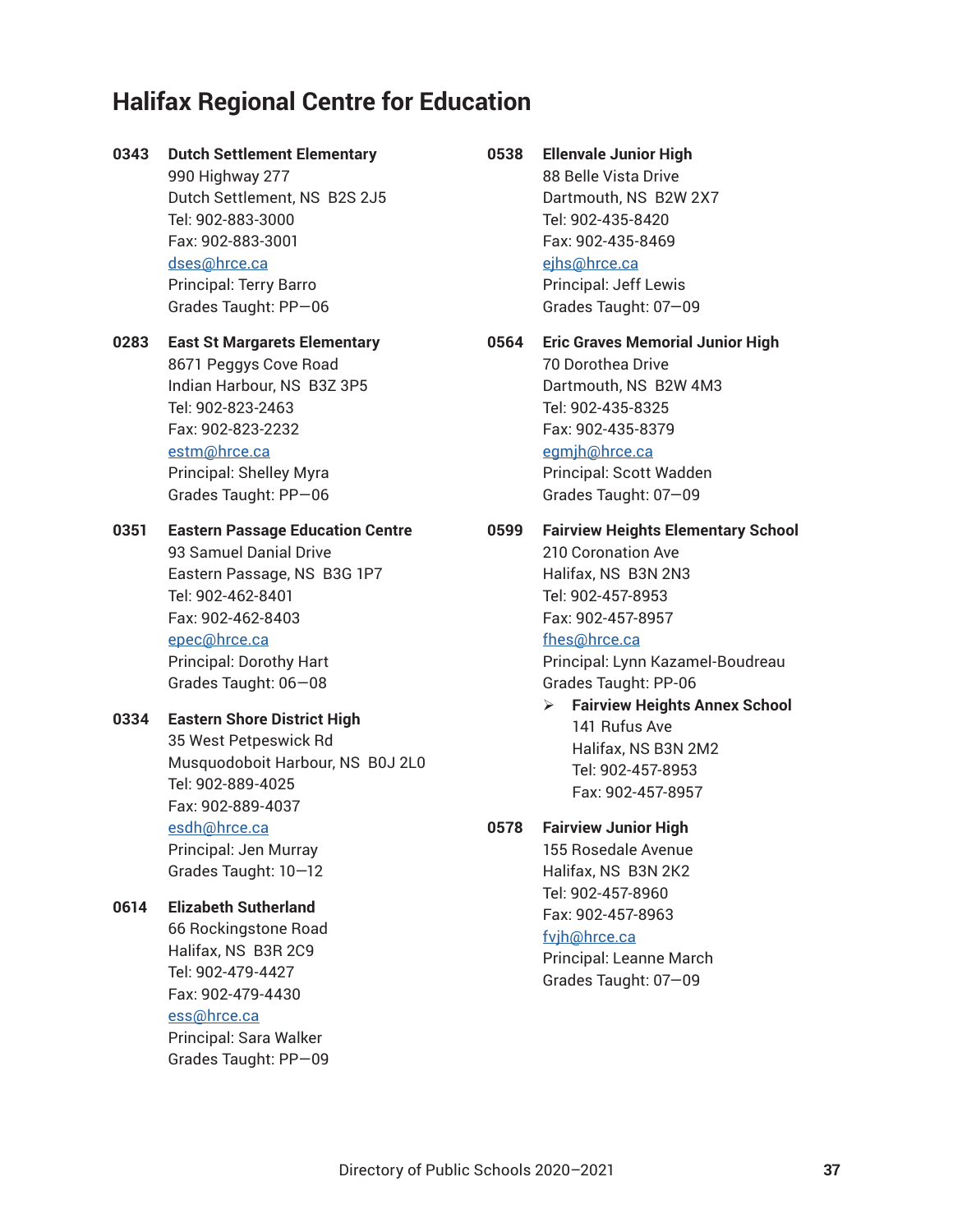### **0288 Five Bridges Junior High**

66 Hubley Road Hubley, NS B3Z 1B9 Tel: 902-876-2026 Fax: 902-876-7177 fbjh@hrce.ca Principal: Joanne Kirkpatrick Grades Taught: 06—09

**0356 Gaetz Brook Junior High**

6856 Hwy 7 Head of Chezzetcook, NS B0J 1N0 Tel: 902-827-4666 Fax: 902-827-5430 gbjhs@hrce.ca Principal: David Reed Grades Taught: 07—09

## **0731 George Bissett Elementary**

170 Arklow Drive Dartmouth, NS B2W 4R6 Tel: 902-464-5184 Fax: 902-464-5187 gbes@hrce.ca

Principal: James Hurley Grades Taught: PP—06

## **0314 Georges P Vanier Junior High**

1410 Fall River Road Fall River, NS B2T 1J1 Tel: 902-860-4182 Fax: 902-860-4188 vanier@hrce.ca Principal: Lee Anne Amaral Grades Taught: 06—08

## **0568 Gorsebrook Junior High**

5966 South Street Halifax, NS B3H 1S6 Tel: 902-421-6758 Fax: 902-421-2709 gjh@hrce.ca Principal: Mark MacPhee Grades Taught: 07—09

## **0318 Graham Creighton Junior High**

72 Cherry Brook Road Cherry Brook, NS B2Z 1A8 Tel: 902-464-5164 Fax: 902-464-5173 gcjh@hrce.ca Principal: Scott Hickman Grades Taught: 07—09

#### **0602 Grosvenor Wentworth Park Elementary**

4 Downing Street Halifax, NS B3M 2G4 Tel: 902-457-8422 Fax: 902-457-8430

#### gwp@hrce.ca

Principal: Brendon MacGillivray Grades Taught: PP—06

#### **0567 Halifax Central Junior High**

1787 Preston Street Halifax, NS B3H 3V7 Tel: 902-421-6777 Fax: 902-421-2868 central@hrce.ca Principal: Val Meers Grades Taught: 07—09

## **0592 Halifax West High**

283 Thomas Raddall Dr. Halifax, NS B3S 1R1 Tel: 902-457-8900 Fax: 902-457-8980 hwhs@hrce.ca Principal: Greg MacKinnon Grades Taught: 10—12

## **0306 Hammonds Plains Consolidated** 2180 Hammonds Plains Road

Hammonds Plains, NS B4B 1M5 Tel: 902-832-8412 Fax: 902-832-8420

## hpcs@hrce.ca

Principal: Lynn Corkum Grades Taught: PP—05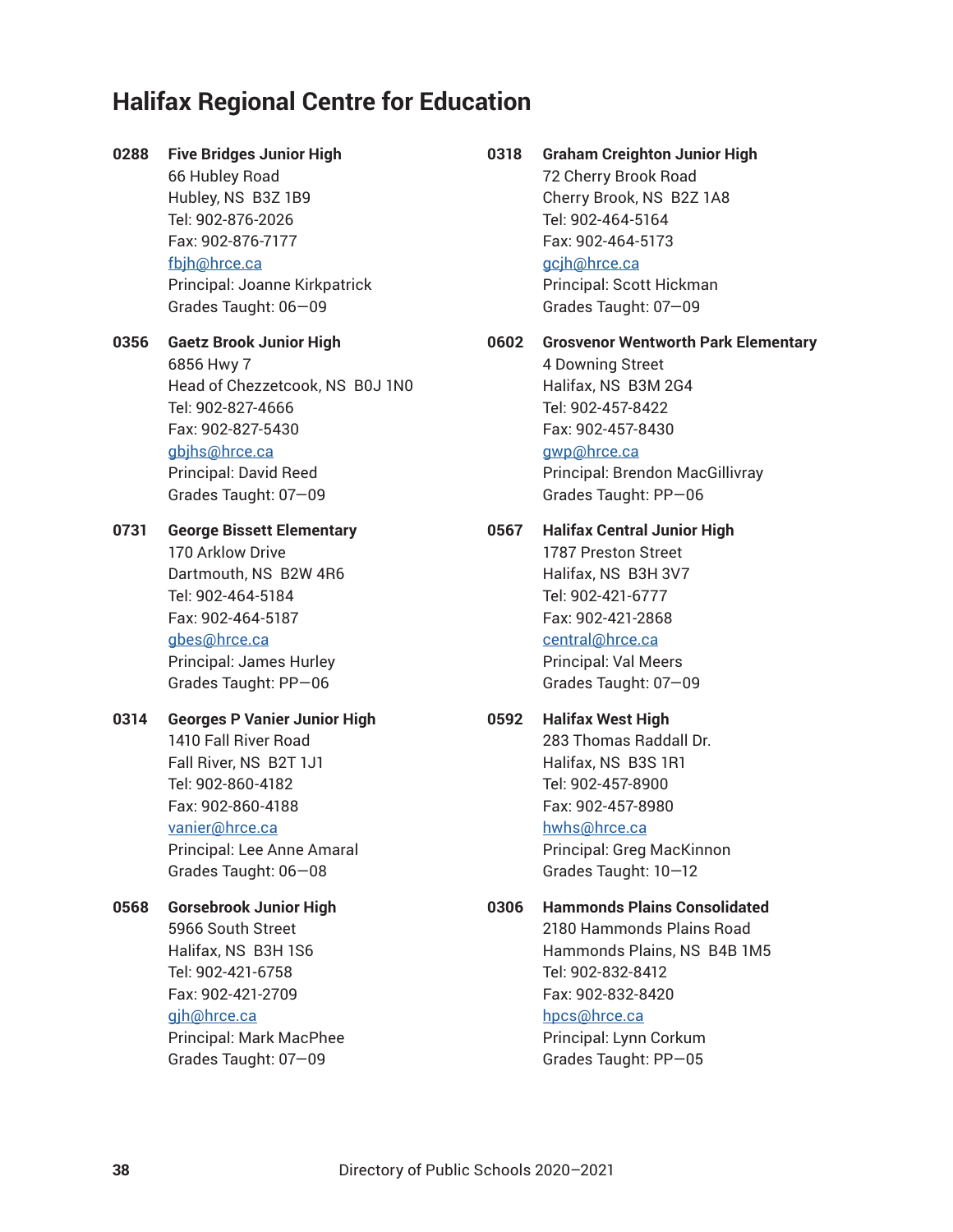#### **0521 Harbour View Elementary**

25 Alfred Street Dartmouth, NS B3A 4E8 Tel: 902-464-2051 Fax: 902-464-2282 hves@hrce.ca Principal: Kim LeBlanc Grades Taught: PP—06

#### **0740 Harold T Barrett Junior High**

862 Beaver Bank Road Beaver Bank, NS B4G 1A9 Tel: 902-864-7500 Fax: 902-864-7502 htbar@hrce.ca Principal: Ivan Skeete Grades Taught: 06—08

### **0296 Harrietsfield Elementary**

1150 Old Sambro Road Harrietsfield, NS B3V 1B1 Tel: 902-479-4230 Fax: 902-479-4235 hes@hrce.ca Principal: Teri McGinn Grades Taught: PP—06

## **0313 Harry R Hamilton Elementary**

40 Hamilton Drive Middle Sackville, NS B4E 3A9 Tel: 902-864-6815 Fax: 902-864-6820 hrh@hrce.ca Principal: Jane Gourley Grades Taught: PP—05

#### **0522 Hawthorn Elementary**

10 Hawthorne Street Dartmouth, NS B2Y 2Y3 Tel: 902-464-2048 Fax: 902-464-2799 hawthorn@hrce.ca Principal: Darcel Williams-Hart Grades Taught: PP—06

## **0293 Herring Cove Junior High**

7 Lancaster Drive Herring Cove, NS B3V 1H9 Tel: 902-479-4214 Fax: 902-479-3379 hcjh@hrce.ca Principal: Sean MacDonald Grades Taught: 07—09

## **0571 Highland Park Junior High** 3479 Robie Street Halifax, NS B3K 4S4

Tel: 902-493-5124 Fax: 902-493-5130

#### hpjh@hrce.ca

Principal: Carla Christianson Grades Taught: 07—09

### **0310 Hillside Park Elementary**

15 Hillside Avenue Lower Sackville, NS B4C 1W6 Tel: 902-864-6873 Fax: 902-864-6878

### hpes@hrce.ca Principal: Kelly Joy Grades Taught: PP—05

#### **0747 Holland Road Elementary**

181 Holland Road Fletchers Lake, NS B2T 1A1 Tel: 902-860-4170 Fax: 902-860-4173 hres@hrce.ca Principal: Carol-Anne Larade Grades Taught: PP—05

#### **0327 Humber Park Elementary**

5 Smallwood Avenue Dartmouth, NS B2W 3R6 Tel: 902-464-5177 Fax: 902-464-5182 hps@hrce.ca

> Principal: Tracey White Grades Taught: PP—06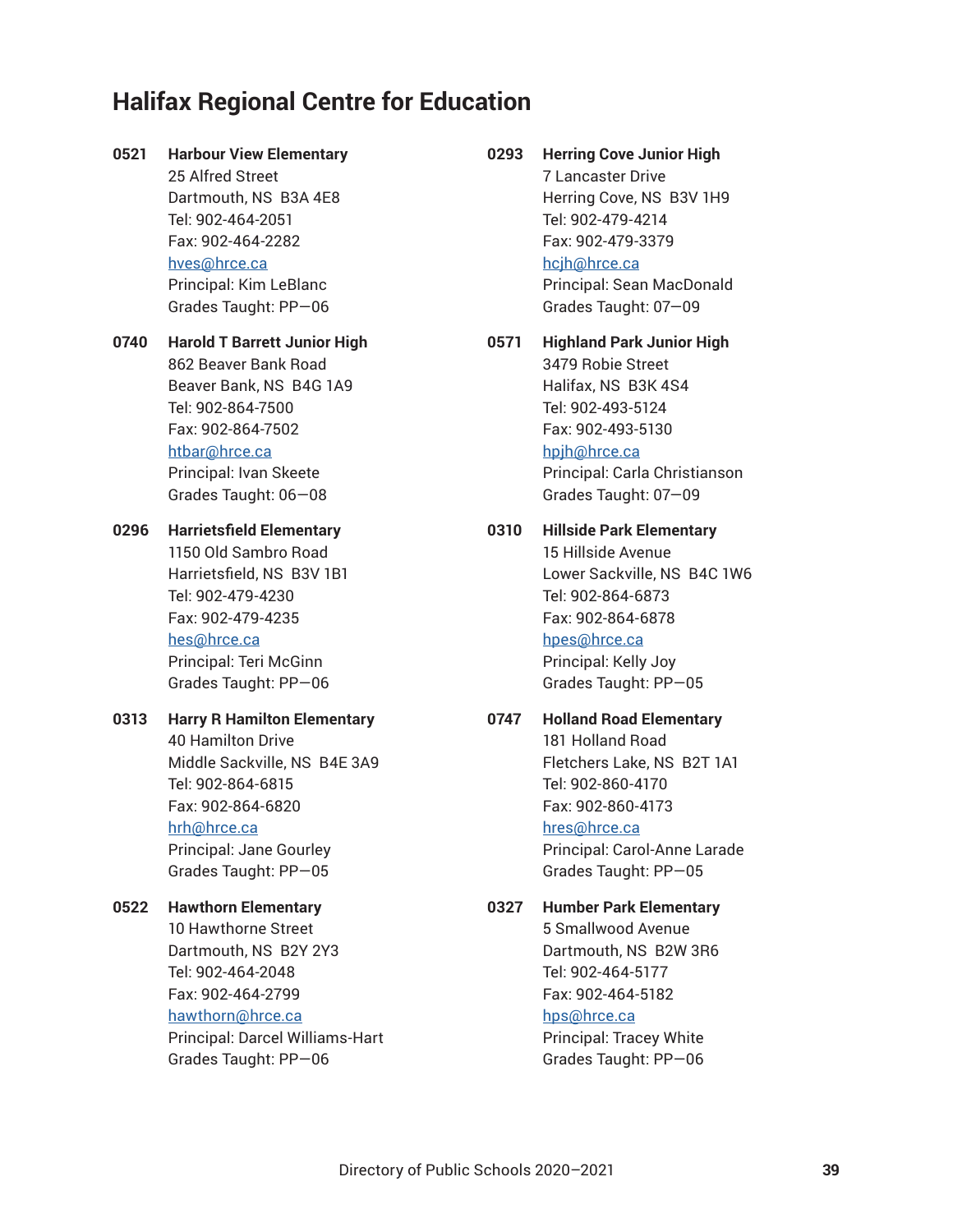#### **0523 Ian Forsyth Elementary**

22 Glencoe Drive Dartmouth, NS B2X 1J1 Tel: 902-435-8435 Fax: 902-435-8365 ifes@hrce.ca Principal: Angela Yerxa-Weeks Grades Taught: PP—06

#### **0579 Inglis Street Elementary**

5985 Inglis Street Halifax, NS B3H 1K7 Tel: 902-421-6767 Fax: 902-421-3028 ises@hrce.ca Principal: Matthew Hartlen Grades Taught: PP—06

#### **1196 Island View High**

1853 Caldwell Road Eastern Passage, NS B3G 1J3 Tel: 902-466-6341 Fax: 902-466-6348 ivh@hrce.ca Principal: Patrick Savage Grades Taught: 09—12

#### **0619 J L Ilsley High**

38 Sylvia Ave Halifax, NS B3R 1J9 Tel: 902-479-4612 Fax: 902-479-4635 jli@hrce.ca Principal: Craig Campbell Grades Taught: 10—12

#### **0539 John MacNeil Elementary** 62 Leaman Drive

Dartmouth, NS B3A 2K9 Tel: 902-464-2488 Fax: 902-464-2616 jmes@hrce.ca Principal: Neil Daigle Grades Taught: PP—06

## **0524 John Martin Junior High** 7 Brule Street

Dartmouth, NS B3A 4G2 Tel: 902-464-2408 Fax: 902-464-2062 jmjh@hrce.ca Principal: Joseph MacDonald Grades Taught: 07—09

## **0607 John W. MacLeod-Fleming Tower Elem. School** 1511 Purcell's Cove Rd Halifax, NS B3P 1B7 Tel: 902-479-4437 Fax: 902-479-4442

## jwm@hrce.ca

Principal: Emily Quigley Grades Taught: PP-06

 **Fleming Tower School** 25 Randolph St Halifax, NS B3P 2A9 Tel: 902-479-4437 Fax: 902-479-4442

## **0354 Joseph Giles Elementary**

54 Gregory Drive Dartmouth, NS B2W 3M6 Tel: 902-464-5192 Fax: 902-464-5197

## jges@hrce.ca

Principal: John Fry Grades Taught: PP—06

## **0569 Joseph Howe Elementary**

2557 Maynard Street Halifax, NS B3K 3V6 Tel: 902-421-6785 Fax: 902-421-8744 jhowe@hrce.ca Principal: Steven Hutchins Grades Taught: PP—06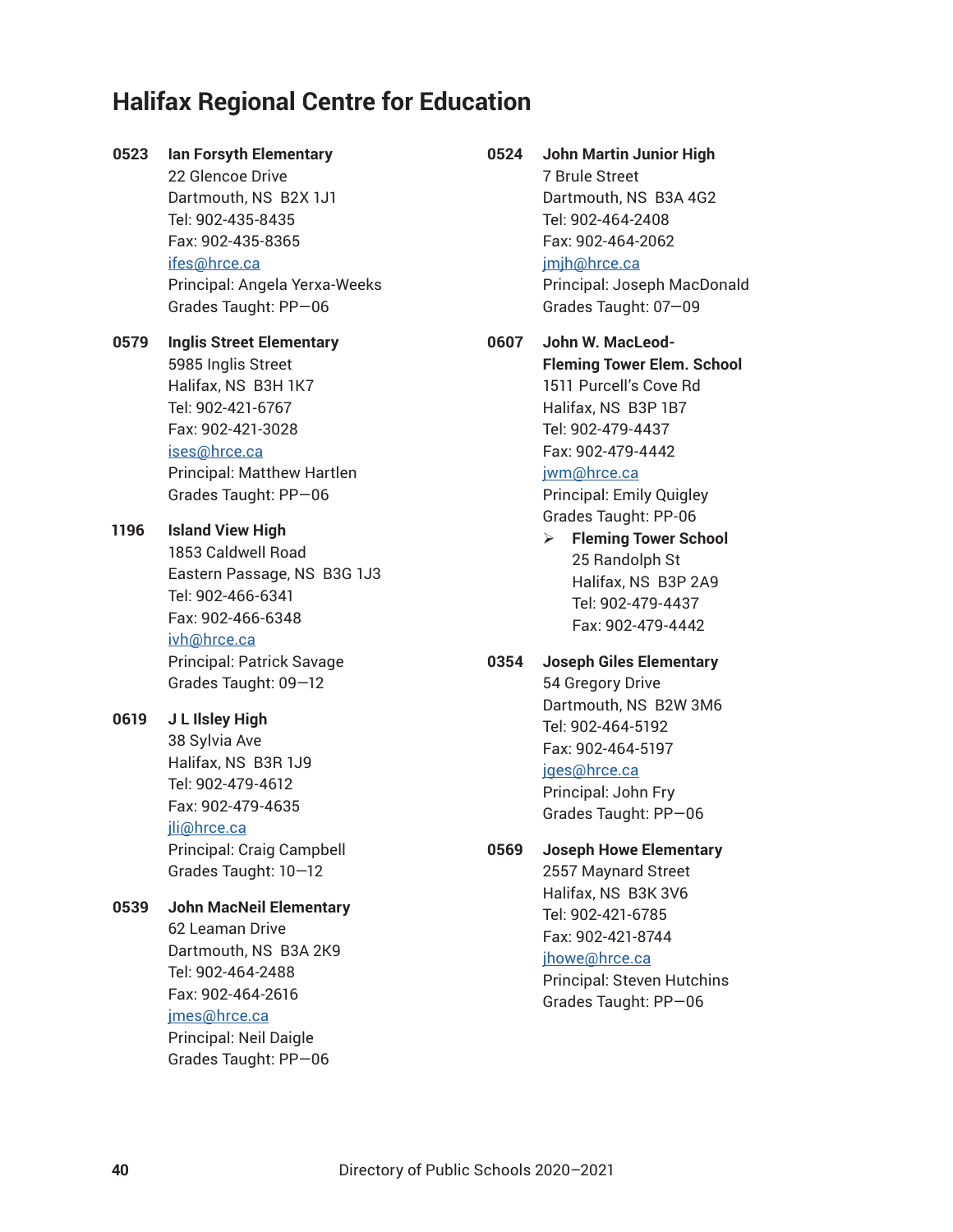#### **1103 Kingswood Elementary**

34 Vrege Court Hammonds Plains, NS B4B 1K2 Tel: 902-832-5522 Fax: 902-832-5524 kwe@hrce.ca Principal: Andrea Briand Grades Taught: PP—06

#### **1200 LeMarchant St Thomas Elementary**

6141 Watt Street Halifax, NS B3H 2B7 Tel: 902-421-6769 Fax: 902-421-3036 lmsts@hrce.ca Principal: Moira Cavanaugh Grades Taught: PR—06

### **0353 Leslie Thomas Junior High**

100 Metropolitan Avenue Lower Sackville, NS B4C 2Z8 Tel: 902-864-6785 Fax: 902-864-6797 ltjh@hrce.ca Principal: Derek Ferguson Grades Taught: 06—08

#### **0968 Lockview High**

148 Lockview Rd Fall River, NS B2T 1J1 Tel: 902-860-6000 Fax: 902-860-6005 lhs@hrce.ca Principal: Kelly MacLeod Grades Taught: 09—12

## **0939 Madeline Symonds Middle School**

290 White Hills Run Hammonds Plains, NS B4B 1W6 Tel: 902-832-2300 Fax: 902-832-2302 msms@hrce.ca Principal: David LeBlanc Grades Taught: 06—09

## **1201 Marine Drive Academy**

429 Church Point Road Sheet Harbour, NS B0J 3B0 Tel: 902-885-2777

#### mda@hrce.ca

Principal: Ronnie Reynolds Grades Taught: PP—12

## **0526 Michael Wallace Elementary**

24 Andover Street Dartmouth, NS B2X 2L9 Tel: 902-435-8357 Fax: 902-435-8395 mwes@hrce.ca

Principal: Janice Wells Grades Taught: PP—06

## **0748 Millwood Elementary**

190 Beaver Bank Cross Road Lower Sackville, NS B4E 1K5 Tel: 902-864-7510 Fax: 902-864-7518 mes@hrce.ca Principal: Michelle Andrews Grades Taught: PP—05

## **0745 Millwood High**

141 Millwood Dr Middle Sackville, NS B4E 0A1 Tel: 902-864-7535 Fax: 902-864-7567

#### mwhs@hrce.ca

Principal: Stephen Corkum Grades Taught: 09—12

#### **0527 Mount Edward Elementary**

3 Windward Avenue Dartmouth, NS B2W 2G9 Tel: 902-435-8459 Fax: 902-435-8414

## mees@hrce.ca

Principal: Andrea Temple Grades Taught: PP—06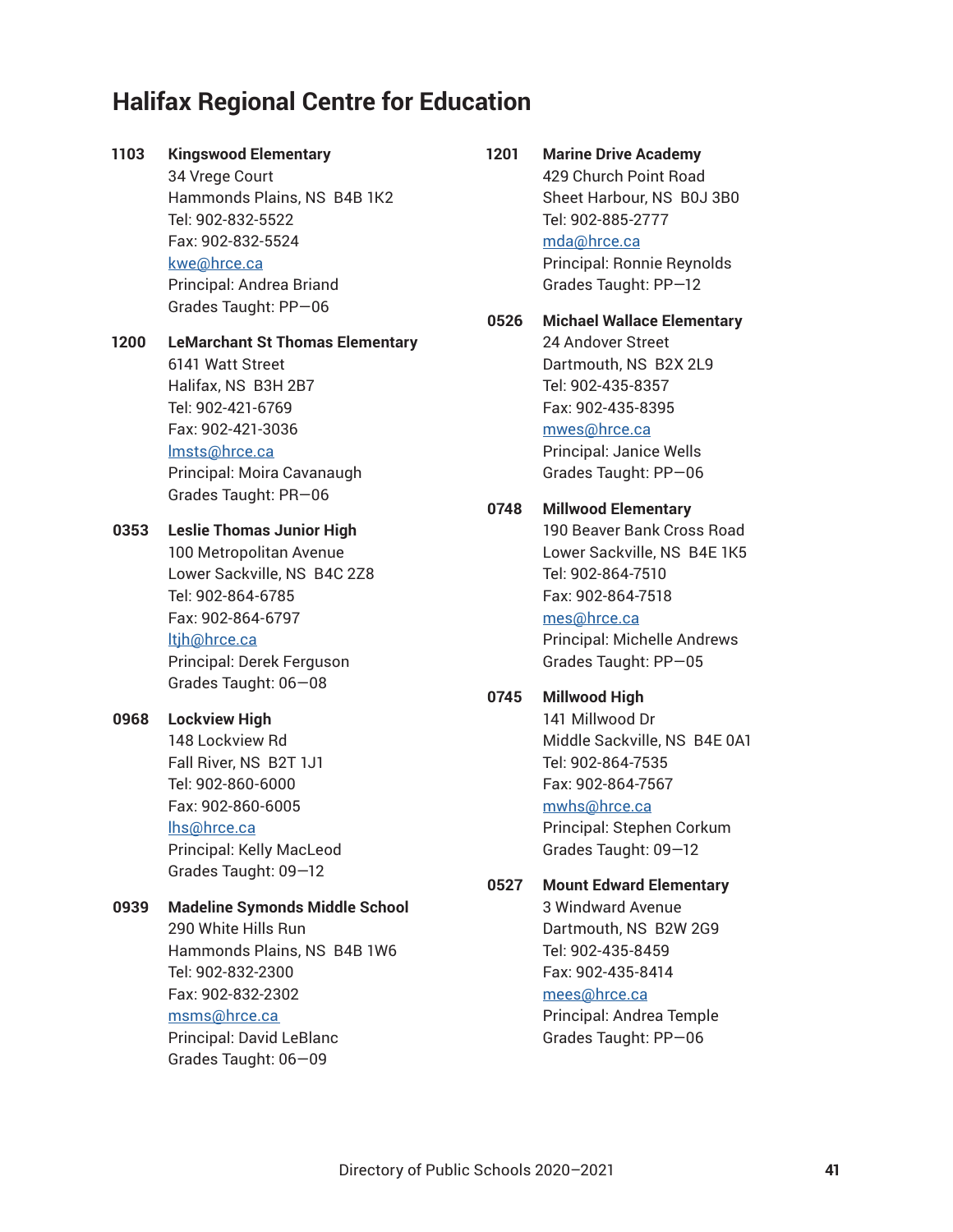#### **1149 Musquodoboit Rural High**

11980 Highway 224 Middle Musquodoboit, NS B0N 1X0 Tel: 902-384-2320 Fax: 902-384-2321 mrhs@hrce.ca Principal: Susan Hartling Grades Taught: 07—12

#### **0348 Musquodoboit Valley Education Centre**

P O Box 99 Middle Musquodoboit, NS B0N 1X0 Tel: 902-384-2555 Fax: 902-384-2419

## mvec@hrce.ca

Principal: Robin Legge Grades Taught: PP—06

## **0324 Nelson Whynder Elementary**

979 North Preston Road North Preston, NS B2Z 1A2 Tel: 902-462-6030 Fax: 902-462-6033 nwes@hrce.ca Principal: Anne Johnson-McDonald Grades Taught: PP—06

#### **0056 Ocean View Elementary**

51 Oceanview School Road Eastern Passage, NS B3G 1J3 Tel: 902-465-8670 Fax: 902-465-8673 oves@hrce.ca Principal: Mamoona Brace Grades Taught: PP—3

## **0131 O'Connell Drive Elementary**

40 OConnell Drive Porters Lake, NS B3E 1E8 Tel: 902-827-4112 Fax: 902-827-3120 ocdes@hrce.ca Principal: Dwight Lucas Grades Taught: PP—06

## **0315 Oldfield Consolidated**

72 Halls Road Enfield, NS B2T 1C4 Tel: 902-883-3010 Fax: 902-883-3011 ocs@hrce.ca Principal: Kellie West Grades Taught: PP—05

## **0572 Oxford**

6364 North Street Halifax, NS B3L 1P6 Tel: 902-421-6763 Fax: 902-421-3043

#### oxford@hrce.ca

Principal: Jan Gillespie Grades Taught: PP—09

## **1141 Oyster Pond Academy**

10583 Highway 7 Oyster Pond, NS B0J 1W0 Tel: 902-889-4300 Fax: 902-889-4310

opa@hrce.ca Principal: Barb Gromick Grades Taught: PP—09

## **0970 Park West**

206 Langbrae Drive Halifax, NS B3S 1L5 Tel: 902-457-7800 Fax: 902-457-7804 parkwest@hrce.ca Principal: Derek Carter Grades Taught: PP—09

### **1159 Porters Lake Elementary**

40 Inspiration Drive Porters Lake, NS B3E 0A6 Tel: 902-827-2525 Fax: 902-827-5410 ples@hrce.ca

Principal: Shawn Marsh Grades Taught: PP—06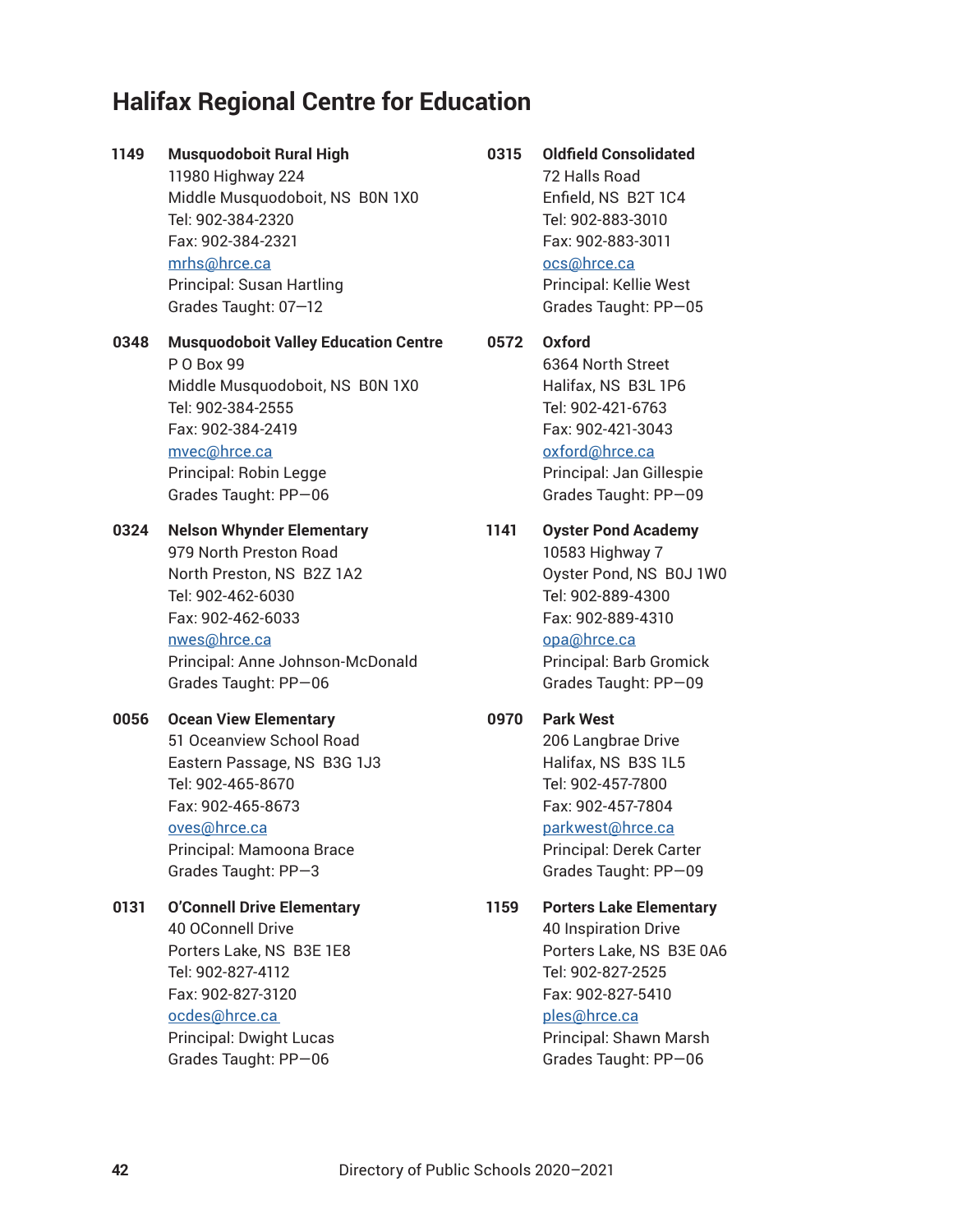#### **0969 Portland Estates Elementary**

45 Portland Hills Drive Dartmouth, NS B2W 6L5 Tel: 902-433-7100 Fax: 902-433-7103 portland@hrce.ca Principal: Louise Henman-Poirier Grades Taught: PP—06

#### **0533 Prince Andrew High**

31 Woodlawn Rd Dartmouth, NS B2W 2R7 Tel: 902-435-8452 Fax: 902-435-8398 pah@hrce.ca

Principal: Brad McGowan Grades Taught: 10—12

## **0282 Prospect Road Elementary**

2199 Prospect Road Hatchet Lake, NS B3T 1R8 Tel: 902-852-2441 Fax: 902-852-5542

## pres@hrce.ca

Principal: Lisa Taylor Grades Taught: PP—05

## **0938 Ridgecliff Middle School**

35 Beech Tree Run Beechville, NS B3T 2E5 Tel: 902-876-4381 Fax: 902-876-4385 rms@hrce.ca Principal: Jamie Moore Grades Taught: 06—09

## **0359 Robert K Turner Elementary**

141 Circassion Drive Dartmouth, NS B2W 4N7 Tel: 902-464-5205 Fax: 902-464-5208 rkt@hrce.ca Principal: Janice Graham Grades Taught: PP—06

## **0603 Rockingham Elementary**

31 Tremont Drive Halifax, NS B3M 1X8 Tel: 902-457-8986 Fax: 902-457-8993 rockingham@hrce.ca Principal: Brian Toner Grades Taught: PP—06

### **0609 Rockingstone Heights**

1 Regan Drive Halifax, NS B3R 2J1 Tel: 902-479-4452 Fax: 902-479-4459

#### rhes@hrce.ca

Principal: Amy Weedon Grades Taught: PP—09

## **1219 Rocky Lake Elementary**

426 Rocky Lake Drive Bedford, NS B4A 2T5 Tel: 902-832-8907 Fax: 902-832-8419 rle@hrce.ca Principal: Susan Casey Grades Taught: 05—06

## **1187 Rocky Lake Junior High** 670 Rocky Lake Drive

Bedford, NS B4A 2T6 Tel: 902-832-8952 Fax: 902-832-8962 rljh@hrce.ca Principal: Don Reardon Grades Taught: 07—09

## **0321 Ross Road**

336 Ross Road Westphal, NS B2Z 1H2 Tel: 902-462-8340 Fax: 902-462-8398 rrs@hrce.ca

Principal: Aaron Cannon Grades Taught: PP—09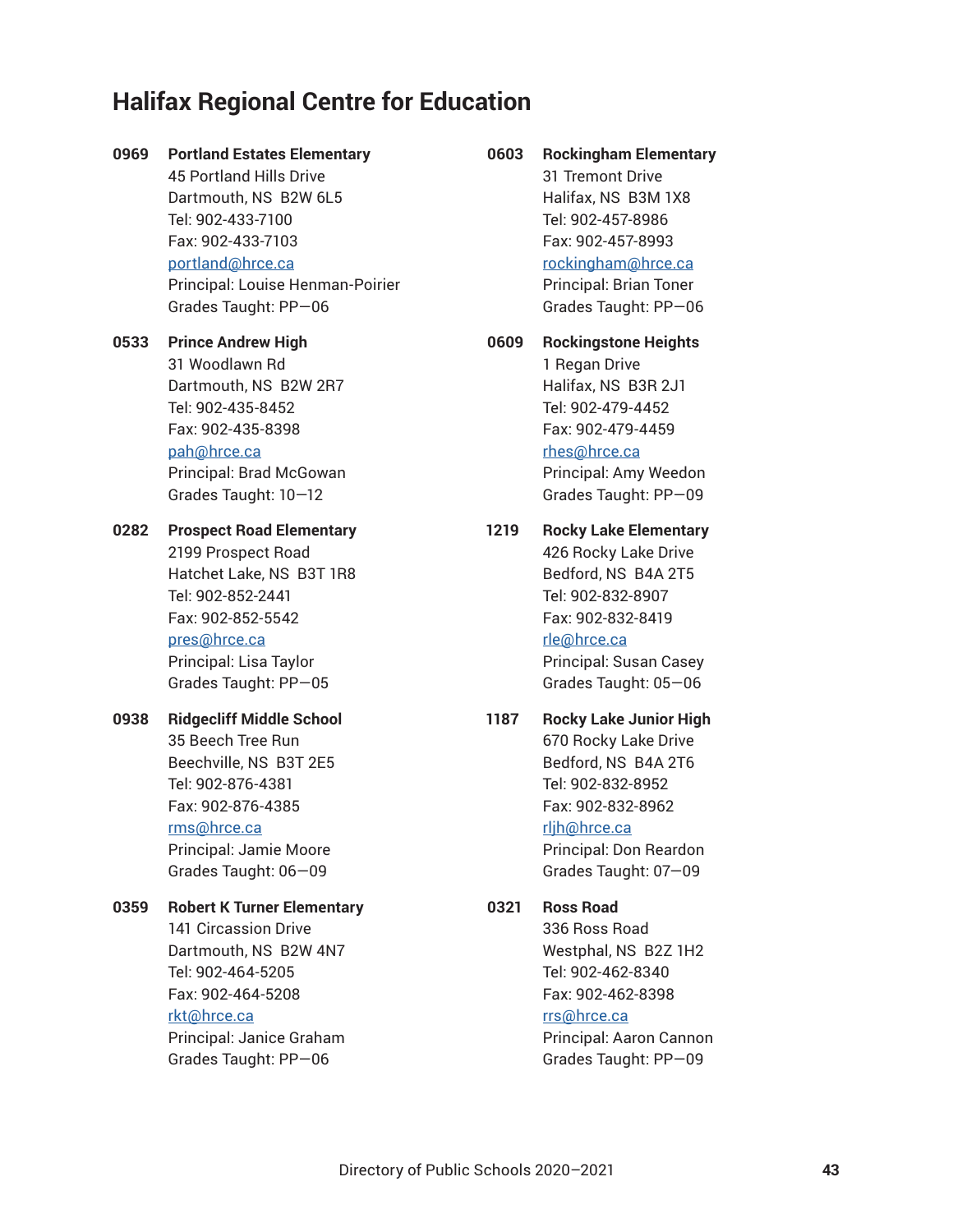#### **0311 Sackville Heights Elementary**

1225 Old Sackville Road Middle Sackville, NS B4E 3A6 Tel: 902-869-4700 Fax: 902-869-4703 shes@hrce.ca Principal: Kim Michaud Grades Taught: PP—05

#### **0303 Sackville Heights Junior High**

956 Sackville Drive Lower Sackville, NS B4E 1S4 Tel: 902-869-3800 Fax: 902-869-3801 shjh@hrce.ca Principal: Paula Fairbairn

Grades Taught: 06—08

### **0297 Sackville High**

1 Kingfisher Way Lower Sackville, NS B4C 2Y9 Tel: 902-864-6700 Fax: 902-864-6710 shs@hrce.ca Principal: Shaun Sheehan Grades Taught: 09—12

#### **0581 Saint Marys Elementary**

5614 Morris Street Halifax, NS B3J 1C2 Tel: 902-421-6749 Fax: 902-421-2655 stmarys@hrce.ca Principal: Suzanne Cookson-Wehbe Grades Taught: PR—06

#### **0295 Sambro Elementary**

3725 Old Sambro Road Sambro, NS B3V 1G1 Tel: 902-868-2717 Fax: 902-868-1808 ses@hrce.ca Principal: Catherine Bouliane Grades Taught: PP—06

### **0941 Seaside Elementary**

1881 Caldwell Road Eastern Passage, NS B3G 1J3 Tel: 902-465-7600 Fax: 902-465-8662 seaside@hrce.ca Principal: Tyler Rutledge Grades Taught: 04—05

### **0534 Shannon Park Elementary**

75 Iroquois Drive Dartmouth, NS B3A 4M5 Tel: 902-464-2084 Fax: 902-464-2866

#### spes@hrce.ca

Principal: Sherrial Maloney Grades Taught: PP—06

## **0287 Shatford Memorial Elementary**

10089 St. Margarets Bay Road Hubbards, NS B0J 1T0 Tel: 902-857-4200 Fax: 902-857-4204

smes@hrce.ca Principal: Sarah Wile Grades Taught: PP—06

## **0589 Sir Charles Tupper**

1930 Cambridge Street Halifax, NS B3H 4S5 Tel: 902-421-6775 Fax: 902-421-3049 tupper@hrce.ca

Principal: Patricia Woodbury Grades Taught: PP—06

### **0277 Sir John A Macdonald High**

31 Scholars Rd Upper Tantallon, NS B3Z 0C3 Tel: 902-826-3222 Fax: 902-826-3220

#### sja@hrce.ca

Principal: Darlene Fitzgerald Grades Taught: 10—12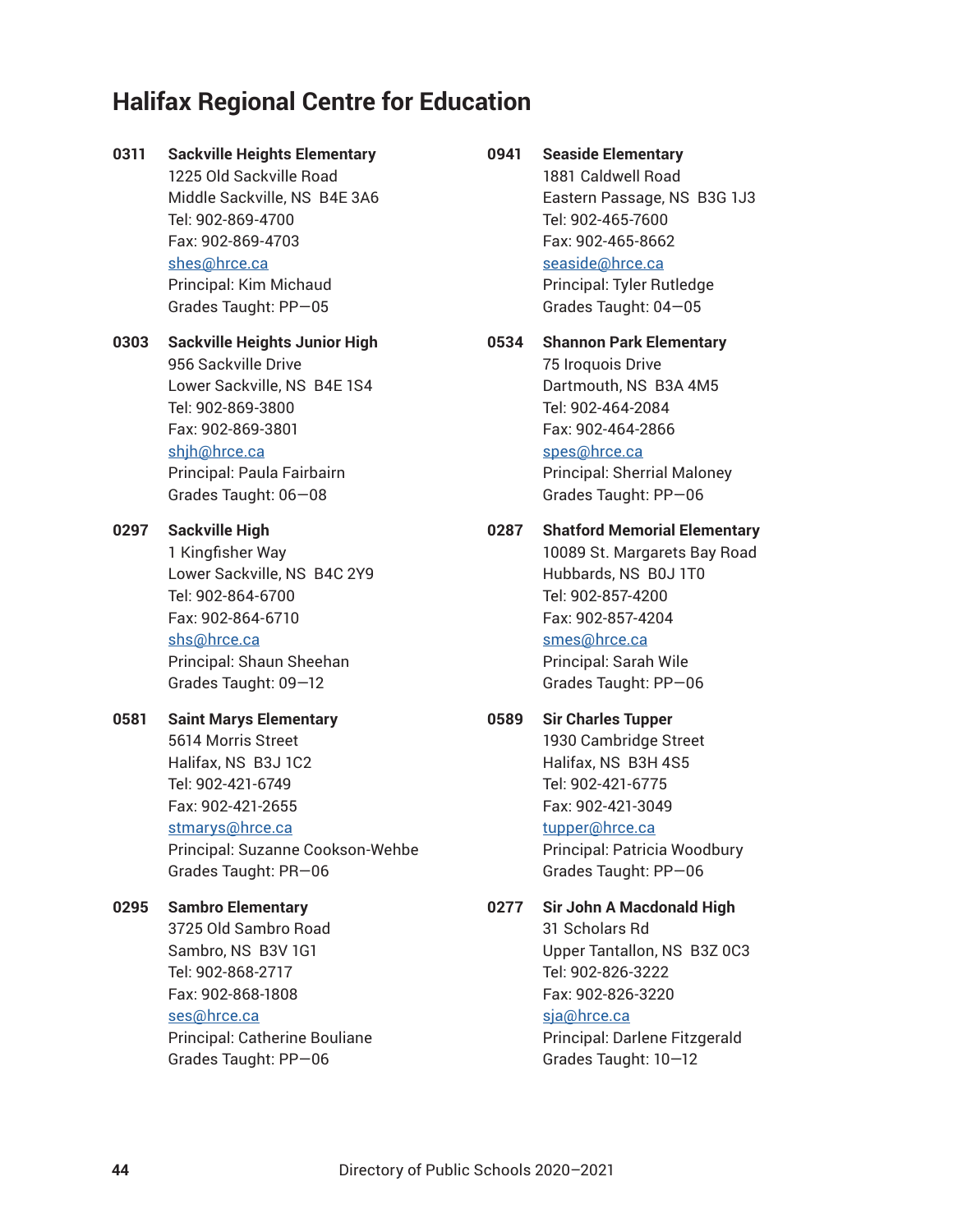#### **0320 Sir Robert Borden Junior High**

16 Evergreen Drive Dartmouth, NS B2W 4A7 Tel: 902-464-5140 Fax: 902-464-5150 srbjh@hrce.ca Principal: Joe Beuckx Grades Taught: 07—09

#### **0355 Smokey Drive Elementary**

241 Smokey Drive Lower Sackville, NS B4C 3G1 Tel: 902-864-6838 Fax: 902-864-6844 sdes@hrce.ca Principal: Carolyn Thompson Grades Taught: PP—05

#### **0535 South Woodside**

5 Everette Street Dartmouth, NS B2W 1G2 Tel: 902-464-2090 Fax: 902-464-2778

### swes@hrce.ca

Principal: Valerie MacIntyre Grades Taught: PP—06

## **0593 Springvale Elementary**

92 Downs Avenue Halifax, NS B3N 1Y6 Tel: 902-479-4606 Fax: 902-479-4473 sprvale@hrce.ca Principal: Vincent MacNeil Grades Taught: PP—06

## **0575 St Agnes Junior High**

6981 Mumford Road Halifax, NS B3L 2H7 Tel: 902-493-5132 Fax: 902-493-5140 stagnes@hrce.ca Principal: Barrett Khan Grades Taught: 07—09

## **0577 St Catherines Elementary**

3299 Connolly Street Halifax, NS B3L 3P7 Tel: 902-493-5143 Fax: 902-493-5163 stcath@hrce.ca Principal: Rosaline Bona Grades Taught: PP—06

## **0580 St Josephs Alexander McKay Elementary**

5389 Russell Street Halifax, NS B3K 1W8 Tel: 902-493-5180 Fax: 902-493-5186

## sjam@hrce.ca

Principal: Natasha Nurse-Jones Grades Taught: PP—06

## **0940 St Margarets Bay Elementary**

24 Ridgewood Drive Head of St Margarets Bay, NS B3Z 2H4 Tel: 902-826-3300 Fax: 902-826-3310

## smbe@hrce.ca Principal: Paula Hoyt Grades Taught: PP—05

## **0586 St Stephens Elementary**

3669 Highland Avenue Halifax, NS B3K 4L9 Tel: 902-493-5155 Fax: 902-493-5158 sses@hrce.ca Principal: David Madgett Grades Taught: PP—06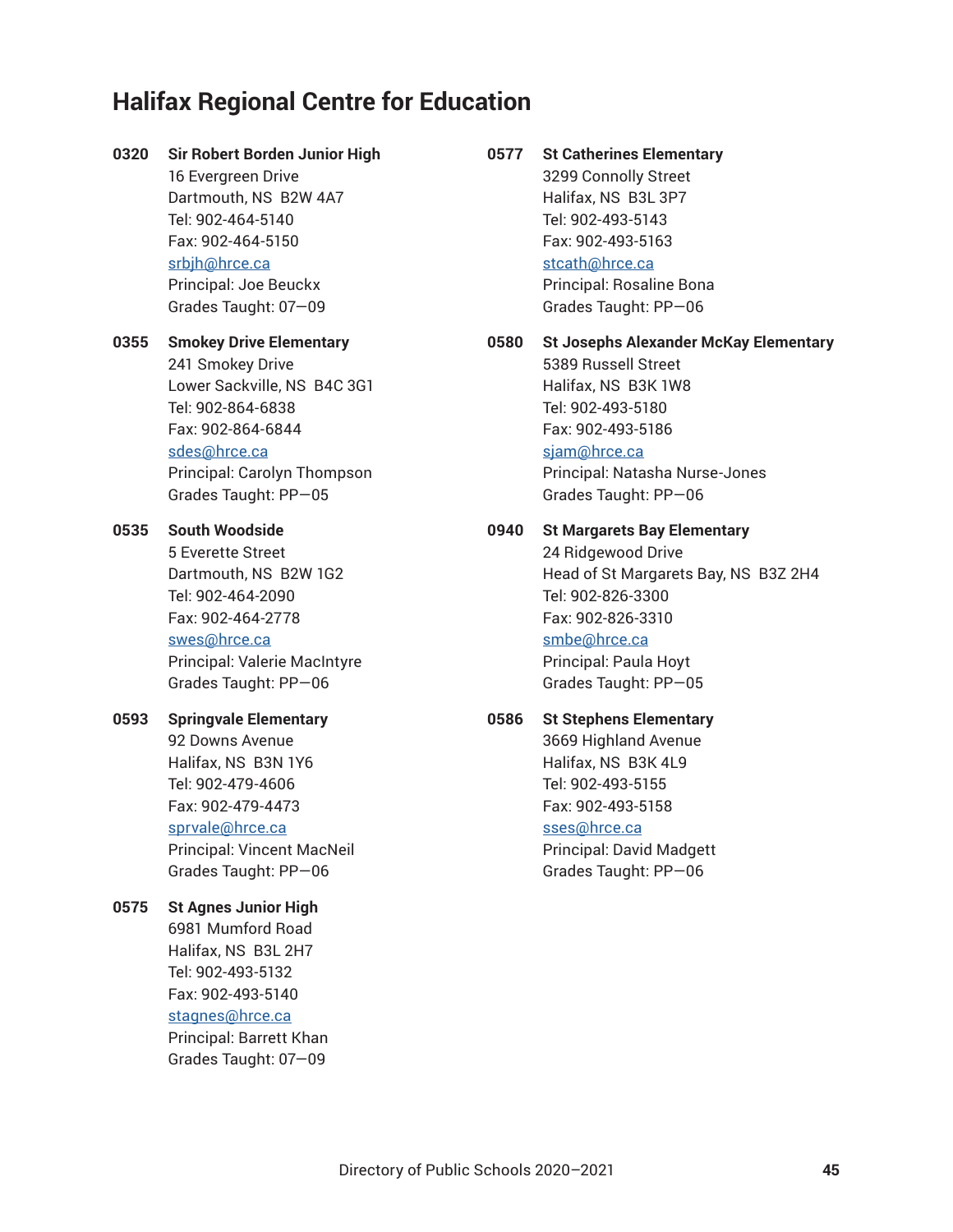#### **0299 Sunnyside Elementary School**

210 Eaglewood Dr Bedford, NS B4A 3E3 Tel: 902-832-8983 Fax: 902-832-8422 sunnyside@hrce.ca Principal: Christine Gallant Grades Taught: PP-06 **Fort Sackville School** 21 Perth St Bedford, NS B4A 2H1

# Tel: 902-832-8947 Fax: 902-832-8443

### **0307 Sycamore Lane Elementary** 69 Sycamore Lane Lower Sackville, NS B4C 1E8 Tel: 902-864-6730 Fax: 902-864-6734 sles@hrce.ca Principal: Angela Comeau Grades Taught: PP—05

#### **0085 Tallahassee Community**

168 Redoubt Way Eastern Passage, NS B3G 1E4 Tel: 902-465-8651 Fax: 902-465-8010 tcs@hrce.ca Principal: Nancy Liberatore Grades Taught: PP—03

#### **1186 Tantallon Junior Elementary**

1 French Village Station Road Upper Tantallon, NS B3Z 1E4 Tel: 902-826-1204 Fax: 902-826-1369 [tantallonjr@hrce.ca](mailto:tantallonjr%40hrce.ca?subject=) Principal: Ken Rutley Grades Taught: PP—01

## **0284 Tantallon Senior Elementary** 3 French Village Station Road Upper Tantallon, NS B3Z 1E4 Tel: 902-826-1200 Fax: 902-826-1206 tantallon@hrce.ca Principal: Grant Davy Grades Taught: 02—05

## **0349 Upper Musquodoboit Consolidated Elementary** 8416 Highway 224 Upper Musquodoboit, NS B0N 2M0 Tel: 902-568-2285 Fax: 902-568-2573 umcs@hrce.ca Principal: Aaron Verge Grades Taught: PP—06

#### **1157 Waverley Memorial Elementary**

2393 Rocky Lake Drive Waverley, NS B2R 1S4 Tel: 902-860-4150 Fax: 902-860-4154 wmlcs@hrce.ca Principal: Karla Wolfe Grades Taught: PP—05

#### **0591 Westmount Elementary**

6700 Edward Arab Avenue Halifax, NS B3L 2E1 Tel: 902-493-5164 Fax: 902-493-5168

#### wmount@hrce.ca

Principal: Cindy Astephen Grades Taught: PP—06

#### **0294 William King Elementary**

91 St Pauls Avenue Herring Cove, NS B3V 1H6 Tel: 902-479-4200 Fax: 902-479-4208 wkes@hrce.ca Principal: Tracy Marchand Grades Taught: PP—06

**46** Directory of Public Schools 2020–2021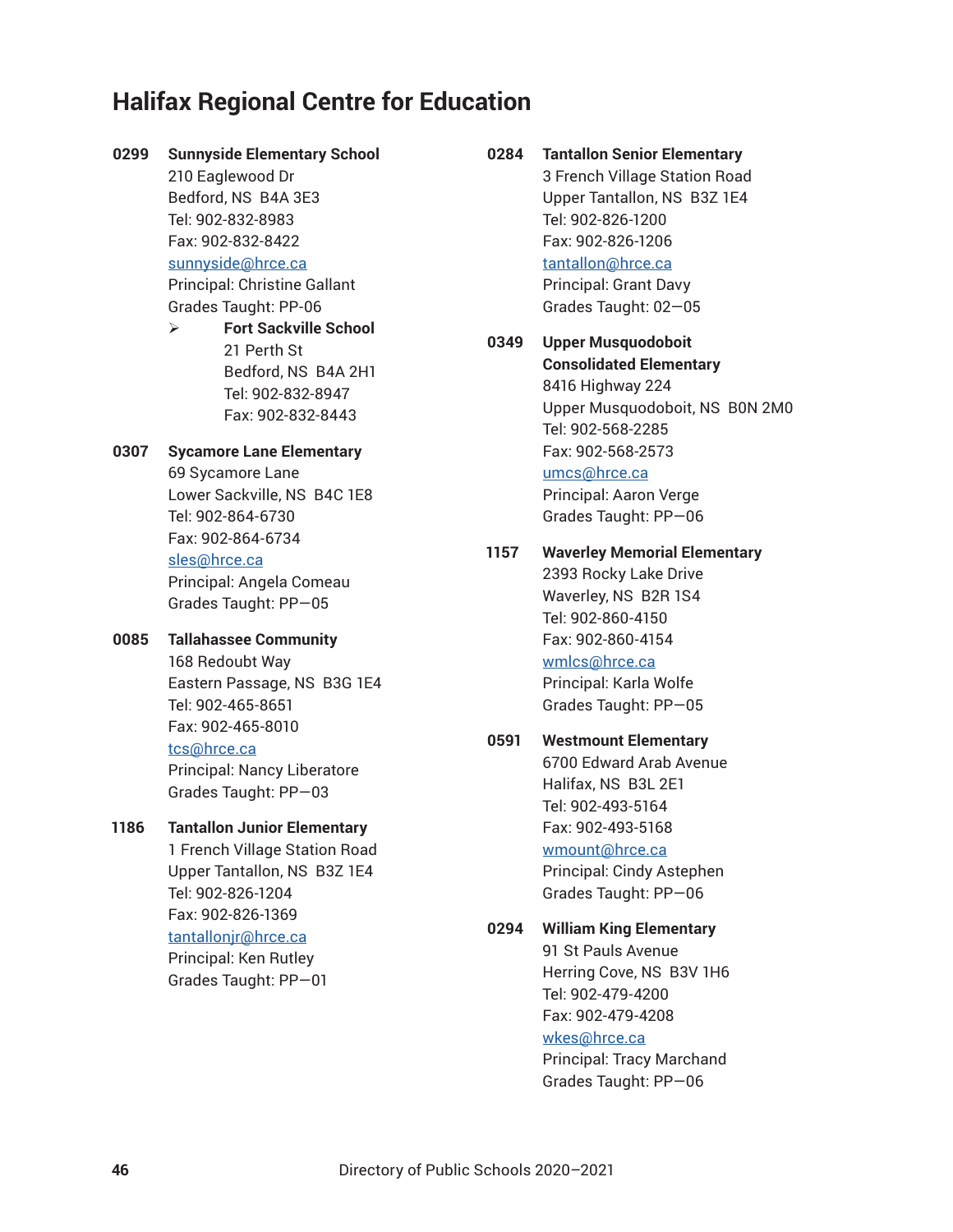## **Regional Office**

**Tel:** 902-464-2000 **Fax:** 902-464-2420

## **Regional Personnel**

#### **Regional Services**

**Regional Executive Director Elwin LeRoux** Tel: 902-464-2000 ext. 2312 Fax: 902-464-2420 [eleroux@hrce.ca](mailto:eleroux@hrce.ca)

**Executive Administrative Assistant to the Regional Executive Director Victoria Palmeter** Tel: 902-464-2000 ext. 2312 Fax: 902-464-2420 [vpalmeter@hrce.ca](mailto:vpalmeter@hrce.ca)

**Coordinator, Communications Doug Hadley** Tel: 902-464-2000 ext. 2226 Fax: 902-464-2336 [dhadley@hrce.ca](mailto:dhadley@hrce.ca)

**Corporate Secretary/In-House Legal Counsel Selena Henderson** Tel: 902-464-2000 ext. 2324 Fax: 902-464-2420 [shenderson@hrce.ca](mailto:shenderson@hrce.ca)

**Senior Staff Advisor Steve Gallagher** Tel: 902-464-2000 ext. 2312 Fax: 902-464-2420 [gallaghers@hrce.ca](mailto:gallaghers%40hrce.ca?subject=)

**Mailing/Civic Address** 33 Spectacle Lake Dr, Dartmouth, NS B3B 1X7

## **Financial Services**

**Director of Financial Services Terri Thompson** Tel: 902-464-2000 ext. 2241 Fax: 902-464-2238 [tthompson@hrce.ca](mailto:tthompson@hrce.ca)

**Coordinator, Financial Services Aaron Sullivan** Tel: 902-464-2000 ext. 2011 Fax: 902-464-2238 [asullivan@hrce.ca](mailto:asullivan@hrce.ca)

**Coordinator, Excel Roxanne Manning** Tel: 902-464-2000 ext. 2495 Fax: 902-464-2074 [manningr@hrce.ca](mailto:manningr%40hrce.ca?subject=)

**Manager, Accounting and Purchasing Nancy Rideout** Tel: 902-464-2000 ext. 2222 Fax: 902-464-2238 [nrideout@hrce.ca](mailto:nrideout%40hrce.ca?subject=)

**Supervisor, Accounting and Purchasing Shauna-Gaye Baker-Green** Tel: 902-464-2000 ext. 2242 Fax: 902-464-2238 [SBakerGreen@hrce.ca](mailto:SBakerGreen%40hrce.ca?subject=)

**Manager, Budget Pamela Fry** Tel: 902-464-2000 ext. 2233 Fax: 902-464-2238 [pfry@hrce.ca](mailto:pfry%40hrce.ca?subject=)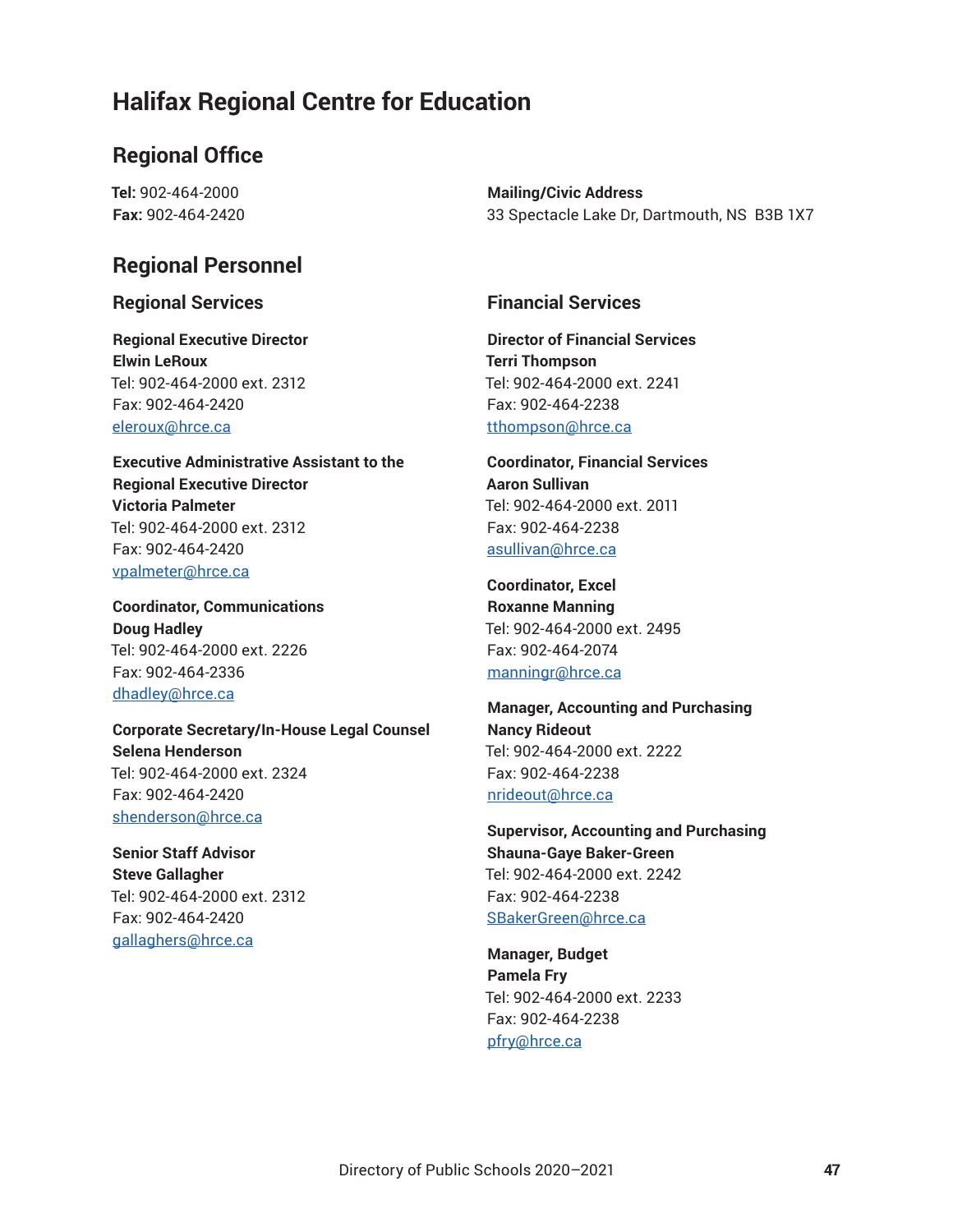**Manager, Payroll Sandra Crooks** Tel: 902-464-2000 ext. 2117 Fax: 902-464-2120 [sacrooks@hrce.ca](mailto:sacrooks@hrce.ca)

**Supervisor, Payroll Kathy Hawkins** Tel: 902-464-2000 ext. 2240 Fax: 902-464-2120 [Khawkins@hrce.ca](mailto:Khawkins@hrce.ca)

**Manager, Regional Accounting Services Lynn, Greatorex** Tel: 902-464-2000 ext. 2221 Fax: 902-464-2238 [lgreatorex@hrce.ca](mailto:lgreatorex@hrce.ca)

**Buyer Don Walpola** Tel: 902-464-2000 ext. 2223 Fax: 902-464-0161 [dwalpola@hrce.ca](mailto:dwalpola@hrce.ca)

### **Human Resource Services**

**Director, Human Resource Services Tracy O'Kroneg** Tel: 902-464-2000 ext. 2323 Fax: 902-464-2316 [tokroneg@hrce.ca](mailto:tokroneg@hrce.ca)

**Coordinator, Human Resource Services Charelle Maillet** Tel: 902-464-2000 ext. 2217 Fax: 902-464-2316 [cmaillet@hrce.ca](mailto:cmaillet@hrce.ca)

**HR Manager School Learning Communities 1 and 8 and Student Services Jeri Lee McElhiney** Tel: 902-464-2000 ext. 2212 Fax: 902-464-2316 [jlmcelhiney@hrce.ca](mailto:jlmcelhiney@hrce.ca)

**HR Manager School Learning Communities 6 and Operations Cheryl Smith** Tel: 902-464-2000 ext. 2183 Fax: 902-464-2316 [cheryl.smith@hrce.ca](mailto:cheryl.smith@hrce.ca)

**HR Manager School Learning Communities 3 and 5, Finance and School Admin Kathy Isley** Tel: 902-464-2000 ext. 2130 Fax: 902-464-2316 [kisley@hrce.ca](mailto:kisley@hrce.ca)

**HR Manager School Learning Communities 4 and 7, Program and RED Paula Hadley** Tel: 902-464-2000 ext. 2213 Fax: 902-464-2316 [phadley@hrce.ca](mailto:phadley@hrce.ca)

**Manager, Human Resource Services School Learning Communities 2 and Pre-Primary Andréa Pothier** Tel: 902-464-2000 ext. 2132 Fax: 902-464-2316 [apothier@hrce.ca](mailto:apothier@hrce.ca)

**Manager, Compensation and Benefits Anne Patterson** Tel: 902-464-2000 ext. 2216 Fax: 902-464-2316 [apatterson@hrce.ca](mailto:apatterson@hrce.ca)

**Manager, Occupational Health and Safety John Swales** Tel: 902-464-2000 ext. 2204 Fax: 902-464-2316 [jswales@hrce.ca](mailto:jswales@hrce.ca)

**Manager, Recruitment Services Sheila Christie** Tel: 902-464-2000 ext. 2187 Fax: 902-464-2316 [schristie@hrce.ca](mailto:schristie@hrce.ca)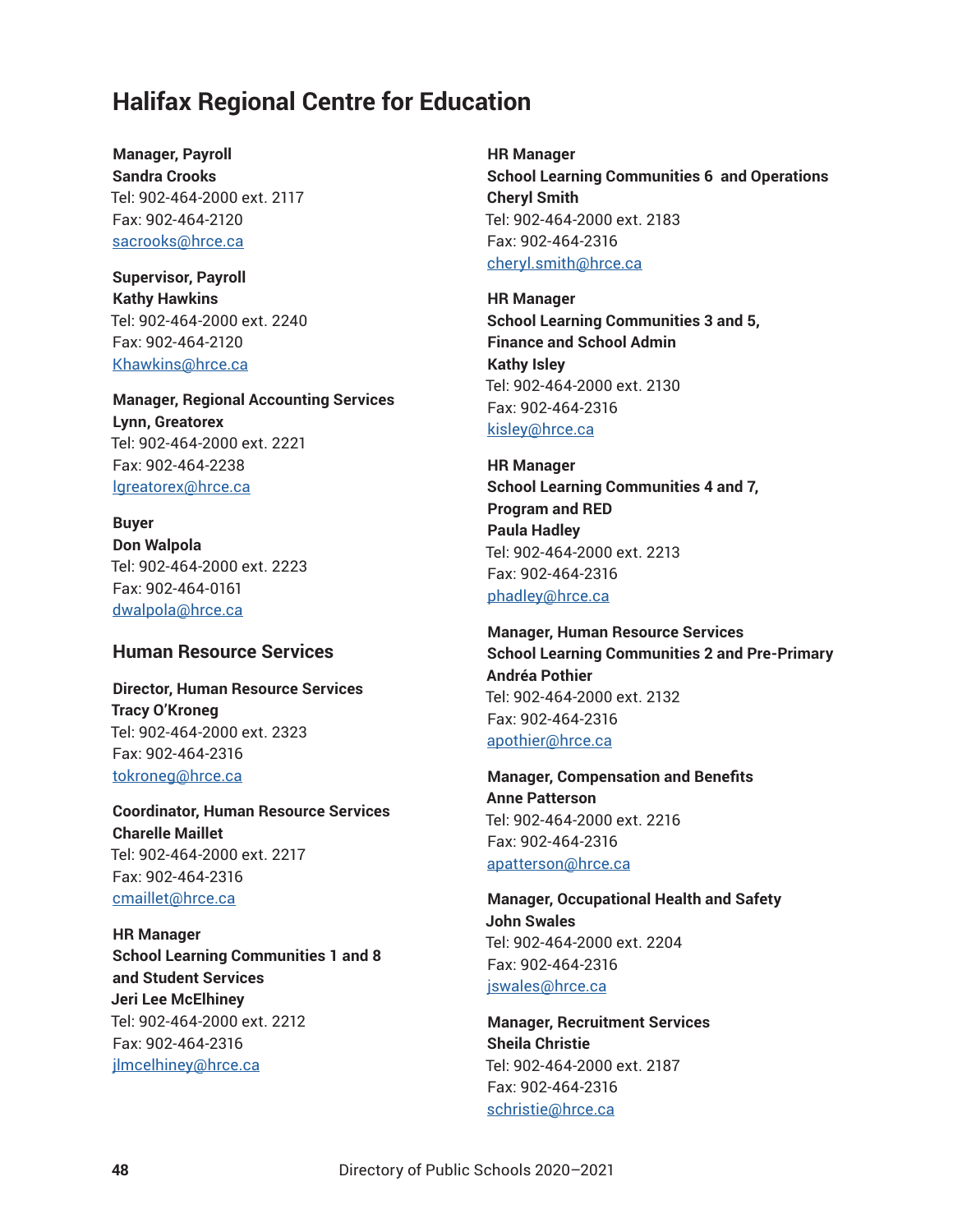**Manager, Health and Abilities Jocelyn Gillis** Tel: 902-464-2000 ext. 2210 Fax: 902-464-2316 [jgillis@hrce.ca](mailto:jgillis@hrce.ca)

**Consultant, Labour Relations Lori Williams** Tel: 902-464-2000 ext. 2218 Fax: 902-464-2316 [lori.williams@hrce.ca](mailto:lori.williams@hrce.ca)

**Consultant, Respectful Workplaces Dorothy Pedlar** Tel: 902-464-2000 Ext. 2131 Fax: 902-464-2316 [dpedlar@hrce.ca](mailto:dpedlar@hrce.ca)

**Health and Abilities Manager Jocelyn Kelly** Tel: 902-464-200 Ext 4121 Fax: 902-464-0135 kellyj@hrce.ca

## **Operations Services**

**Director, Operations Services Jacob Ritchie** Tel: 902-464-2000 ext. 2144 Fax: 902-464-5581

**Coordinator, Information Technology Gerard Costard** Tel: 902-464-2000 ext. 4112 Fax: 902-464-0430 [gcostard@hrce.ca](mailto:gcostard@hrce.ca)

**Coordinator of Property Services-Custodial Marie Fagan** Tel: 902-464-2000 ext. 2576 Fax: 902-464-5581 [mfagan@hrce.ca](mailto:mfagan@hrce.ca)

**Coordinator, Property Services Maintenance Tom Strapps** Tel: 902-464-2000 ext. 5118 Fax: 902-464-5581

**Manager of Energy Mohsin Khan** Tel: 902-464-2000 ext. 5119 Fax: 902-464-5581

**Manager, Network Infrastructure & VOIP Trevor Baker** Tel: 902-464-2000 ext. 2279 Fax: 902-464-2238 [tbaker@hrce.ca](mailto:tbaker@hrce.ca)

**Manager, Property Services-Custodial Stephanie Drury** Tel: 902-464-2000 ext. 2659 Fax: 902-493-3918 [sdrury@hrce.ca](mailto:sdrury@hrce.ca)

**Manager, School Technology Ron Kent** Tel: 902-464-2000 ext. 4118 Fax: 902-435-8093 [rkent@hrce.ca](mailto:rkent@hrce.ca)

**Manager, Special Projects TBA** Tel: 902-464-2000 ext. 5116 Fax: 902-464-5581

**Manager of Regulatory Compliance Dan Harroun** Tel: 902-464-2000 ext. 5114 Fax: 902-464-2201 [dharroun@hrce.ca](mailto:dharroun@hrce.ca)

**Regional Manager Wayne Clarke** Tel: 902-464-2000 ext. 5113 Fax: 902-464-2201 [wclarke@hrce.ca](mailto:wclarke@hrce.ca)

**Regional Manager Bob Lawrence** Tel: 902-464-2000 ext. 4398 Fax: 902-464-2201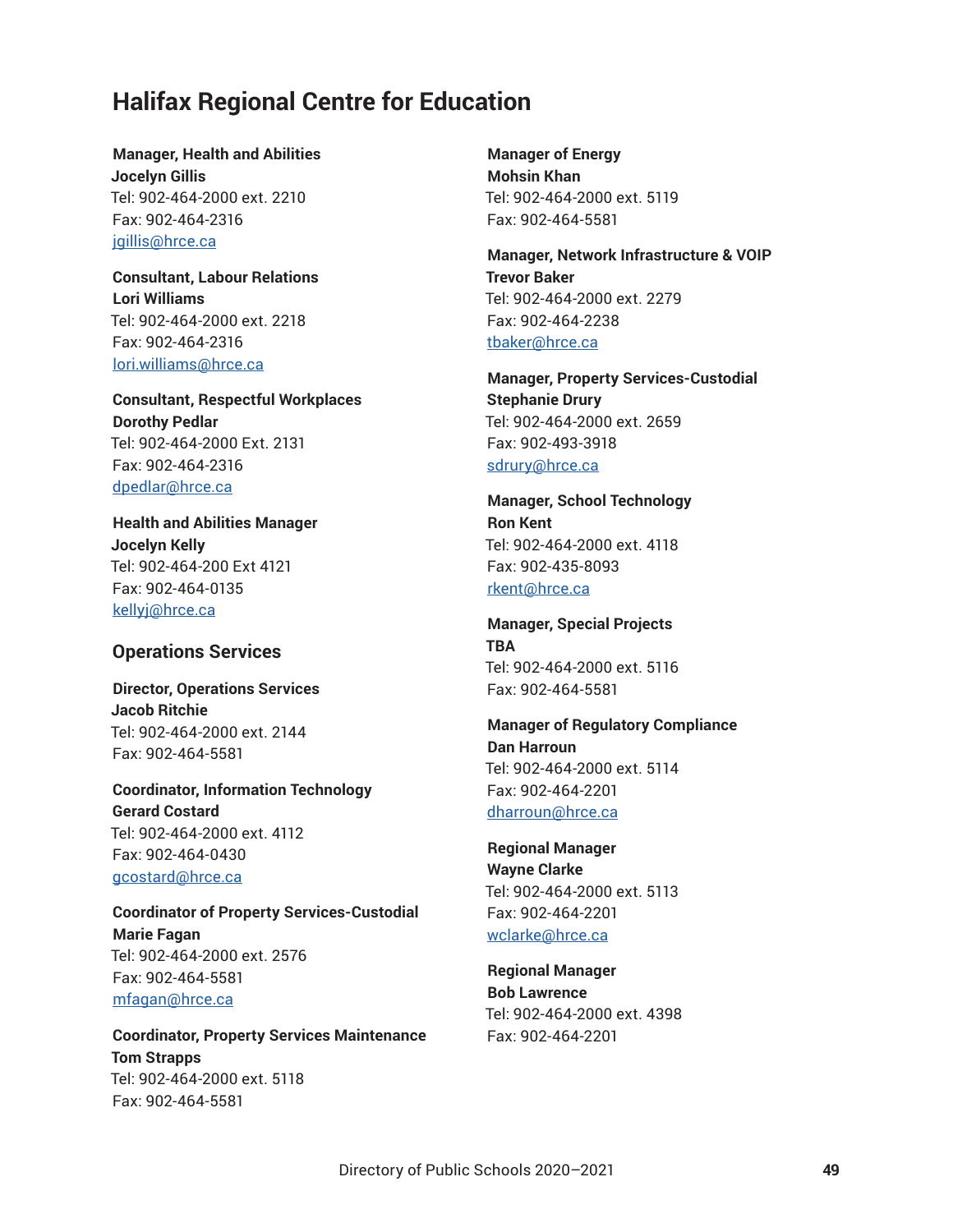**Supervisor Maintenance Dennis Burrell** Tel: 902-464-2000 ext. 4397 Fax: 902-464-2201 [dburrell@hrce.ca](mailto:dburrell@hrce.ca)

**Supervisor Maintenance Craig Cole** Tel: 902-464-2000 ext. 5121 Fax: 902-464-2201 [cscole@hrce.ca](mailto:cscole@hrce.ca)

**Supervisor Maintenance Mark Cottell** Tel: 902-464-2000 ext. 2195 Fax: 902-464-2201 [mcottell@hrce.ca](mailto:mcottell@hrce.ca)

**Supervisor Maintenance George MacDonald** Tel: 902-464-2000 ext. 5123 Fax: 902-493-5100 [gmacdonald@hrce.ca](mailto:tdrury@hrce.ca)

#### **Programs**

**Director, Program and Student Services Alison King** Tel: 902-464-2000 ext. 2624 Fax: 902-464-2015 [aking@hrce.ca](mailto:aking@hrce.ca)

**Coordinator, Programs Heather Syms** Tel: 902-464-2000 ext. 2626 Fax: 902-464-2015 [hsyms@hrce.ca](mailto:hsyms@hrce.ca)

**Coordinator, Student Services Jenny-Kate Hadley** Tel: 902-464-2000 ext. 4373 Fax: 902-464-2014 [jkhadley@hrce.ca](mailto:jkhadley@hrce.ca)

**Facilitator, Curriculum Implementation Jill Chaulk** Tel: 902-464-2000 ext. 4416 Fax: 902-464-2015 [jchaulk@hrce.ca](mailto:jchaulk@hrce.ca)

**Facilitator, Literacy Implementation (PR–03) Paula Evans** Tel: 902-464-2000 ext. 2004 Fax: 902-464-2015 [pevans@hrce.ca](mailto:pevans@hrce.ca)

**Facilitator, Literacy Implementation (04- 12) Tammie Landry** Tel: 902-464-2000 ext. 2629 Fax: 902-464-2015 [tlandry@hrce.ca](mailto:tlandry@hrce.ca)

**Facilitator, Mathematics Implementation Sonya O'Sullivan** Tel: 902-464-2000 ext. 4431 Fax: 902-464-2015 [sosullivan@hrce.c](mailto:sosullivan@hrce.ca)a

**Facilitator, School Improvement Karen Daye** Tel: 902-464-2000 ext. 2012 Fax: 902-464-2015 [kdaye@hrce.ca](mailto:kdaye@hrce.ca)

**Facilitator, Student Services Lesley MacInnis** Tel: 902-464-2000 ext. 2571 Fax: 902-464-2014 [lmacinnis@hrce.ca](mailto:lmacinnis@hrce.ca)

**Facilitator, Student Services Kim Campbell** Tel: 902-464-2 000 ext. 2145 Fax: 902-464-2014 [kcampbell@hrce.ca](mailto:kcampbell@hrce.ca)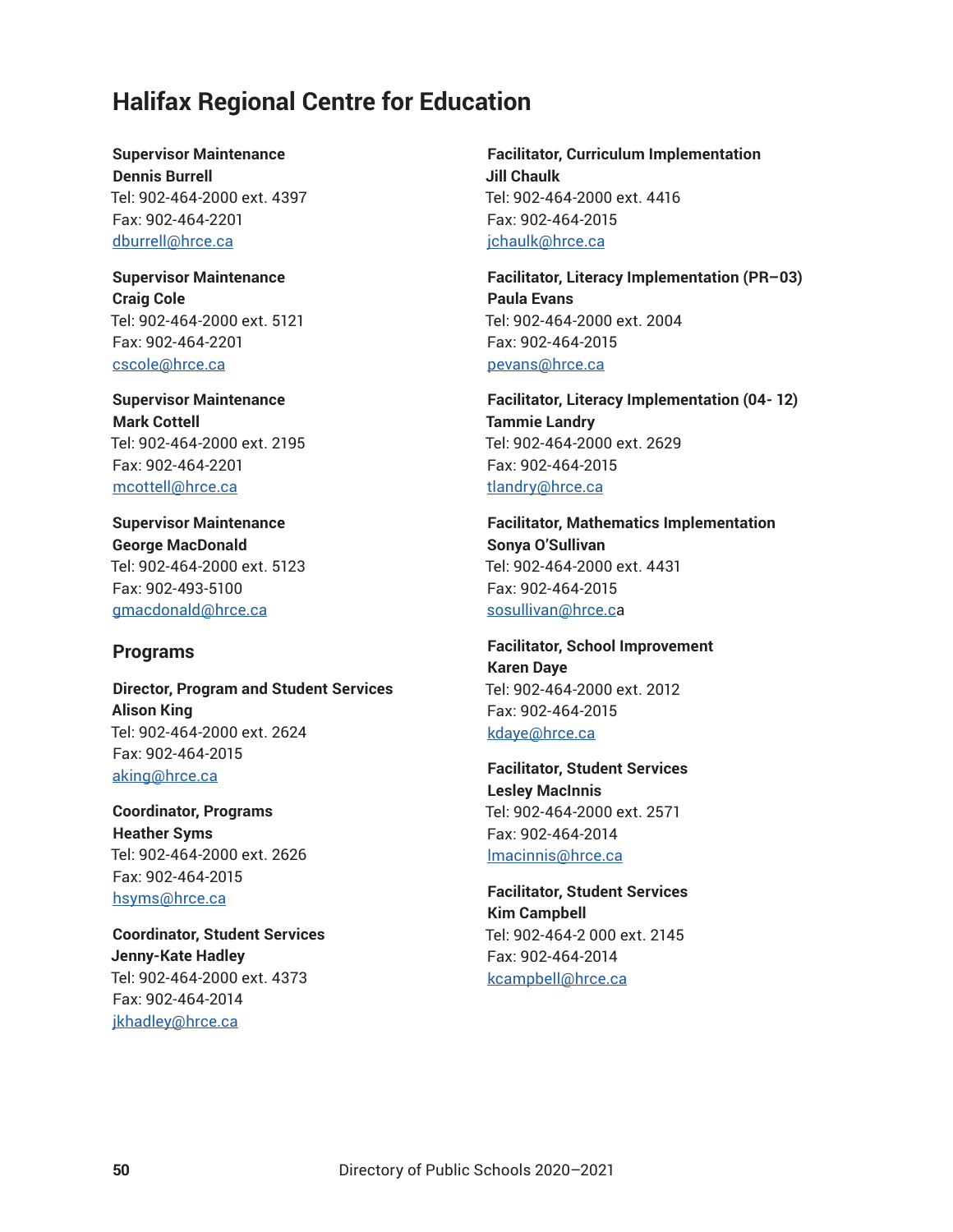**Facilitator, Student Services Kathy Henning** Tel: 902-464-2000 ext. 4377 Fax: 902-464-2014 [khenning@hrce.ca](mailto:khenning@hrce.ca)

**Facilitator, Student Services Sean Murphy** Tel: 902-464-2000 ext. 4407 Fax: 902-464-2014 [smurphy@hrce.ca](mailto:smurphy@hrce.ca)

**Facilitator, Priority Schools Lisa Daniel** Tel: 902-464-2000 ext. 2549 Fax: 902-464-2015 [lisa.daniel@hrce.ca](mailto:lisa.daniel@hrce.ca)

**Manager, Pre-Primary Renee Forbes** Tel: 902-464-2000 ext. 4424 Fax: 902-464-2015 [rforbes@hrce.ca](mailto:rforbes@hrce.ca)

**Supervisor Pre-Primary Suzanne Power-Hann** Tel: 902-464-2000 ext. 4423 Fax: 902-464-2015 [spowerhann@hrce.ca](mailto:spowerhann@hrce.ca)

**Supervisor Pre-Primary Dawn MacFarlane** Tel: 902-464-2000 ext. 4427 Fax: 902-464-2015 [dawn.macfarlane@hrce.ca](mailto:dawn.macfarlane@hrce.ca)

**Supervisor, Pre-Primary Victoria Lobban** Tel: 902-493-5136 Fax: 902-464-2015 [VLobban@hrce.ca](mailto:VLobban@hrce.ca)

**Supervisor, Pre-Primary Joelle Rowlings** Tel: 902-464-2000 ext. 4350 Fax: 902-464-2015 [JRowlings@hrce.ca](mailto:JRowlings@hrce.ca)

**Regional Coordinator of African Canadian Education and Services Shawn Grouse** Tel: 902-464-2000 ext. 2141 Fax: 902-464-2015 [sgrouse@hrce.ca](mailto:sgrouse@hrce.ca)

**Regional Coordinator of Mi'kmaw Education Services Jacob Gale** Tel: 902-464-2000 ext. 2015 Fax: 902-464-2015 igale@hrce.ca

#### **School Administration**

**Director, School Administration Susan Tomie** Tel: 902-464-2000 ext. 2275 Fax: 902-464-2254 [stomie@hrce.ca](mailto:stomie@hrce.ca)

**Coordinator, School Administration Pauline Murray** Tel: 902-464-2000 ext. 2275 Fax: 902-464-2254 [pmurray@hrce.ca](mailto:pmurray@hrce.ca)

**Coordinator, International Services Andrew McNeil** Tel: 902-464-2000 ext. 2182 Fax: 902-484-6126 [amcneil@hrce.ca](mailto:amcneil@hrce.ca)

**Facilitator, Staffing and Resources Francis Lefort** Tel: 902-464-2000 ext. 4406 Fax: 902-464-2254 [flefort@hrce.ca](mailto:flefort@hrce.ca)

**Supervisor, School Administration SLC 8 Karyn Cooling** Tel: 902-464-2000 ext. 2275 Fax: 902-464-2254 [kcooling@hrce.ca](mailto:kcooling@hrce.ca)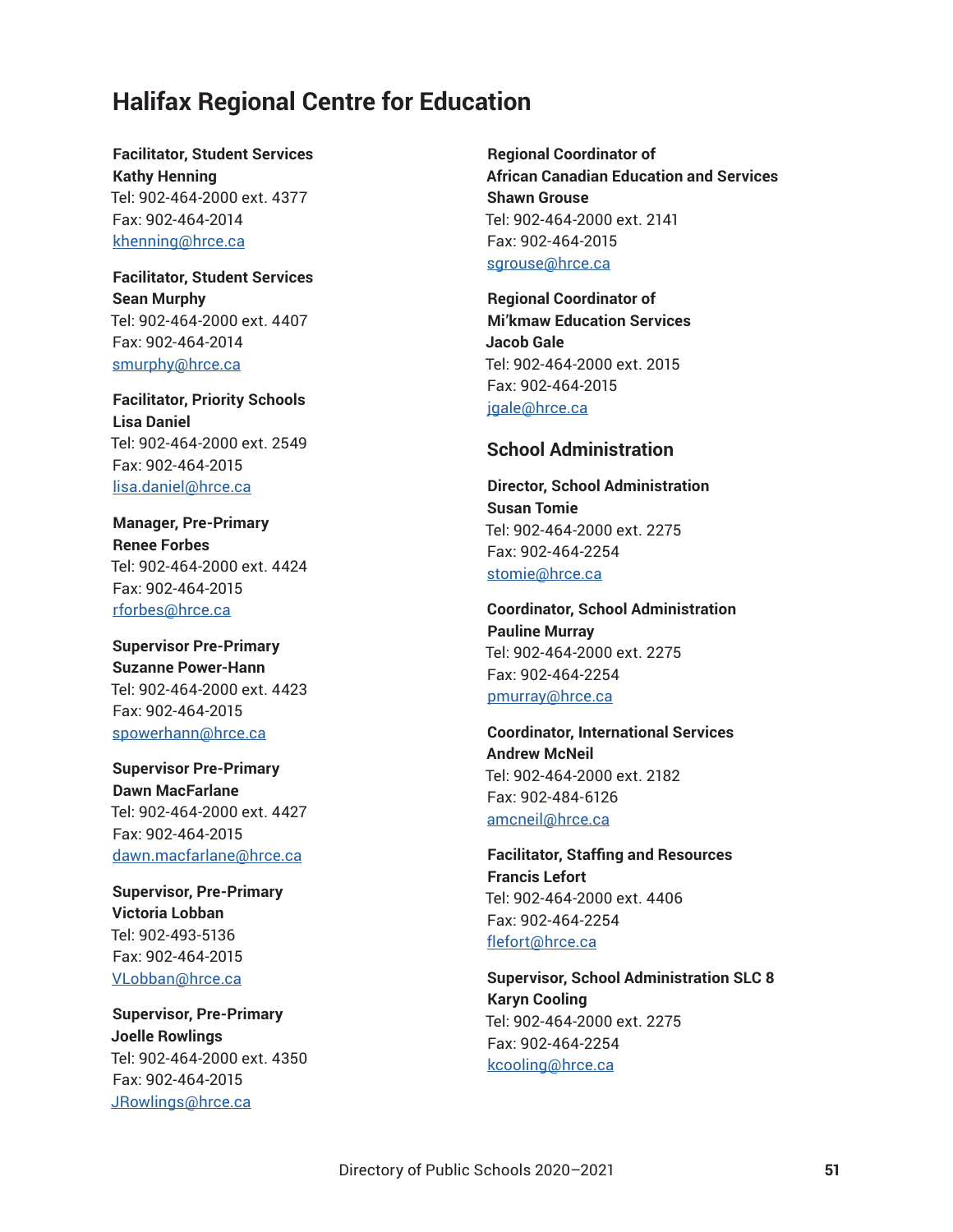#### **Supervisor, School Administration Crystal Pelly** Tel: 902-464-2000 ext. 4404

Fax: 902-464-2254 [cpelly@hrce.ca](mailto:cpelly@hrce.ca)

## **Supervisor, School Administration SLC 7 Lisa Long** Tel: 902-464-2000 ext. 2275 Fax: 902-464-2254 [fhayden@hrce.ca](mailto:fhayden@hrce.ca)

**Supervisor, School Administration SLC 3 Isabelle Obeid** Tel: 902-464-2000 ext. 4404 Fax: 902-464-2254 [iobeid@hrce.ca](mailto:iobeid@hrce.ca)

**Supervisor, School Administration SLC 5 Natalie Hagerty** Tel: 902-464-2000 ext. 4404 Fax: 902-464-2254 [nhagerty@hrce.ca](mailto:nhagerty@hrce.ca)

**Supervisor, School Administration SLC 2 Stacey Toth** Tel: 902-464-2000 ext. 2584 Fax: 902-464-2254 [stoth@hrce.ca](mailto:stoth@hrce.ca)

**Supervisor, School Administration SLC 6 Debbie Metherall** Tel: 902-464-2000 ext. 2584 Fax: 902-464-2254 [gmckinnon@hrce.ca](mailto:gmckinnon@hrce.ca)

**Supervisor, School Administration SLC 1 Andy MacNeil** Tel: 902-464-2000 ext. 4404 Fax: 902-464-2254 [amacneil@hrce.ca](mailto:amacneil@hrce.ca)

**SIS Project Manager Scott Cameron** Tel: 902-464-2000 ext. 2542 Fax: 902-464-2254 [scameron@hrce.ca](mailto:scameron@hrce.ca)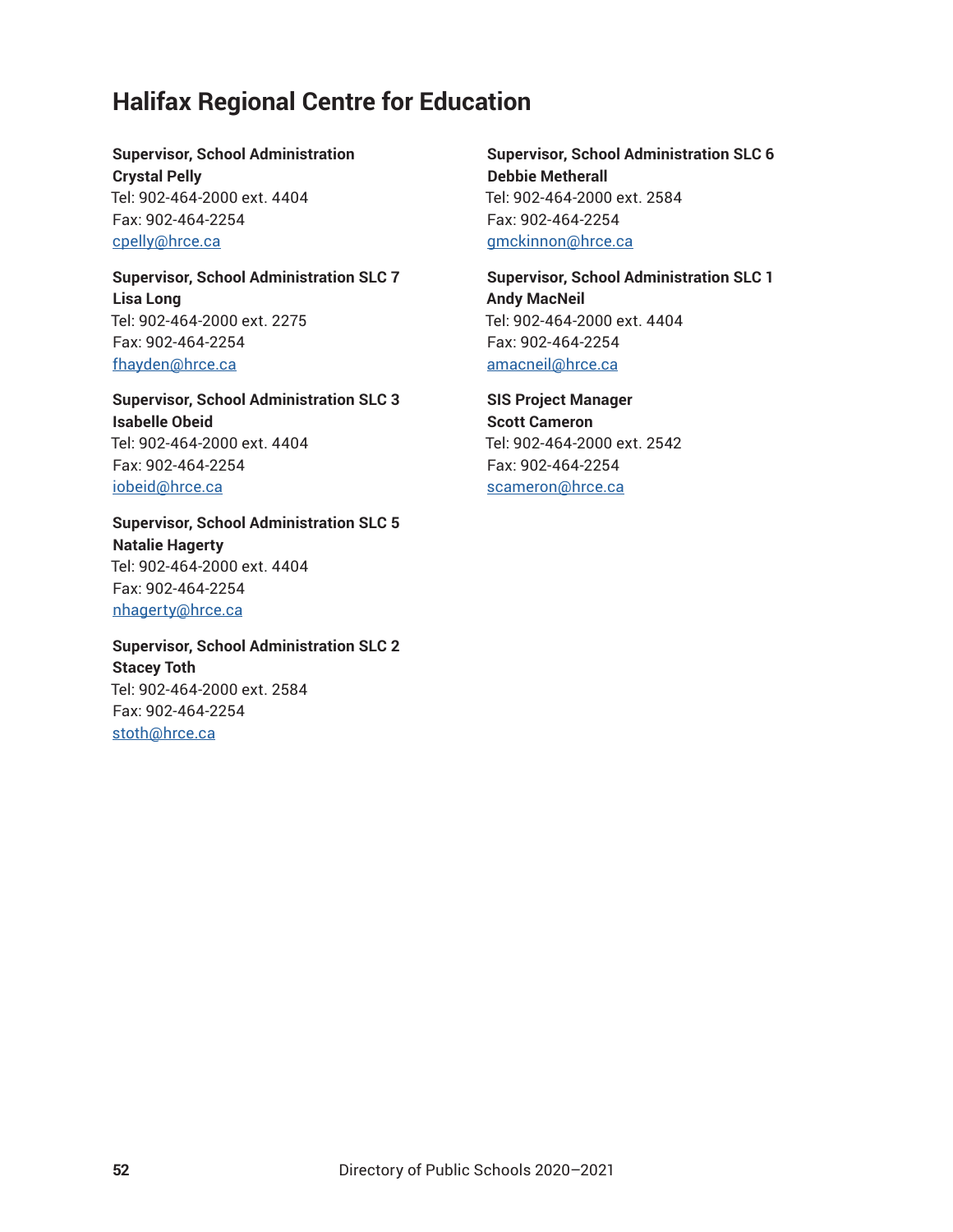#### **0925 Aspotogan Consolidated**

**Elementary School** 105 Parkwood Drive Mill Cove, NS B0J 1T0 Tel: 902-857-2600 Fax: 902-857-2601 aces@ssrce.ca Principal: Emily Archibald Grades Taught: PP—05

#### **0926 Bayview Community School**

PO Box 160 Mahone Bay, NS B0J 2E0 Tel: 902-624-2120 Fax: 902-624-2124 bcs@ssrce.ca Principal: Lamar Eason Grades Taught: PP—09

#### **0405 Big Tancook Elementary School**

36 School Road Big Tancook Island, NS B0J 3G0 Tel: 902-228-8300 Fax: 902-228-8301 btes@ssrce.ca Principal: Ellen Smith Grades Taught: PR—05

#### **1156 Bluenose Academy**

PO Box 1210 Lunenburg, NS B0J 2C0 Tel: 902-634-2200 Fax: 902-634-2210

#### ba@ssrce.ca

Principal: Steven McGill Grades Taught: PP—09

### **0509 Bridgewater Elementary School** 130 York St

Bridgewater, NS B4V 1R3 Tel: 902-541-8240 Fax: 902-541-8250 bes@ssrce.ca Principal: Lindsay Willow Grades Taught: PP—04

## **0508 Bridgewater Junior High School**

100 York Street Bridgewater, NS B4V 1R3 Tel: 902-541-8260 Fax: 902-541-8270 bjhs@ssrce.ca Principal: Daphne Egilsson Grades Taught: 05—12

## **0216 Chester Area Middle School**

PO Box 440 Chester, NS B0J 1J0 Tel: 902-275-2720 Fax: 902-275-2730

#### cams@ssrce.ca

Principal: Joyce Veinot-Gates Grades Taught: 05—08

#### **0207 Chester District Elementary School** PO Box 368 Chester, NS B0J 1J0 Tel: 902-275-2750 Fax: 902-275-2755

cdes@ssrce.ca Principal: Trisha Demone Grades Taught: PP—04

#### **0386 Dr. John C. Wickwire Academy** PO Box 1180

Liverpool, NS B0T 1K0 Tel: 902-354-7660 Fax: 902-354-7666 djcwa@ssrce.ca Principal: Sarah Baker Grades Taught: PP—05

#### **0080 Forest Heights Community School** PO Box 29

Chester Basin, NS B0J 1K0 Tel: 902-275-2700 Fax: 902-275-2710

#### fhcs@ssrce.ca

Principal: Paul Nickerson Grades Taught: 09—12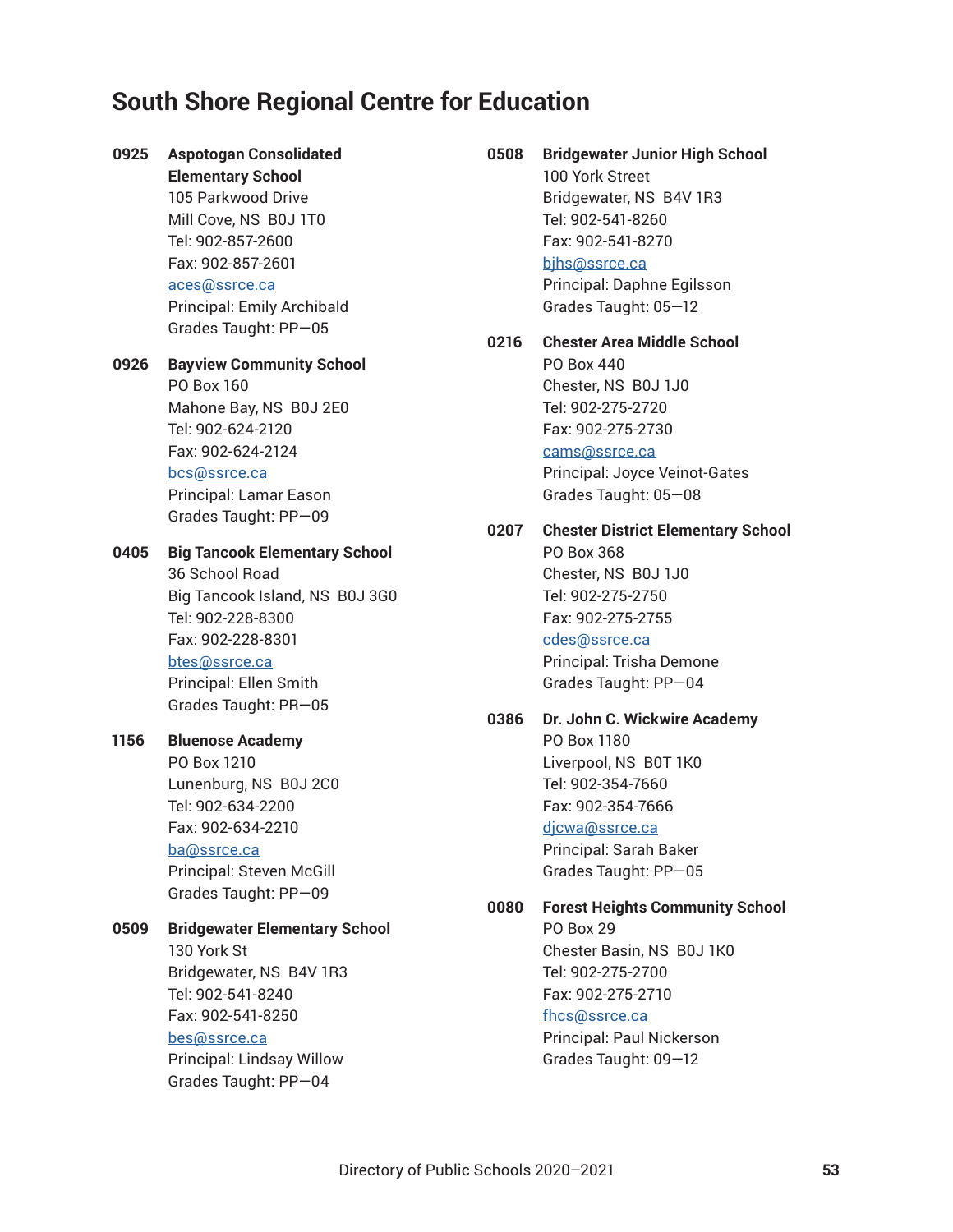#### **1150 Greenfield Elementary School**

5060 Highway 210 Greenfield, NS B0T 1E0 Tel: 902-685-5400 Fax: 902-685-5401 ges@ssrce.ca Principal: Ruth Amiro Grades Taught: PR—06

#### **0917 Hebbville Academy**

16147 Hwy 3 Hebbville NS B4V 6Y1 Tel: 902-541-8280 Fax: 902-541-8290

## ha@ssrce.ca

Principal: Stephen Johnson Grades Taught: PP-09

 **Hebbville Elementary School** 16161 Hwy 3 Hebbville NS B4V 6Y1 Tel: 902-541-8284 Fax: 902-541-8290

#### **0710 Liverpool Regional High School**

PO Box 1266 Liverpool, NS B0T 1K0 Tel: 902-354-7600 Fax: 902-354-7610 lrhs@ssrce.ca Principal: Souhail Soujah Grades Taught: 09—12

#### **0397 New Germany Elementary School**

150 School Street New Germany, NS B0R 1E0 Tel: 902-644-5020 Fax: 902-644-5022 nges@ssrce.ca Principal: Angela Gladwin Grades Taught: PP—06

## **0402 New Germany Rural High School**

44 School Street New Germany, NS B0R 1E0 Tel: 902-644-5000 Fax: 902-644-5010 ngrhs@ssrce.ca Principal: Jen McMullen Grades Taught: 07—12

## **0214 New Ross Consolidated School** P.O. Box 10

New Ross, NS B0J 2M0 Tel: 902-689-6100 Fax: 902-689-6110

#### nrcs@ssrce.ca

Principal: Dave O'Quinn Grades Taught: PP—08

## **0404 Newcombville Elementary School** Highway 325 Newcombville, NS B4V 7W2

Tel: 902-541-8230 Fax: 902-541-8231

nes@ssrce.ca Principal: Jennifer Lemire Grades Taught: PP—05

#### **0459 North Queens Community School**

PO Box 184 Caledonia, NS B0T 1E0 Tel: 902-682-3500 Fax: 902-682-3510 nqcs@ssrce.ca Principal: Ruth Amiro Grades Taught: PP—12

#### **0409 Park View Education Centre**

1485 King Street Bridgewater, NS B4V 1C4 Tel: 902-541-8200 Fax: 902-541-8210

#### pvec@ssrce.ca

Principal: Gord Walters Grades Taught: 10—12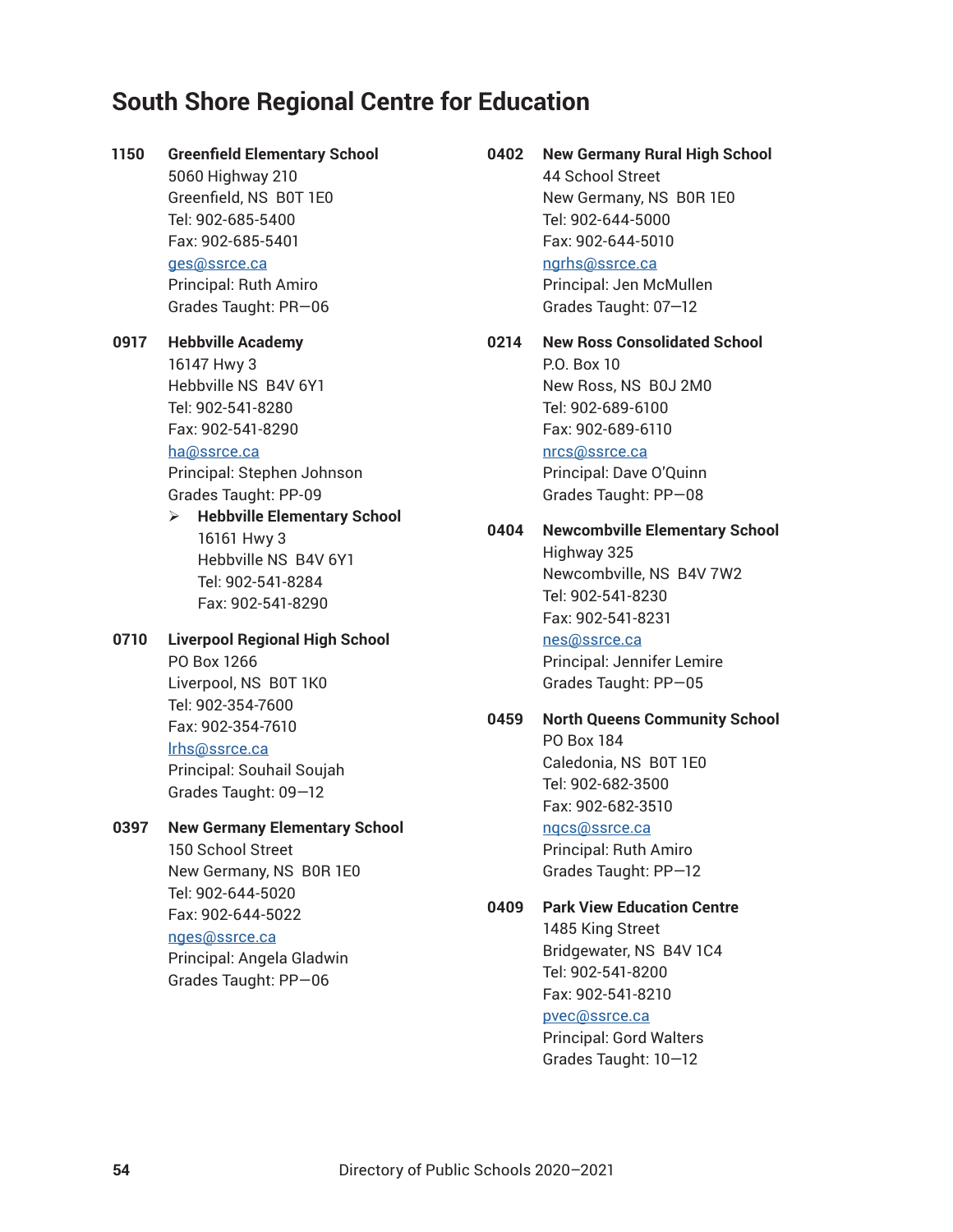#### **0400 Pentz Elementary School**

P.O. Box 88 LaHave, NS B0R 1C0 Tel: 902-688-3210 Fax: 902-688-3211 pes@ssrce.ca Principal: Rebecca Smart Grades Taught: PP—06

#### **0401 Petite Riviere Elementary School**

123 Wentzell Road Petite Riviere, NS B4V 5Y2 Tel: 902-688-3200 Fax: 902-688-3201

#### pres@ssrce.ca

Principal: Scott Rawding Grades Taught: PP—06

#### **1185 South Queens Middle School** P.O. Box 1288 Liverpool, NS B0T 1K0 Tel: 902-354-7640 Fax: 902-354-7650

### sqms@ssrce.ca

Principal: Terry Stewart Grades Taught: 06—08

## **1171 SSRCE Adult High School**

Box 1974 Liverpool, NS B0T 1K0 Tel: 902-354-7630 Fax: 902-354-7631 ssilc@ssrce.ca Principal: Souhail Soujah Grades Taught: 10—12

### **1172 SSRCE Alternate Programs**

45 School Street Mahone Bay, NS B0J 2E0 Tel: 902-624-2101 Fax: 902-624-2103

#### ssilc@ssrce.ca

Principal: Lamar Eason Grades Taught: 07—12

#### **0394 West Northfield Elementary School**

6 Victoria Acres Drive West Northfield, NS B4V 5C7 Tel: 902-541-8220 Fax: 902-541-8221

#### wnes@ssrce.ca

Principal: Deanna Rawding Grades Taught: PP—06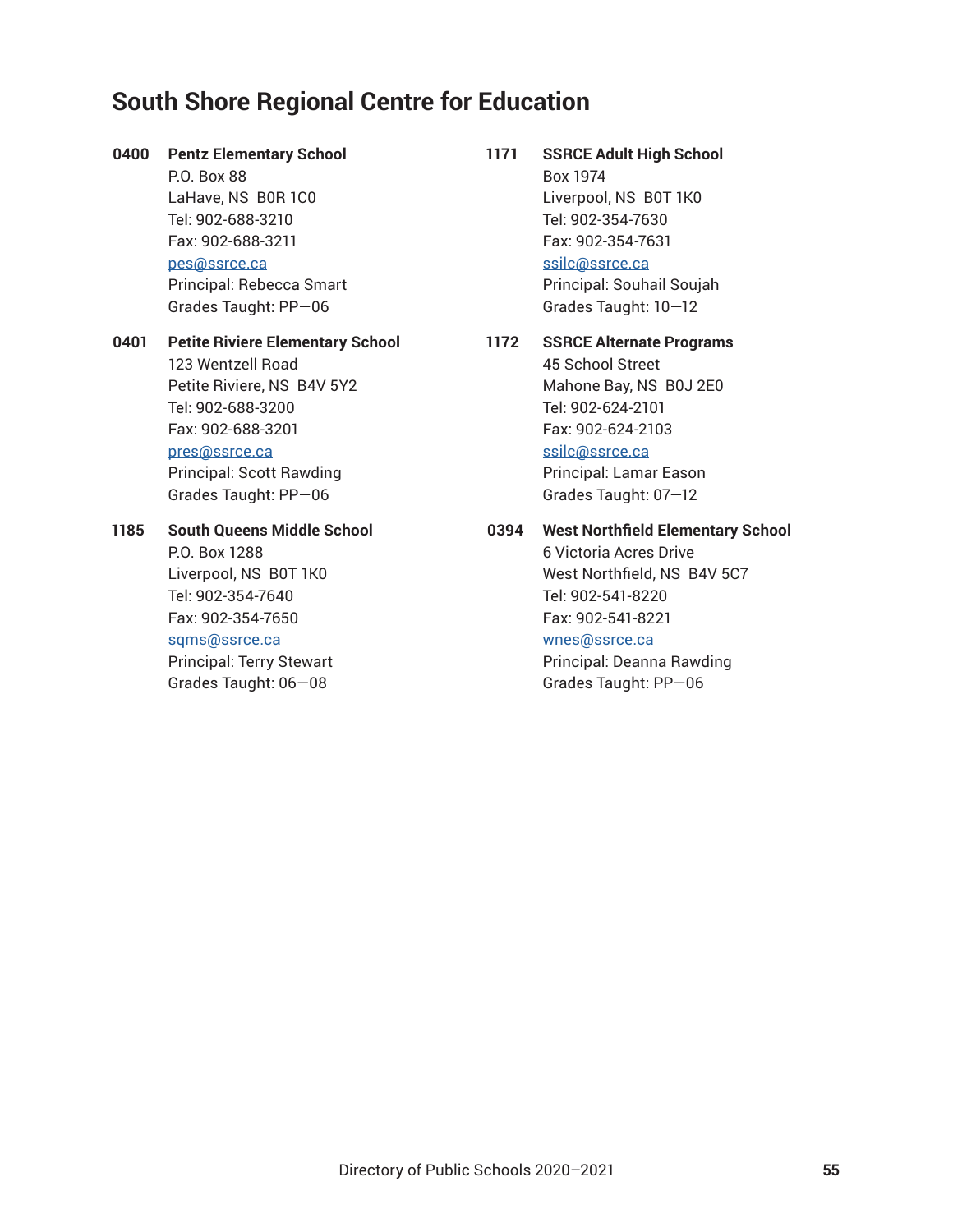## **Regional Office**

**Tel:** 902-543-2468 or 1-888-252-2217 **Fax:** 902-541-3051

**Mailing/Civic Address** 69 Wentzell Dr, Bridgewater, NS B4V 0A2

**Email:** [receptionist@ssrce.ca](mailto:receptionist@ssrce.ca)

## **Regional Personnel**

#### **Administration**

**Regional Executive Director of Education Paul Ash** Tel: 902-541-3002 [pash@ssrce.ca](mailto:pash@ssrce.ca)

**Executive Assistant to the Regional Executive Director of Education Lori Ferraina** Tel: 902-541-3002 lferraina@ssrce.ca

## **Finance (Shared with Tri-County Regional Centre for Education)**

**Director of Finance Tiffany Joudrey** Tel: 902-541-3032 Fax: 902-541-3060 [tjoudrey@ssrce.ca](mailto:tjoudrey@ssrce.ca)

**Manager of Finance Brenda Lee-Richard** Tel: 902-541-3057 Fax: 902-541-3060 [blee-richard@ssrce.ca](mailto:blee-richard@ssrce.ca)

**Supervisor of Accounts Payable Corinna Wagner-Whynot** Tel: 902-541-3015 Fax: 902-541-3060 [cwagner-whynot@ssrce.ca](mailto:cwagner-whynot@ssrce.ca)

**Procurement Analyst Clayton Smith** Tel: 902-541-3006 Fax: 902-541-3037 [csmith@ssrce.ca](mailto:csmith@ssrce.ca)

**Head Payroll Clerk Shelley Ann Woodworth** Tel: 902-541-3016 Fax: 902-541-3060 [swoodworth@ssrce.ca](mailto:swoodworth@ssrce.ca)

#### **Human Resources**

**Director of Human Resources Charmaine Romkey** Tel: 902 -541-3019 Fax: 902-541-3012 [cromkey@ssrce.ca](mailto:cromkey@ssrce.ca)

**Personnel Officer Tracey Cook** Tel: 902-541-3080 Fax: 902-541-3012 [tcook@ssrce.ca](mailto:tcook@ssrce.ca)

**Personnel Officer Natasha Sode** Tel: 902-541-3022 Fax: 902-541-3012 [nsode@ssrce.ca](mailto:nsode@ssrce.ca)

**HR Coordinator Lynn Wagner** Tel: 902-541-3046 Fax: 902-541-3012 lwagner@ssrce.ca

**Human Resources Generalist Stacey Soares** Tel: 902-541-3007 Fax: 902-541-3012 [ssoares@ssrce.ca](mailto:ssoares@ssrce.ca)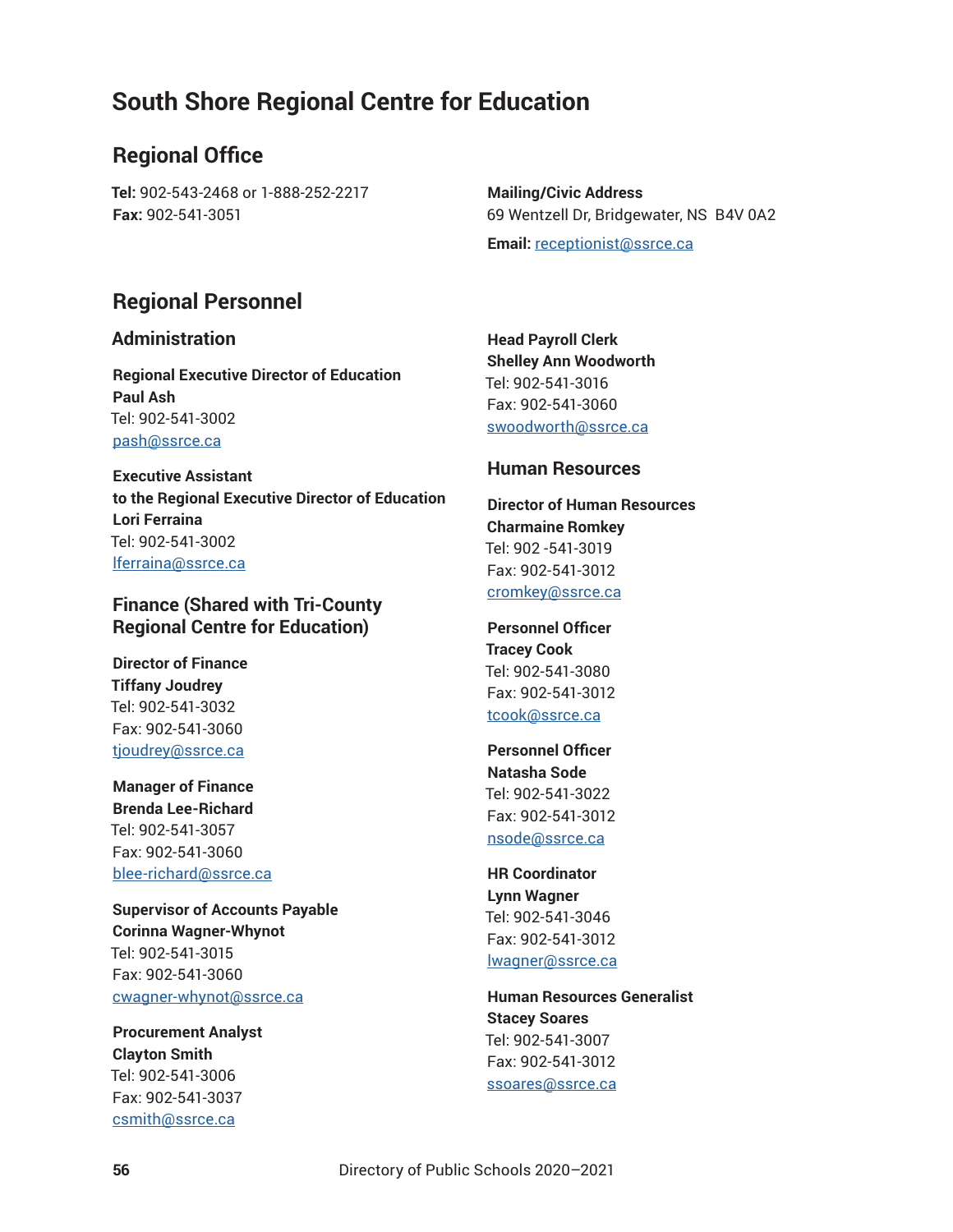## **Operations**

**Director of Operations Tina Williamson** Tel: 902-930-1644 Fax: 902-541-3049 [twilliamson@ssrce.ca](mailto:twilliamson@ssrce.ca)

**Coordinator of Operations Andy Selig** Tel: 902-523-4063 Fax: 902-541-3049 [aselig@ssrce.ca](mailto:aselig@ssrce.ca)

**Coordinator of Transportation Denise Crouse** Tel: 902-541-8248 Fax: 902-541-8255 [dcrouse@ssrce.ca](mailto:dcrouse@ssrce.ca)

**Manager of Health and Safety Gail Sinclair** Tel: 902-521-0241 Fax: 902-541-3049 [gsinclair@ssrce.ca](mailto:gsinclair@ssrce.ca)

**Manager of Property Services Hal Corkum** Tel: 902-527-6326 Fax: 902-541-3049 hcorkum@ssrce.ca

#### **Programs and Student Services**

**Director of Programs and Student Services Jeff DeWolfe** Tel: 902-541-3004 Fax: 902-541-3055 [jdewolfe@ssrce.ca](mailto:jdewolfe@ssrce.ca)

**Consultant for Autism and Learning Centres Ann Wentzell** Tel: 902-523-1814 Fax: 902-541-3049 awentzell@ssrce.ca

**Pre-Primary Lead Facilitator Gillian Kiely** Tel: 902-521-3203 [gkiely@ssrce.ca](mailto:gkiely@ssrce.ca)

**Consultant of Program Planning Connie Bird** Tel: 902-523-1023 Fax: 902-541-3049 [cbird@ssrce.ca](mailto:cbird@ssrce.ca)

**Coordinator of Programs (7-12) Beth Woodford-Collins** Tel: 902-471-5469 Fax: 902-541-3049 [bwoodfordcollins@ssrce.ca](mailto:bwoodfordcollins@ssrce.ca)

**Consultant for French Second Language Jason Belliveau-Wood** Tel: 902-277-0315 Fax: 902-541-3049 jbelliveauwood@ssrce.ca

**Coordinator for International Student Program Mitch Landry** Tel: 902-521-2946 Fax: 902-541-3049 [mlandry@ssrce.ca](mailto:mlandry@ssrce.ca)

**Coordinator of Race Relations, Cross Cultural Understanding and Human Rights** Tracey Mulder Tel: 902-523-5153 Fax: 902-541-3049 tmulder@ssrce.ca

**Coordinator of Student Development-Programs Denise Dodge-Baker** Tel: 902-521-9245 Fax: 902-541-3049 [ddodgebaker@ssrce.ca](mailto:ddodgebaker@ssrce.ca)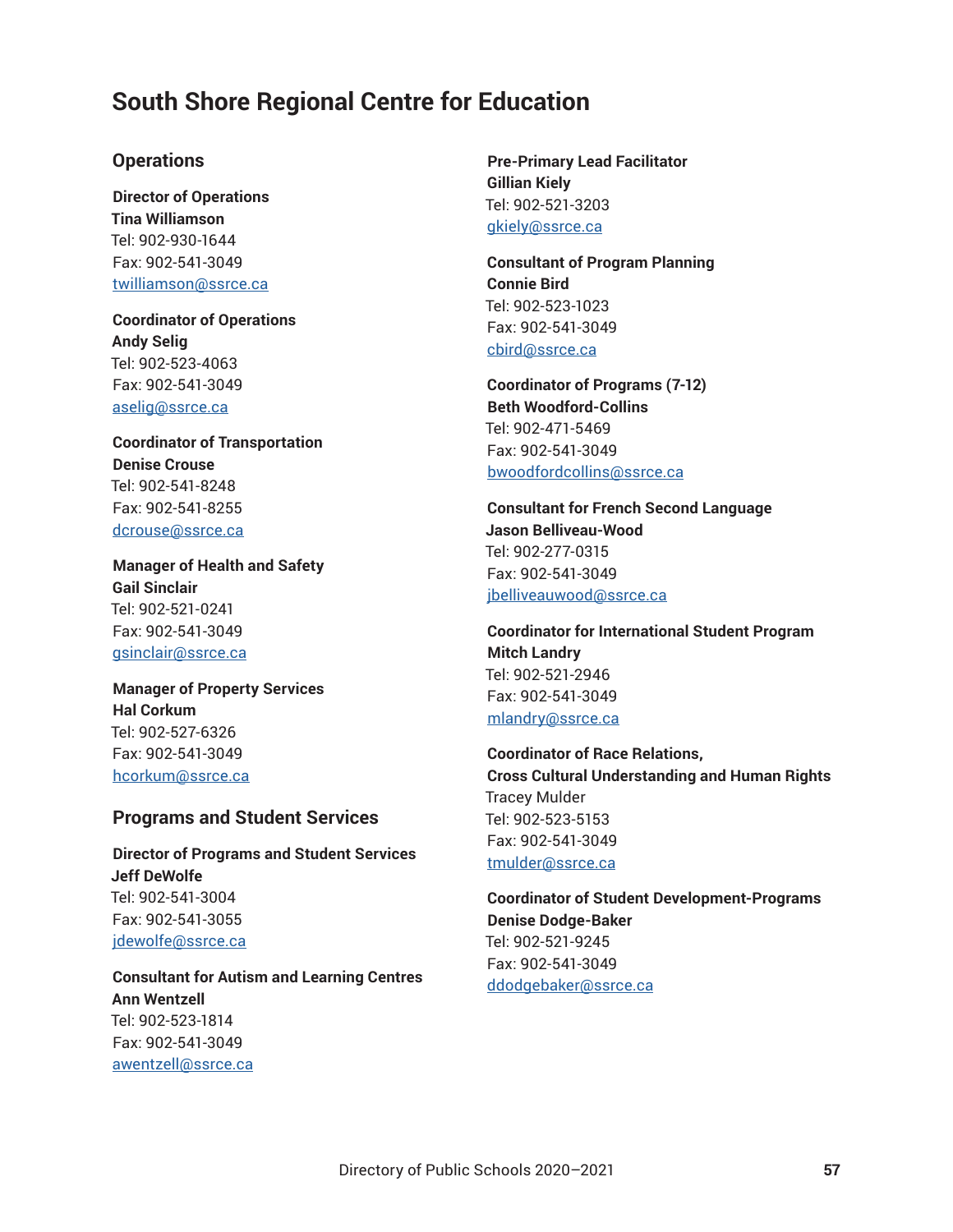## **Coordinator of Student Development-Student Services Darren Haley** Tel: 902-521-4961 Fax: 902-541-3049

[dhaley@ssrce.ca](mailto:dhaley@ssrce.ca)

**Coordinator of Student Success Planning Charles Williamson** Tel: 902-521-9509 Fax: 902-541-3049 [cwilliamson@ssrce.ca](mailto:cwilliamson@ssrce.ca)

**Assistive Technology Specialist Lindsay Welsford** Tel: 902-541-3008 Fax: 902-541-8290 [lwelsford@ssrce.ca](mailto:lwelsford@ssrce.ca)

**Facilitator of Schools Plus Linda Jensen** Tel: 902-521-9817 Fax: 902-541-3051 [ljensen@ssrce.ca](mailto:ljensen@ssrce.ca)

**Liaison for Students with Health Care Needs Clare Brown** Tel: 902-521-2097 Fax: 902-541-3049 [cbrown@ssrce.ca](mailto:cbrown@ssrce.ca)

**Literacy Coordinator Loran Nickerson** 902-790-4150 Fax: 902-541-3049 [lnickerson@ssrce.ca](mailto:lnickerson@ssrce.ca)

**SIS Training and Support Teacher Leader Bernie VanDoninck** Tel: 902-266-8903 [bvandoninck@ssrce.ca](mailto:bvandoninck@ssrce.ca)

## **Technology Services**

**Supervisor of Information Technology Systems Rob Bonney** Tel: 902-523-4308 Fax: 902-541-3051 [rbonney@ssrce.ca](mailto:rbonney@ssrce.ca)

**Supervisor of Technology Services Alex Kay** Tel: 902-521-6451 Fax: 902-541-3051 [akay@ssrce.ca](mailto:akay@ssrce.ca)

**Supervisor of Technology Services Paul McEachern** Tel: 902-521-3437 Fax: 902-541-3051 pmceachern@ssrce.ca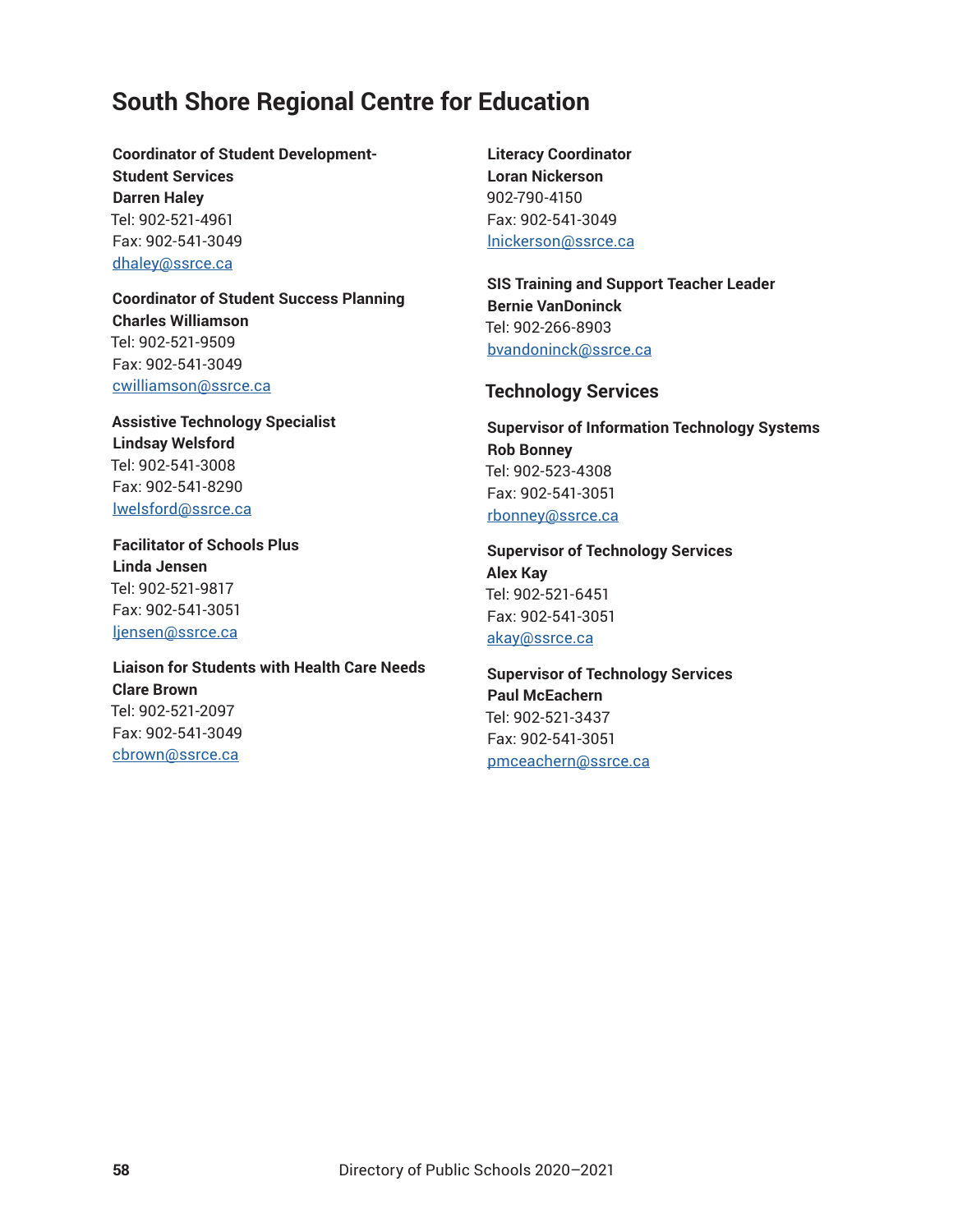#### **0934 Antigonish Education Centre**

30 Appleseed Dr Antigonish, NS B2G 3B6 Tel: 902-867-8800 Fax: 902-867-8804 April.Weaver@srce.ca Principal: April Weaver Grades Taught: PP—04

#### **0932 Bayview Education Centre**

PO Box 6 Port Hood, NS B0E 2W0 Tel: 902-787-5220 Fax: 902-787-5224 Lisa.MacEachern@srce.ca Principal: Lisa MacEachern Grades Taught: PP—08

#### **0974 Cape Breton Highlands Education Centre/Academy**

PO Box 3 Margaree Harbour, NS B0E 2B0 Tel: 902-235-7500 Fax: 902-235-7504 Angela.MacKinnon@srce.ca Principal: Angela MacKinnon Grades Taught: PP—12

#### **0986 Chedabucto Ed Centre/ Guysborough Academy**

PO Box 19 Guysborough, NS B0H 1N0 Tel: 902-533-4006 Fax: 902-533-3554 barbara.avery@srce.ca Principal: Barbara Avery Grades Taught: PP—12

## **0930 Dalbrae Academy**

PO Box 220 Mabou, NS B0E 1X0 Tel: 902-945-5325 Fax: 902-945-5329 Carol.Smith@srce.ca Principal: Carol Smith Grades Taught: 08—12

## **0707 Dr. John Hugh Gillis Regional High** 105 Braemore Av Antigonish, NS B2G 1L3 Tel: 902-863-1620 Fax: 902-863-8284 jack.macdonald@srce.ca Principal: Jack MacDonald Grades Taught: 09—12

## **0975 East Antigonish Education Centre/Academy** 10128 Route #4 Monastery, NS B0H 1W0 Tel: 902-232-2810 Fax: 902-232-3829 paul.brown@srce.ca Principal: Paul Brown Grades Taught: PP—12

## **0484 East Richmond Education Centre**

PO Box 219 St. Peter`s, NS B0E 3B0 Tel: 902-535-2066 Fax: 902-535-3166 sonya.sauve@srce.ca

Principal: Sonya Sauve Grades Taught: PP—08

## **0266 Fanning Education Centre/ Canso Academy** 129 Tickle Rd Hazel Hill, NS B0H 1H0 Tel: 902-366-2225

Fax: 902-366-3502 cory.austen@srce.ca

Principal: Cory Austen Grades Taught: PP—12

## **0471 Felix Marchand Education Centre**

PO Box 767 Louisdale, NS B0E 1V0 Tel: 902-345-2560 Fax: 902-345-2868 richard.britten@srce.ca Principal: Richard Britten

Grades Taught: PP—04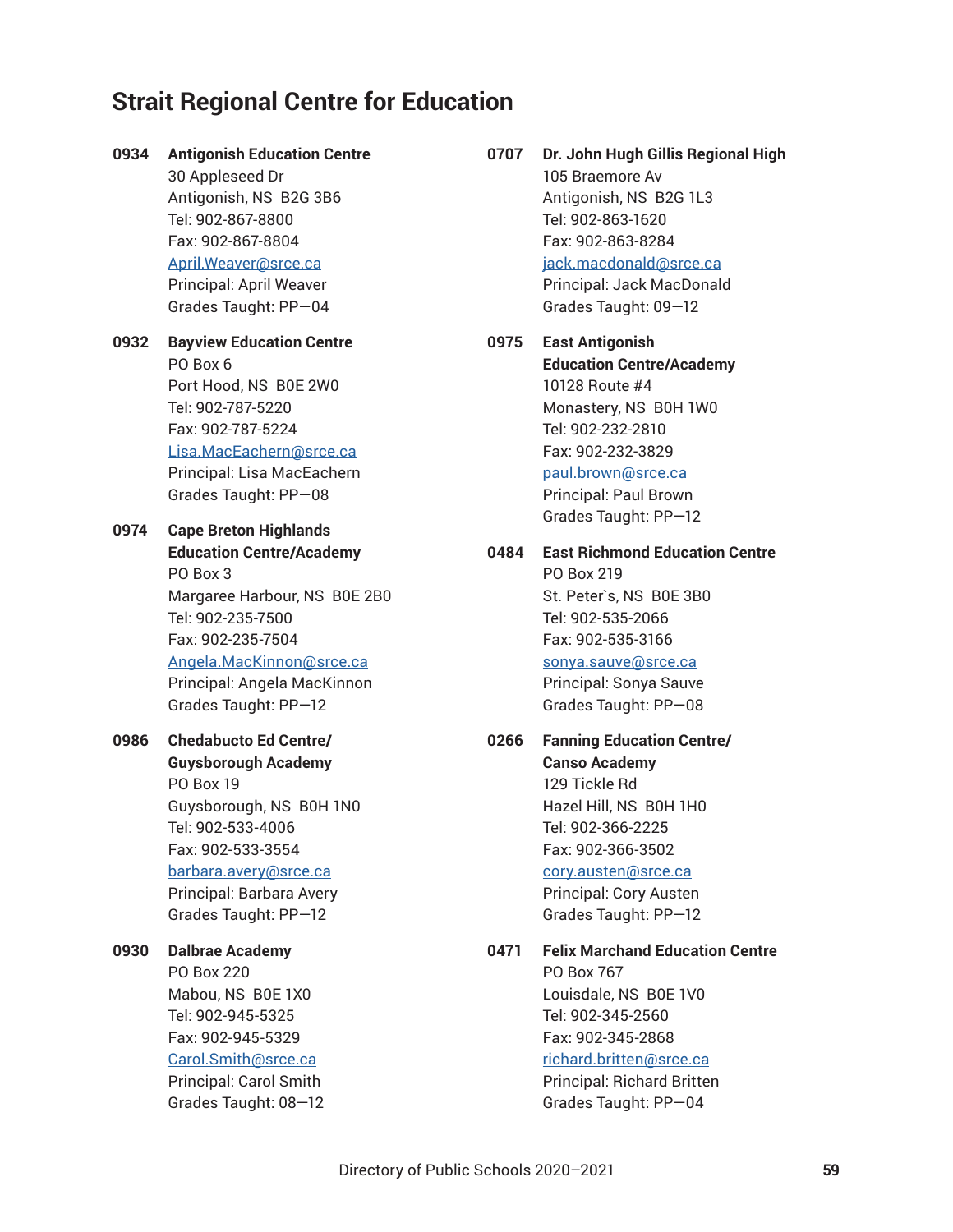**0143 H.M. MacDonald Elementary School** 2811 Hwy 245 RR3

Maryvale, NS B2G 2J1 Tel: 902-863-2096 Fax: 902-863-0616 Trevor.MacIsaac@srce.ca Principal: Trevor MacIsaac Grades Taught: PP—06

**1106 Inverness Education Centre/Academy** PO Box 580 Inverness, NS B0E 1N0 Tel: 902-258-3700 Fax: 902-258-3899 Peter.Goosens@srce.ca Principal: Peter Goosens

Grades Taught: PP—12

**0390 Pleasant Bay School** 456 Pleasant Bay Rd

Pleasant Bay, NS B0E 2P0 Tel: 902-224-2365 Fax: 902-224-2080 Angela.MacKinnon@srce.ca Principal: Angela MacKinnon Grades Taught: PR—06

**0931 Richmond Education Centre/Academy** PO Box 599 Louisdale, NS B0E 1V0 Tel: 902-345-4949 Fax: 902-345-4948 Lois.Landry@srce.ca Principal: Lois Landry Grades Taught: 04—12 **0152 St. Andrew Junior School**

2 Appleseed Dr Antigonish, NS B2G 3B6 Tel: 902-863-3046 Fax: 902-863-2273 glenn.austen@srce.ca Principal: Glenn Austen Grades Taught: 05—08

**0149 St. Andrews Consolidated School** 3892 Hwy 316 St. Andrews, NS B0H 1X0 Tel: 902-863-2512 Fax: 902-863-6840 kirk.johnstone@srce.ca Principal: Kirk Johnstone Grades Taught: PP—06

**1160 St. Mary's Education Centre/Academy** PO Box 292

Sherbrooke, NS B0J 3C0 Tel: 902-522-2035 Fax: 902-522-2336 mike.macisaac@srce.ca

Principal: Mike MacIsaac Grades Taught: PP—12

**0655 Strait Area Education** 

**and Recreation Centre** 304 Pitt St, Unit 1 Port Hawkesbury, NS B9A 2T9 Tel: 902-625-1929 Fax: 902-625-1868 Rob.Allen@srce.ca Principal: Rob Allen Grades Taught: 09—12

**0936 Tamarac Education Centre** 57 Tamarac Dr Port Hawkesbury, NS B9A 3G2 Tel: 902-625-6650 Fax: 902-625-6654 melaniem.macdonald@srce.ca Principal: Melanie MacDonald Grades Taught: PP—08

**0388 Whycocomagh Education Centre** PO Box 160 Whycocomagh, NS B0E 3M0 Tel: 902-756-2441 Fax: 902-756-3882 rick.welton@srce.ca Principal: Rick Welton Grades Taught: PP—08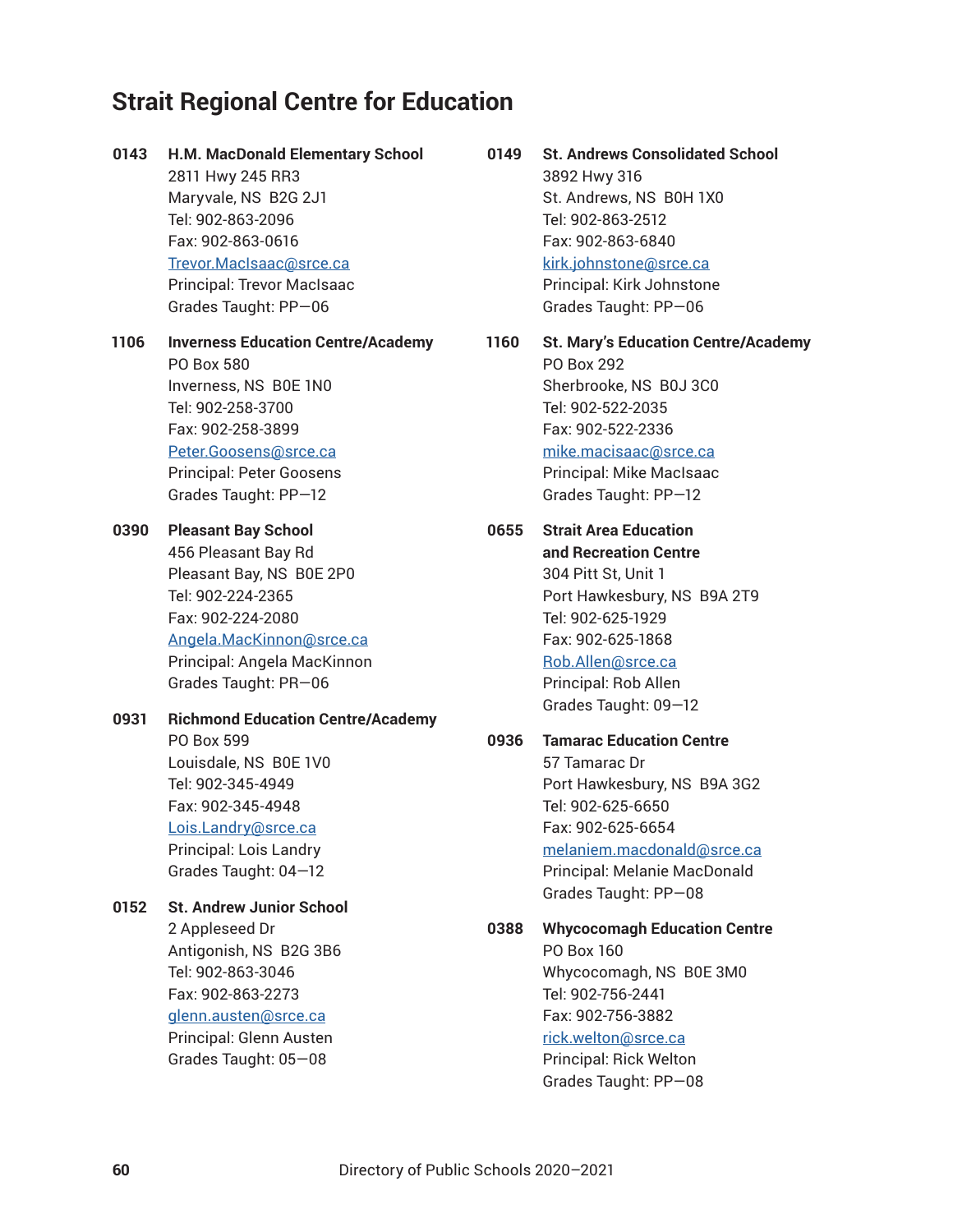## **Central Office**

**Tel:** 902-625-2191 or 1-800-650-4448 **Fax:** 902-625-2281

## **Regional Personnel**

## **Executive and RCE Support**

**Regional Executive Director of Education Paul Landry** Tel: 902-625-7065 Fax: 902-625-2281 [paul.landry@srce.ca](mailto:paul.landry@srce.ca)

**Executive Secretary/RCE Secretary Cheryl MacPherson** Tel: 902-625-7065 Fax: 902-625-2281 [cheryl.macpherson@srce.ca](mailto:cheryl.macpherson@srce.ca)

**Coordinator of Communications/ Community Relations Deanna Gillis** Tel: 902-625-7093 Fax: 902-625-2281 [deanna.gillis@srce.ca](mailto:deanna.gillis%40srce.ca?subject=)

#### **Finance**

**Director of Finance Chris Grover** Tel: 902-625-7055 Fax: 902-625-2281 [chris.grover@srce.ca](mailto:chris.grover%40srce.ca?subject=)

**Manager of Financial Services Breann Pottie** Tel: 902-625-7135 Fax: 902-625-2281 [breann.pottie@srce.ca](mailto:breann.pottie%40srce.ca?subject=)

**Manager of Financial Reporting and Analysis Brittany LeBlanc** Tel: 902-625-7054 Fax: 902-625-2281 [brittany.leblanc@srce.ca](mailto:brittany.leblanc@srce.ca)

**Mailing/Civic Address** 304 Pitt St, Port Hawkesbury, NS B9A 2T9

**Manager of Purchasing Sandra Beaton** Tel: 902-625-7052 Fax: 902-625-2281 [sandra.beaton@srce.ca](mailto:sandra.beaton%40srce.ca?subject=)

**Supervisor of Information Technology Michael MacIsaac** Tel: 902-625-2191 Fax: 902-625-2281 [michael.macisaac@srce.ca](mailto:michael.macisaac%40srce.ca?subject=)

#### **Human Resources**

**Director of Human Resources Janice Gough** Tel: 902-625-7081 Fax: 902-625-2281 [janice.gough@srce.ca](mailto:janice.gough%40srce.ca?subject=)

**Coordinator of Human Resources (Acting) Chuck Boudreau** Tel: 902-625-7134 Fax: 902-625-2281 [chuck.boudreau@srce.ca](mailto:chuck.boudreau@srce.ca)

**Manager of Human Resources and Employee Data Wendy MacDonald** Tel: 902-625-7122 Fax: 902-625-2281 [wendy.macdonald@srce.ca](mailto:wendy.macdonald@srce.ca)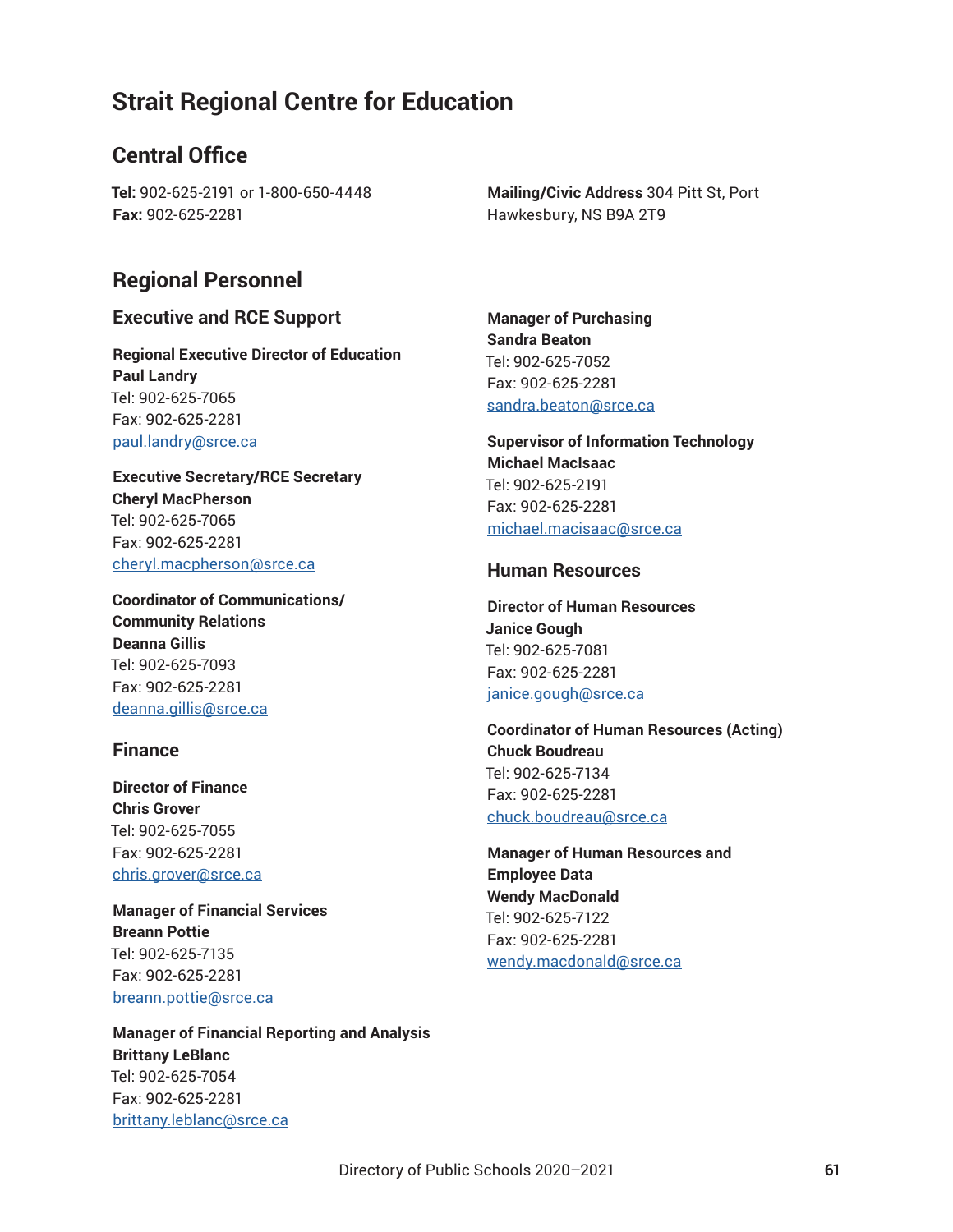### **Operations**

**Director of Operations Mike Landry** Tel: 902-747-3647 Fax: 902-747-3654 [mike.landry@srce.ca](mailto:mike.landry@srce.ca)

**Building Manager (Acting) Ian Fraser** Tel: 902-747-3647 Fax: 902-747-3654 [ian.fraser@srce.ca](mailto:ian.fraser@srce.ca)

**Manager of Facilities (Acting) Stephen Bennett** Tel: 902-747-3647 Fax: 902-747-3654 [stephen.bennett@srce.ca](mailto:stephen.bennett@srce.ca)

**Manager of Student Transportation Kevin Pierce** Tel: 902-747-3630 Fax: 902-747-3655 [kevin.pierce@srce.ca](mailto:kevin.pierce%40srce.ca?subject=)

**Assistant Manager of Fleet Maintenance Alex MacKenzie** Tel: 902-747-3637 Fax: 902-747-3655 [alex.mackenzie@srce.ca](mailto:alex.mackenzie%40srce.ca?subject=)

**Assistant Manager of Transportation Services Holly Wood** Tel: 902-747-3638 Fax: 902-747-3655 [holly.wood@srce.ca](mailto:holly.wood%40srce.ca?subject=)

**Manager of Occupational Health and Safety Karen MacDonald** Tel: 902-747-3638 Fax: 902-747-3654 [karen.macdonald@srce.ca](mailto:karen.macdonald@srce.ca)

#### **Programs and Student Services**

**Director of Programs and Student Services Darrell LeBlanc** Tel: 902-625-7083 Fax: 902-625-2281 [darrell.leblanc@srce.ca](mailto:darrell.leblanc@srce.ca)

**Manager of Pre-Primary and Early Years Programs Carolyn Webber** Tel: 902-625-2191 Fax: 902-625-2281 [carolyn.webber@srce.ca](mailto:carolyn.webber%40srce.ca?subject=)

**Consultant of French Programs/ Health Promoting Schools Scott Goyetche** Tel: 902-625-7031 Fax: 902-625-2281 [scott.goyetche@srce.ca](mailto:scott.goyetche%40srce.ca?subject=)

**Consultant of Student Services (2) Annamarie Talbot** Tel: 902-625-5648 Fax: 902-625-2281 [annamarie.talbot@srce.ca](mailto:annamarie.talbot%40srce.ca?subject=)

**Jennifer MacDonald** Tel: 902-625-2191 Fax: 902-625-2281 [jenniferl.macdonald@srce.ca](mailto:jenniferl.macdonald@srce.ca)

**Coordinator, Nova Scotia International Student Program (NSISP) Chuck Boudreau** Tel: 902-625-2050 Fax: 902-625-2281 [chuck.boudreau@srce.ca](mailto:chuck.boudreau@srce.ca)

**Coordinator, Family of Schools/Gaelic/ Discipline/ SSP Elizabeth Teasdale** Tel: 902-625-2191 Fax: 902-625-2281 [elizabeth.teasdale@srce.ca](mailto:elizabeth.teasdale%40srce.ca?subject=)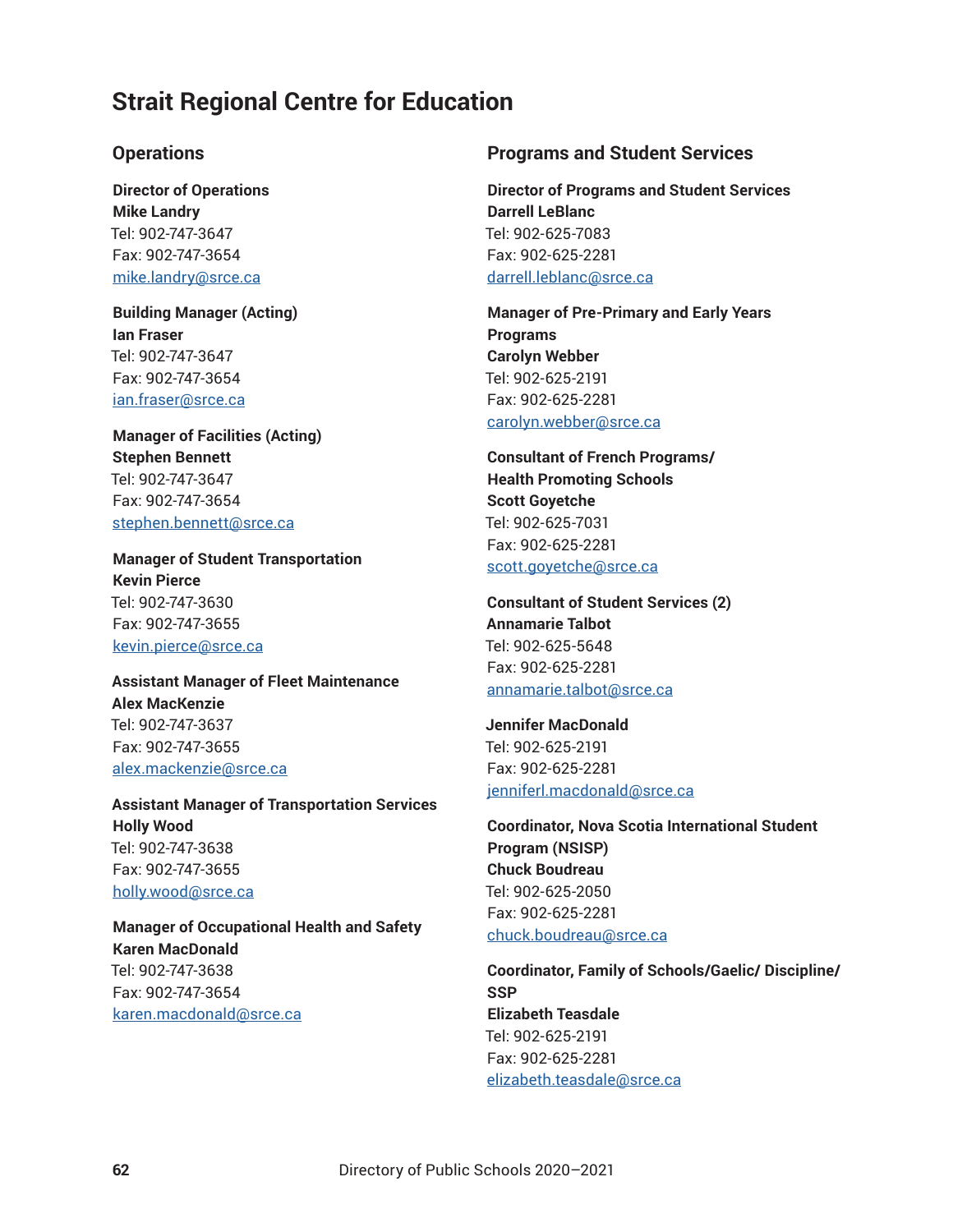# **Strait Regional Centre for Education**

**Coordinator of InSchool/Technology/ NSVS/Science Brian van den Heuvel** Tel: 902-625-2191 Fax: 902-625-2281 [brian.vandenheuvel@srce.ca](mailto:brian.vandenheuvel%40srce.ca?subject=)

**Coordinator of African Canadian Education Services Kathy Rhodes** Tel: 902-625-7112 Fax: 902-625-2281 [kathy.rhodeslangille@srce.ca](mailto:kathy.rhodeslangille@srce.ca)

**Coordinator of Mi'kmaw Services Miranda Gould** Tel: 902-625-7036 Fax: 902-625-2281 [miranda.gould@srce.ca](mailto:miranda.gould@srce.ca)

**Coordinator of Student Services/EAL Chrissi Lynch** Tel: 902-625-7133 Fax: 902-625-2281 [chrissi.lynch@srce.ca](mailto:chrissi.lynch%40srce.ca?subject=)

**Coordinator of Programs and Policy/ Family of Schools/SACs/Social Studies Wanda Fougere** Tel: 902-625-5649 Fax: 902-625-2281 [wanda.fougere@srce.ca](mailto:wanda.fougere%40srce.ca?subject=)

**Coordinator of Youth Pathways/Family of Schools Kevin Walker** Tel: 902-625-2191 Fax: 902-625-2281 [kevin.walker@srce.ca](mailto:Kevin.walker%40srce.ca?subject=)

**Coordinator of Math and Assessment/ Family of Schools Darryl Breen** Tel : 902-625-2191 Fax : 902-625-2281 [darryl.breen@srce.ca](mailto:darryl.breen@srce.ca)

**Coordinator Family of Schools/Literacy Tanya Carter** Tel: 902-625-7036 Fax: 902-625-2281 [tanya.carter@srce.ca](mailto:tanya.carter@srce.ca)

**Reading Recovery Teacher Leader Eryn Sinclair** Tel: 902-625-2191 Fax: 902-625-2281 [eryn.sinclair@srce.ca](mailto:eryn.sinclair@srce.ca)

**Student Equity Consultant Lynn Casey** Tel: 902-625-7013 Fax: 02-625-2281 [lynn.casey@srce.ca](mailto:lynn.casey@srce.ca)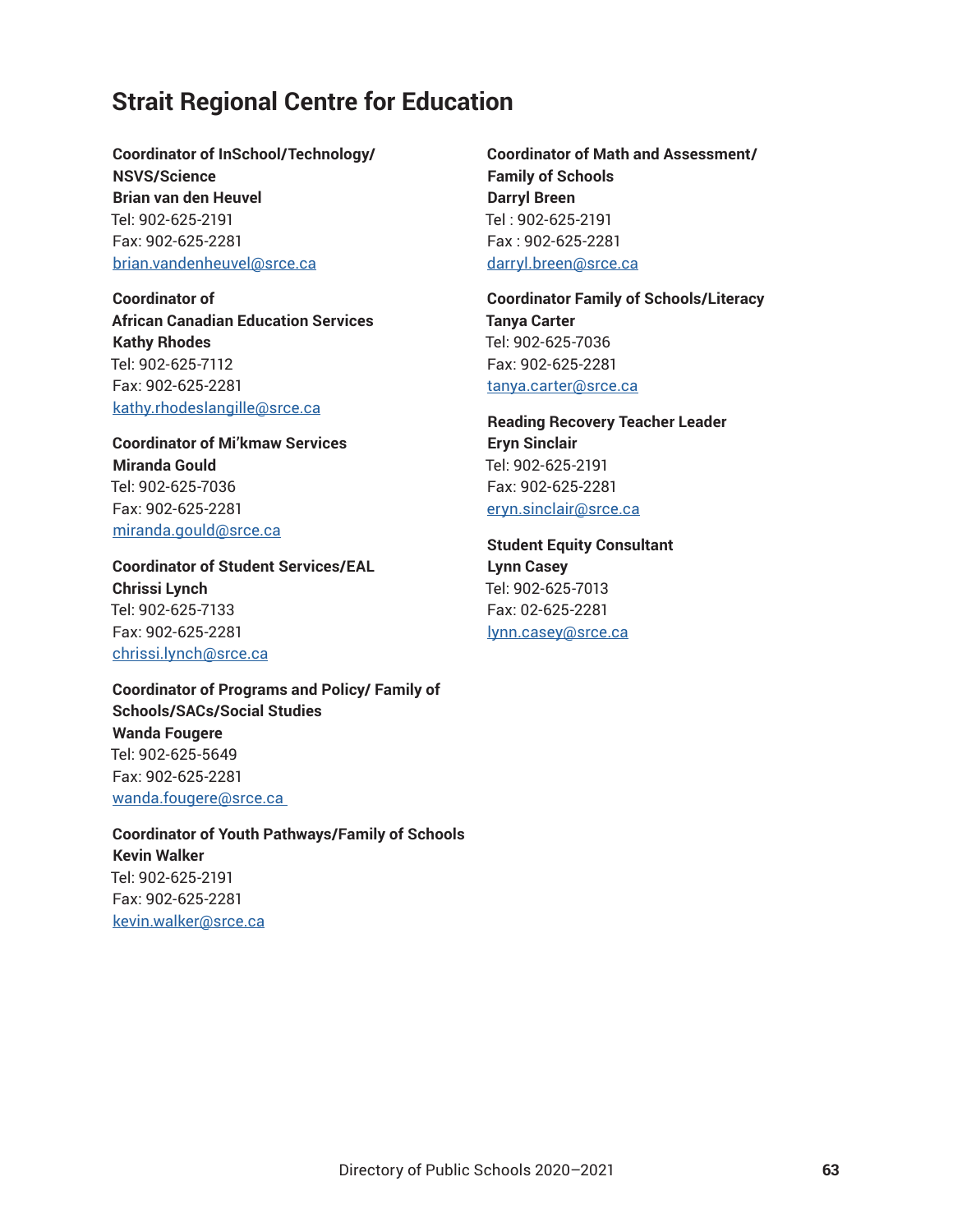#### <span id="page-73-0"></span>**0167 Barrington Municipal High School**

536 Oak Park Rd Barrington, NS B0W 1E0 Tel: 902-637-4310 Fax: 902-637-4320 bmhs@tcrce.ca Principal: Cathy Breen Grades Taught: 07—12

**0497 Carleton Consolidated Elementary School** Hwy 340 Carleton, NS B5A 5P8

> Tel: 902-761-4200 Fax: 902-761-4202 cces@tcrce.ca Principal: Dwayne Landry

Grades Taught: PP—05

**0511 Clark's Harbour Elementary School**

PO Box 130 Clark's Harbour, NS B0W 1P0 Tel: 902-745-3710 Fax: 902-745-3711

ches@tcrce.ca

Principal: Nicole Surette Grades Taught: PP—06

**0541 Digby Elementary School** PO Box 1538

Digby, NS B0V 1A0 Tel: 902-245-7550 Fax: 902-245-7555 des@tcrce.ca Principal: Jonathan Ettinger Grades Taught: PP—06

**0257 Digby Neck Consolidated Elementary School** RR1 Sandy Cove, NS B0V 1E0 Tel: 902-834-6600 Fax: 902-834-6602 dnces@tcrce.ca Principal: Julia Woodman Grades Taught: PR—06

#### **0709 Digby Regional High School** Box 1660 Digby, NS B0V 1A0 Tel: 902-245-7500 Fax: 902-245-7518 drhs@tcrce.ca Principal: Kenneth Fells Grades Taught: 07—12

**0981 Drumlin Heights Consolidated School**

RR #1 Glenwood, NS B0W 1W0 Tel: 902-643-6000 Fax: 902-643-6006

#### dhcs@tcrce.ca

Principal: Jason Murphy Grades Taught: PP—12

**0733 Evelyn Richardson Memorial Elementary School** Box 160 Shag Harbour, NS B0W 3B0 Tel: 902-723-3800

Fax: 902-723-3801

#### ermes@tcrce.ca Principal: Lee Goreham-Smith

Grades Taught: PP—06

## **0927 Forest Ridge Academy**

Box 128 Barrington, NS B0W 1E0 Tel: 902-637-4340 Fax: 902-637-4342

#### fra@tcrce.ca

Principal: Mike Smith Grades Taught: PP—06

#### **0079 Hillcrest Academy**

PO Box 40 Shelburne, NS B0T 1W0 Tel: 902-875-5300 Fax: 902-875-5301 hia@tcrce.ca Principal: John Roscoe Grades Taught: PP—06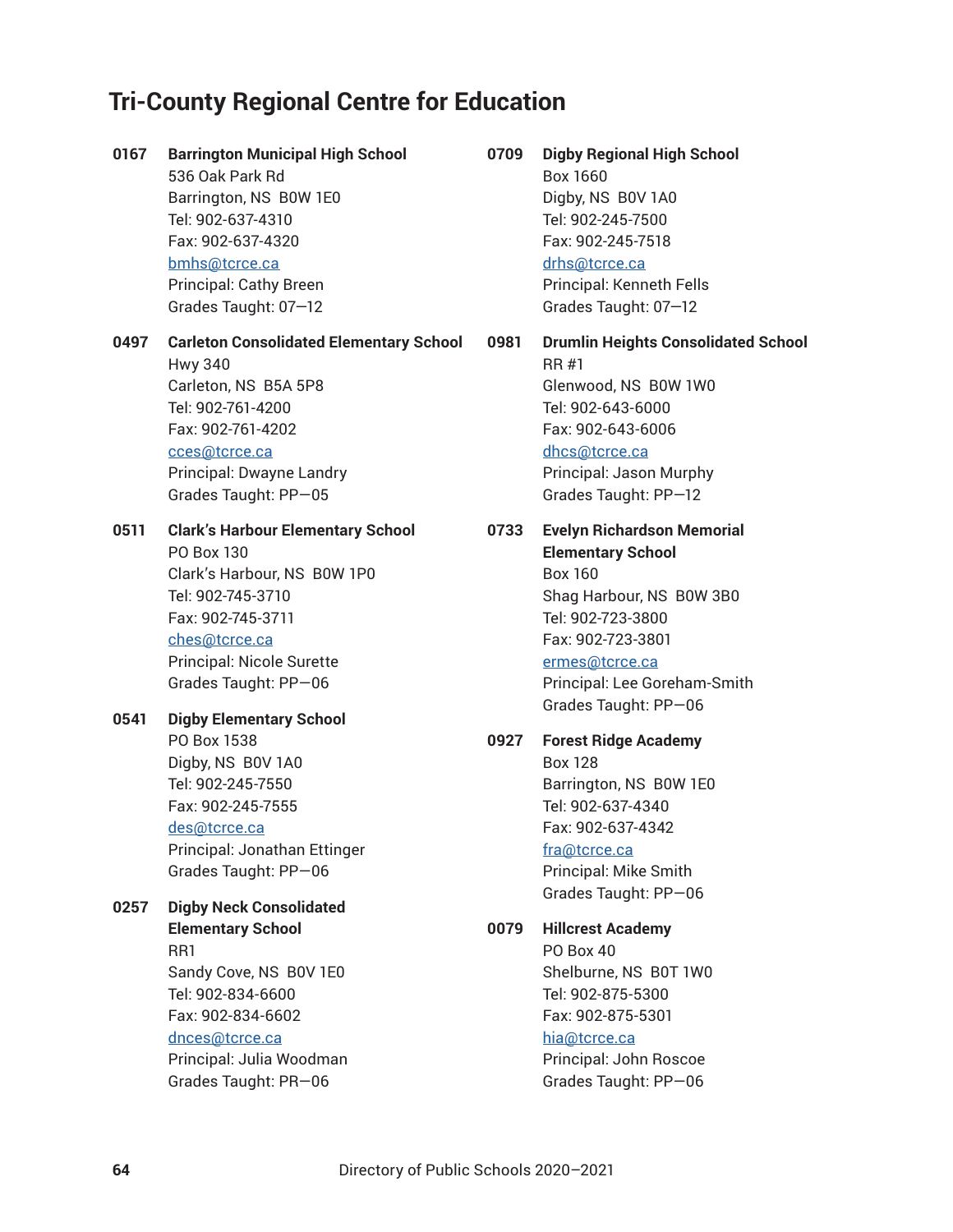#### <span id="page-74-0"></span>**0259 Islands Consolidated School**

PO Box 80 Freeport, NS B0V 1B0 Tel: 902-839-6300 Fax: 902-839-6303 ics@tcrce.ca Principal: Robert Morgan Grades Taught: PP—12

#### **0624 Lockeport Elementary School**

PO Box 280 Lockeport, NS B0T 1L0 Tel: 902-656-7100 Fax: 902-656-7101 les@tcrce.ca Principal: Andy Stuart Grades Taught: PP—06

# **0711 Lockeport Regional High School**

Box 129 Lockeport, NS B0T 1L0 Tel: 902-656-7110 Fax: 902-656-7120 lhs@tcrce.ca Principal: Andy Stuart Grades Taught: 07—12

#### **0410 Maple Grove Education Centre**

52 Grove Memorial Dr Hebron, NS B0W 1X0 Tel: 902-749-5160 Fax: 902-749-5170 mgec@tcrce.ca Principal: Sean Kenney Grades Taught: 06—08

#### **0928 Meadowfields Community School**

106 Prospect St Yarmouth, NS B5A 4J2 Tel: 902-749-2880 Fax: 902-749-2888 mcs@tcrce.ca Principal: Kevin Gobien Grades Taught: PP—05

#### **0199 Plymouth School**

RR #1, Arcadia Yarmouth, NS B0W 1B0 Tel: 902-663-2000 Fax: 902-663-2005 ps@tcrce.ca Principal: Mark Thornton Grades Taught: PP—05

### **0498 Port Maitland Consolidated Elementary School** 3072 Highway 1

Port Maitland, NS B5A 5T3 Tel: 902-649-4400 Fax: 902-649-4404

#### pmces@tcrce.ca

Principal: Elaina Armstrong Grades Taught: PP—05

#### **0716 Shelburne Regional High School**

Box 10 Shelburne, NS B0T 1W0 Tel: 902-875-4900 Fax: 902-875-4909 srhs@tcrce.ca

Principal: Jeff Rankin Grades Taught: 07—12

#### **0977 St. Mary's Bay Academy**

RR 1 Weymouth, NS B0W 3T0 Tel: 902-837-2340 Fax: 902-837-2345

#### smba@tcrce.ca

Principal: Claudine Coggins Grades Taught: 07—12

#### **0256 Weymouth Consolidated School** PO Box 400

Weymouth, NS B0W 3T0 Tel: 902-837-2310 Fax: 902-837-2320 wcs@tcrce.ca Principal: Terry Gaudet Grades Taught: PP—06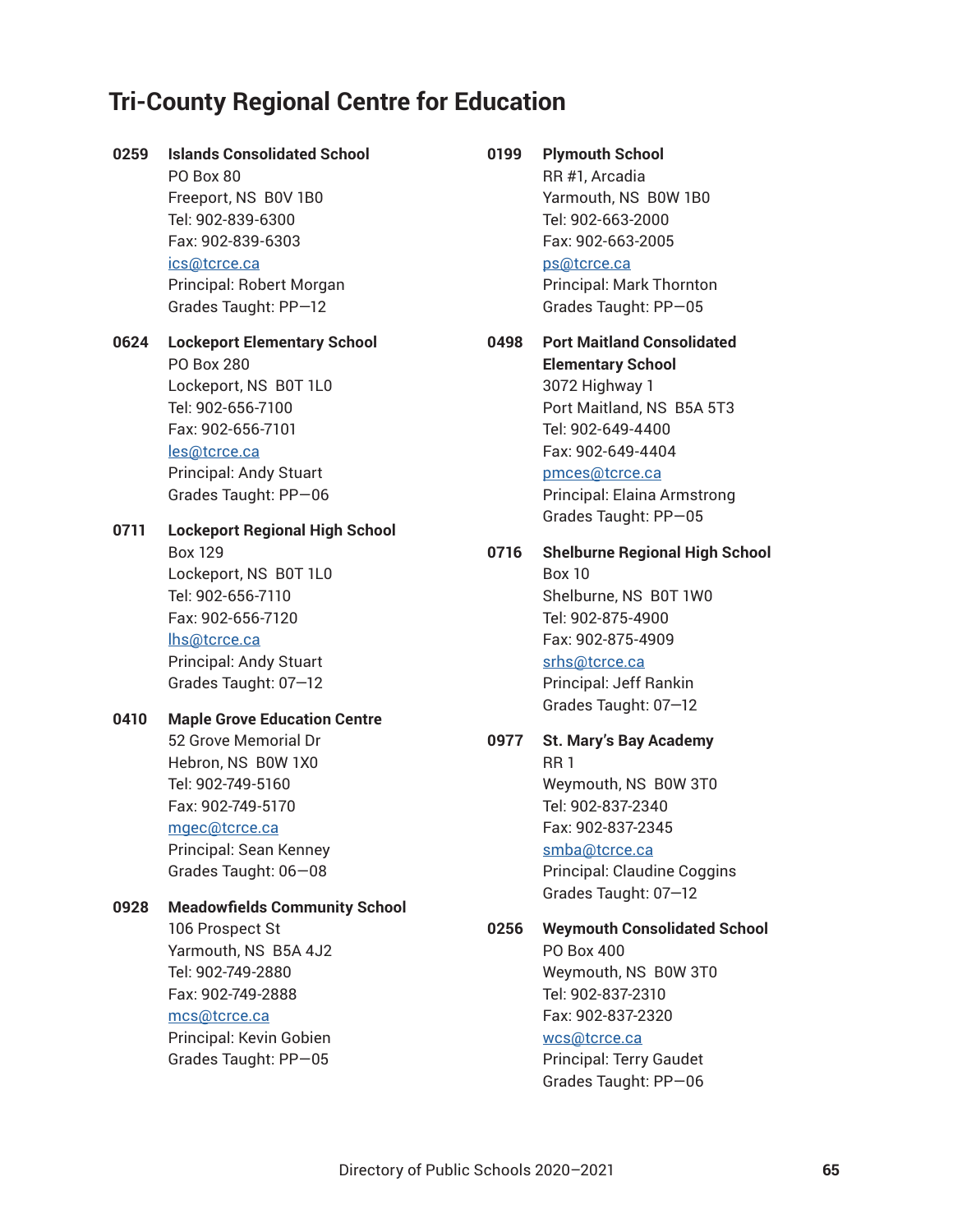#### <span id="page-75-0"></span>**1178 Yarmouth Consolidated Memorial High School** 146 Forest St Yarmouth, NS B5A 0B3 Tel: 902-749-2810 Fax: 902-749-2811 ycmhs@tcrce.ca Principal: Don Berry Grades Taught: 09—12

#### **1199 Yarmouth Elementary School** 5 Brunswick St Yarmouth, NS B5A 3A9 Tel: 902-749-2860 Fax: 902-749-2866 yes@tcrce.ca Principal: Liette Deveau Grades Taught: PP—05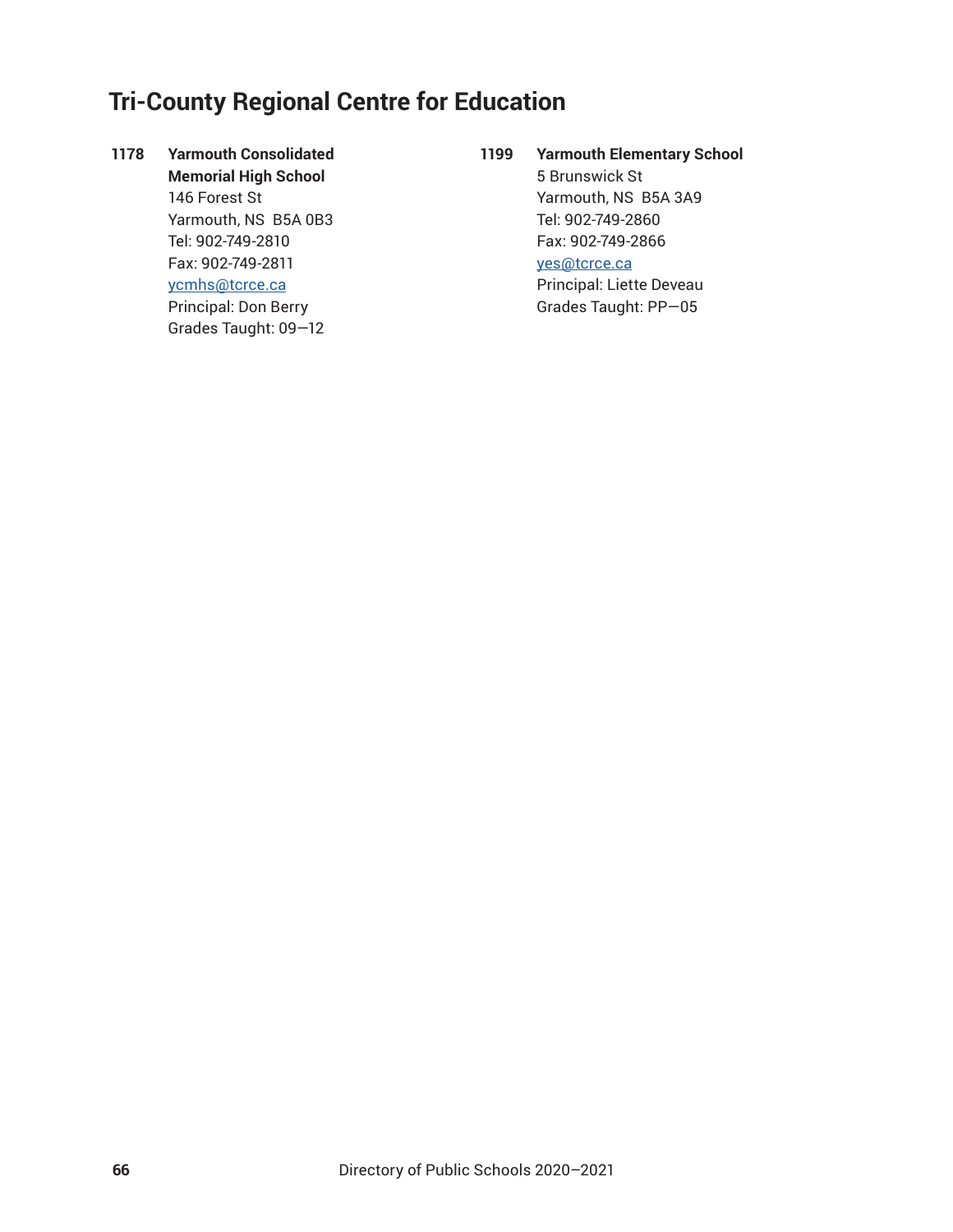## **Regional Office**

**Tel:** 902-749-5696 or 1-800-915-0113 **Fax:** 902-749-5697

## **Regional Personnel**

#### **Administration**

**Regional Executive Director Chris Boulter** Tel: 902-749-5682 Fax: 902-749-5660 [chris.boulter@tcrce.ca](mailto:chris.boulter@tcrce.ca)

**Assistant to the RED/Communications Officer/ Assistant to Director of Programs and Student Services Jill Aldred** Tel: 902-749-5818 Fax: 902-749-5697 [jill.aldred@tcrce.ca](mailto:jill.aldred@tcrce.ca)

#### **Finance (Shared with South Shore Regional Center for Education)**

**Coordinator of Finance Genna LeBlanc** Tel: 902-749-5681 Fax: 902-749-5695 [genna.leblanc@tcrce.ca](mailto:genna.leblanc@tcrce.ca)

#### **Human Resources**

**Director of Human Resources Christie Macdonald** Tel: 902-749-5684 Fax: 902-749-5697 [christie.macdonald@tcrce.ca](mailto:christie.macdonald@tcrce.ca) 

**Manager of Human Resources Lois Hamilton** Tel: 902-749-5688 Fax: 902-749-5697 [lhamilton@tcrce.ca](mailto:lhamilton@tcrce.ca)

**Mailing/Civic Address**  79 Water St, Yarmouth NS B5A 1L4

**Coordinator of Labour Relations Scott Surette** Tel: 902-749-2823 Fax: 902-749-5697 [ssurette@tcrce.ca](mailto:ssurette@tcrce.ca)

**Occupational Health and Safety Officer David Buckland** Tel: 902-740-6157 Fax: 902-749-5697 [david.buckland@tcrce.ca](mailto:david.buckland@tcrce.ca)

#### **Operations**

**Director of Operations Craig Crosby** Tel: 902-749-5673 Fax: 902-749-5660 [ccrosby@tcrce.ca](mailto:ccrosby@tcrce.ca)

**Coordinator of Property Services Jamie Boudreau** Tel: 902-740-3256 Fax: 902-749-5695 [jboudreau@tcrce.ca](mailto:jamie.boudreau@tcrce.ca)

**Coordinator of Transportation Dale Royal** Tel: 902-749-5663 Fax: 902-749-5695 [droyal@tcrce.ca](mailto:droyal@tcrce.ca)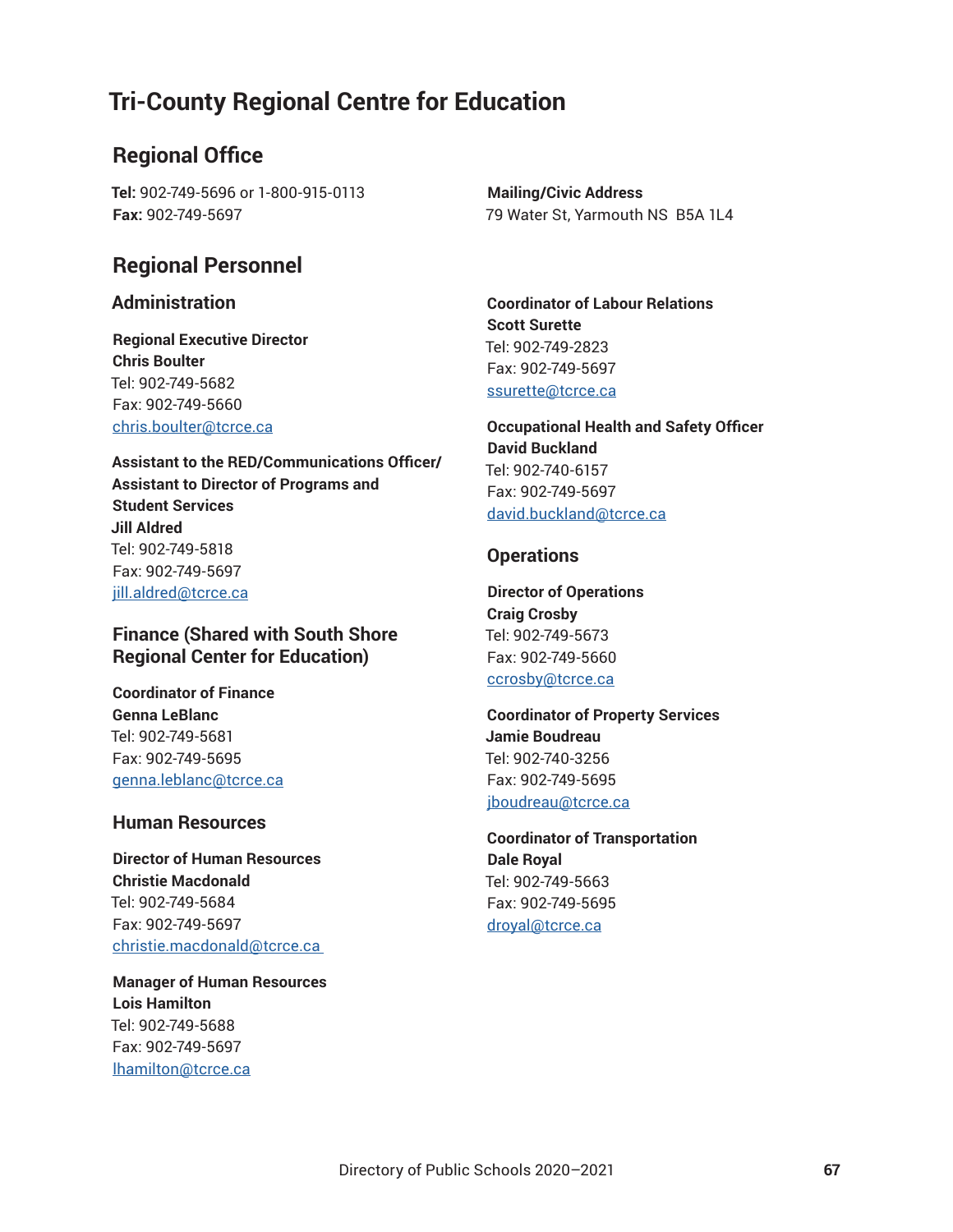#### **Programs and Student Services**

**Director of Programs and Student Services Jared Purdy** Tel: 902-749-5198 Fax: 902-749-5697 [jared.purdy@tcrce.ca](mailto:jared.purdy@tcrce.ca)

**Consultant of Healthy Active Living Lori Sigfridson** Tel: 902-749-2809 Fax: 902-749-5194 [lori.sigfridson@tcrce.ca](mailto:lori.sigfridson%40tcrce.ca?subject=)

**Consultant of Mathematics Trudy Comeau** Tel: 902-749-5678 Fax: 902-749-5697 [trudy.comeau@tcrce.ca](mailto:trudy.comeau%40tcrce.ca?subject=)

**Coordinator of Community Learning Derek Lesser** Tel: 902-749-2818 Fax: 902-749-5697 [dlesser@tcrce.ca](mailto:derek.lesser@tcrce.ca)

**Coordinator of French Second Language Tracey Pothier** Tel: 902-749-5667 Fax: 902-749-5697 [tracey.pothier@tcrce.ca](mailto:tracey.pothier%40tcrce.ca?subject=)

**Coordinator of Information Systems Todd Wallace** Tel: 902-749-5675 Fax: 902-749-5697 [todd.wallace@tcrce.ca](mailto:todd.wallace@tcrce.ca)

**Coordinator of Literacy Jennifer Samms** Tel: 902-749-5678 Fax: 902-749-5697 [jennifer.samms@tcrce.ca](mailto:jennifer.samms@tcrce.ca)

**Coordinator of Assessment and School Services Janece McNutt** Tel: 902-749-5197 Fax: 902-749-5697 [jmcnutt@tcrce.ca](mailto:jmcnutt@tcrce.ca)

**Youth Pathways Consultant Jill Flynn-Comeau** Tel: 902-749-2826 Fax: 902-749-5697 [jill.flynn-comeau@tcrce.ca](mailto:jill.flynn-comeau@tcrce.ca)

**Coordinator of Programs and School Services Ryan MacDonald** Tel: 902-749-5814 Fax: 902-749-5697 [ryan.macdonald@tcrce.ca](mailto:ryan.macdonald@tcrce.ca)

**Coordinator of Race Relations, Cross Cultural Understanding, and Human Rights Martin Morrison** Tel: 902-749-5696 Fax: 902-749-5697 [martin.morrison@tcrce.ca](mailto:martin.morrison@tcrce.ca)

**Equity Consultant Joe Bishara** Tel: 902-749-5696 Fax: 902-749-5697 [joe.bishara@tcrce.ca](mailto:joe.bishara@tcrce.ca)

**Coordinator of Mi'kmaw Services Brandy Jarvis-Nickerson** Tel: 902-749-5696 Fax: 902-749-5697 [brandy.jarvis-nickerson@tcrce.ca](mailto:brandy.jarvis-nickerson@tcrce.ca)

**Coordinator of Student Services Kathy Hart** Tel: 902-749-5196 Fax: 902-749-5697 [kathy.hart@tcrce.ca](mailto:kathy.hart@tcrce.ca)

**Manager of Technology Jason Curtis** Tel: 902-749-5689 Fax: 902-749-0798 [jcurtis@tcrce.ca](mailto:jcurtis@tcrce.ca)

**Supervisor of Pre-Primary Jaime Spates** Tel: 902-740-1841 Fax: 902-749-5697 [jaime.spates@tcrce.ca](mailto:jaime.spates@tcrce.ca)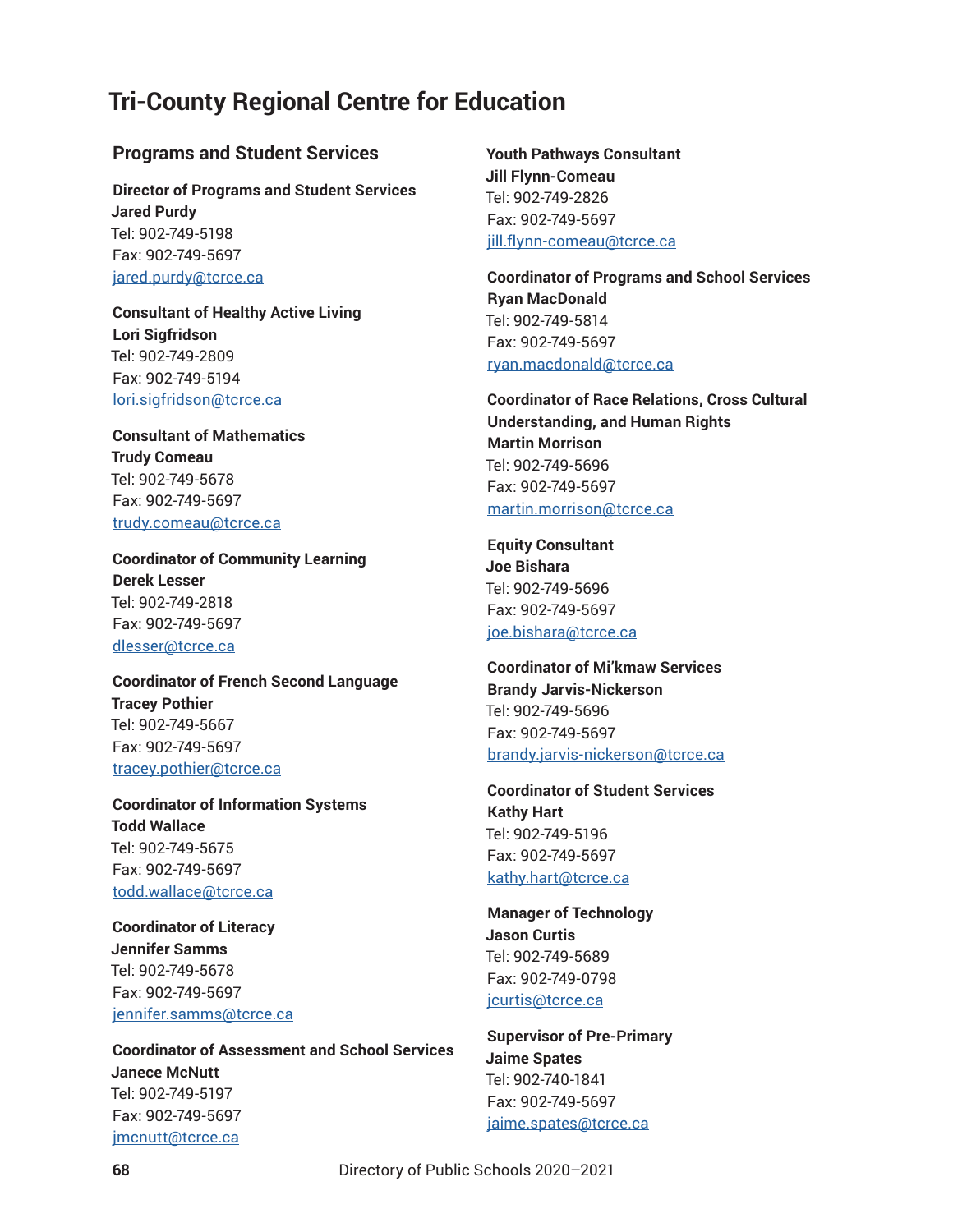# **Appendix** Alphabetical Index of Schools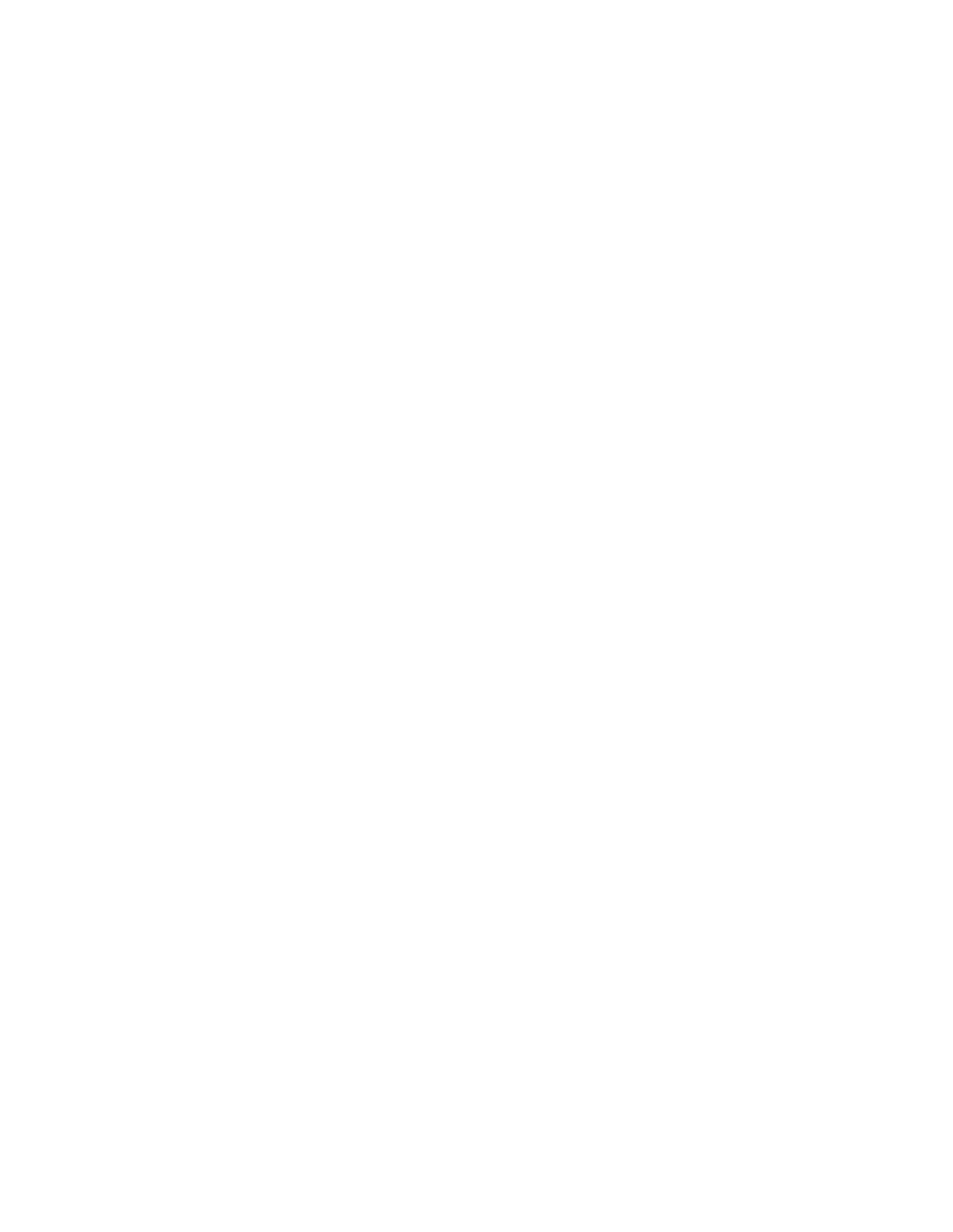| <b>School Name</b>                                               | <b>RCE/Board</b> | Page           |
|------------------------------------------------------------------|------------------|----------------|
| A. G. Baillie Memorial School                                    | <b>CCRCE</b>     | 16             |
| A. J. Smeltzer Junior High                                       | <b>HRCE</b>      | 33             |
| <b>Admiral Westphal Elementary</b>                               | <b>HRCE</b>      | 33             |
| <b>Advocate District School</b>                                  | <b>CCRCE</b>     | 16             |
| <b>Alderney Elementary</b>                                       | <b>HRCE</b>      | 33             |
| <b>Aldershot Elementary School</b>                               | <b>AVRCE</b>     | $\overline{1}$ |
| <b>Amherst Regional High</b>                                     | <b>CCRCE</b>     | 16             |
| <b>Annapolis East Elementary School</b>                          | <b>AVRCE</b>     | 1              |
| <b>Annapolis West Education Centre</b>                           | <b>AVRCE</b>     | 1              |
| <b>Antigonish Education Centre</b>                               | <b>SRCE</b>      | 59             |
| <b>Ash Lee Jefferson Elementary</b>                              | <b>HRCE</b>      | 33             |
| <b>Aspotogan Consolidated Elem</b>                               | <b>SSRCE</b>     | 53             |
| <b>Astral Drive Elementary</b>                                   | <b>HRCE</b>      | 33             |
| <b>Astral Drive Junior High</b>                                  | <b>HRCE</b>      | 33             |
| <b>Atlantic Memorial-Terence Bay</b>                             |                  |                |
| <b>Elementary School</b>                                         | <b>HRCE</b>      | 33             |
| <b>Atlantic View Elementary</b>                                  | <b>HRCE</b>      | 33             |
| <b>Auburn Drive High</b>                                         | <b>HRCE</b>      | 33             |
| <b>Avon View High School</b>                                     | <b>AVRCE</b>     | 1              |
| Baddeck Academy <b>Baddeck Academy</b>                           | <b>CBVRCE</b>    | 9              |
| <b>Barrington Municipal High School</b>                          | <b>TCRCE</b>     | 64             |
| <b>Basinview Drive Community</b>                                 | <b>HRCE</b>      | 34             |
| <b>Bayview Community School</b>                                  | <b>SSRCE</b>     | 53             |
| <b>Bayview Education Centre</b>                                  | <b>SRCE</b>      | 59             |
| <b>Beaver Bank Kinsac Elementary</b>                             | <b>HRCE</b>      | 34             |
| Beaver Bank Monarch Dr Elem                                      | <b>HRCE</b>      | 34             |
| <b>Bedford and Forsyth</b>                                       |                  |                |
| <b>Education Centres</b>                                         | <b>HRCE</b>      | 34             |
| <b>Bedford South</b>                                             | <b>HRCE</b>      | 34             |
| <b>Beechville Lakeside Timberlea</b>                             |                  |                |
| <b>Junior Elementary</b>                                         | HRCE             | 34             |
| <b>Beechville Lakeside Timberlea</b><br><b>Senior Elementary</b> | <b>HRCE</b>      | 34             |
| <b>Bel Ayr Elementary</b>                                        | <b>HRCE</b>      | 34             |
| <b>Bell Park Academic Centre</b>                                 | <b>HRCE</b>      | 34             |
| Berwick and District School                                      | AVRCE            | 1              |
| <b>Bible Hill Consolidated School</b>                            | <b>CCRCE</b>     | 16             |
| <u>Bible Hill Junior High School</u>                             | <b>CCRCE</b>     | 16             |
| <b>Bicentennial</b>                                              | <b>HRCE</b>      | 34             |
| <b>Big Tancook Elementary School</b>                             | <b>SSRCE</b>     | 53             |
| Bluenose Academy                                                 | <b>SSRCE</b>     | 53             |
| <b>Boularderie School</b>                                        | <b>CBVRCE</b>    | 9              |
| <b>Bras d'Or Elementary School</b>                               | <b>CBVRCE</b>    | 9              |
| <b>Breton Education Centre</b>                                   | <b>CBVRCE</b>    | $\overline{9}$ |
| <b>Bridgetown Regional Community</b>                             | <b>AVRCE</b>     | $\mathbf{1}$   |
| <b>Bridgewater Elementary School</b>                             | <b>SSRCE</b>     | 53             |
| <b>Bridgewater Junior High School</b>                            | <b>SSRCE</b>     | 53             |
| <b>Brookfield Elementary School</b>                              | <b>CCRCE</b>     | <u>16</u>      |
| <b>Brookhouse Elementary</b>                                     | <b>HRCE</b>      | 35             |
| <b>Brookland Elementary School</b>                               | <b>CBVRCE</b>    | - 9            |
|                                                                  |                  |                |

| <b>School Name</b>                                     | <b>RCE/Board</b> | Page           | <b>School Name</b>                                | <b>RCE/Board</b> | Page           |
|--------------------------------------------------------|------------------|----------------|---------------------------------------------------|------------------|----------------|
| A. G. Baillie Memorial School                          | <b>CCRCE</b>     | 16             | <b>Brooklyn District Elementary</b>               | <b>AVRCE</b>     | -1             |
| A. J. Smeltzer Junior High                             | <b>HRCE</b>      | 33             | <b>Brookside Junior High</b>                      | <b>HRCE</b>      | 35             |
| <b>Admiral Westphal Elementary</b>                     | <b>HRCE</b>      | 33             | <b>Burton Ettinger Elementary</b>                 | <b>HRCE</b>      | 35             |
| <b>Advocate District School</b>                        | <b>CCRCE</b>     | 16             | <b>Cabot Education Centre</b>                     | <b>CBVRCE</b>    | 9              |
| <b>Alderney Elementary</b>                             | <b>HRCE</b>      | 33             | <b>Caldwell Road Elementary</b>                   | <b>HRCE</b>      | 35             |
| <b>Aldershot Elementary School</b>                     | <b>AVRCE</b>     | -1             | Caledonia Junior High                             | <b>HRCE</b>      | 35             |
| <b>Amherst Regional High</b>                           | <b>CCRCE</b>     | 16             | <b>Cambridge and District Elem</b>                | <b>AVRCE</b>     | $\mathbf{1}$   |
| <b>Annapolis East Elementary School</b>                | <b>AVRCE</b>     | -1             | <b>Cape Breton Highlands</b>                      |                  |                |
| <b>Annapolis West Education Centre</b>                 | <b>AVRCE</b>     | $\mathbf{1}$   | <b>Education Centre/Academy</b>                   | <b>SRCE</b>      | 59             |
| <b>Antigonish Education Centre</b>                     | <b>SRCE</b>      | 59             | <b>Cape Smokey Elementary School</b>              | <b>CBVRCE</b>    | 9              |
| Ash Lee Jefferson Elementary                           | <b>HRCE</b>      | 33             | <b>Carleton Consolidated Elementary</b>           | <b>TCRCE</b>     | 64             |
| <b>Aspotogan Consolidated Elem</b>                     | <b>SSRCE</b>     | 53             | <b>Caudle Park Elementary</b>                     | <b>HRCE</b>      | 35             |
| <b>Astral Drive Elementary</b>                         | <b>HRCE</b>      | 33             | <b>Cavalier Drive</b>                             | <b>HRCE</b>      | 35             |
| <b>Astral Drive Junior High</b>                        | <b>HRCE</b>      | 33             | <b>CBVRCE Adult High School</b>                   | <b>CBVRCE</b>    | 9              |
| <b>Atlantic Memorial-Terence Bay</b>                   |                  |                | <b>CCRCE Alternate High School</b>                | <b>CCRCE</b>     | 16             |
| <b>Elementary School</b>                               | <b>HRCE</b>      | 33             | <b>Central Colchester Junior High</b>             | <b>CCRCE</b>     | 16             |
| <b>Atlantic View Elementary</b>                        | <b>HRCE</b>      | 33             | <b>Central Kings Rural High School</b>            | <b>AVRCE</b>     | $\overline{1}$ |
| Auburn Drive High                                      | <b>HRCE</b>      | 33             | <b>Central Spryfield</b>                          | <b>HRCE</b>      | 35             |
| <b>Avon View High School</b>                           | <b>AVRCE</b>     | 1              | Centre Scolaire de la Rive-Sud                    | <b>CSAP</b>      | 28             |
| <b>Baddeck Academy</b>                                 | <b>CBVRCE</b>    | 9              | Centre scolaire Étoile de l'Acadie                | <b>CSAP</b>      | 28             |
| <b>Barrington Municipal High School</b>                | <b>TCRCE</b>     | 64             | <b>Champlain Elementary School</b>                | <b>AVRCE</b>     | $\overline{1}$ |
| <b>Basinview Drive Community</b>                       | <b>HRCE</b>      | 34             | <b>Charles P Allen High</b>                       | <b>HRCE</b>      | 35             |
| <b>Bayview Community School</b>                        | <b>SSRCE</b>     | 53             | <b>Chebucto Heights Elementary</b>                | <b>HRCE</b>      | 35             |
| <b>Bayview Education Centre</b>                        | <b>SRCE</b>      | 59             | Chedabucto Ed Centre/                             |                  |                |
| <b>Beaver Bank Kinsac Elementary</b>                   | <b>HRCE</b>      | 34             | <b>Guysborough Academy</b>                        | <b>SRCE</b>      | 59             |
|                                                        |                  |                | <b>Chester Area Middle School</b>                 | <b>SSRCE</b>     | 53             |
| <b>Beaver Bank Monarch Dr Elem</b>                     | <b>HRCE</b>      | 34             | <b>Chester District Elementary</b>                | <b>SSRCE</b>     | 53             |
| <b>Bedford and Forsyth</b><br><b>Education Centres</b> | <b>HRCE</b>      | 34             | <b>Chiganois Elementary School</b>                | <b>CCRCE</b>     | 16             |
| <b>Bedford South</b>                                   | <b>HRCE</b>      | 34             | <b>Citadel High</b>                               | <b>HRCE</b>      | 36             |
| <b>Beechville Lakeside Timberlea</b>                   |                  |                | <b>Clark Rutherford Memorial School</b>           | <b>AVRCE</b>     | $\overline{2}$ |
| <b>Junior Elementary</b>                               | <b>HRCE</b>      | 34             | <b>Clark's Harbour Elementary</b>                 | <b>TCRCE</b>     | 64             |
| <b>Beechville Lakeside Timberlea</b>                   |                  |                | <b>Clayton Park Junior High</b>                   | <b>HRCE</b>      | 36             |
| <b>Senior Elementary</b>                               | <b>HRCE</b>      | 34             | <b>Cobequid Consolidated Elem</b>                 | <b>CCRCE</b>     | 16             |
| <b>Bel Ayr Elementary</b>                              | <b>HRCE</b>      | 34             | <b>Cobequid District Elementary</b>               | <b>CCRCE</b>     | 17             |
| <b>Bell Park Academic Centre</b>                       | <b>HRCE</b>      | 34             | <b>Cobequid Educational Centre</b>                | <b>CCRCE</b>     | 17             |
| <b>Berwick and District School</b>                     | <b>AVRCE</b>     | $\perp$        | <b>Colby Village Elementary</b>                   | <b>HRCE</b>      | 36             |
| <b>Bible Hill Consolidated School</b>                  | <b>CCRCE</b>     | 16             | <b>Coldbrook and District School</b>              | <b>AVRCE</b>     | $\overline{2}$ |
| <b>Bible Hill Junior High School</b>                   | <b>CCRCE</b>     | 16             | <b>Cole Harbour District High</b>                 | <b>HRCE</b>      | 36             |
| <b>Bicentennial</b>                                    | <b>HRCE</b>      | 34             | <b>Colonel John Stuart Elementary</b>             | <b>HRCE</b>      | 36             |
| <b>Big Tancook Elementary School</b>                   | <b>SSRCE</b>     | 53             | <b>Coxheath Elementary School</b>                 |                  |                |
| <b>Bluenose Academy</b>                                | <b>SSRCE</b>     | 53             | <b>Crichton Park Elementary</b>                   | <b>CBVRCE</b>    | <u>g</u>       |
| <b>Boularderie School</b>                              | <b>CBVRCE</b>    | <u>و</u>       |                                                   | <b>HRCE</b>      | 36             |
| <b>Bras d'Or Elementary School</b>                     | <b>CBVRCE</b>    | $\overline{9}$ | <b>Cumberland North Academy</b>                   | <b>CCRCE</b>     | <u> 17</u>     |
| <b>Breton Education Centre</b>                         | <b>CBVRCE</b>    | $\overline{9}$ | <b>Cunard Junior High</b><br><b>Cusack School</b> | <b>HRCE</b>      | 36             |
| <b>Bridgetown Regional Community</b>                   | <b>AVRCE</b>     | $\mathbf{1}$   |                                                   | <b>CBVRCE</b>    | 9              |
| <b>Bridgewater Elementary School</b>                   | <b>SSRCE</b>     | 53             | <b>Cyrus Eaton Elementary School</b>              | <b>CCRCE</b>     | 17             |
| <b>Bridgewater Junior High School</b>                  | <b>SSRCE</b>     | 53             | Dalbrae Academy                                   | <b>SRCE</b>      | 59             |
| <b>Brookfield Elementary School</b>                    | <b>CCRCE</b>     | 16             | <b>Dartmouth High</b>                             | <b>HRCE</b>      | 36             |
| <b>Brookhouse Elementary</b>                           | <b>HRCE</b>      | 35             | <b>Dartmouth South Academy</b>                    | <b>HRCE</b>      | 36             |
| <b>Brookland Elementary School</b>                     | <b>CBVRCE</b>    | 9              | <b>Debert Elementary School</b>                   | <b>CCRCE</b>     | 17             |
|                                                        |                  |                |                                                   |                  |                |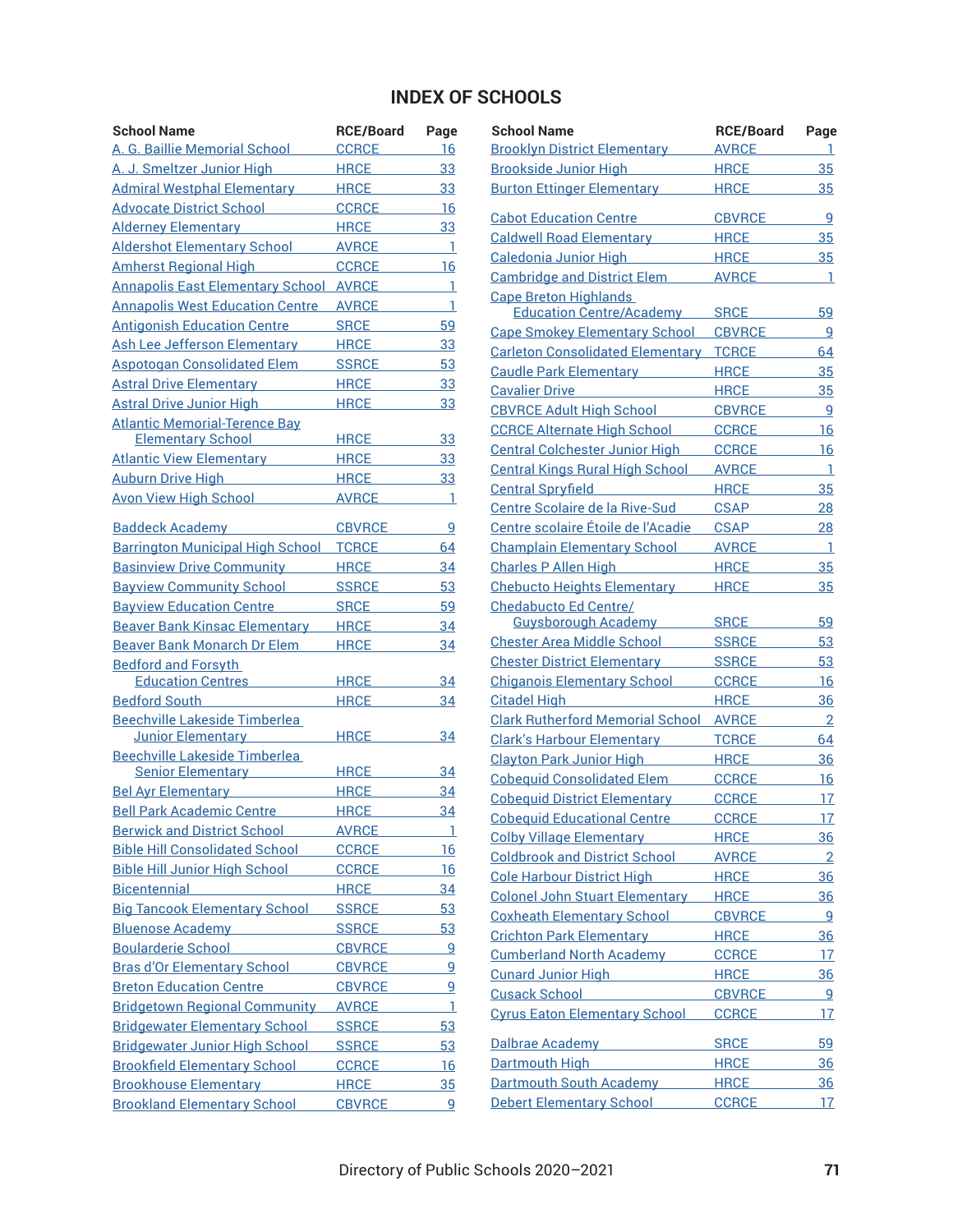| <b>School Name</b>                                                                                            | <b>RCE/Board</b>     | Page           |
|---------------------------------------------------------------------------------------------------------------|----------------------|----------------|
| <b>Digby Elementary School</b>                                                                                | <b>TCRCE</b>         | 64             |
| <b>Digby Neck Consolidated Elem</b>                                                                           | <b>TCRCE</b>         | 64             |
| Digby Regional High School                                                                                    | <b>TCRCE</b>         | 64             |
| Donkin School                                                                                                 | <b>CBVRCE</b>        | 10             |
| Dr T.L. Sullivan School                                                                                       | <b>CBVRCE</b>        | 10             |
| Dr. Arthur Hines School                                                                                       | <b>AVRCE</b>         | $\overline{2}$ |
| Dr. John C. Wickwire Academy SSRCE                                                                            |                      | 53             |
| Dr. John Hugh Gillis Regional High SRCE                                                                       |                      | 59             |
| Dr. W.A. MacLeod Consolidated                                                                                 | <b>CCRCE</b>         | 17             |
| <b>Drumlin Heights Consolidated</b>                                                                           | <b>TCRCE</b>         | 64             |
| Duc dAnville Elementary HRCE                                                                                  |                      | 36             |
| <b>Dutch Settlement Elementary HRCE</b>                                                                       |                      | <u>37</u>      |
| <b>Dwight Ross School</b>                                                                                     | <b>AVRCE</b>         | $\overline{2}$ |
| E. B. Chandler Junior High School CCRCE                                                                       |                      | 17             |
| <b>East Antigonish Education Centre/</b>                                                                      |                      |                |
| Academy                                                                                                       | <b>SRCE</b>          | 59             |
| <b>East Richmond Education Centre</b>                                                                         | <b>SRCE</b>          | 59             |
| <b>East St Margarets Elementary HRCE</b>                                                                      |                      | 37             |
| <b>Eastern Passage Education Centre HRCE</b>                                                                  |                      | 37             |
| <b>Eastern Shore District High</b>                                                                            | <b>HRCE</b>          | 37             |
| École acadienne de Pomquet                                                                                    | <b>CSAP</b>          | <u>28</u>      |
| École acadienne de Truro                                                                                      | <b>CSAP</b>          | 28             |
| École Beaubassin                                                                                              | <b>CSAP</b>          | 28             |
| École Beau-Port                                                                                               | <b>CSAP</b>          | <u>28</u>      |
| <b>École Belleville</b><br>and the control of the control of                                                  | <b>CSAP</b>          | 28             |
| <b>École Bois-Joli</b>                                                                                        | <b>CSAP</b>          | <u>28</u>      |
| <u>École des Beaux-Marais — Los Ant</u>                                                                       | <b>CSAP</b>          | 28             |
| École du Carrefour                                                                                            | <b>CSAP</b>          | <u>28</u>      |
| École du Grand-Portage                                                                                        | <b>CSAP</b>          | 29             |
| <b>École Joseph-Dugas</b>                                                                                     | <b>CSAP</b>          | 29             |
| École Mer et Monde                                                                                            | <b>CSAP</b>          | <u>29</u>      |
| École NDA                                                                                                     | <b>CSAP</b>          | <u>29</u>      |
| École Pubnico-Ouest                                                                                           | <b>CSAP</b>          | <u>29</u>      |
| École Rose-des-Vents                                                                                          | <b>CSAP</b>          | <u> 29</u>     |
| École secondaire de Clare                                                                                     | <b>CSAP</b>          | 29             |
| École secondaire de Par-en-Bas                                                                                | <b>CSAP</b>          | <u> 29</u>     |
| École secondaire du Sommet                                                                                    | <b>CSAP</b>          | 29             |
| <b>École secondaire Mosaïque</b>                                                                              | <b>CSAP</b>          | 29             |
| École Stella-Maris<br>$\mathcal{L}^{\text{max}}_{\text{max}}$ , where $\mathcal{L}^{\text{max}}_{\text{max}}$ | <b>CSAP</b>          | 30             |
| Ecole Wedgeport                                                                                               | <b>CSAP</b>          | 30             |
| Elizabeth Sutherland                                                                                          | <b>HRCE</b>          | <u>37</u>      |
| <b>Ellenvale Junior High</b>                                                                                  | <b>HRCE</b>          | <u>37</u>      |
| <b>Elmsdale District Elementary</b>                                                                           | <b>CCRCE</b>         | 17             |
| <b>Enfield District School</b>                                                                                | <b>CCRCE</b>         | 17             |
| <b>Eric Graves Memorial Junior High</b>                                                                       | <b>HRCE</b>          | <u>37</u>      |
| <b>Evangeline Middle School</b>                                                                               | <b>AVRCE</b>         |                |
|                                                                                                               |                      | $\overline{2}$ |
| <b>Evelyn Richardson Memorial Elem</b>                                                                        | <b>TCRCE</b>         | 64             |
| F.H. MacDonald Academy<br><b>Fairview Heights Annex School</b>                                                | <b>CCRCE</b><br>HRCE | 17             |
|                                                                                                               |                      | 37             |
| <b>Fairview Heights Elementary</b>                                                                            | <b>HRCE</b>          | <u>37</u>      |

| <b>School Name</b>                           | <b>RCE/Board</b> | Page            | <b>School Name</b>                           | <b>RCE/Board</b> | Page           |
|----------------------------------------------|------------------|-----------------|----------------------------------------------|------------------|----------------|
| <b>Digby Elementary School</b>               | <b>TCRCE</b>     | 64              | <b>Fairview Junior High</b>                  | <b>HRCE</b>      | <u>37</u>      |
| <b>Digby Neck Consolidated Elem</b>          | <b>TCRCE</b>     | 64              | <b>Falmouth District School</b>              | <b>AVRCE</b>     | $\overline{2}$ |
| <b>Digby Regional High School</b>            | <b>TCRCE</b>     | 64              | <b>Fanning Education Centre/</b>             |                  |                |
| <b>Donkin School</b>                         | <b>CBVRCE</b>    | 10              | <b>Canso Academy</b>                         | <b>SRCE</b>      | 59             |
| Dr T.L. Sullivan School                      | <b>CBVRCE</b>    | 10              | <b>Felix Marchand Education Centre</b>       | <b>SRCE</b>      | 59             |
| Dr. Arthur Hines School                      | <b>AVRCE</b>     | $\overline{2}$  | <b>Ferrisview Elementary School</b>          | <b>CBVRCE</b>    | 10             |
| Dr. John C. Wickwire Academy                 | <b>SSRCE</b>     | 53              | <b>Five Bridges Junior High</b>              | <b>HRCE</b>      | 38             |
| Dr. John Hugh Gillis Regional High           | <b>SRCE</b>      | 59              | <b>Fleming Tower School</b>                  | <b>HRCE</b>      | 40             |
| Dr. W.A. MacLeod Consolidated                | <b>CCRCE</b>     | 17              | <b>Forest Heights Community School SSRCE</b> |                  | 53             |
| <b>Drumlin Heights Consolidated</b>          | <b>TCRCE</b>     | 64              | <b>Forest Ridge Academy</b>                  | <b>TCRCE</b>     | 64             |
| Duc dAnville Elementary                      | <b>HRCE</b>      | 36              | <b>Fort Sackville School</b>                 | <b>HRCE</b>      | 46             |
| <b>Dutch Settlement Elementary</b>           | <b>HRCE</b>      | <u>37</u>       | <b>G.R. Saunders Elementary School</b>       | <b>CCRCE</b>     | 18             |
| <b>Dwight Ross School</b>                    | <b>AVRCE</b>     | $\overline{2}$  | <b>Gaetz Brook Junior High</b>               | <b>HRCE</b>      | 38             |
| E. B. Chandler Junior High School            | <b>CCRCE</b>     | 17              | <b>Gaspereau Valley Elementary</b>           | <b>AVRCE</b>     | $\overline{2}$ |
| <b>East Antigonish Education Centre/</b>     |                  |                 | <b>George Bissett Elementary</b>             | <b>HRCE</b>      | 38             |
| <b>Academy</b>                               | <b>SRCE</b>      | 59              | <b>Georges P Vanier Junior High</b>          | <b>HRCE</b>      | 38             |
| <b>East Richmond Education Centre</b>        | <b>SRCE</b>      | 59              | <b>Glace Bay Elementary School</b>           | <b>CBVRCE</b>    | 10             |
| <b>East St Margarets Elementary</b>          | <b>HRCE</b>      | 37              | <b>Glace Bay High School</b>                 | <b>CBVRCE</b>    | 10             |
| <b>Eastern Passage Education Centre HRCE</b> |                  | 37              | <b>Glooscap Elementary School</b>            | <b>AVRCE</b>     | $\overline{2}$ |
| <b>Eastern Shore District High</b>           | <b>HRCE</b>      | 37              | <b>Gorsebrook Junior High</b>                | <b>HRCE</b>      | 38             |
| <u>École acadienne de Pomquet</u>            | <b>CSAP</b>      | <u>28</u>       | <b>Graham Creighton Junior High</b>          | <b>HRCE</b>      | 38             |
| École acadienne de Truro                     | <b>CSAP</b>      | 28              | <b>Great Village Elementary School</b>       | <b>CCRCE</b>     | 18             |
| <u>École Beaubassin</u>                      | <b>CSAP</b>      | 28              | <b>Greenfield Elementary School (1)</b>      | <b>CBVRCE</b>    | 10             |
| École Beau-Port                              | <b>CSAP</b>      | 28              | <b>Greenfield Elementary School (2)</b>      | <b>SSRCE</b>     | 54             |
| <u>École Belleville</u>                      | <b>CSAP</b>      |                 | <b>Grosvenor Wentworth Park Elem</b>         | <b>HRCE</b>      | 38             |
| <u>École Bois-Joli</u>                       | <b>CSAP</b>      | <u>28</u><br>28 |                                              |                  |                |
| <u>École des Beaux-Marais</u>                | <b>CSAP</b>      | 28              | <b>H.M. MacDonald Elementary</b>             | <b>SRCE</b>      | 60             |
| École du Carrefour                           | <b>CSAP</b>      | 28              | <b>Halifax Central Junior High</b>           | <b>HRCE</b>      | 38             |
|                                              |                  |                 | <b>Halifax West High</b>                     | <b>HRCE</b>      | 38             |
| <u>École du Grand-Portage</u>                | <b>CSAP</b>      | 29              | <b>Hammonds Plains Consolidated</b>          | <b>HRCE</b>      | 38             |
| <u>École Joseph-Dugas</u>                    | <b>CSAP</b>      | 29              | <b>Hants East Rural High School</b>          | <b>CCRCE</b>     | 18             |
| <u>École Mer et Monde</u>                    | <b>CSAP</b>      | 29              | <b>Hants North Rural High School</b>         | <b>CCRCE</b>     | 18             |
| <u>École NDA</u>                             | <b>CSAP</b>      | 29              | <b>Hantsport School</b>                      | <b>AVRCE</b>     | $\overline{2}$ |
| École Pubnico-Ouest                          | <b>CSAP</b>      | <u>29</u>       | <b>Harbour View Elementary</b>               | <b>HRCE</b>      | 39             |
| <u>École Rose-des-Vents</u>                  | <b>CSAP</b>      | 29              | <b>Harbourside Elementary School</b>         | <b>CBVRCE</b>    | 10             |
| <u>École secondaire de Clare</u>             | <b>CSAP</b>      | 29              | <b>Harmony Heights Elementary</b>            | <b>CCRCE</b>     | <u>18</u>      |
| <u>École secondaire de Par-en-Bas</u>        | <b>CSAP</b>      | 29              | <b>Harold T Barrett Junior High</b>          | <b>HRCE</b>      | 39             |
| École secondaire du Sommet                   | <b>CSAP</b>      | 29              | <b>Harrietsfield Elementary</b>              | <b>HRCE</b>      | 39             |
| <u>École secondaire Mosaïque</u>             | <b>CSAP</b>      | $\overline{29}$ | <b>Harry R Hamilton Elementary</b>           | <b>HRCE</b>      | 39             |
| <u>École Stella-Maris</u>                    | <b>CSAP</b>      | 30              | <b>Hawthorn Elementary</b>                   | <b>HRCE</b>      | 39             |
| École Wedgeport                              | <b>CSAP</b>      | 30              | <b>Hebbville Academy</b>                     | <b>SSRCE</b>     | 54             |
| <b>Elizabeth Sutherland</b>                  | <b>HRCE</b>      | 37              | <b>Hebbville Elementary School</b>           | <b>SSRCE</b>     | 54             |
| <b>Ellenvale Junior High</b>                 | <b>HRCE</b>      | 37              | <b>Herring Cove Junior High</b>              | <b>HRCE</b>      | 39             |
| <b>Elmsdale District Elementary</b>          | <b>CCRCE</b>     | 17              | <b>Highbury Education Centre</b>             | <b>AVRCE</b>     | $\overline{2}$ |
| <b>Enfield District School</b>               | <b>CCRCE</b>     | 17              | <b>Highland Park Junior High</b>             | <b>HRCE</b>      | 39             |
| <b>Eric Graves Memorial Junior High</b>      | <b>HRCE</b>      | <u>37</u>       | <b>Hilden Elementary School</b>              | <b>CCRCE</b>     | <u>18</u>      |
| <b>Evangeline Middle School</b>              | <b>AVRCE</b>     | $\overline{2}$  | <b>Hillcrest Academy</b>                     | <b>TCRCE</b>     | 64             |
| <b>Evelyn Richardson Memorial Elem</b>       | <b>TCRCE</b>     | 64              | <b>Hillside Park Elementary</b>              | <b>HRCE</b>      | 39             |
| F.H. MacDonald Academy                       | <b>CCRCE</b>     | 17              | <b>Holland Road Elementary</b>               | <b>HRCE</b>      | 39             |
| <b>Fairview Heights Annex School</b>         | <b>HRCE</b>      | 37              | <b>Horton High School</b>                    | <b>AVRCE</b>     | $\overline{3}$ |
| <b>Fairview Heights Elementary</b>           | <b>HRCE</b>      | 37              | <b>Humber Park Elementary</b>                | <b>HRCE</b>      | 39             |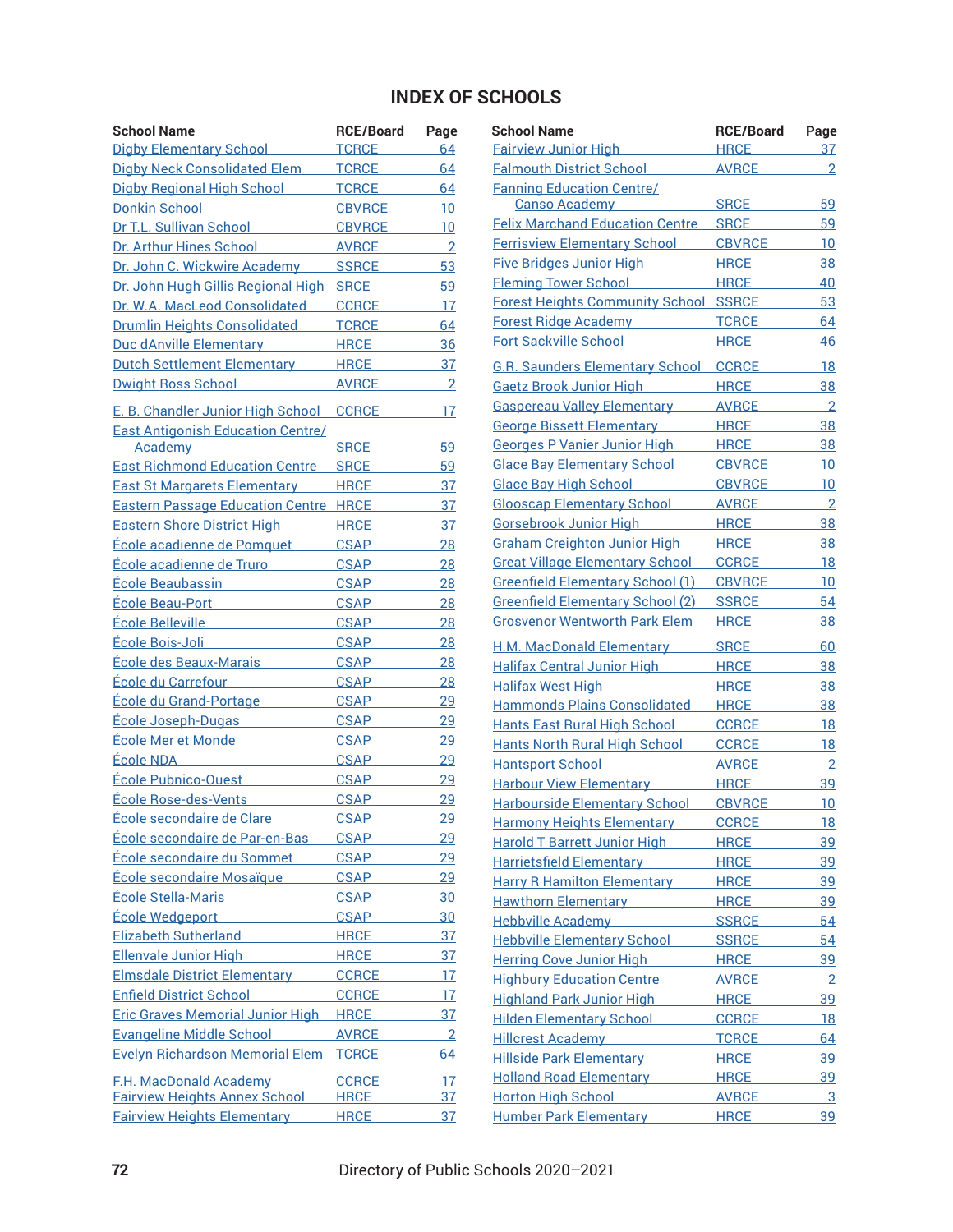| <b>School Name</b>                                           | <b>RCE/Board</b> | Page           |
|--------------------------------------------------------------|------------------|----------------|
| <b>Ian Forsyth Elementary</b>                                | <b>HRCE</b>      | 40             |
| <b>Inglis Street Elementary</b>                              | <b>HRCE</b>      | 40             |
| <b>Inverness Education Centre/</b><br><b>Academy Academy</b> | SRCE             | 60             |
| <b>Island View High</b>                                      | <b>HRCE</b>      | 40             |
| <b>Islands Consolidated School</b>                           | <b>TCRCE</b>     | 65             |
| <u>J L Ilsley High ______________</u>                        | HRCE             | 40             |
| John Bernard Croak V.C. Memorial                             | <b>CBVRCE</b>    | 10             |
| <b>John MacNeil Elementary</b>                               | HRCE             | 40             |
| John Martin Junior High                                      | <b>HRCE</b>      | 40             |
| John W. MacLeod-                                             |                  |                |
| <b>Fleming Tower Elementary</b>                              | <b>HRCE</b>      | 40             |
| Joseph Giles Elementary                                      | <b>HRCE</b>      | 40             |
| Joseph Howe Elementary                                       | <b>HRCE</b>      | 40             |
| Jubilee Elementary School                                    | <b>CBVRCE</b>    | 10             |
| <b>Junction Road Elementary School</b>                       | <b>CCRCE</b>     | <u>18</u>      |
| <b>Kennetcook District Elementary</b>                        | <b>CCRCE</b>     | 18             |
| <b>Kings County Academy</b>                                  | <b>AVRCE</b>     | $\overline{3}$ |
| <b>Kings County Adult High School</b>                        | <b>AVRCE</b>     | $\overline{3}$ |
| <b>Kingston and District School</b>                          | <b>AVRCE</b>     | 3              |
| Kingswood Elementary                                         | <b>HRCE</b>      | 41             |
| L.E. Shaw Elementary School AVRCE                            |                  | 3              |
| <b>Lawrencetown Consolidated School AVRCE</b>                |                  | 3              |
| <b>Lawrencetown Education Centre</b>                         | <b>AVRCE</b>     | 3              |
| <b>LeMarchant St Thomas Elem</b>                             | <b>HRCE</b>      | 41             |
| Leslie Thomas Junior High HRCE                               |                  | 41             |
| Liverpool Regional High School SSRCE                         |                  | 54             |
| <b>Lockeport Elementary School TCRCE</b>                     |                  | 65             |
| <b>Lockeport Regional High School TCRCE</b>                  |                  | 65             |
| Lockview High <b>Sandwin Marshall</b>                        | <b>HRCE</b>      | 41             |
| Madeline Symonds Middle School HRCE                          |                  | 41             |
| Malcolm Munroe Middle School CBVRCE                          |                  | 10             |
| <b>Maple Grove Education Centre</b>                          | <b>TCRCE</b>     | 65             |
| <b>Maple Ridge Elementary School</b>                         | <b>CCRCE</b>     | <u> 18</u>     |
| <b>Marine Drive Academy</b>                                  | <b>HRCE</b>      | 41             |
| <b>Marion Bridge School</b>                                  | <b>CBVRCE</b>    | 11             |
| <b>McCulloch Education Centre</b>                            | <b>CCRCE</b>     | <u>18</u>      |
| <b>Meadowfields Community School</b>                         | <b>TCRCE</b>     | 65             |
| <b>Memorial Composite High School</b>                        | <b>CBVRCE</b>    | 11             |
| <b>Michael Wallace Elementary</b>                            | <b>HRCE</b>      | 41             |
| <b>Middle River Consolidated School</b>                      | <b>CBVRCE</b>    | 11             |
| <b>Middleton Regional High School</b>                        | <b>AVRCE</b>     | $\overline{3}$ |
| Millwood Elementary                                          | <b>HRCE</b>      | 41             |
| Millwood High                                                | <b>HRCE</b>      | 41             |
| <b>Mount Edward Elementary</b>                               | <b>HRCE</b>      | 41             |
| <b>Mountainview Elementary School</b>                        | <b>CBVRCE</b>    | <u>11</u>      |
| <b>Musquodoboit Rural High</b>                               | <b>HRCE</b>      | 42             |
| <b>Musquodoboit Valley</b><br><b>Education Centre</b>        | <b>HRCE</b>      | 42             |
|                                                              |                  |                |

| <b>School Name</b>                      | <b>RCE/Board</b> | Page            | <b>School Name</b>                                                | <b>RCE/Board</b>           | Page            |
|-----------------------------------------|------------------|-----------------|-------------------------------------------------------------------|----------------------------|-----------------|
| <b>Ian Forsyth Elementary</b>           | <b>HRCE</b>      | 40              | <b>Nelson Whynder Elementary</b>                                  | <b>HRCE</b>                | 42              |
| <b>Inglis Street Elementary</b>         | <b>HRCE</b>      | 40              | <b>New Germany Elementary School</b>                              | <b>SSRCE</b>               | 54              |
| <b>Inverness Education Centre/</b>      |                  |                 | <b>New Germany Rural High School</b>                              | <b>SSRCE</b>               | 54              |
| <b>Academy</b>                          | <b>SRCE</b>      | 60              | <b>New Glasgow Academy</b>                                        | <b>CCRCE</b>               | <u>19</u>       |
| <b>Island View High</b>                 | <b>HRCE</b>      | 40              | <b>New Minas Elementary School</b>                                | <b>AVRCE</b>               | $\overline{3}$  |
| <b>Islands Consolidated School</b>      | <b>TCRCE</b>     | 65              | <b>New Ross Consolidated School</b>                               | <b>SSRCE</b>               | 54              |
| J L Ilsley High                         | <b>HRCE</b>      | 40              | <b>Newcombville Elementary School</b>                             | <b>SSRCE</b>               | 54              |
| John Bernard Croak V.C. Memorial CBVRCE |                  | 10              | <b>North Highlands Elementary School CBVRCE</b>                   |                            | <u>11</u>       |
| John MacNeil Elementary                 | <b>HRCE</b>      | 40              | <b>North Nova Education Centre</b>                                | <b>CCRCE</b>               | <u>19</u>       |
| John Martin Junior High                 | <b>HRCE</b>      | 40              | <b>North Queens Community School</b>                              | <b>SSRCE</b>               | 54              |
| John W. MacLeod-                        |                  |                 | <b>North River Elementary School</b>                              | <b>CCRCE</b>               | <u>19</u>       |
| <b>Fleming Tower Elementary</b>         | <b>HRCE</b>      | 40              | <b>Northeast Kings Education Centre AVRCE</b>                     |                            | $\overline{3}$  |
| Joseph Giles Elementary                 | <b>HRCE</b>      | 40              | <b>Northport Consolidated Elem</b>                                | <b>CCRCE</b>               | 19              |
| Joseph Howe Elementary                  | <b>HRCE</b>      | 40              | <b>Northumberland Regional High</b>                               | <b>CCRCE</b>               | 19              |
| <b>Jubilee Elementary School</b>        | <b>CBVRCE</b>    | 10              |                                                                   |                            | 42              |
| <b>Junction Road Elementary School</b>  | <b>CCRCE</b>     | <u>18</u>       | <b>O'Connell Drive Elementary</b>                                 | <b>HRCE</b><br><b>HRCE</b> |                 |
| <b>Kennetcook District Elementary</b>   | <b>CCRCE</b>     | <u>18</u>       | <b>Ocean View Elementary</b><br><b>Oceanview Education Centre</b> |                            | 42              |
| <b>Kings County Academy</b>             | <b>AVRCE</b>     | $\overline{3}$  | <b>Oldfield Consolidated</b>                                      | <b>CBVRCE</b>              | -11             |
| <b>Kings County Adult High School</b>   | <b>AVRCE</b>     | $\overline{3}$  |                                                                   | <b>HRCE</b>                | 42              |
| <b>Kingston and District School</b>     | <b>AVRCE</b>     | $\overline{3}$  | <b>Oxford Regional Education Centre</b>                           | <b>CCRCE</b>               | <u>19</u>       |
| <b>Kingswood Elementary</b>             | <b>HRCE</b>      | 41              | Oxford                                                            | <b>HRCE</b>                | 42              |
|                                         |                  |                 | <b>Oyster Pond Academy</b>                                        | <b>HRCE</b>                | 42              |
| <b>L.E. Shaw Elementary School</b>      | <b>AVRCE</b>     | $\overline{3}$  | <b>Park View Education Centre</b>                                 | <b>SSRCE</b>               | 54              |
| Lawrencetown Consolidated School AVRCE  |                  | $\overline{3}$  | <b>Park West</b>                                                  | <b>HRCE</b>                | 42              |
| <b>Lawrencetown Education Centre</b>    | <b>AVRCE</b>     | $\overline{3}$  | <b>Parrsboro Regional Elementary</b>                              | <b>CCRCE</b>               | <u>19</u>       |
| <b>LeMarchant St Thomas Elem</b>        | <b>HRCE</b>      | 41              | Parrsboro Regional High                                           | <b>CCRCE</b>               | 19              |
| Leslie Thomas Junior High               | <b>HRCE</b>      | 41              | <b>Pentz Elementary School</b>                                    | <b>SSRCE</b>               | 55              |
| Liverpool Regional High School          | <b>SSRCE</b>     | 54              | <b>Petite Riviere Elementary School</b>                           | <b>SSRCE</b>               | 55              |
| <b>Lockeport Elementary School</b>      | <b>TCRCE</b>     | 65              | <b>Pictou Academy</b>                                             | <b>CCRCE</b>               | 19              |
| Lockeport Regional High School          | <b>TCRCE</b>     | 65              | Pine Ridge Middle School                                          | <b>AVRCE</b>               | $\overline{4}$  |
| <b>Lockview High</b>                    | <b>HRCE</b>      | 41              | <b>Pleasant Bay School</b>                                        | <b>SRCE</b>                | 60              |
|                                         |                  |                 | <b>Plymouth School</b>                                            | <b>TCRCE</b>               | 65              |
| Madeline Symonds Middle School          | <b>HRCE</b>      | 41              | <b>Port Maitland Consolidated Elem</b>                            | <b>TCRCE</b>               | 65              |
| <b>Malcolm Munroe Middle School</b>     | <b>CBVRCE</b>    | 10              | <b>Port Williams Elementary School</b>                            | <b>AVRCE</b>               | $\overline{4}$  |
| <b>Maple Grove Education Centre</b>     | <b>TCRCE</b>     | 65              | <b>Porters Lake Elementary</b>                                    | <b>HRCE</b>                | 42              |
| Maple Ridge Elementary School           | <b>CCRCE</b>     | <u>18</u>       | <b>Portland Estates Elementary</b>                                | <b>HRCE</b>                | 43              |
| <b>Marine Drive Academy</b>             | <b>HRCE</b>      | 41              | <b>Prince Andrew High</b>                                         | <b>HRCE</b>                | 43              |
| <b>Marion Bridge School</b>             | <b>CBVRCE</b>    | <u>11</u>       | <b>Prospect Road Elementary</b>                                   | <b>HRCE</b>                | 43              |
| <b>McCulloch Education Centre</b>       | <b>CCRCE</b>     | <u> 18</u>      | <b>Pugwash District High School</b>                               | <b>CCRCE</b>               | 19              |
| <b>Meadowfields Community School</b>    | <b>TCRCE</b>     | 65              |                                                                   |                            |                 |
| <b>Memorial Composite High School</b>   | <b>CBVRCE</b>    | 11              | <b>Rankin School of the Narrows</b>                               | <b>CBVRCE</b>              | $\overline{11}$ |
| <b>Michael Wallace Elementary</b>       | <b>HRCE</b>      | 41              | <b>Rawdon District Elementary</b>                                 | <b>CCRCE</b>               | 20              |
| <b>Middle River Consolidated School</b> | <b>CBVRCE</b>    | <u>11</u>       | <b>Redcliff Middle School</b>                                     | <b>CCRCE</b>               | 20              |
| <b>Middleton Regional High School</b>   | <b>AVRCE</b>     | $\overline{3}$  | <b>Richmond Education Centre/</b>                                 |                            |                 |
| <b>Millwood Elementary</b>              | <b>HRCE</b>      | 41              | <b>Academy</b>                                                    | <b>SRCE</b>                | 60              |
| <b>Millwood High</b>                    | <b>HRCE</b>      | 41              | <b>Ridgecliff Middle School</b>                                   | <b>HRCE</b>                | 43              |
| <b>Mount Edward Elementary</b>          | <b>HRCE</b>      | 41              | <b>River Hebert District School</b>                               | <b>CCRCE</b>               | 20              |
| <b>Mountainview Elementary School</b>   | <b>CBVRCE</b>    | $\overline{11}$ | <b>Riverside Education Centre</b>                                 | <b>CCRCE</b>               | 20              |
| <b>Musquodoboit Rural High</b>          | <b>HRCE</b>      | 42              | <b>Riverside School</b>                                           | <b>CBVRCE</b>              | $\overline{11}$ |
| <b>Musquodoboit Valley</b>              | LIDOE            | $\Lambda$       | <b>Riverview High School</b>                                      | <b>CBVRCE</b>              | $\overline{11}$ |